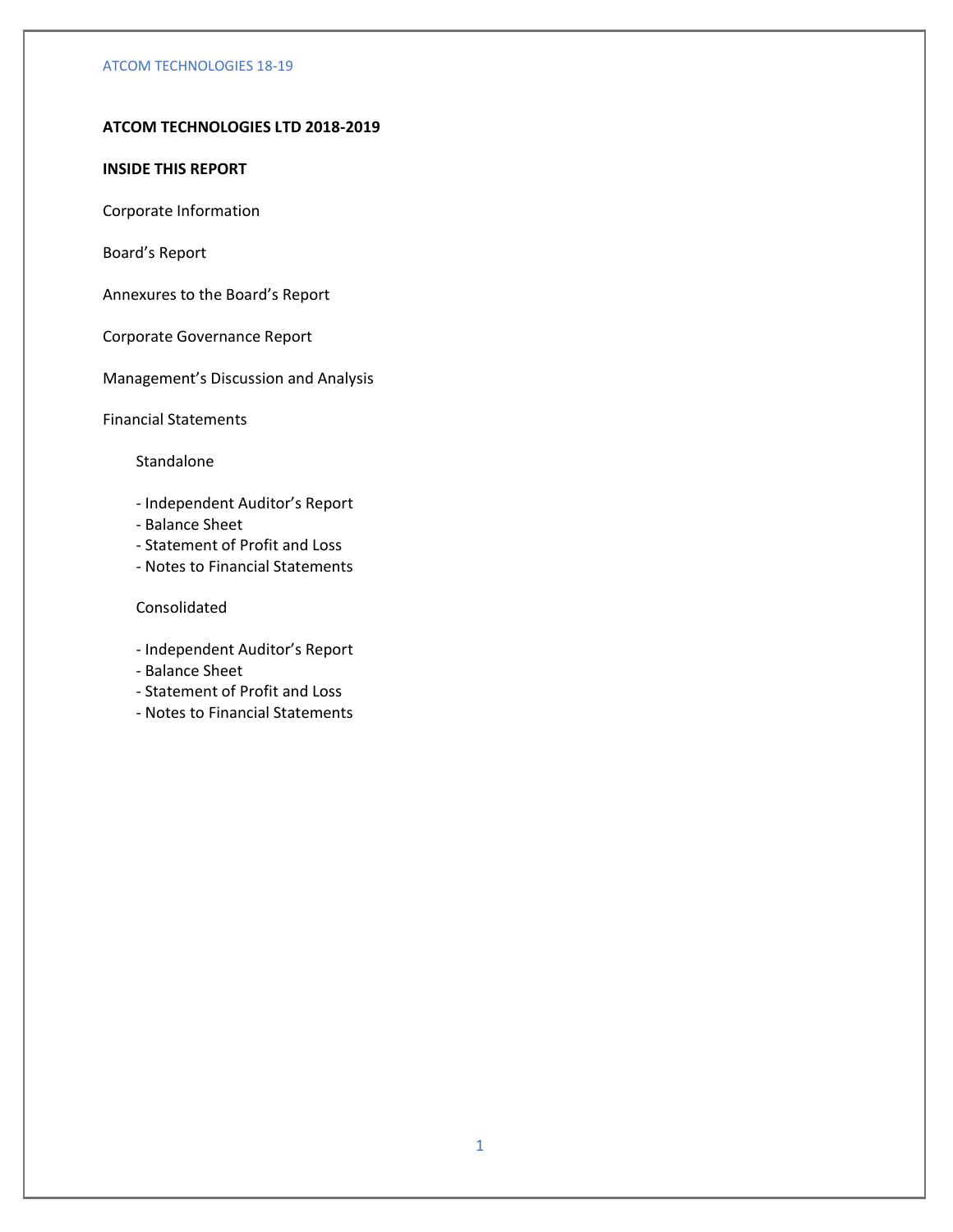## CORPORATE INFORMATION - Atcom Technologies Limited

# **Board of Directors**

Vikram Doshi Managing Director

Leena Doshi Non-Executive Director

Mahendra Sanghvi Independent Director

Ankur Jain Independent Director

Shreya Mehta Independent Director

# **Board Committees**

# **Audit Committee**

Mahendra Sanghvi (Chairman) Ankur Jain Vikram Doshi

# **Stakeholder's Relationship Committee**

Ankur Jain (Chairman) Mahendra Sanghvi Shreya Mehta

# **Nomination and Remuneration Committee**

Ankur Jain (Chairman) Mahendra Sanghvi Shreya Mehta

# **Auditors**

**Jayesh Dadia & Associates LLP** Chartered Accountants (FRN 1211142/W100122)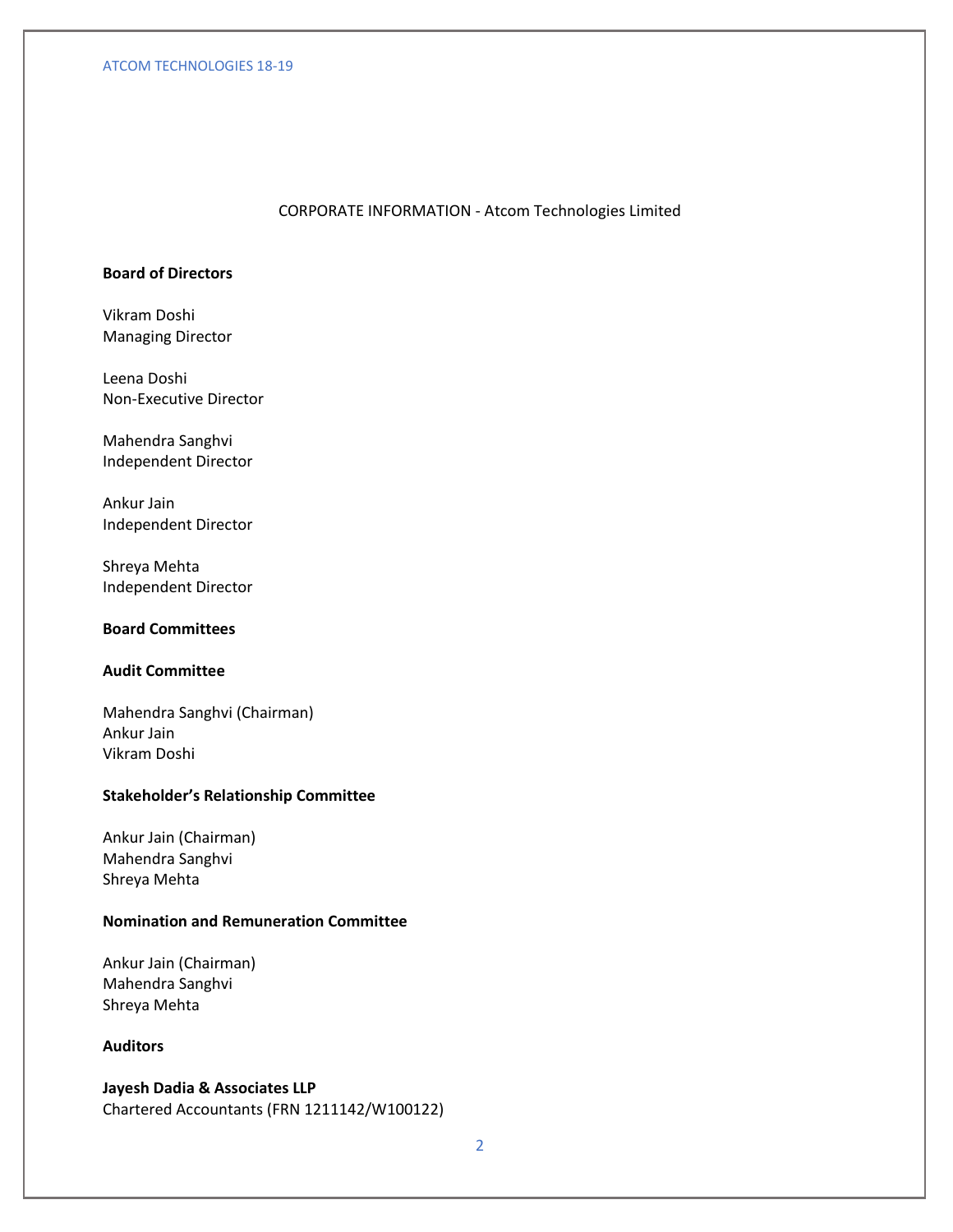# **Bankers**

IDFC Bank Corporation Bank

# **Registrar and Transfer Agents**

# **Bigshare Services Private Limited**

1<sup>st</sup> Floor, Bharat Tin Works Building, Opp. Vasant Oasis, Makwana Road, Marol, Andheri East, Mumbai - 400 059. Phone: +91 22 62638200 | E-mail: rajeshm@bigshareonline.com

## **Registered Office**

2F Court Chambers, New Marine Lines 35, Behind Income Tax Office, Churchgate, Mumbai 400 020 CIN: L29299MH1989PLC054224 | Phone: +91 22 2200 7001 Email: atcomcs@gmail.com | Website: www.atcomtech.co.in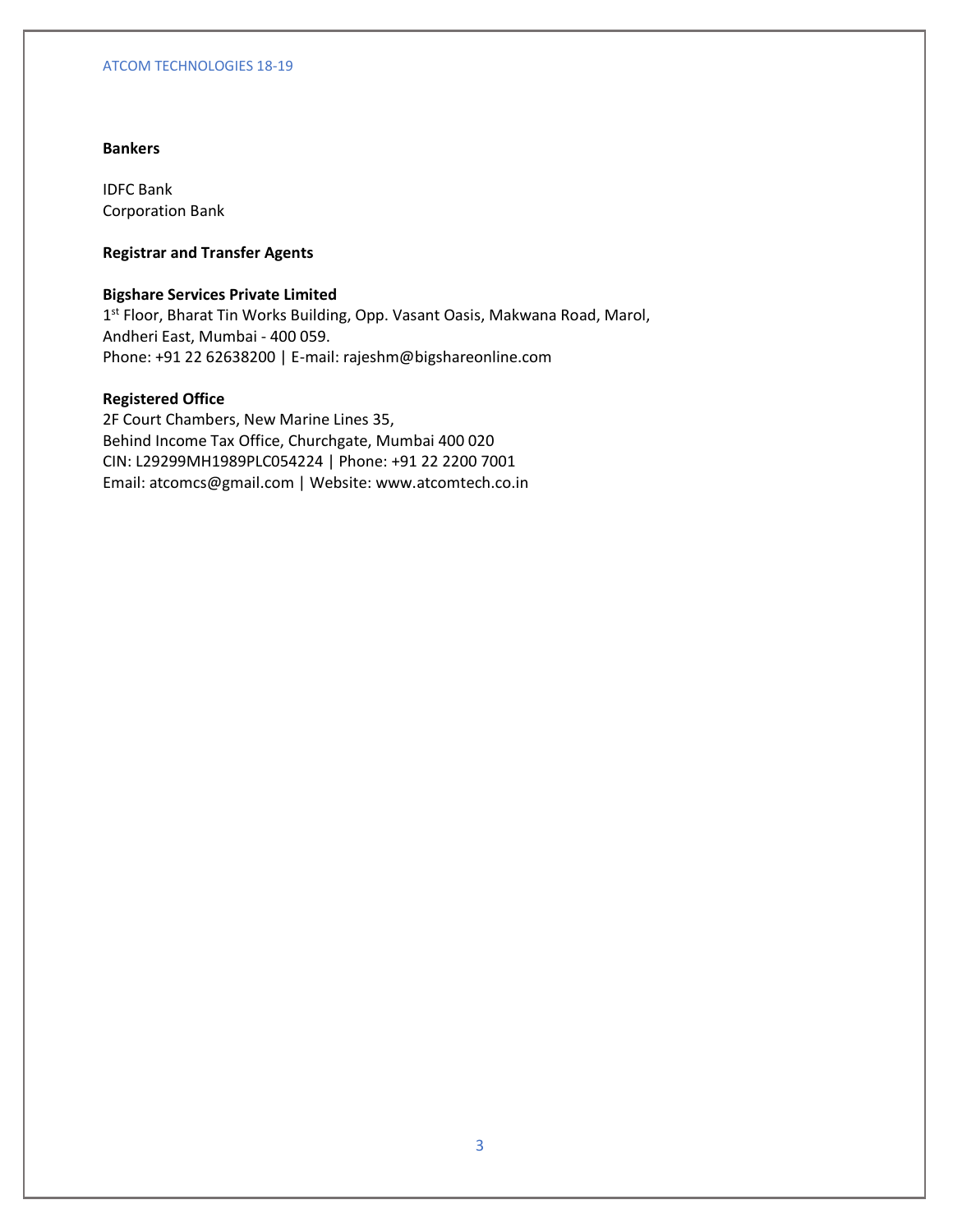## **BOARD'S REPORT**

# To, The Members of **Atcom Technologies Limited**

The Directors present their 29<sup>th</sup> Annual Report on the business and operations of the Company along with the Audited Financial Statements of the Company for the financial year ended on March 31, 2019.

## **1. FINANCIAL HIGHLIGHTS**

|                                           |               |                   |               | (Rs. in Lakhs) |
|-------------------------------------------|---------------|-------------------|---------------|----------------|
| <b>Financial</b><br><b>Results</b><br>and |               | <b>Standalone</b> |               | Consolidated   |
| <b>Appropriations</b>                     | ended<br>Year | ended<br>Year     | ended<br>Year | ended<br>Year  |
|                                           | 31/03/2019    | 31/03/2018        | 31/03/2019    | 31/03/2018     |
| <b>Revenue from Operations</b>            | 0.00          | 3.12              | 0.00          | 3.12           |
| Other Income                              | 2354.19       | 18.49             | 2381.03       | 18.49          |
| <b>Total Revenue</b>                      | 2354.19       | 21.61             | 2381.03       | 21.61          |
| <b>Profit Before Tax (PBT)</b>            | 2232.60       | $-12.40$          | 2234.63       | $-12.69$       |
| Less: Taxation                            | 0.00          | 0.00              | 0.00          | 0.00           |
| <b>Net Profit after Tax (PAT)</b>         | 2232.60       | $-12.40$          | 2234.63       | $-12.69$       |
|                                           |               |                   |               |                |
| Other Comprehensive income                | 0.00          | 0.00              | 0.00          | 0.00           |
| (net of tax)                              |               |                   |               |                |
| Total comprehensive income for            | 2232.60       | $-12.40$          | 2234.63       | $-12.69$       |
| the year                                  |               |                   |               |                |
| Balance brought forward from              | $-19662.12$   | $-19649.72$       | $-19854.39$   | $-19841.70$    |
| <b>Previous Year</b>                      |               |                   |               |                |
| Profit/(Loss) for the year                | 2232.60       | $-12.40$          | 2234.63       | $-12.69$       |
|                                           |               |                   |               |                |
| <b>Balance carried to Balance Sheet</b>   | $-17429.50$   | $-19662.12$       | $-17619.76$   | $-19854.39$    |

Note: The Company discloses financial results on a quarterly basis of which results are subjected to limited review and publishes audited financial results on an annual basis. The Financial Statements as stated above are also available on the website of the Company at www.atcomtech.co.in.

In 2018-19, the abnomal Profit is due to two items – Creditors and principal write back of loans.

# **2. NATURE OF BUSINESS**

The company has been engaged in manufacture of weighing scales, software development and manufacture of packaged drinking water. There was no change in nature of the business of the Company, during the year under review.

# **3. MATERIAL CHANGES AND COMMITMENTS**

There have been no material changes and commitments affecting the financial position of the Company between the end of the financial year and date of this report.

## **4. FINANCIAL PERFORMANCE**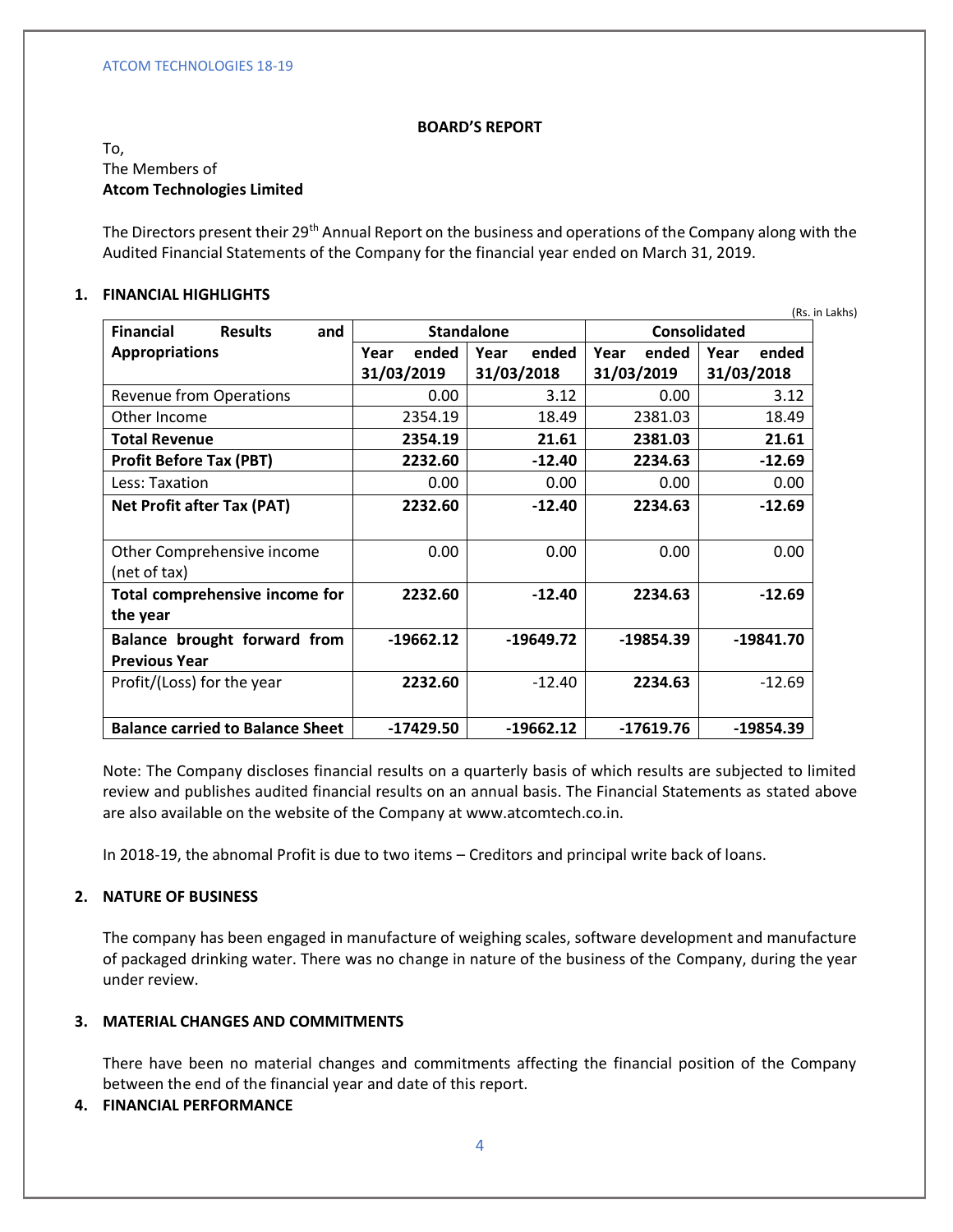## **Consolidated**

During the year under review, the Company recorded consolidated total revenue of Rs. 2381.03 lakh as compared to Rs. 21.61 lakh for the previous year and Profit before Tax stood at Rs. 2234.63 lakh for the year under review as compared to Rs. (12.69) lakh for the previous year.

## **Standalone**

During the year under review, the Company recorded total revenue of Rs. 2354.19 lakh as compared to Rs. 21.61 lakh for the previous year and Profit before Tax stood at Rs. 2232.60 lakh for the year under review as compared to Rs. (12.40) lakh for the previous year.

## **5. DIVIDEND**

The Directors are constrained not to recommend any dividend for the year under review to conserve the reserves to fund the activities of rehabilitation.

# **6. TRANSFER TO RESERVES**

During the year under review, the Company has transferred of Rs. 2232.60 lakh to the Reserves and Surplus.

## **7. MANAGEMENT DISCUSSION AND ANALYSIS**

Management's Discussion and Analysis Report for the year under review, as stipulated under Regulation 34 of the Securities and Exchange Board of India (Listing Obligations and Disclosure Requirements) Regulations, 2015 ("Listing Regulations"), is presented in a separate section, forming part of the Annual Report.

## **8. SUBSIDIARIES, JOINT VENTURES AND ASSOCIATE COMPANIES**

The Company had two subsidiary companies by the name of C2M Technologies India Pvt Ltd and Anewera Marketing Private Limited in the year 18-19. A statement containing brief financial details of the subsidiaries is included in the Annual Report.

Pursuant to the provisions of Section 129, 134 and 136 of the Companies Act, 2013 read with rules framed thereunder and pursuant to Clause 33 (3) of the SEBI (Listing Obligations and Disclosure Requirements) Regulations, 2015, your Company has prepared and annexed the consolidated financial statements of the company and its subsidiaries and a separate statement containing the salient features of financial statement of subsidiaries, joint ventures and associates in Form AOC-1 forms part of the Directors' Report as *Annexure - I.*

## **9. DIRECTORS' RESPONSIBILITY STATEMENT**

As stipulated in Section 134(3)(c) read with sub-section (5) of the Companies Act, 2013, the directors to the best of their knowledge and ability state that:

a) In preparation of Annual Accounts, the applicable accounting standards have been followed along with proper explanation relating to material departures;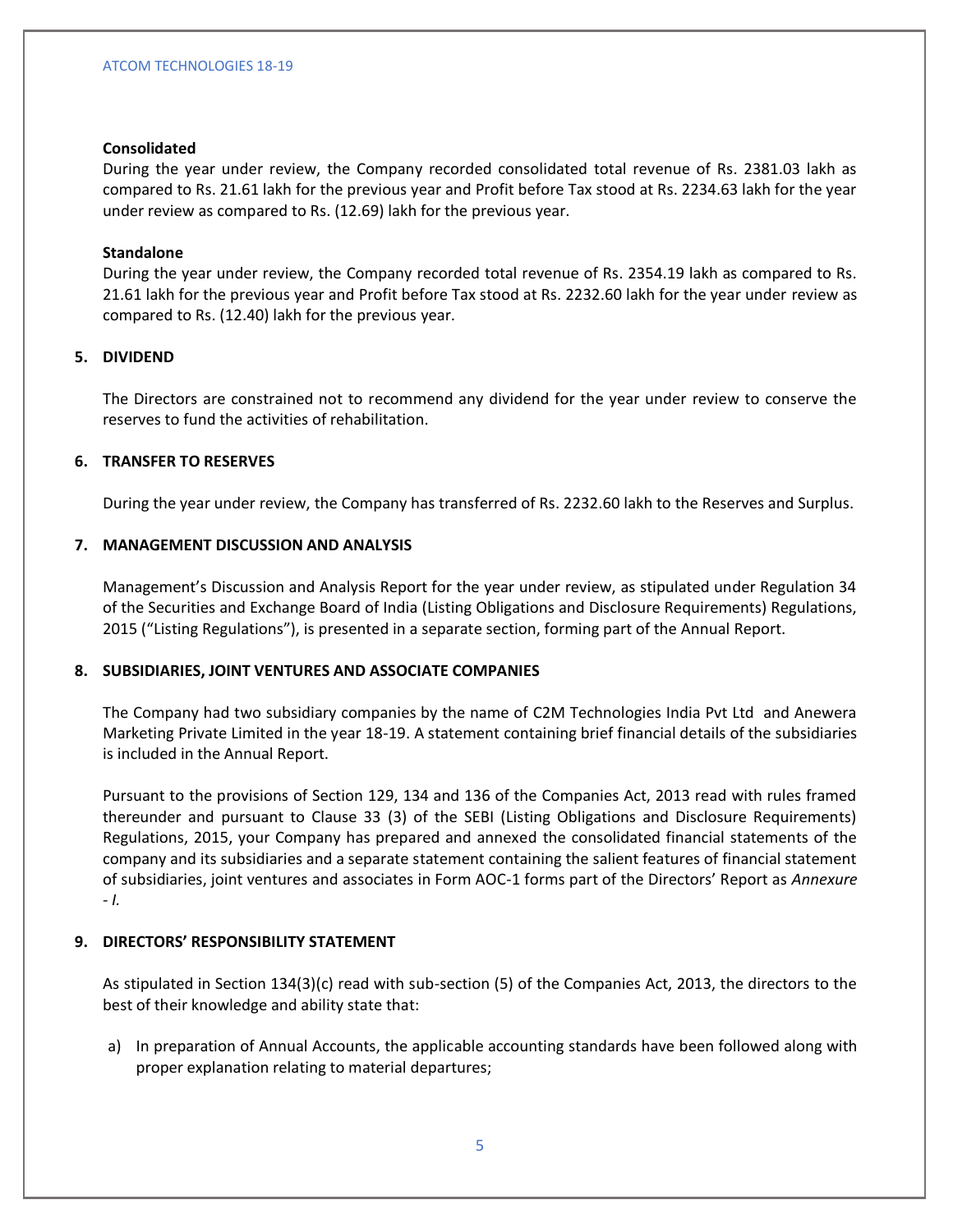- b) The Directors have selected such accounting policies and applied them consistently and made judgments and estimates that are reasonable and prudent so as to give a true and fair view of the state of affairs of the Company at the end of the financial year and of the profit or loss of the Company for that period;
- c) The Directors have taken proper and sufficient care for the maintenance of adequate accounting records in accordance with the provisions of the Companies Act, 2013, for safeguarding the assets of the Company and for preventing and detecting fraud and other irregularities;
- d) The Directors have prepared the annual accounts for the year ended March 31, 2019 on going concern basis;
- e) The Directors have laid down the internal financial controls to be followed by the Company and that such Internal Financial Controls are adequate and were operating effectively; and
- f) The Directors have devised proper systems to ensure compliance with the provisions of all applicable laws and that such systems were adequate and operating effectively.

## **10. SECRETARIAL STANDARDS**

The Directors state that applicable Secretarial Standards, i.e. SS-1 and SS-2, relating to 'Meetings of the Board of Directors' and 'General Meetings', respectively, have been duly followed by the Company.

#### **11. CORPORATE GOVERNANCE**

The Company recognizes the importance of Good Corporate Governance, which is the tool of building strong and everlasting beneficial relationship with customers, suppliers, bankers and more importantly with the investors.

Our Corporate Governance Report for fiscal 2019 forms an integral part of this Annual Report, together with the Certificate from the auditors of the Company regarding compliance with the requirements of Corporate Governance as stipulated in Securities and Exchange Board of India (Listing Obligations and Disclosure Requirements) Regulations, 2015.

#### **12. DIRECTORS AND KEY MANAGERIAL PERSONNEL**

The members of the Board of Directors of the Company are of proven competence and integrity. Besides having financial literacy, experience, leadership qualities and the ability to think strategically, the Directors have a significant degree of commitment to the Company and devote adequate time for the meetings, preparation and attendance.

#### **Appointment**

Mrs. Leena Doshi was appointed as an Additional Director of the Company with effect from April 8, 2019.

#### **Cessation**

Mrs. Leena Doshi, Director of the company resigned from the board w.e.f. February 14, 2019. The Board placed on record its appreciation for the valuable services rendered by Mrs. Leena Doshi.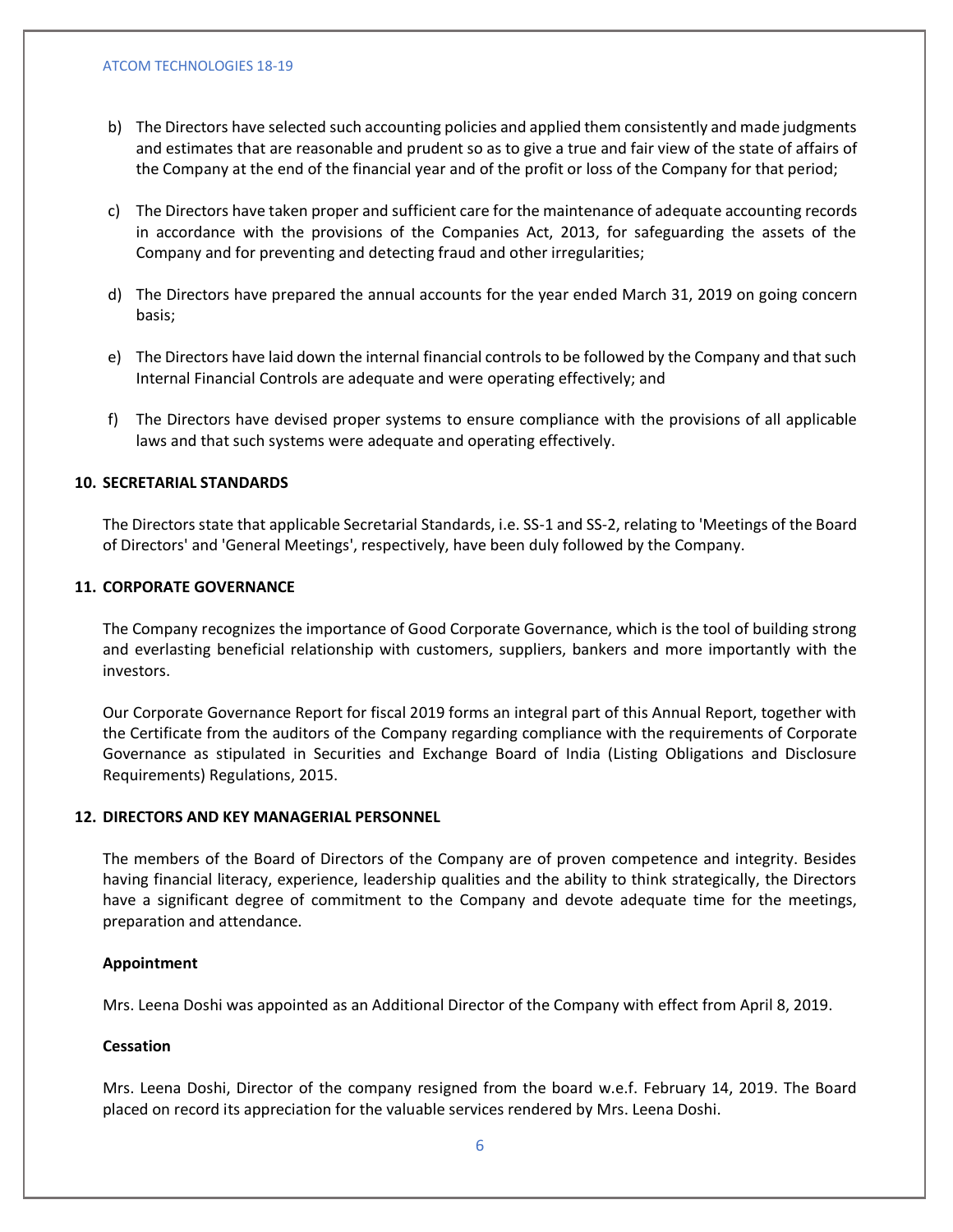Mr. Sanjay Shankar Nimbalkar, Director of the company resigned as Director w.e.f. March 22, 2019. The Board placed on record its appreciation for the valuable services rendered by Mr. Sanjay Shankar Nimbalkar.

## **Board Independence**

'Independence' of Directors means as defined in Regulation 16(b) of the Securities and Exchange Board of India (Listing Obligations and Disclosure Requirements) Regulations, 2015 and Section 149(6) of the Companies Act, 2013. Based on the confirmation / disclosures received from the Directors and on evaluation of the relationships disclosed, the following Non-Executive Directors are Independent:

- a) Mr. Mahendra Jagmohan Sanghvi
- b) Mr. Ankur Kunwarsen Jain
- c) Ms. Shreya Mehta

## **Declaration by Independent Directors**

The Company has received declarations from all the independent directors of the Company that they meet the criteria of independence as provided under Section 149(6) of the Companies Act, 2013 and Regulation 16(b) of the Securities and Exchange Board of India (Listing Obligations and Disclosure Requirements) Regulations, 2015.

## **Key Managerial Personnel**

The following persons have been designated as Key Managerial Personnel of the Company pursuant to Section 2(51) and Section 203 of the Act, read with the Rules framed thereunder.

| Mr. Vikram Doshi                                                     | $\overline{\phantom{a}}$ | Managing Director w.e.f. March 12, 2019       |  |  |  |
|----------------------------------------------------------------------|--------------------------|-----------------------------------------------|--|--|--|
| Mr. Sanjay Nimbalkar                                                 | $\overline{\phantom{a}}$ | Chief Financial Officer w.e.f. March 12, 2019 |  |  |  |
| Ritika Jain                                                          |                          | <b>Company Secretary</b>                      |  |  |  |
| (Appointed w.e.f. July 17, 2018 and Resigned w.e.f. March 12, 2019)  |                          |                                               |  |  |  |
| Kiran Mukadam<br>Company Secretary<br>$\sim$ 100 $\mu$               |                          |                                               |  |  |  |
| (Appointed w.e.f. March 12, 2019 and Resigned w.e.f. April 26, 2019) |                          |                                               |  |  |  |

## **Policy on Director's Appointment and Remuneration**

The current policy is to have an appropriate mix of executive and independent directors to maintain the independence of the Board and separate its functions of governance and management. The Board consists of five members, three of whom are independent directors. The Company's policy on directors' appointment and remuneration and other matters provided in Section 178(3) of the Act has been disclosed in the corporate governance report.

## **Board Evaluation**

The Company has devised a Board Evaluation Framework for performance evaluation of Independent Directors, Board, Non-Independent Directors and Chairman of the Company. Pursuant to this framework, the Board has carried out the annual evaluation of its own performance as well as the evaluation of the working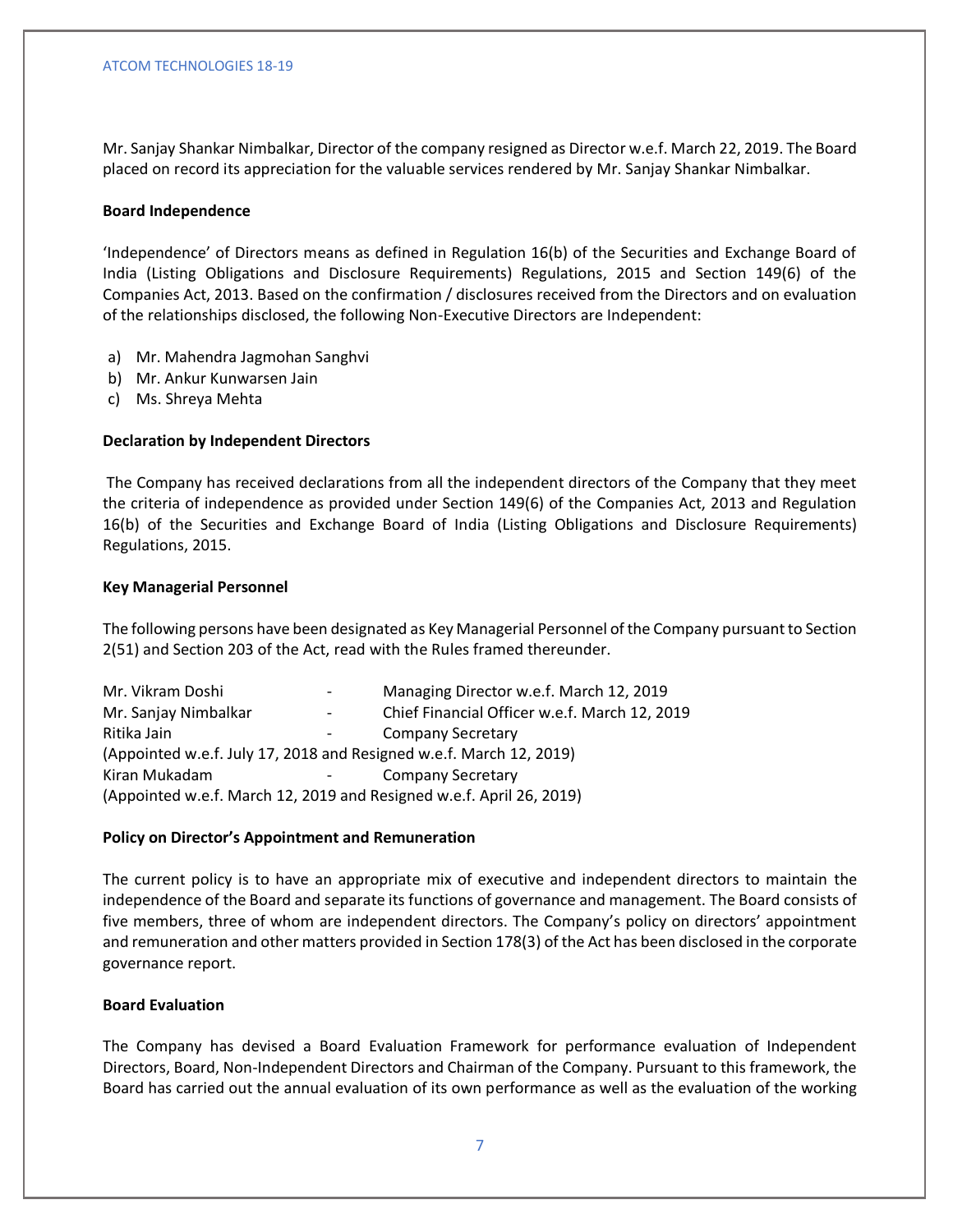of its Committees and individual Directors, including Chairman of the Board. This exercise was carried out through a structured questionnaire prepared separately for Board, Committee and individual Directors.

The Board acknowledged certain key improvement areas emerging through this exercise and action plans to address these are in progress. The performance evaluation of the Non-Independent Directors including Chairman was carried out by the Independent Directors at a separate meeting of the Independent Directors on February 14, 2019. The Nomination and Remuneration Committee has further carried out evaluation of all Directors including Independent Directors. The report of performance evaluation so arrived at was then noted and discussed by the Nomination and Remuneration Committee.

# **13. CONSERVATION OF ENERGY, TECHNOLOGY ABSORPTION AND FOREIGN EXCHANGE EARNINGS AND OUTGO**

Information relating to Conservation of Energy, Technology Absorption and Foreign Earning and Outgo, as required under Section 134(3)(m) of the Companies Act, 2013 read together with Rule 8(3) of the Companies (Accounts) Rules, 2014 forms part of this Report as *Annexure II*.

# **14. EXTRACTS OF ANNUAL RETURN**

As required under Section 134(3)(a) and sub-section (3) of Section 92 of the Companies Act, 2013 read with Rule 12 of Companies (Management and Administration) Rules, 2014, the Extract of the Annual Return as at March 31, 2019 is put up on the Company's website and can be accessed at *http://www.atcomtech.co.in/*

# **15. PARTICULARS OF EMPLOYEES AND OTHER ADDITIONAL INFORMATION**

The information required pursuant to Section 197 of the Companies Act, 2013 read with read with rule 5 of the Companies (Appointment and Remuneration of Managerial Personnel) Rules, 2014 as amended, is not annexed hereto as none of the employees have drawn remuneration exceeding Rs.5,00,000/- p.m. or Rs.60,00,000/- p.a.

# **16. PARTICULARS OF CONTRACTS OR ARRANGEMENTS MADE WITH RELATED PARTIES**

No related party transactions that were entered during the financial year. There are no materially significant related party transactions made by the company with Promoters, Key Managerial Personnel or other designated persons which may have potential conflict with interest of the company at large. Accordingly, the disclosure of related party transaction as require under Section 134(3)(h) of the Companies Act, 2013 in form AOC-2 is not applicable.

## **17. INVESTOR EDUCATION AND PROTECTION FUND (IEPF)**

There has not been an occasion in case of the Company during the year to transfer any sums to the Investor Education and Protection Fund.

## **18. AUDITORS**

## **Statutory Auditors**

M/s. Jayesh Dadia & Associates LLP (Firm Registration No. 1211142/W100122), Chartered Accountants, Mumbai, are the Statutory Auditors of the Company for the year ended March 31, 2019.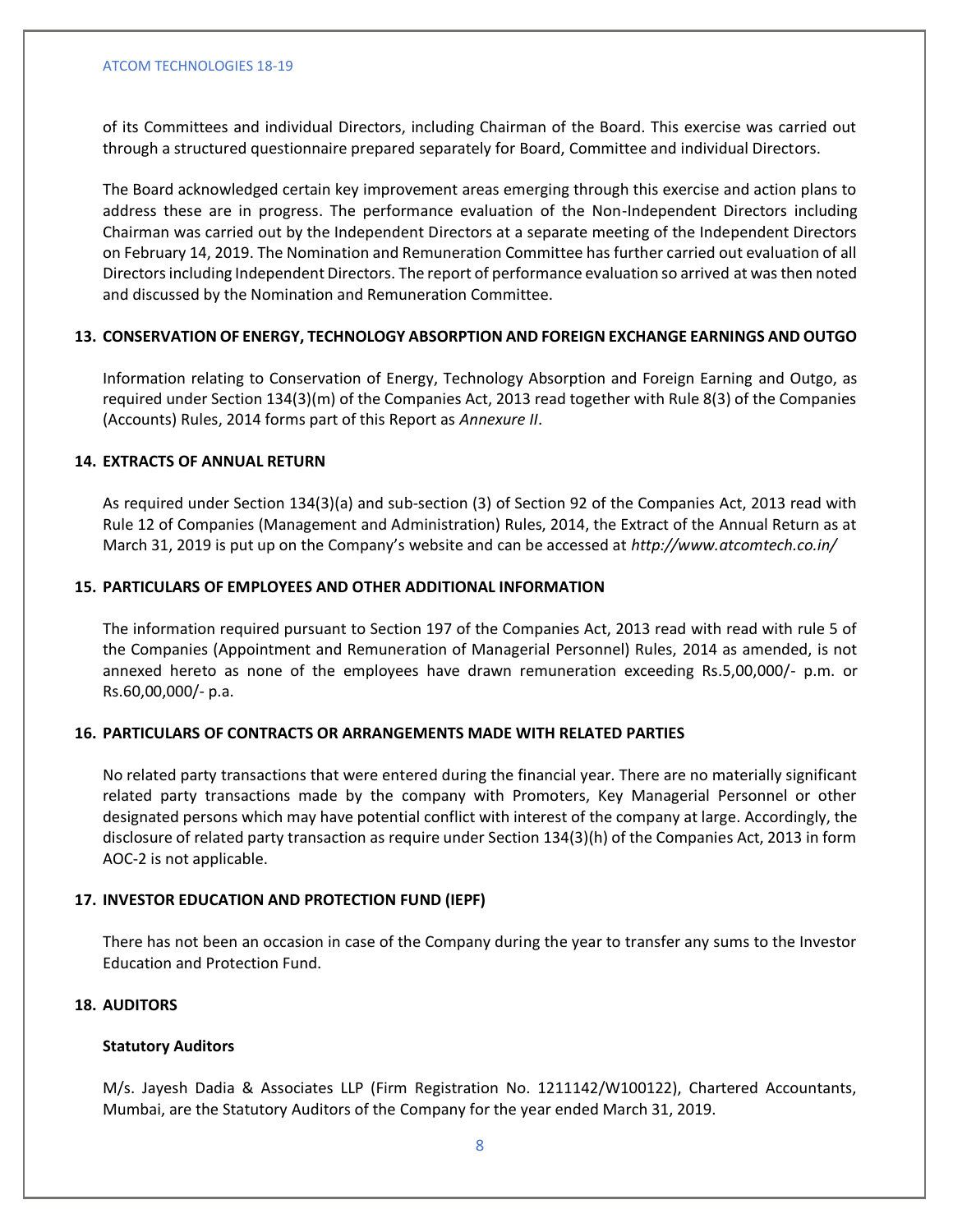The requirement to place the matter relating to appointment of Auditors for ratification by members at every Annual General Meeting is done away with vide notification dated May 7, 2018 issued by the Ministry of Corporate Affairs, New Delhi. Accordingly, no resolution is proposed for ratification of appointment of Auditors, who were appointed in the last Annual General Meeting, held on September 29, 2018. Further, we have received an intimation from the above auditors of their ability to continue as auditors of the company. Therefore, we are appointing a new firm in place of M/s Jayesh Dadia & Associates LLP(Details form a part of the notice).

## **Disclosure of total fees paid to Statutory Auditor**

During the Financial Year 2018-19, a total amount of Rs. 59000 has been booked under audit fees for M/s. Jayesh Dadia & Associates LLP, Chartered Accountants, Mumbai (Firm Registration No. 1211142/W100122), Statutory Auditors of the Company.

#### **Audit Report**

The Statutory Auditors of the Company have submitted Auditors' Report, which have certain Qualifications on the Financial Statements for the year ended on March 31, 2019.

## **Management's Explanation to the Auditor's Qualifications:**

a) In respect of the qualification with regards to term loans and working capital facilities availed by the company from various banks and financial institutions were classified as Non-Performing Assets (NPAs) in earlier financial years. The Company has not made any provision for interest on these loans over the years since no communication was received from the lenders regarding the amount of interest provision as the same was classified as NPAs. Management's Explanation is as under:

The Company became NPA in 2003-04. The only communication received by the lenders in this tenure has been accounted for in company's books. The lenders are not accounting for this interest income in their books since 2004, and therefore the Company has not reflected the notional interest expense in its books. The Company has also filed a lender's liability claim in DRT.

The Company has already resolved the claims of 5 bankers from the consortium and the resolution did not involve an interest amount. The company currently is in the process of resolving with the remaining bankers. The qualifications will hold true only until the settlement is arrived it.

b) In respect of the qualification with regards to accumulated losses and its networth has been substantially eroded. The Company is currently under liquidation in the High Court. Further the Company has also filed a Scheme of rearrangement & compromise with the NCLT. These conditions state that a material uncertainty exists that may cast significant doubt on the entity's ability to continue as a going concern. Management's Explanation is as under:

The Company ran into financial troubles in 2003-04. Since loans agreed upon were not disbursed by the consortium lenders within the requisite time, the project failed. The promoters have undertaken resolution discussions with the remaining lenders. The Company has also undertaken the process of revoking its suspension with the exchanges in the last year and has filed its restructuring scheme with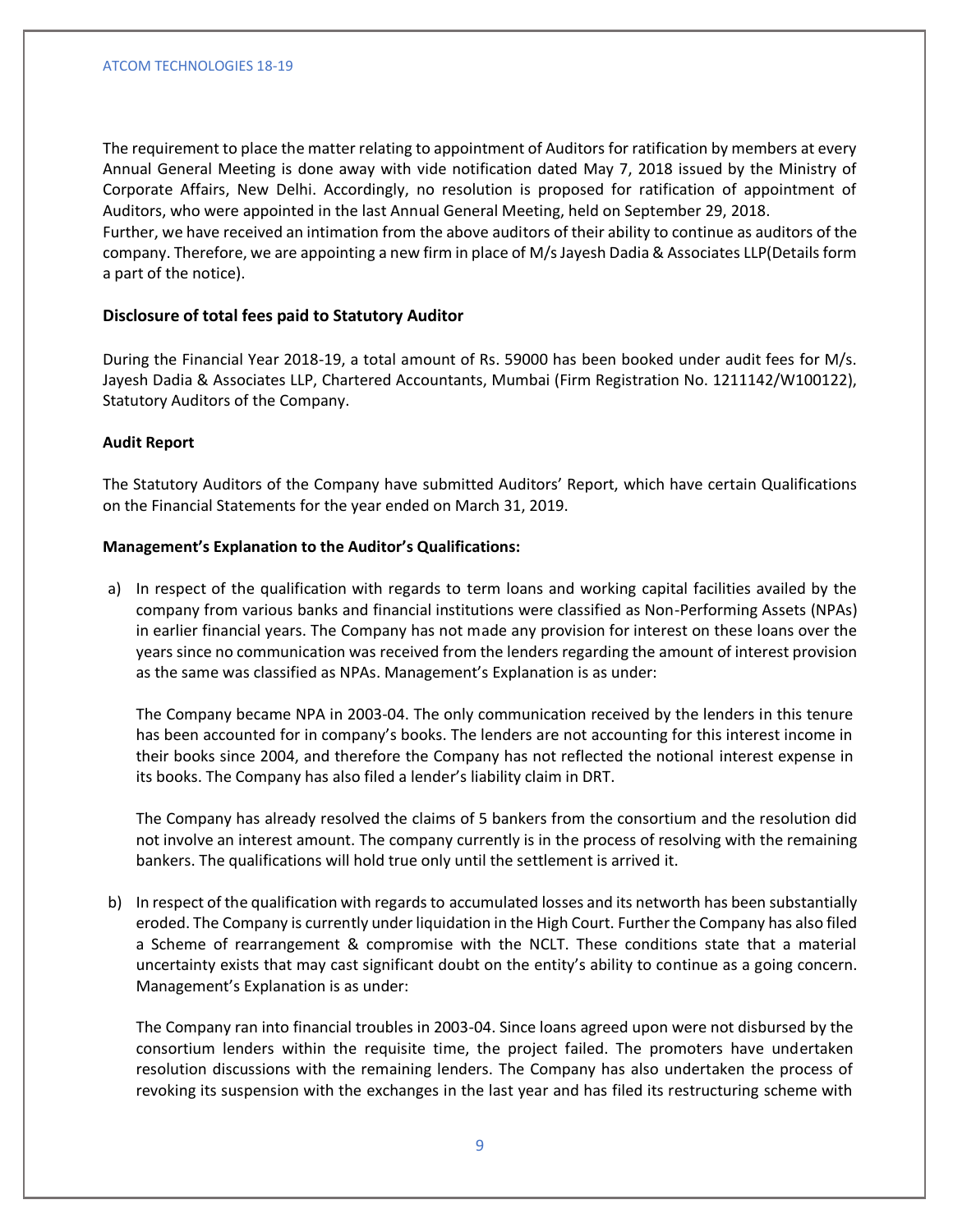NCLT. The management in confident of reviving the company after its restructuring exercise. The Company continues, according to the management, to remain a going concern.

## **Secretarial Auditor**

The Board appointed M/s Kushla Rawat & Associates (ACS No: 33413, COP No: 12566), Practicing Company Secretaries, Mumbai to conduct Secretarial Audit for the Financial Year 2018-19. The Secretarial Audit Report for the financial year ended March 31, 2019 is annexed herewith marked as *Annexure III* to this Report. Secretarial Audit Report have certain Qualifications for the year ended on March 31, 2019 is as under:

#### **Management's Explanation to the Secretarial Auditor's Qualifications:**

a) Company was ordered to be wound up by the High Court and was in the Liquidation w.e.f. April 16, 2014 to December 10, 2014.

The Company ran into financial troubles in 2003-04. Since loans agreed upon were not disbursed by the consortium lenders within the requisite time, the project failed. The promoters have undertaken resolution discussions with the remaining lenders. The Company has filed its restructuring scheme with NCLT. The management in confident of reviving the company after its restructuring exercise. The Company continues, according to the management, to remain a going concern.

b) Company has complied with the SCN received from Bombay Stock Exchange Ltd (BSE) and National Stock Exchange of India Limited for Compulsory Delisted under Chapter V of SEBI (Delisting of Equity Shares) Regulations, 2009.

The Company is currently compliant with the SEBI (Listing Obligations and Disclosures Requirement) Regulations, 2015 on an absolute basis and regular in compliance during the year 2018-19 and also has filed application for revocation of its suspension and is currently in process of revoking it.

c) Securities and Exchange Board of India (SEBI) Adjudicating Officer issued SCN AO/AK/4/2018 dated 27/04/2018 for not obtaining the SCORES registration within the permitted time.

Company has filed an appeal in Securities Appellate Tribunal against the SEBI Order. There is an allegation of non-obtaining of SCORES authentication and the company is disputing the same and this appeal is in the hearing stage.

## **Annual Secretarial Compliance Report**

SEBI vide its Circular No. CIR/CFD/CMD1/27/2019 dated February 8, 2019 read with Regulation 24(A) of the Securities and Exchange Board of India (Listing Obligations and Disclosure Requirements) Regulations, 2015, directed listed entities to conduct Annual Secretarial compliance audit from a Practicing Company Secretary of all applicable SEBI Regulations and circulars/guidelines issued thereunder.

The said Secretarial Compliance report is in addition to the Secretarial Audit Report by Practicing Company Secretaries is required to be submitted to Stock Exchanges within 60 days of the end of the financial year. The Company has engaged the services of M/s. Kushla Rawat & Associates, Practicing Company Secretaries (ACS No: 33413, COP No: 12566) and Secretarial Auditor of the Company for providing this certification.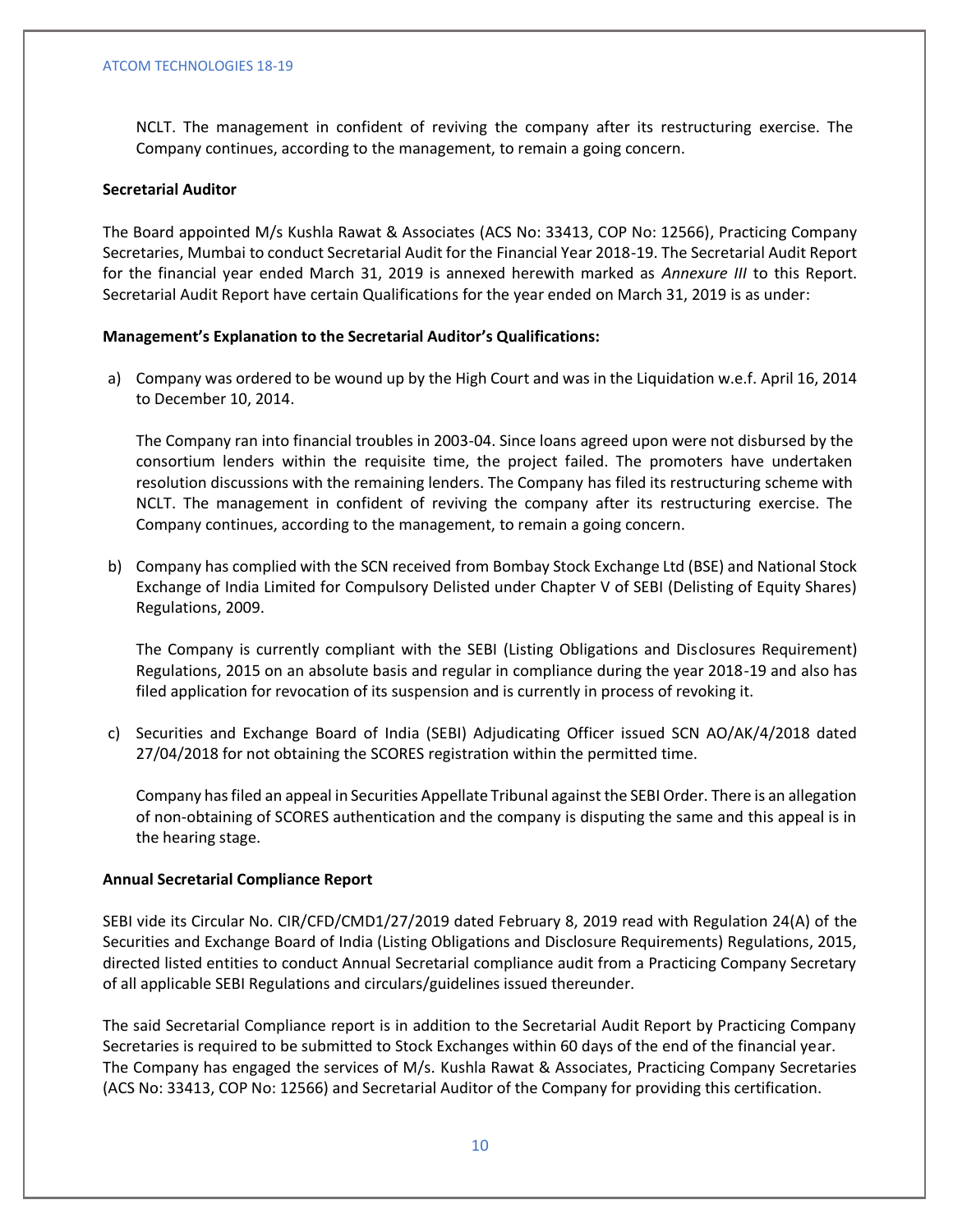## **19. DEPOSITS**

During the year, there is no amount on account of principal or interest on public deposits was outstanding as on the date of the Balance Sheet. Hence there are no particulars to report about the deposit falling under Rule 8 (5)(v) and (vi) of Companies (Accounts) Rules, 2014.

## **20. LISTING AT STOCK EXCHANGE**

The Equity Shares of the Company continue to be listed on the BSE Limited and National Stock Exchange of India Limited.

## **21. SIGNING OF THE FINANCIAL STATEMENTS**

This is to inform you that the Company has approved and authenticated its Audited Financial Results for the year ended March 31, 2019 in the Board meeting duly held on May 28, 2019, which is well within the statutory time limits as prescribed in the Companies Act, 2013 and Securities and Exchange Board of India (Listing Obligations and Disclosure Requirements) Regulations, 2015.

## **22. SIGNIFICANT & MATERIAL ORDERS**

The Company has filed a Restructuring and Rehabilitation scheme in NCLT and is putting in best efforts to bring the company back to an active state.

The company has a case filed before SAT to appeal against a fine of Rs. 8,00,000/-.

The Company was taken into liquidation by one of its creditors and is currently in the process of resolving this issue.

#### **23. OTHER DISCLOSURES**

## **Share Capital**

The Paid-up Equity Share Capital and Preference share capital as at March 31, 2019 stood at Rs.1534.00 lakhs and Rs.1511.27 lakhs respectively. During the year under review, the Company has not issued any further Share Capital.

## **Change in Registered Office of the Company**

Company has shifted its registered office from 6A, Lalwani Industrial Estate, 14, G. D. Ambekar Road Wadala, Mumbai - 400 031 to 2F Court Chambers 35, New Marine Lines, Behind Income Tax Office, Mumbai - 400020 with effect from February 1, 2019.

#### **Meetings of the Board of Directors**

Nine meetings of Board of Directors were held during the year. Particulars of meetings held and attended by each Director are detailed in the Corporate Governance Report, which forms part of this Report.

#### **Audit Committee**

The Audit Committee comprises of Mr. Mahendra Sanghvi, Independent Director (Chairman), Mr. Ankur Jain, Independent Director and Mr. Vikram Doshi, Executive Director. During the year all the recommendations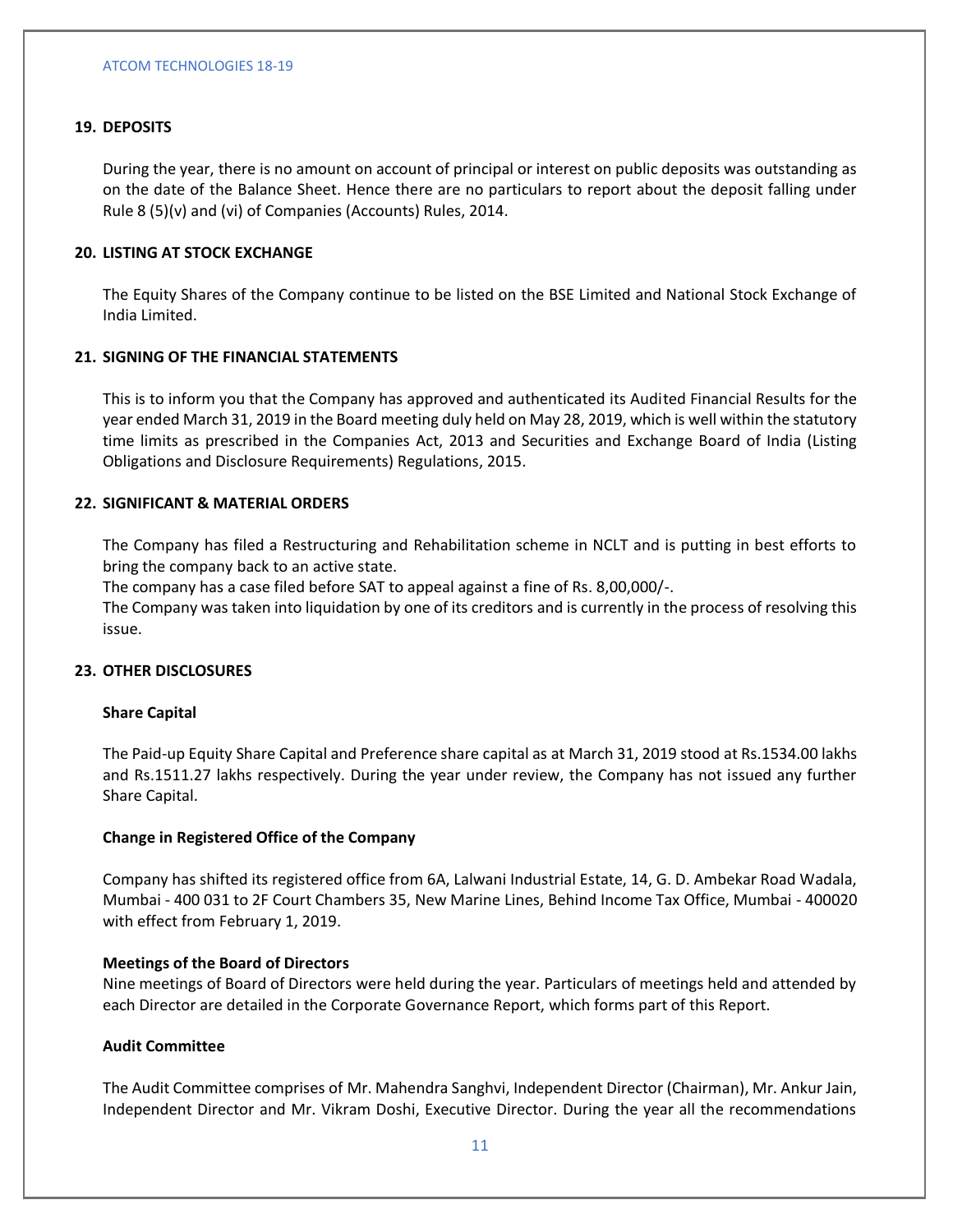made by the Audit Committee were accepted by the Board. In Conformity with the requirements of Regulation 18 of the SEBI (Listing Obligations and Disclosure Requirements) Regulations, 2015 read with Section 177 of the Companies Act, 2013, as applicable, the strength of the Board as also of the Audit Committee is adequate.

## **Corporate Social Responsibility (CSR)**

Provisions of the Section 135 of the Companies Act, 2013 and the Rules framed thereunder are not applicable to the Company.

#### **Particulars of Loan given, Investments made, Guarantee given and Security Provided**

Particulars of loan given, investments made, guarantees given and securities provided covered under the provisions of Section 186 of the Companies Act, 2013 are provided in the notes to the Financial Statements.

#### **Internal Control Systems**

Adequate internal control systems commensurate with the nature of the Company's business and size and complexity of its operations are in place and have been operating satisfactorily.

## **Risk Management Policy**

The Board of Directors of the Company has put in place a Risk Management Policy which aims at enhancing shareholders' value and providing an optimum risk-reward trade off. The risk management approach is based on a clear understanding of the variety of risks that the organisation faces, disciplined risk monitoring and measurement and continuous risk assessment and mitigation measures.

#### **Vigil Mechanism & Whistle Blower Policy**

The Company has a Vigil mechanism & Whistle blower policy under which the employees are free to report violations of applicable laws and regulations and the Code of Conduct. The Employees report directly to the Chairman of the Audit Committee. The said Policy is available on the website of the Company at https://www.atcomtech.co.in/single-post/2014/04/01/WHISTLE-BLOWER-POLICY-AND-VIGILANCE-MECHANISM.

#### **Policy on Related Party Transactions**

The Board of the Company has adopted the Policy and procedure with regard to Related Party Transactions. The policy envisages the procedure governing the materiality of Related Party Transactions and dealing with Related Party transactions required to be followed by Company to ensure compliance with the Law and Regulation. The said Policy is available on the website of the Company at https://www.atcomtech.co.in/single-post/2014/04/01/RELATED-PARTY-TRANSACTION-POLICY.

## **Prevention of Sexual Harassment of Women at Workplace**

There were no incidences of sexual harassment reported during the year under review, in terms of the provisions of the Sexual Harassment of Women at Workplace (Prevention, Prohibition and Redressal) Act, 2013 and Rules made thereunder.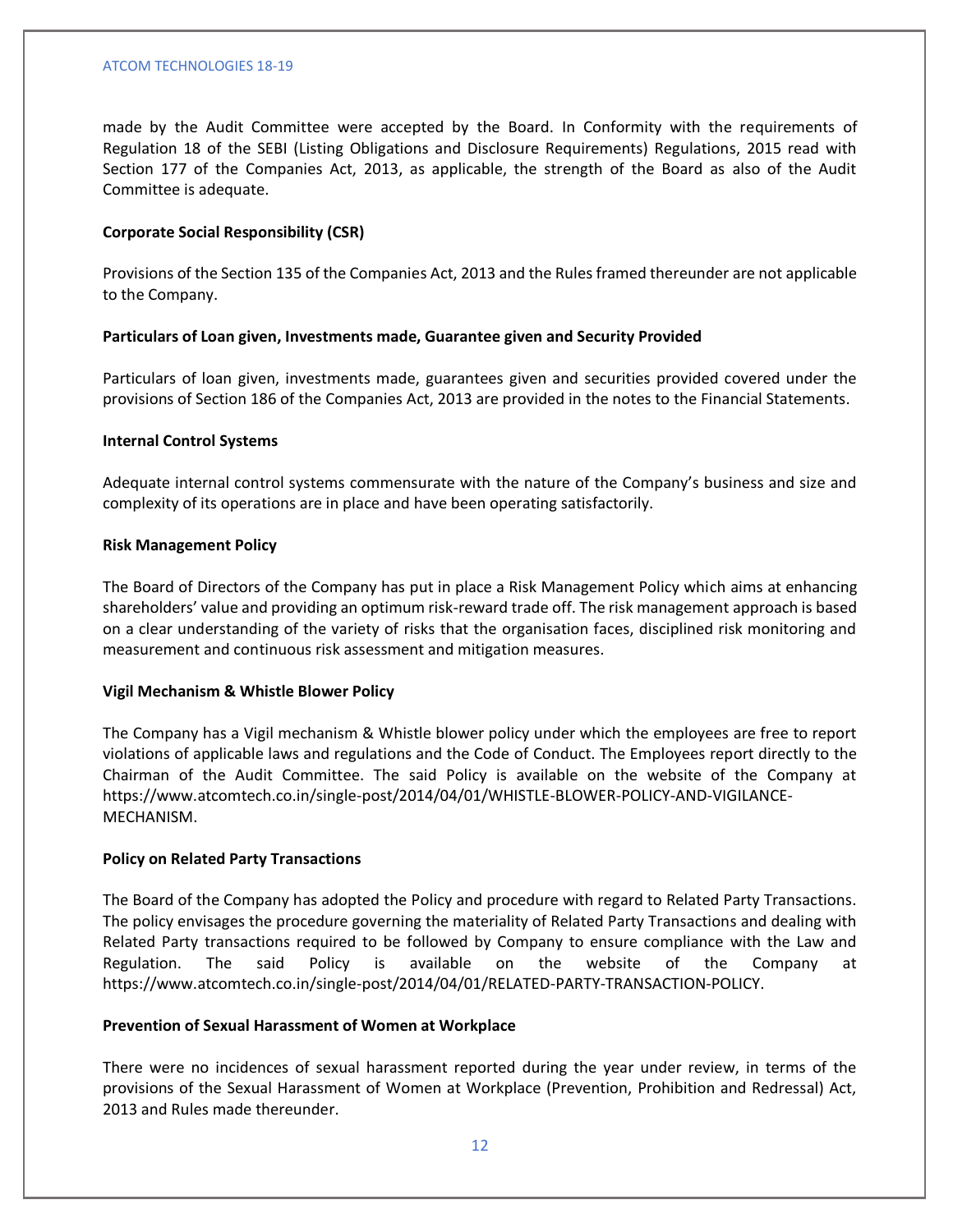# **Prevention of Insider Trading**

The Company has adopted a Code of Conduct for Prevention of Insider Trading with a view to regulate trading in securities by the Directors and designated employees of the Company. The Code requires pre-clearance for dealing in the Company's shares and prohibits the purchase or sale of Company shares by the Directors and the designated employees while in possession of unpublished price sensitive information in relation to the Company and during the period when the Trading Window is closed. The Board is responsible for implementation of the Code.

Currently, the shares of the company are under suspension and there is general restriction in trading.

# **24. GENERAL**

Directors of the Company states that no disclosure or reporting is required in respect of the following items as there were no transactions on these items, during the year under review:

- i. Details relating to deposits covered under Chapter V of the Act.
- ii. Issue of equity shares with differential rights as to dividend, voting or otherwise.
- iii. Issue of shares (including sweat equity shares) to employees of the Company under any scheme.
- iv. The Company does not have any scheme of provision of money for the purchase of its own shares by employees or by trustees for the benefit of employees.
- v. Neither the Managing Director nor the Whole Time Director of the Company receives any remuneration or commissions from any of its subsidiaries.
- vi. No fraud has been reported by the Auditors to the Audit Committee or the Board.

## **25. GREEN INITIATIVES**

Electronic copies of the Annual Report 2018-19 and the Notice of the 29<sup>th</sup> Annual General Meeting are sent to all members whose email addresses are registered with the Company / depository participant(s). For members who have not registered their email addresses, physical copies are sent in the permitted mode.

## **26. ACKNOWLEDGEMENTS**

Your directors wish to place on record and acknowledge their appreciation for the continued support and cooperation received from Government Authorities, lending institutions, and esteemed shareholders of the company. Directors also record their appreciation for the total dedication of the employees.

## **For an on behalf of the Board of Directors**

Date : May 28, 2019 **Vikram Doshi** Place : Mumbai Chairman & *Managing Director*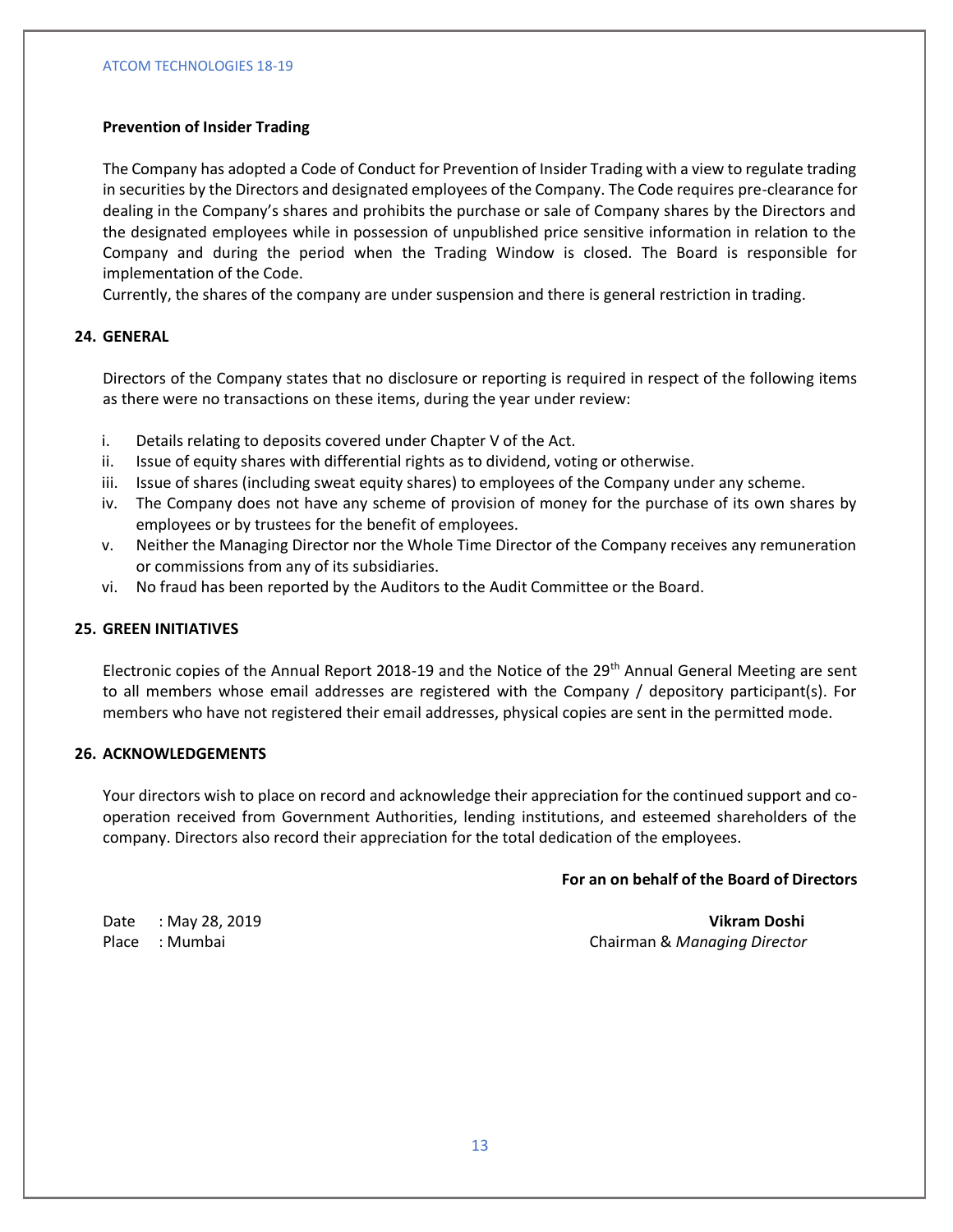## *Annexure I*

# **Statement containing the salient features of the Financial Statements of Subsidiaries / Associate Companies / Joint Ventures**

*[Pursuant to first proviso to sub-section (3) of Section 129 of the Companies Act, 2013, read with Rule 5 of the Companies (Accounts) Rules, 2014 - AOC -1]*

# **List of Subsidiaries**

| <b>Name of the Subsidiary</b> | Anewera                | C2M                 |
|-------------------------------|------------------------|---------------------|
|                               | <b>Marketing</b>       | <b>Technologies</b> |
|                               | <b>Private Limited</b> | India Limited^      |
|                               |                        |                     |
| Financial period ended        | March 31, 2019         | March 31, 2019      |
| Date of Acquisition           | Dec 12, 2018           | <b>Since 2000</b>   |
| <b>Reporting Currency</b>     | <b>Indian Rupee</b>    | <b>Indian Rupee</b> |
| <b>Share Capital</b>          | 2400000                | 10000000            |
| <b>Reserves and Surplus</b>   | (1065920)              | (19081051)          |
| <b>Total Assets</b>           | 2446693                | 478047              |
| <b>Total Liabilities</b>      | 1112613                | 9559098             |
| (excluding share capital      |                        |                     |
| and reserves and surplus)     |                        |                     |
| Investments                   | 0.00                   | 0.00                |
| (other than in subsidiaries)  |                        |                     |
| Turnover                      | 0.00                   | 0.00                |
| Profit / (Loss)<br>before     | 55492                  | 146340              |
| taxation                      |                        |                     |
| Provision for taxation        | 0.00                   | 0.00                |
| Profit / (Loss)<br>after      | 55492                  | 146340              |
| taxation                      |                        |                     |
| % of shareholding             | 100%                   | 100 %               |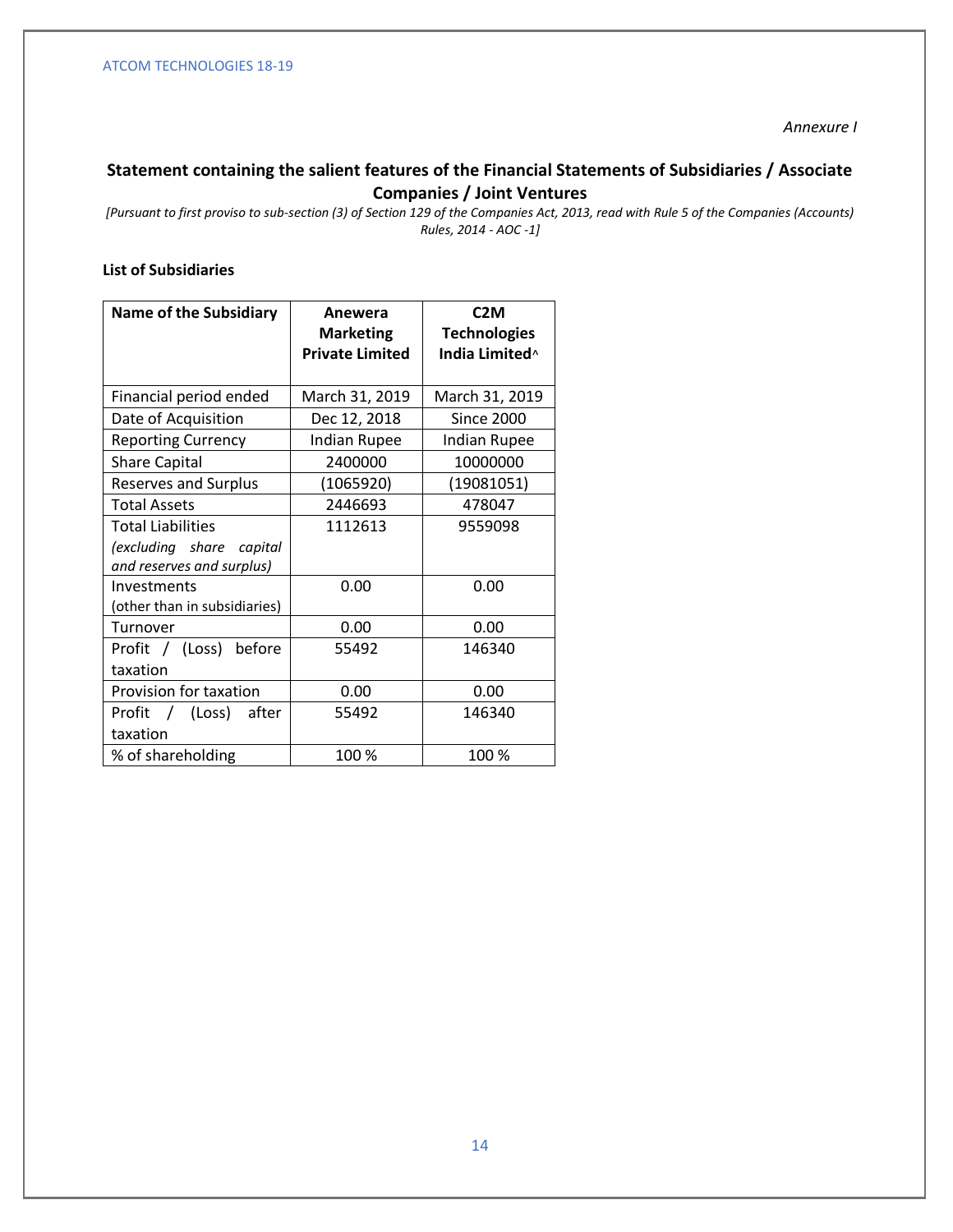## *Annexure II*

# **CONSERVATION OF ENERGY, RESEARCH AND DEVELOPMENT, TECHNOLOGY ABSORPTION, FOREIGN EXCHANGE AND OUTGO**

*[Disclosure under Section 134 (3) (m) of the Companies Act, 2013 read with Rule 8 (3) of Companies (Accounts) Rules, 2014]*

## **A. Conservation of Energy**

- i) Steps taken or impact on conservation of energy: Use of natural light through bigger windows, skylights, etc. Increase in power factor by using additional capacitors and automation in control panel. Monitoring and control of running time of compressors of air conditioners. Replacement of conventional copper chokes with energy-efficient electronic ballast. Replacement of older window air conditioners to star rated air conditioners for power saving.
- ii) Steps taken for utilization of alternate sources of energy: The Company has commenced use of LED lights to reduce energy consumption. Further, the Company has installed high efficiency lighting fixtures and old high-power consumption light fittings have been replaced by low power consumption light fittings.
- iii) Capital investment on energy conservation equipment: No significant capital investment is made on energy consumption equipment which can be quantified.

## **B. Technology absorption**

| i)   | Efforts made towards technology absorption           |                | Not Applicable |
|------|------------------------------------------------------|----------------|----------------|
| ii)  | Benefits derived                                     | ÷              | Not Applicable |
| iii) | Details of Technology Imported in last three years   |                |                |
|      | Details of Technology imported<br>a)                 |                | Not Applicable |
|      | b)<br>Year of import                                 | ٠<br>$\bullet$ | Not Applicable |
|      | whether the technology been fully absorbed<br>c)     | ٠              | Not Applicable |
|      | if not fully absorbed, areas where absorption<br>d)  |                |                |
|      | has not taken place, and the reasons thereof         |                | Not Applicable |
|      | iv) Expenditure incurred on Research and Development |                | Not Applicable |

#### **C. Foreign Exchange Earnings and Outgo**

During the Financial Year, the foreign exchange earned in terms of actual inflows was NIL, whereas the foreign exchange in terms of actual outflows was NIL.

For and on behalf of the Board of Directors

Date : May 28, 2019 **Vikram Doshi** Place : Mumbai *Chairman & Managing Director*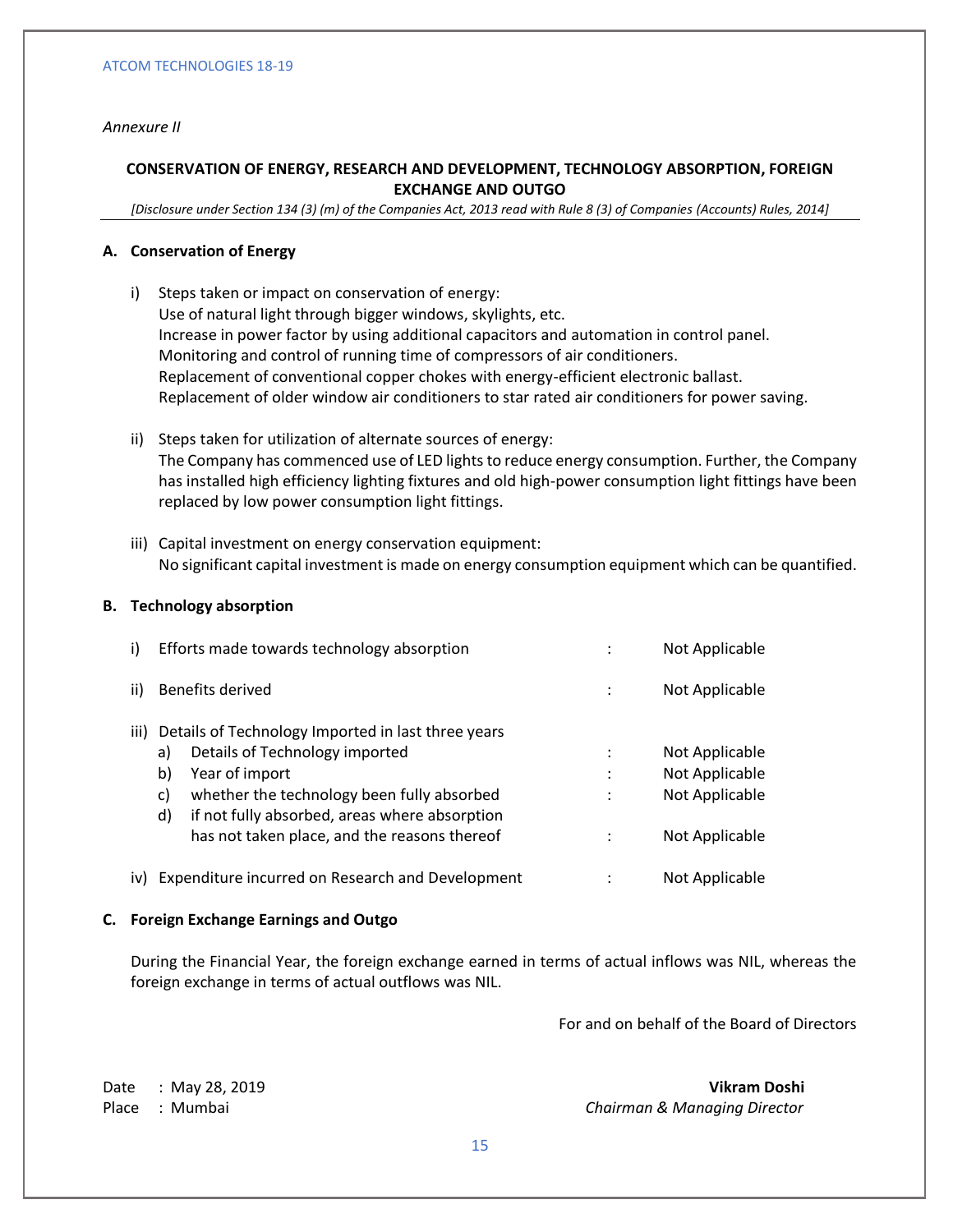Annexure III

## **FORM NO. MR-3**

*[Pursuant to section 204(1) of the Companies Act, 2013 and Rule No. 9 of the Companies (Appointment and Remuneration Personnel) Rules, 2014]*

# **SECRETARIAL AUDIT REPORT FOR THE FINANCIAL YEAR ENDED ON MARCH 31, 2019**

To, The Members, **Atcom Technologies Limited**

We have conducted the secretarial audit of the compliance of applicable statutory provisions and the adherence to good corporate practices by **Atcom Technologies Limited** (hereinafter called the company). Secretarial Audit was conducted in a manner that provided us a reasonable basis for evaluating the corporate conducts/statutory compliances and expressing our opinion thereon.

Based on our verification of the Company's books, papers, minute books, forms and returns filed and other records maintained by the Company and also the information provided by the Company, its officers, agents and authorized representatives during the conduct of secretarial audit, we hereby report that in our opinion, the company has, during the audit period covering the financial year ended on **March 31, 2019**, complied with the statutory provisions listed hereunder and also that the company has proper Board-processes and compliance-mechanism in place to the extent, in the manner and subject to the reporting made hereinafter:

We have examined the books, papers, minute books, forms and returns filed and other records maintained by the Company for the financial year ended on March 31, 2019 according to the provisions of:

- (i) The Companies Act, 2013 (the Act) and the rules made thereunder;
- (ii) The Securities Contracts (Regulation) Act, 1956 ('SCRA') and the rules made thereunder;
- (iii) The Depositories Act, 1996 and the Regulations and Byelaws framed thereunder;
- (iv) Foreign Exchange Management Act, 1999 and the rules and regulations made thereunder to the extent of Foreign Direct Investment, Overseas Direct Investment.
- (v) The following Regulations and Guidelines prescribed under the Securities and Exchange Board of India Act, 1992 ('SEBI Act'):
	- a. The Securities and Exchange Board of India (Substantial Acquisition of Shares and Takeovers) Regulations, 2011;
	- b. The Securities and Exchange Board of India (Prohibition of Insider Trading) Regulations, 2015;
	- c. The Securities and Exchange Board of India (Issue of Capital and Disclosure Requirements) Regulations, 2018 **(Not applicable as the Company has not issued any further share capital during the period under review);**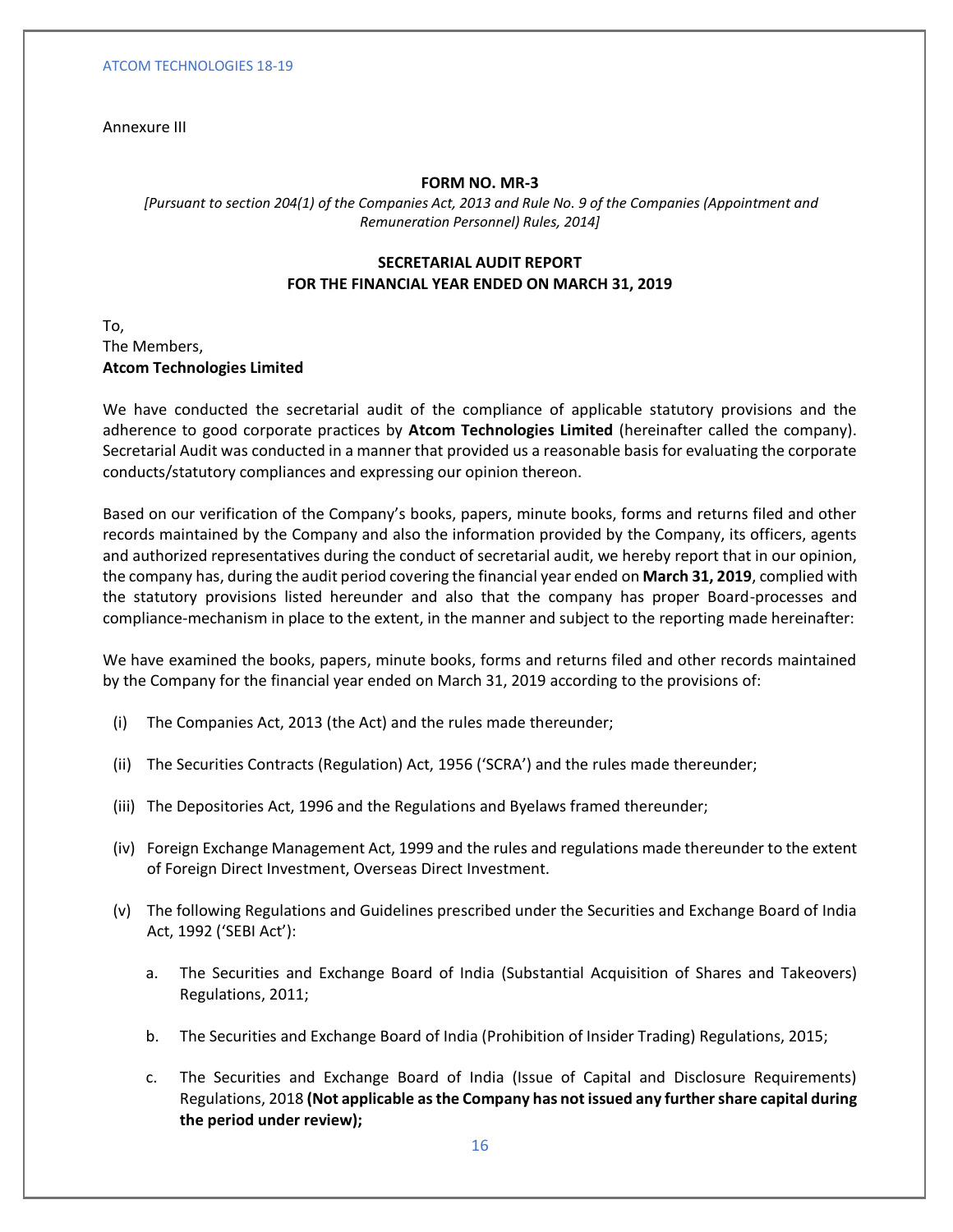- d. The Securities and Exchange Board of India (Share Based employees Benefits) Regulations, 2014 **(Not applicable as there was no reportable event to the Company during the period under review);**
- e. The Securities and Exchange Board of India (Issue and Listing of Debt Securities) Regulations, 2008;
- f. The Securities and Exchange Board of India (Listing Obligations & Disclosure Requirements) Regulations, 2015;
- g. The Securities and Exchange Board of India (Registrars to an Issue and Share Transfer Agents) Regulations, 1993 regarding the Companies Act and dealing with client;
- h. The Securities and Exchange Board of India (Delisting of Equity Shares) Regulations, 2009; **(Not applicable as there was no reportable event to the Company during the period under review);**
- i. The Securities and Exchange Board of India (Buyback of Securities) Regulations, 2018. **(Not applicable as there was no reportable event to the Company during the period under review)**
- (vi) The management has identified and confirmed the following laws/acts are applicable to the Company:
	- a. Income Tax Act, 1961
	- b. Goods & Service Tax, Profession Tax
	- c. Shops and Establishment Act, 1948
	- d. Bombay Stamp Act, 1958
	- e. Negotiable Instruments Act, 1881
	- f. Weekly Holidays Act, 1942
	- g. Prevention of Money Laundering Act

Further we have relied on the company officials that, The Payment of Gratuity Act 1972, The Employees Provident Funds and Miscellaneous Provisions Act 1952 are being complied with.

We have also examined compliance with the applicable clauses of the following:

- (i) Secretarial Standards with regard to Meeting of Board of Directors (SS-1) and General Meetings (SS-2) issued by The Institute of Company Secretaries of India.
- (ii) Securities and Exchange Board of India (Listing Obligations and Disclosure Requirements) Regulations, 2015.

During the year under review the company has complied with the provisions of the Act, Rules, Regulations, Guidelines, Standards, etc. mentioned above subject to following observations:

1. *Though the present status of the Company is Active with Registrar of Companies, Mumbai, Maharashtra, company was ordered to be wound up by the High Court and was in the Liquidation w.e.f. 16th April 2014 to 10th December 2014. Company filed petition before National Company Law Tribunal (NCLT) Bench at Mumbai having Petition No. 103 of 2018 for Compromise and Arrangements with the Creditor and shareholders of the company dated 01st March 2018.*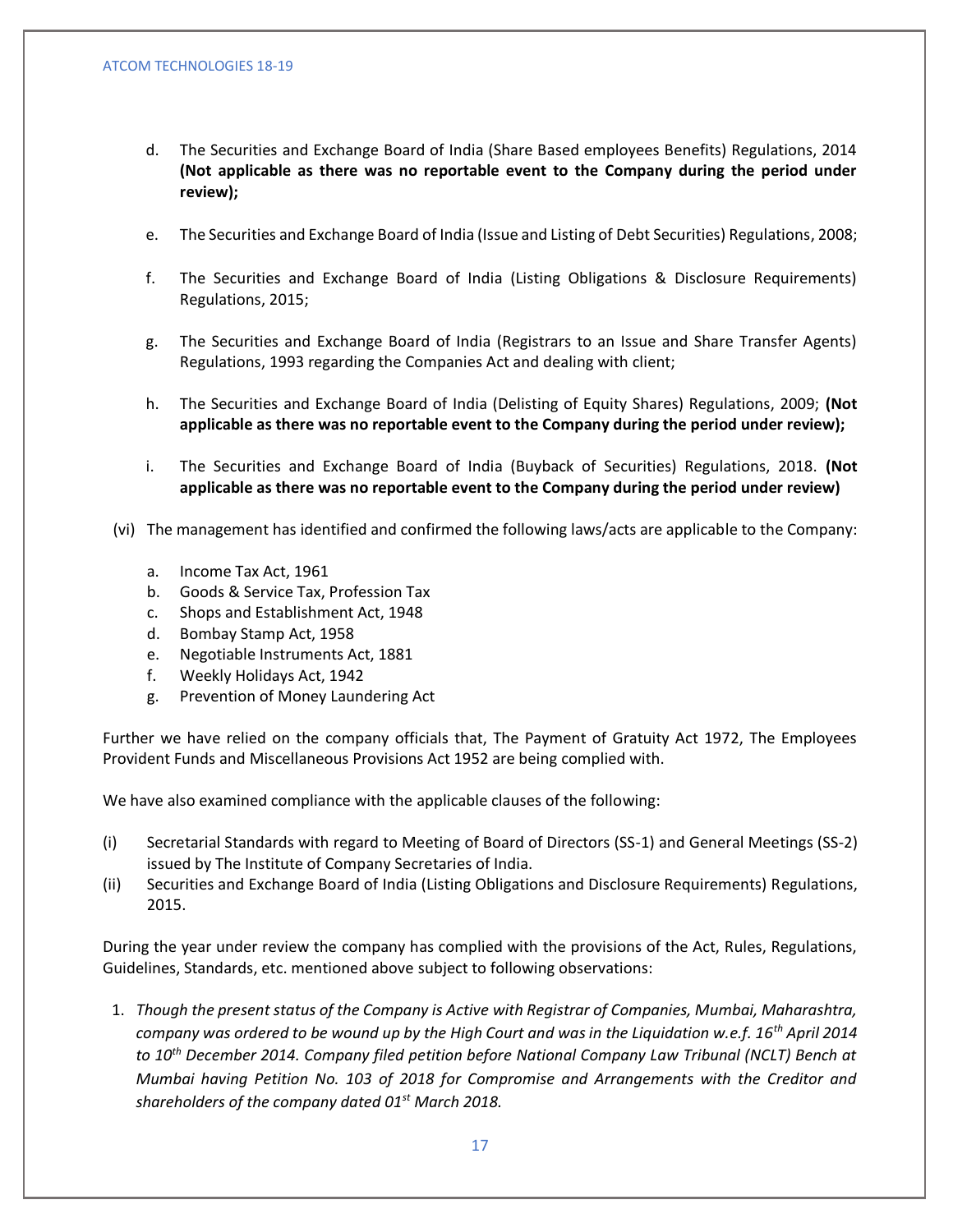- *2. During the period under review the company has complied with the show cause notice received from Bombay Stock Exchange Ltd (BSE) vide Letter No. LIST/COMP/527007/68/2017-18 dated 08/01/2018 and National Stock Exchange of India Ltd (NSE) vide Ref No. NSE/LIST/35886 dated 05/02/2018 for Compulsory Delisted under Chapter V of SEBI (Delisting of Equity Shares) Regulations, 2009 and in this regard company submitted its representation with BSE & NSE. The Company is currently compliant with the LODR on an absolute basis and generally is regular in submitting its compliances in the year 2018-19 and also has filed for revocation of its suspension and is currently in process of revoking it.*
- *3. The Company received an adjudication order from Securities and Exchange Board of India (SEBI) - Processing of investor complaints against listed companies in SEBI Complaints Redress System (SCORES) order dated 27/04/2018 AO/AK/4/2018 for not obtaining the SCORES registration within the permitted time fining it for Rs. 8 lakhs.* However as per information and explanation provided the company has filed an appeal in SAT against the SEBI Order and it is in the hearing stage.

## We further report that;

The compliance by the Company of applicable financial laws like direct and indirect tax laws and maintenance of financial records and books of accounts has not been reviewed in this audit since the same have been subject to review by statutory financial audit and other designated professionals.

We further report that;

- $\triangleright$  The Board of Directors of the Company is duly constituted with proper balance of Non-Executive Directors, Independent Directors and Woman Directors. The changes in the composition of the Board of Directors that took place during the period under review were carried out in compliance with the provisions of the Act and Listing Agreement.
- $\triangleright$  Adequate notice is given to all the directors to schedule the board meetings, agenda and detailed notes on agenda were sent at least seven days in advance.
- $\triangleright$  All the decision of Board and Committees thereof were carried out with requisite majority;

We further report that Based on the information received and records maintained there are adequate systems and processes in the Company commensurate with the size and operations of the Company to monitor and ensure compliance with applicable laws, rules, regulations and guidelines:

 $\triangleright$  As informed, the company has responded appropriately to notices/letters received from BSE/NSE including initiating actions for corrective measures, wherever found necessary.

We further report that during the audit period the company has no events / actions having a major bearing on the company's affairs in pursuance of the above referred laws, rules, regulations, guidelines, standards etc except below:

➢ Pursuant to the Rule No. 30 of the SEBI (Listing Obligations and Disclosure Requirements), Regulations 2015, the Company has purchased equity share (39.58%) held in Anewera Marketing Private Limited from Vaarad Ventures Limited. The total stake in the Anewera Marketing Pvt Ltd after this purchase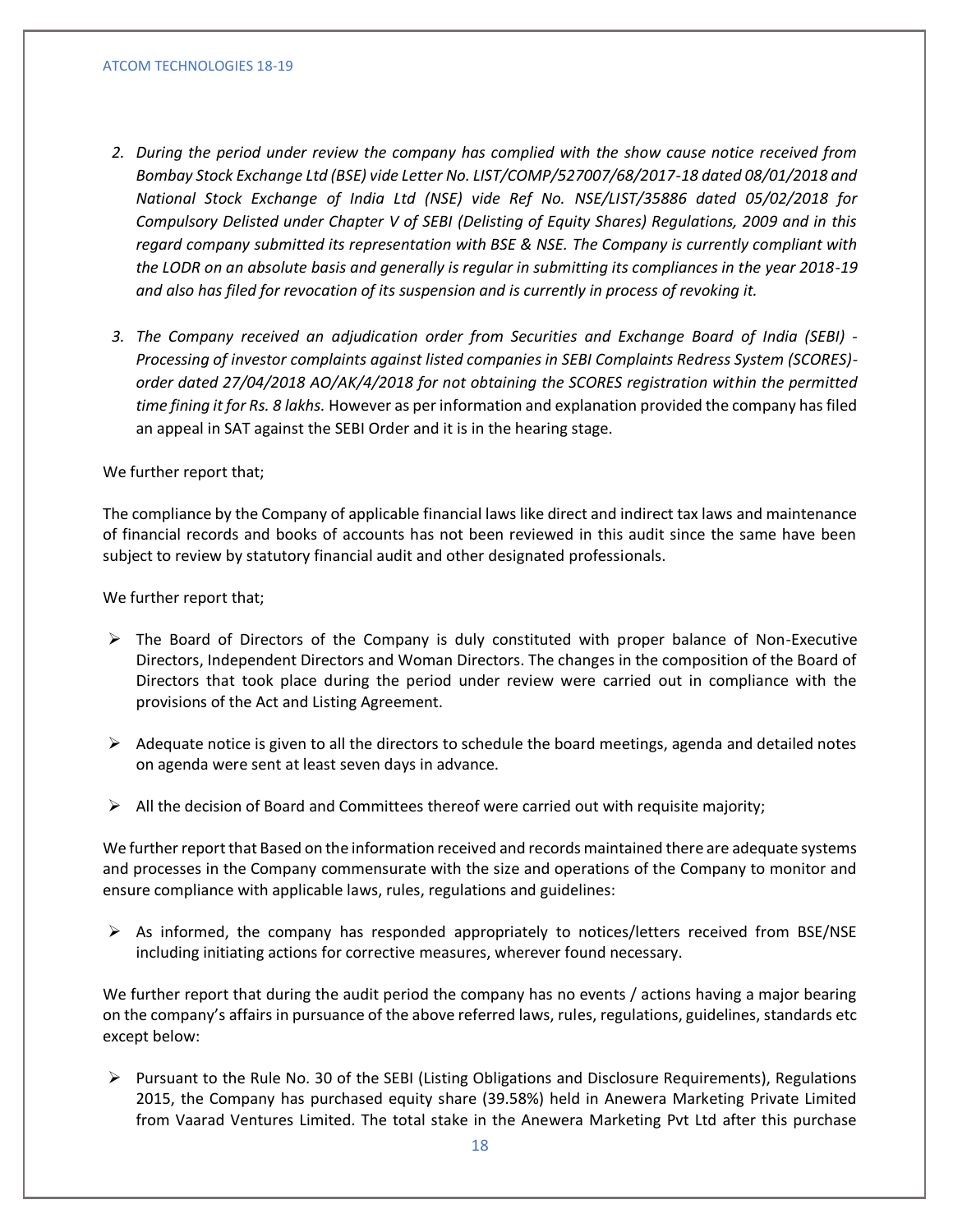increased from 4.12% to 43.70%. Therefore, the Anewera Marketing Pvt Ltd is treated as a "Associate" of the above company as per definition of the Companies Act, 2013 w.e.f. 01<sup>st</sup> December 2018.

- ➢ Pursuant to the Rule No.30 of the SEBI (Listing Obligations and Disclosure Requirements), Regulations 2015, the Company has purchased equity share (56.29%) held in Anewera Marketing Private Limited from different shareholders. The total stake in the Anewera Marketing Pvt Ltd after this purchase increased from 43.70% to 100%. Therefore, the Anewera Marketing Pvt Ltd is treated as a "wholly owned Subsidiary" of the above company as per definition of the Companies Act 2013 w.e.f. 12<sup>th</sup> December 2018.
- $\triangleright$  Company has taken shareholders' approval for restructuring the company under National Company Law Tribunal (NCLT), Mumbai, Maharashtra.
- ➢ Company shifted his registered office from 6A, Lalwani Industrial Highway,14 G D Ambedkar Road, Wadala, Mumbai, Maharashtra – 400031, India to 2F Court Chambers 35, Vitthaldas Thackarsey Marg, New Marine Lines Behind Income Tax Office, Mumbai - 400020 w.e.f. 1<sup>st</sup> February 2019.

# **For Kushla Rawat & Associates**

*Company Secretaries* Firm Registration No: I2013MH1092100

# **Kushla Rawat**

ACS No: 33413, COP No: 12566

Place : Mumbai Date : May 28, 2019

Note : This report is to be read with our letter of even date which is annexed as 'ANNEXURE - A' and forms an integral part of this report.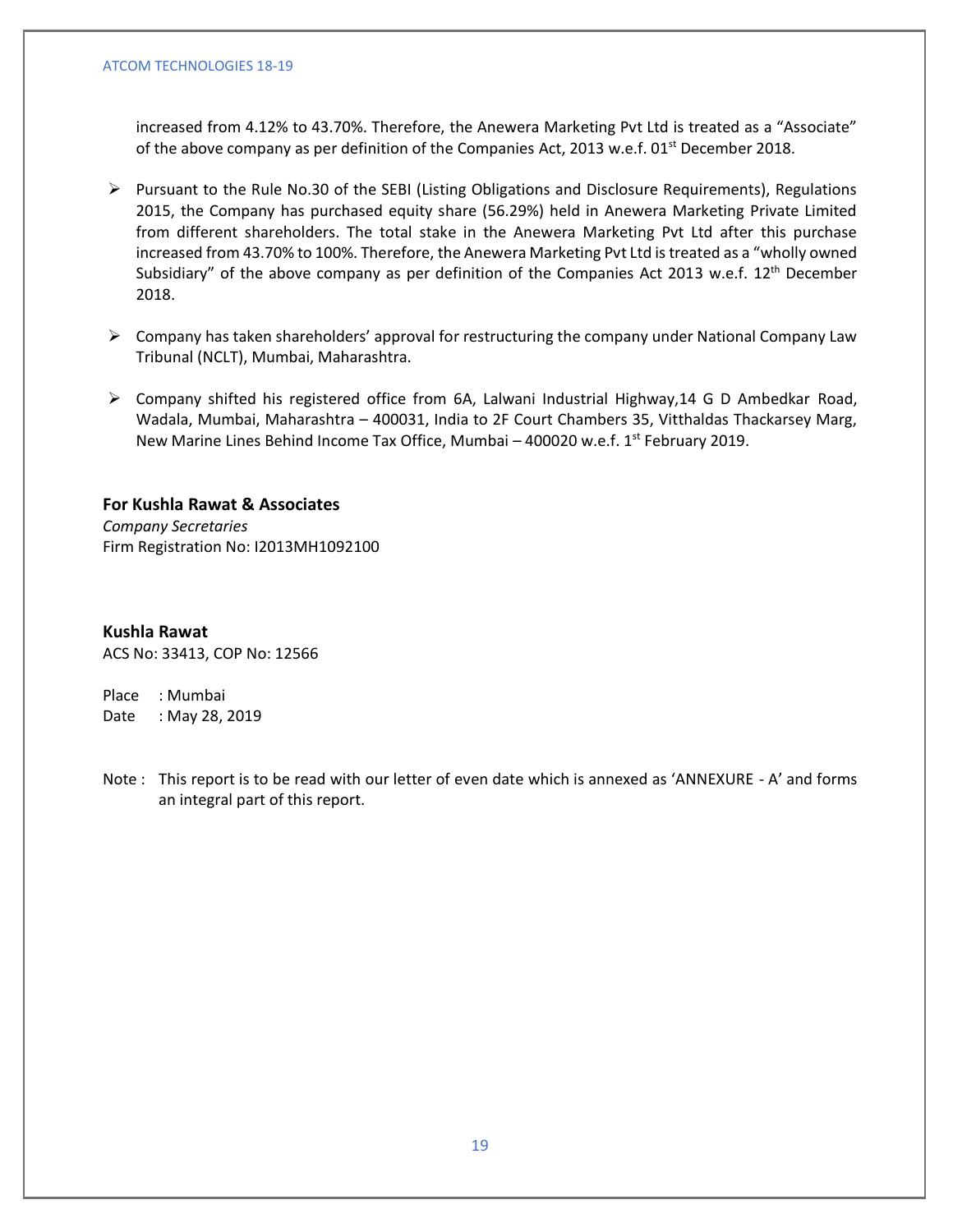## **ANNEXURE-A**

To, The Members, **Atcom Technologies Limited**

## **Management Responsibility**

1. It is the responsibility of the management of the Company to maintain secretarial records, devise proper systems to ensure compliance with the provisions of all applicable laws and regulations and to ensure that the systems are adequate and operate effectively.

## **Auditor's Responsibility**

- 2. Our responsibility is to express an opinion on these secretarial records, standards and procedures followed by the Company with respect to secretarial compliances.
- 3. We believe that audit evidence and information obtained from the Company's Management/Officials is adequate and appropriate for us to provide a basis for our opinion.
- 4. Wherever required, we have obtained the managements representation about the compliance of laws, rules and regulations and happening of events.

# **Disclaimer**

- 5. The Secretarial Audit Report is neither as assurance as to the future viability of the Company nor the efficacy or effectiveness with which the management has conducted the affairs of the Company.
- 6. We have not verified the correctness and appropriateness of financial records and books of account of the company.

# **For Kushla Rawat & Associates**

*Company Secretaries* Firm Registration No: I2013MH1092100

**Kushla Rawat** ACS No: 33413, COP No: 12566

Place : Mumbai Date : May 28, 2019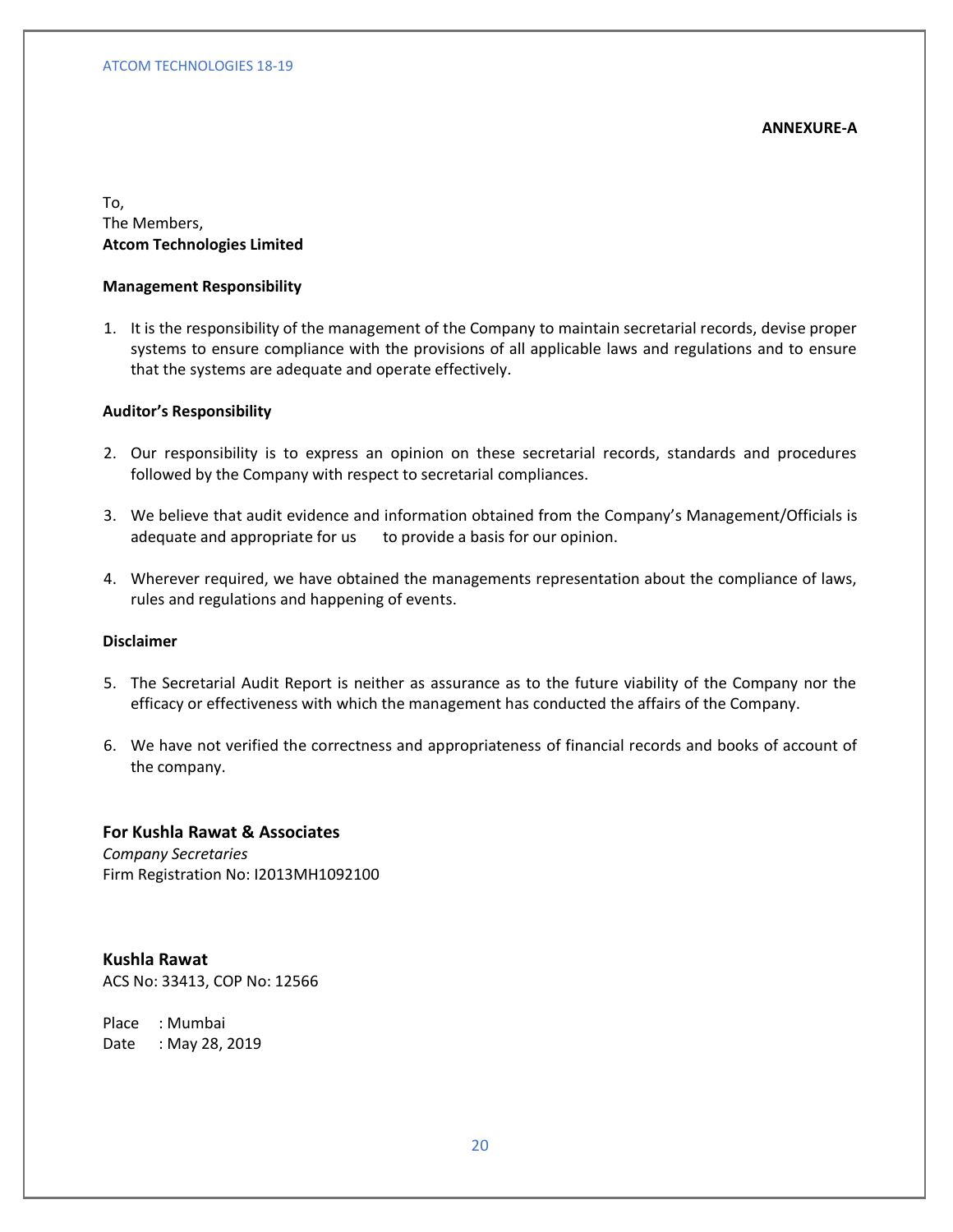# **CORPORATE GOVERNANCE REPORT**

Report on Corporate Governance pursuant to Schedule V (C) of the Securities and Exchange Board of India (Listing Obligations and Disclosure Requirements) Regulations, 2015 (the Listing Regulations) and forming Part of the Directors' Report for the year ended March 31, 2019. The Company has complied with the corporate governance requirements specified in Regulation 17 to 27 and Regulation 46 of the Listing Regulations.

# **(1) COMPANY'S PHILOSOPHY ON CODE OF GOVERNANCE**

Atcom Technologies Limited recognizes the importance of Good Corporate Governance, which is the tool of building strong and everlasting beneficial relationship with customers, suppliers, bankers and more importantly with the investors.

# **(2) BOARD OF DIRECTORS**

The strength of the Board comprises of Five Directors. The Board of Directors comprises of Executive and Non-Executive Directors. There are four Non-Executive Directors and one Executive Director. The Chairman of the Board is Executive Director. The Directors are qualified and experienced in business, finance and corporate management.

The table below provides the composition of the Board, their attendance at Board meetings & AGM and number of directorships, chairmanship/membership of companies:

| Name of the Director<br>& Designation & Age | <b>Category &amp;</b><br>Nature of<br>employment  | No. of<br>held in<br>other<br>in India | No. of<br>Directorship committees<br>of which<br>Member (M)/<br>companies   Chairman (C) | <b>Board</b><br>meeting<br>attended the last | Attend-<br>ance at<br><b>AGM</b> | No. of<br><b>Shares held</b><br>& % holding<br>(of the<br>Company)<br>(As on March 31,<br>2019) |
|---------------------------------------------|---------------------------------------------------|----------------------------------------|------------------------------------------------------------------------------------------|----------------------------------------------|----------------------------------|-------------------------------------------------------------------------------------------------|
| <b>Vikram Doshi</b><br>Managing Director^   | Executive<br>Promoter                             | 5                                      | $\mathbf{1}$                                                                             | 9                                            | Yes                              | 469200<br>(3.06%)                                                                               |
| 60 Years                                    | Director                                          |                                        |                                                                                          |                                              |                                  |                                                                                                 |
| Leena Doshi *#<br>54 Years                  | Woman<br>Director                                 | 5                                      | $\mathbf{1}$                                                                             | $\mathbf{1}$                                 | Yes                              | $\mathbf 0$                                                                                     |
| <b>Mahendra Sanghvi</b><br>63 Years         | Non-Executive<br>Independent<br>Director          | $\overline{4}$                         | $\overline{2}$                                                                           | 8                                            | Yes                              | $\Omega$                                                                                        |
| <b>Ankur Jain</b><br>38 Years               | Non-Executive<br>Independent<br>Director          | $\mathbf{1}$                           | $\overline{2}$                                                                           | 8                                            | Yes                              | $\Omega$                                                                                        |
| Shreya Mehta<br>24 Years                    | Non-Executive<br>Independent<br>Women<br>Director | $\Omega$                               | $\mathbf{1}$                                                                             | 5                                            | Yes                              | $\Omega$                                                                                        |

\* Resigned w.e.f. February 14, 2019

# Appointed w.e.f. April 8, 2019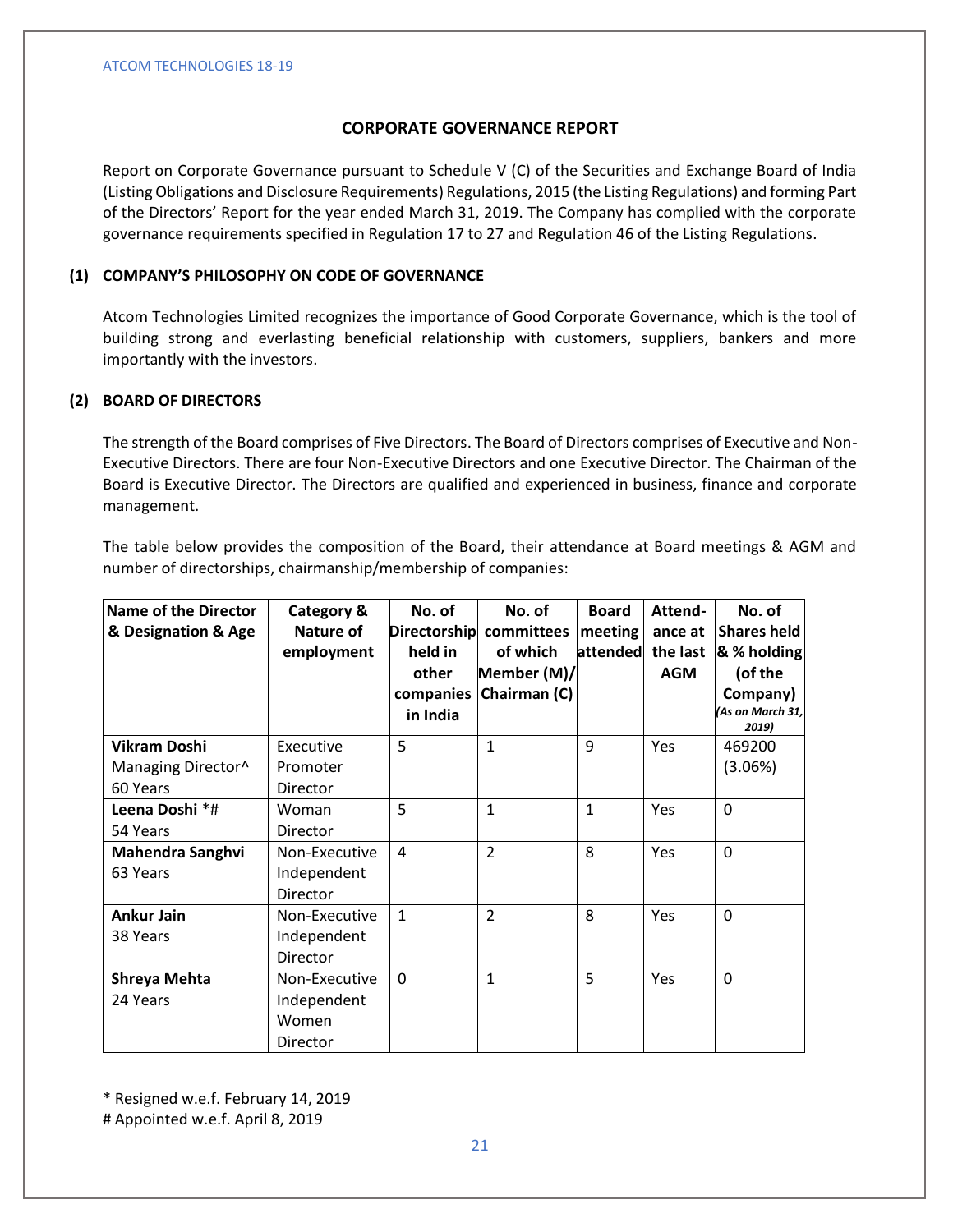^ Appointed w.e.f. March 12, 2019

Notes:

- (1) Disclosure of Chairmanship & Membership includes membership of Audit and Stakeholder Relationship Committees in other Public Limited Companies.
- (2) Other directorships do not include alternate directorship, directorship of Private Limited Companies, Section 8 Companies of the Companies Act, 2013 and Foreign Companies.
- (3) None of the Directors of Board is a member of more than ten Committees and no Director is Chairman of more than five committees across all the Public companies in which they are Director. The necessary disclosures regarding Committee positions have been made by all the Directors.
- (4) None of the Independent Director of the Company is holding position of Independent Director in more than 7 Listed Company. Further, none of the independent Directors of the Company serving as a Whole-Time Director in any Listed Company and is holding position of Independent Director in more than 3 Listed Company.
- (5) None of the Non-executive Directors has any pecuniary relationship, except Mrs. Leena Doshi, who is relative of Managing Director of the Company. The details of sitting fees, commission and remuneration paid to each director appear later under the disclosure relating to Remuneration to Directors.

# **Details of the Directors seeking appointment / re-appointment in forthcoming Annual General Meeting**

The information as required by SEBI (Listing Obligations and Disclosure Requirements) Regulations, 2015 in relation to appointment / reappointment of Directors of the Company are given in the Annexure of the Notice of the Annual General Meeting.

## **Board and Committee Meetings and Procedures**

The Board of Directors is the apex body constituted by shareholders for overseeing the Company's overall functioning. The Board provides and evaluates the Company's strategic direction, management policies and their effectiveness, and ensures that shareholders' long-term interests are being served. The meetings of Board of Directors were held at the Registered Office of the Company.

The functions performed by the Board include review of Minutes of Audit Committee Meetings and other Committees of the Board, adoption of financial results of the Company and review of Company's Operation & Performance. The Board meets at least once a quarter to review the quarterly performance and financial results of the Company. The maximum interval between any two meetings did not exceed 120 days. The Board notes compliance reports of all laws applicable to the Company, every quarter.

The Chairman of the Board and Company Secretary, in consultation with other concerned members of the senior management, finalise the agenda for Board / Committee meetings.

The agenda and notes on agenda are circulated to Directors in advance, and in the defined agenda format. All material information is incorporated in the agenda for facilitating meaningful and focused discussions at the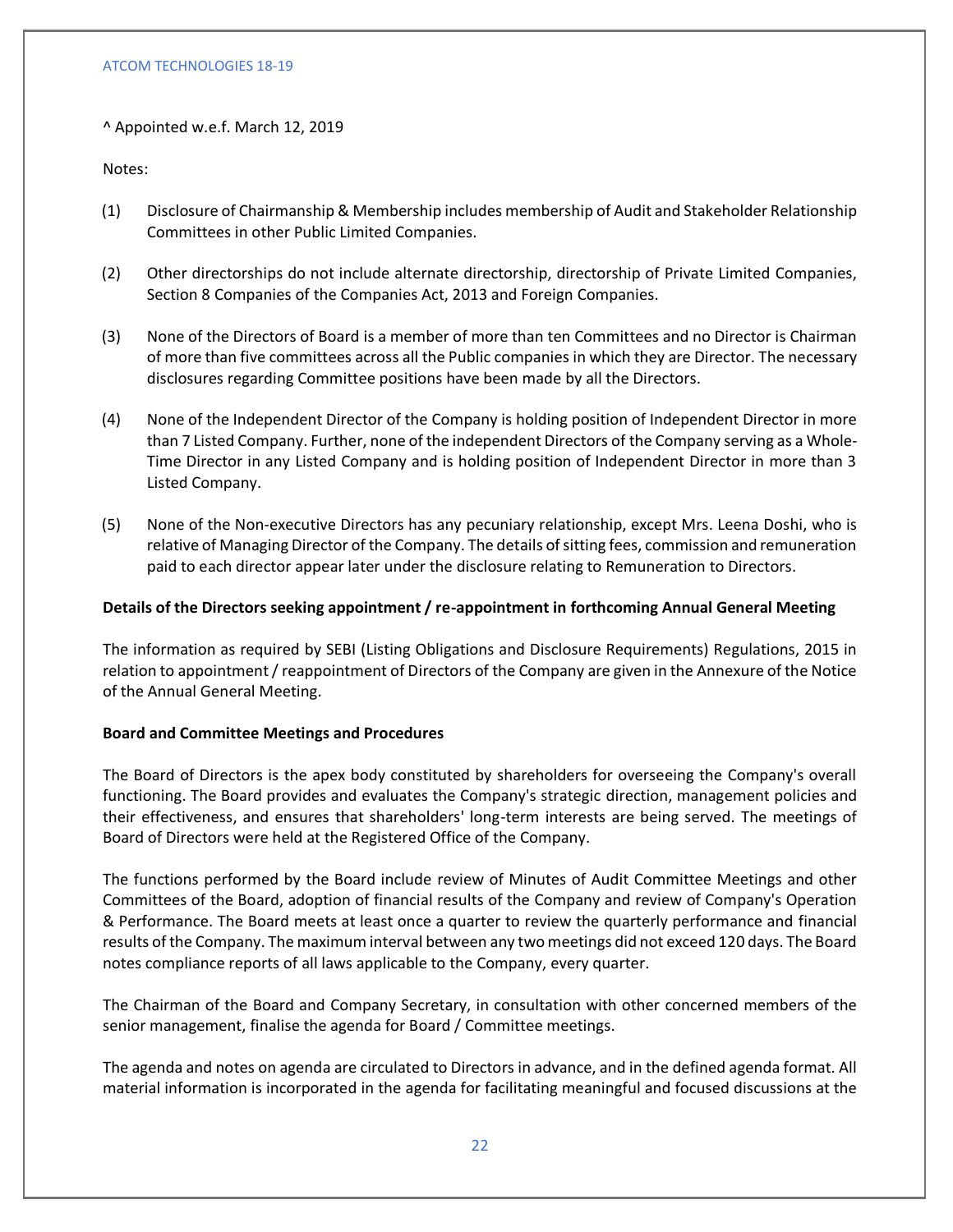meeting. Where it is not practicable to attach any document to the agenda, it is tabled before the meeting with specific reference to this effect in the agenda.

The Company Secretary records minutes of proceedings of each Board and Committee meeting. Draft minutes are circulated to Board / Committee members for their comments as prescribed under Secretarial Standard-1. The minutes are entered in the Minutes Book within 30 days from the conclusion of the meeting.

The guidelines for Board / Committee meetings facilitate an effective post meeting follow-up, review and reporting process for decisions taken by the Board and Committees thereof.

Important decisions taken at Board / Committee meetings are communicated promptly to the concerned departments / divisions. Action taken report on decisions / minutes of the previous meeting(s) is placed at the succeeding meeting of the Board / Committees for noting.

## **Compliance**

The Company Secretary, while preparing the agenda, notes on agenda and minutes of the meeting(s), is responsible for and has adhered to all applicable laws and regulations, including the Companies Act, 2013 read with rules issued thereunder, Listing Regulations and Secretarial Standards issued by the Institute of Company Secretaries of India.

## **Number of Board Meetings**

Nine Board meetings were held during the financial year 2018-19, as against the minimum requirement of four meetings. The details of Board meetings held are given below:

| Sr. No. | Date of meeting   | <b>Board Strength</b> | No.     | 0f | <b>Directors</b> |
|---------|-------------------|-----------------------|---------|----|------------------|
|         |                   |                       | present |    |                  |
| 1.      | May 25, 2018      | 6                     | 6       |    |                  |
| 2.      | July 17, 2018     | 6                     | 6       |    |                  |
| 3.      | August 11, 2018   | 6                     | 6       |    |                  |
| 4.      | August 21, 2018   | 6                     | 4       |    |                  |
| 5.      | November 14, 2018 | 6                     | 6       |    |                  |
| 6.      | January 31, 2019  | 6                     | 4       |    |                  |
| 7.      | February 14, 2019 | 6                     | 6       |    |                  |
| 8.      | March 12, 2019    | 5                     | 4       |    |                  |
| 9.      | March 22, 2019    | 5                     | 4       |    |                  |

## **Meeting of Independent Directors**

The Company's independent directors meet at least once in a financial year without the presence of executive directors and management personnel to review the performance of Non-Independent Directors and Board as whole. 1 (one) such meeting was held on February 14, 2019.

## **Committees of the Board**

The Company's guidelines relating to Board meetings are applicable to Committee meetings. Each Committee has the authority to engage outside experts, advisors and counsels to the extent it considers appropriate to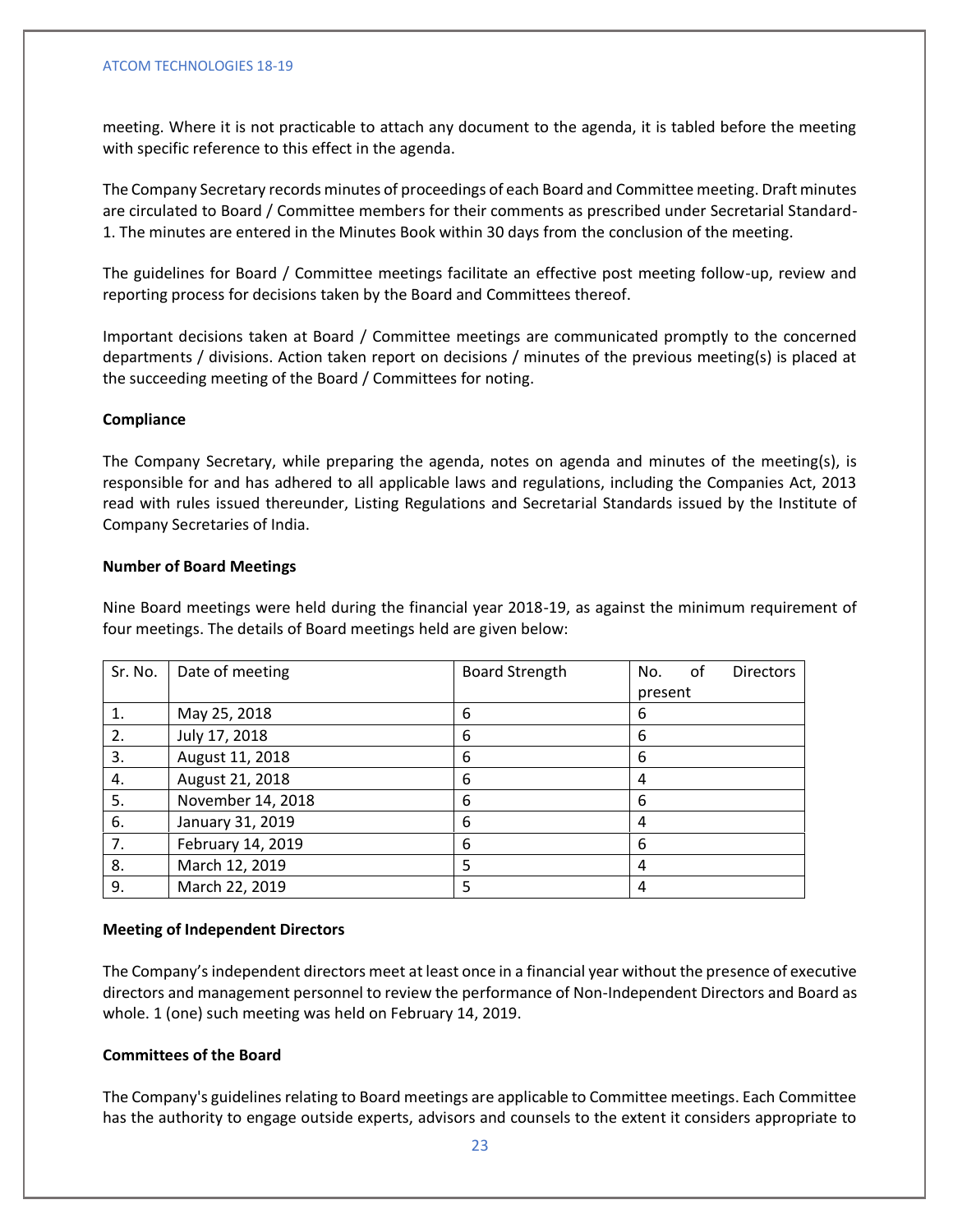assist in its function. Minutes of proceedings of Committee meetings are circulated to the respective committee members and placed before Board meetings for noting.

In conformity to the requirements of SEBI (Listing Obligations and Disclosure Requirements) Regulations, 2015 (Listing Regulations) and Companies Act, 2013, the composition of these committees of Board are constituted and reconstituted.

During the period under Reporting, the composition of these Committees was as under:

| Name of members                         | Audit     | Stakeholders' | Nomination and |
|-----------------------------------------|-----------|---------------|----------------|
|                                         | Committee | Relationship  | Remuneration   |
|                                         |           | Committee     | Committee      |
| Vikram Doshi - Executive Director       | Yes       | No            | No             |
| Mahendra Sanghvi - Independent Director | Yes       | Yes           | Yes            |
| Ankur Jain - Independent Director       | Yes       | Yes           | Yes            |
| Shreya Mehta - Independent Director*    | No        | Yes           | Yes            |

*\*Ms. Shreya Mehta was appointed as a member of Stakeholders' Relationship Committee and Nomination & Remuneration Committee on February 14, 2019 in place of Mrs. Leena Doshi after her cessation from the Committee.*

The Company has devised the Policy on Familiarization Programme for Independent Director and the same is available on the website of the Company www.atcomtech.co.in.

# **(3) AUDIT COMMITTEE OF BOARD**

In Conformity with the requirements of Regulation 18 of the SEBI (Listing Obligations and Disclosure Requirements) Regulations, 2015 read with Section 177 of the Companies Act, 2013, as applicable, the strength of the Board as also of the Audit Committee is adequate. All the recommendations of the Audit Committee were accepted by the Board during the year.

## **Broad Terms of Reference of the Audit Committee**

The Audit Committee of the Company comprises of Mr. Mahendra Sanghvi (Chairman), Mr. Ankur Jain and Mr. Vikram Doshi as other members of the Committee. The Company Secretary acts as the Secretary to the Audit Committee.

The terms of reference of Audit Committee of the Company are in accordance with Section 177 of the Companies Act, 2013 and the SEBI (Listing Obligations and Disclosure Requirements) Regulations, 2015 interalia, include the following:

- 1. Oversight of the Company's financial reporting process and the disclosure of its financial information to ensure that the financial statements are correct, sufficient and credible.
- 2. Recommending to the Board the appointment, re-appointment and, if required, the replacement or removal of the statutory auditors and the fixation of audit fees and confirm their independence.
- 3. Approval of payment to statutory auditors for any other services rendered, if authorised by the Board.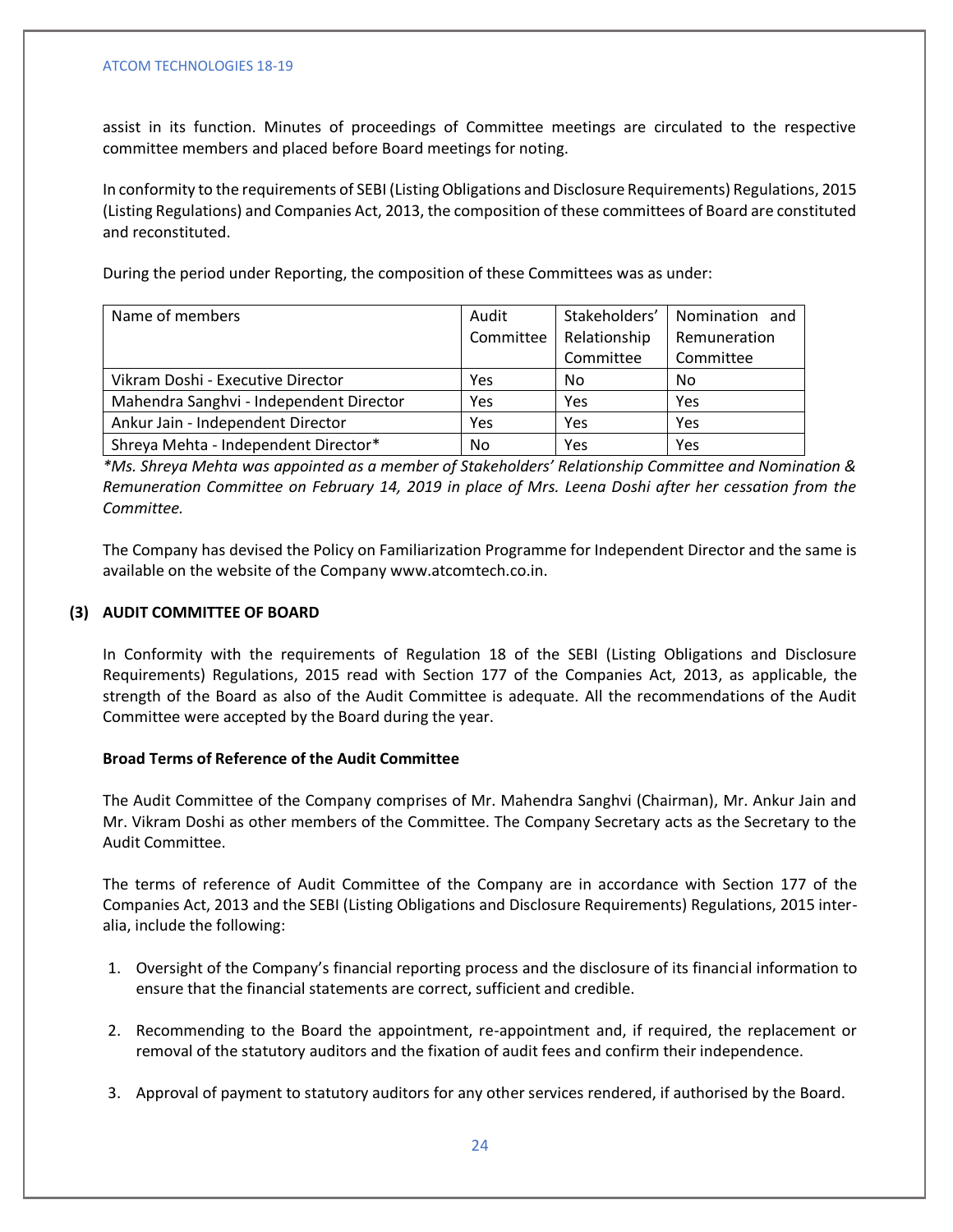- 4. Review with the management, the quarterly financial statements before submission to the Board for approval and secure the Certificate from Managing Director and CFO in terms of the requirements under the Listing Regulations.
- 5. Evaluate internal financial controls and risk management systems.
- 6. Review with the management, performance of statutory and internal auditors, adequacy of the internal control systems.
- 7. Any other terms of reference as may be included from time to time in the Listing Regulations.

During the Year 2018-19, the Audit Committee met four (4) times on May 25, 2018, August 11, 2018, November 14, 2018 and February 12, 2019. Attendance of the Members in the Audit Committee Meetings:

| Name of members  | <b>Designation</b> | No. of meeting held | meeting<br>No.<br>оf |
|------------------|--------------------|---------------------|----------------------|
|                  |                    |                     | attended             |
| Mahendra Sanghvi | Chairman           | 4                   |                      |
| Ankur Jain       | Member             | $\Delta$            |                      |
| Vikram Doshi     | Member             | 4                   |                      |

## **(4) NOMINATION & REMUNERATION COMMITTEE OF BOARD**

Mr. Ankur Jain chairs the Nomination & Remuneration Committee of Board of the Company. The other members are Mr. Mahendra Sanghvi and Ms. Shreya Mehta. All members of the Nomination and Remuneration Committee are Independent Director; hence the necessary compliance is ensured.

## **Broad Terms of Reference of the Nomination & Remuneration Committee**

The terms of reference of Nomination & Remuneration Committee of the Company are in accordance with Section 178 of the Companies Act, 2013 and SEBI (Listing Obligations and Disclosure Requirements) Regulations, 2015, The Nomination & Remuneration Committee, inter-alia:

- (1) formulation of the criteria for determining qualifications, positive attributes and independence of a director and recommend to the board of directors a policy relating to, the remuneration of the directors, key managerial personnel and other employees;
- (2) formulation of criteria for evaluation of performance of independent directors and the board of directors;
- (3) devising a policy on diversity of board of directors;
- (4) identifying persons who are qualified to become directors and who may be appointed in senior management in accordance with the criteria laid down, and recommend to the board of directors their appointment and removal;
- (5) whether to extend or continue the term of appointment of the independent director, based on the report of performance evaluation of independent directors.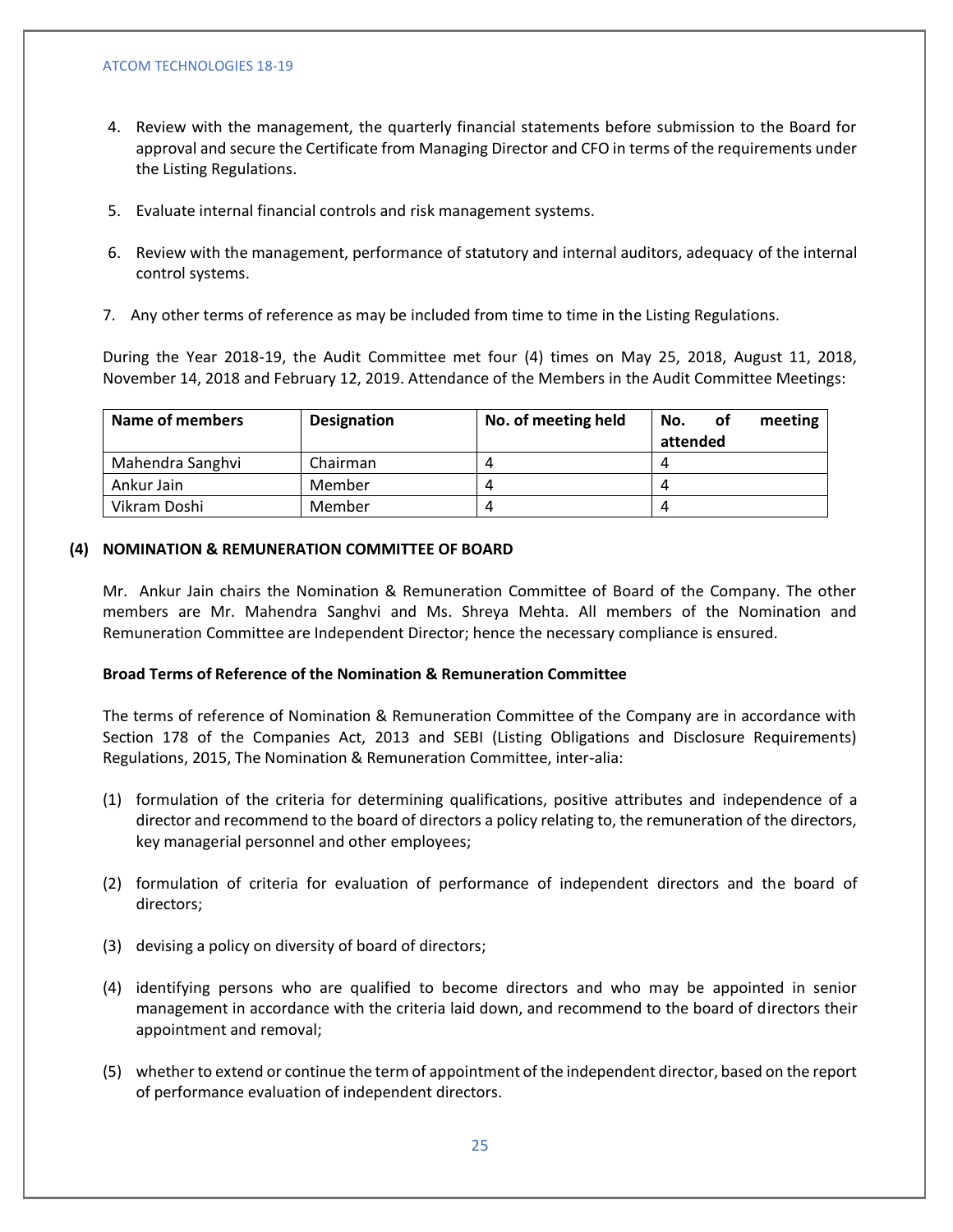During the Year 2018-19, the Nomination & Remuneration Committee met two (2) times on February 12, 2019 and March 12, 2019. Attendance of the Members in the Nomination & Remuneration Committee Meetings:

| Name of members  | <b>Designation</b> | No. of meeting held | meeting<br>No.<br>οf |
|------------------|--------------------|---------------------|----------------------|
|                  |                    |                     | attended             |
| Ankur Jain       | Chairman           |                     |                      |
| Mahendra Sanghvi | Member             |                     |                      |
| Shreya Mehta     | Member             |                     |                      |

## **Performance Evaluation Criteria for Directors**

The Nomination and Remuneration Committee has devised criteria for evaluation of the performance of the Directors including Independent Directors. The said criteria provide certain parameters like attendance, acquaintance with business, communicating inter se board members, effective participation, domain knowledge, compliance with code of conduct, vision and strategy, benchmarks established by global peers etc., which is in compliance with applicable laws, regulations and guidelines.

## **Sitting Fees**

No Sitting Fees was paid to Non-Executive Directors for attending the Board Meetings.

## **Remuneration Policy**

The Company has adopted and implemented the Nomination and Remuneration Policy devised in accordance with Section 178(3) and (4) of the Companies Act, 2013 which is available on the website of the Company accessed at www.atcomtech.co.in.

The remuneration payable to Directors, Key Managerial Personnel and Senior Management Person will involve a balance between fixed and incentive pay reflecting short term and long-term performance objectives appropriate to the working of the Company and support in the achievement of Corporate Goals.

As a gesture of their commitment to the company Managing Director has forgone their remuneration till such time the performance of the Company improves and is able to pay remuneration to the Executive Directors.

#### **(5) STAKEHOLDERS' RELATIONSHIP COMMITTEE OF BOARD**

Mr. Ankur Jain chairs the Stakeholders' Relationship Committee of Board (SRC). The other members are Mr. Mahendra Sanghvi and Ms. Shreya Mehta.

The Committee considers and resolves the grievances of the security holders of the Company including complaints received from shareholders / investors with respect to transfer of shares, non-receipt of declared dividends, non-receipt of Annual Reports, etc.

During the Year 2018-19, the Stakeholders' Relationship Committee meet once on March 12, 2019.

Attendance of the Members in the Stakeholders' Relationship Committee Meetings: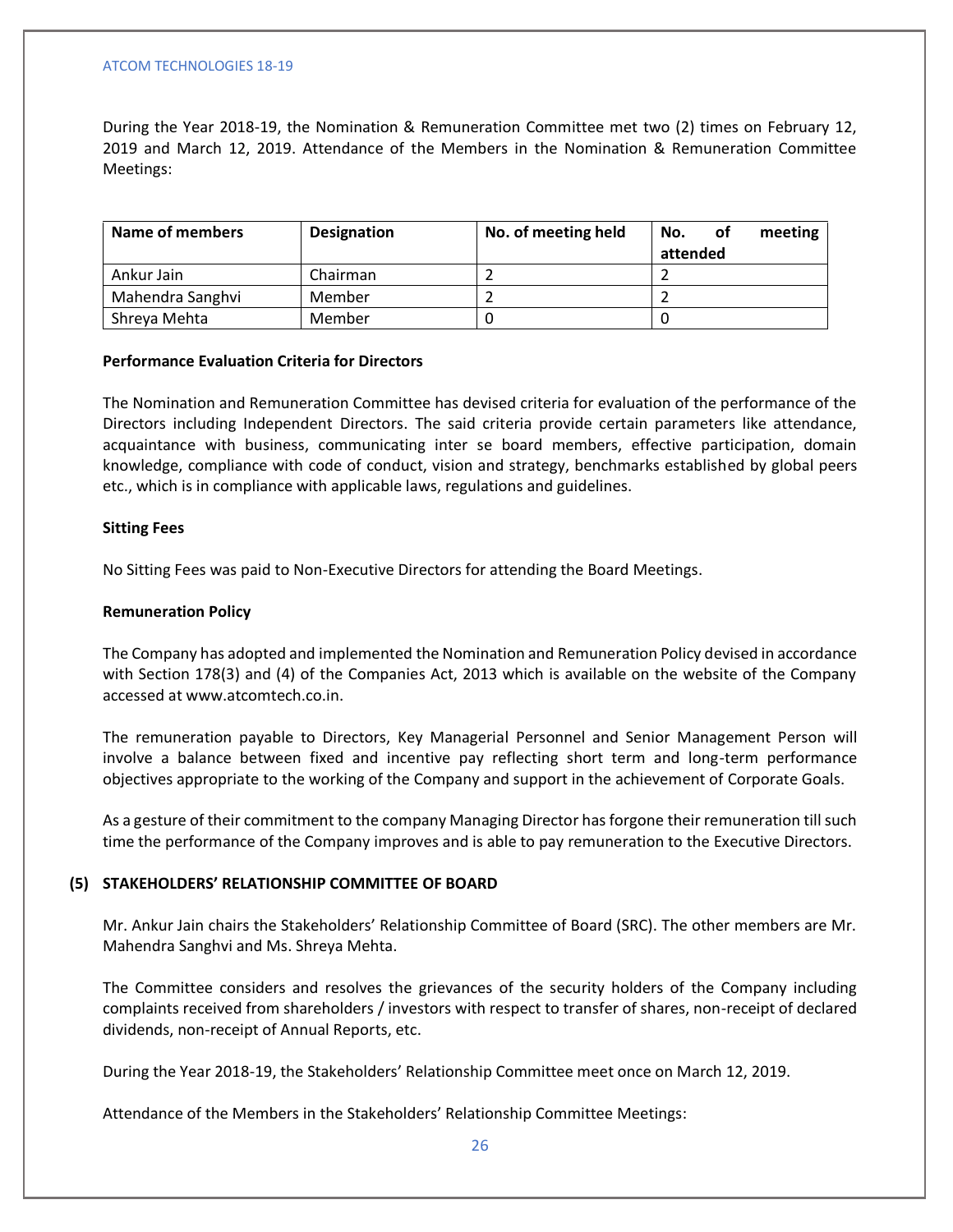| Name of members  | <b>Designation</b> | No. of meeting held | 0f<br>meeting<br>No. |
|------------------|--------------------|---------------------|----------------------|
|                  |                    |                     | attended             |
| Ankur Jain       | Chairman           |                     |                      |
| Mahendra Sanghvi | Member             |                     |                      |
| Shreya Mehta     | Member             |                     |                      |

Details of Investors/Shareholders Complaint received during the financial year 2018-19:

| Complaints received | Complaints disposed | <b>Complaints Pending</b> |
|---------------------|---------------------|---------------------------|
|                     |                     |                           |

No instruments of transfer were pending as on March 31, 2019.

# **(6) GENERAL BODY MEETINGS**

# **Annual General Meetings**

During the preceding three years, the Company's Annual General Meetings were held at 6A, Lalwani Industrial Estate, 14 GD Ambekar Road, Wadala, Mumbai - 400014.

The date and time of Annual General Meetings held during last three years, and the special resolution(s) passed thereat, are as follows:

| Year    | Date               | Time       | Special Resolution passed                                                                                                                                                                                                                                                                          |
|---------|--------------------|------------|----------------------------------------------------------------------------------------------------------------------------------------------------------------------------------------------------------------------------------------------------------------------------------------------------|
| 2017-18 | September 29, 2018 | 09:00 a.m. | 1. Approval for and limits of<br>External<br><b>Commercial Borrowings</b><br>2. Approval for and limits of Borrowings<br>3. Resolution for increasing the investment<br>limits and advancing loans<br>4. Raise money through FDI/FII<br>5. Approval for restructuring of the company<br>under NCLT |
| 2016-17 | September 29, 2017 | 05:00 p.m. | No Special Passed                                                                                                                                                                                                                                                                                  |
| 2015-16 | September 29, 2016 | 12:30 p.m. | No Special Passed                                                                                                                                                                                                                                                                                  |

## **Extraordinary General Meeting (EGM)**

No Extraordinary General Meeting was held during the period under reference.

## **Postal Ballot**

The Company has not passed any resolution through postal ballot during the year under reference. None of the resolutions proposed for the ensuing Annual General Meeting need to be passed through Postal Ballot.

# **(7) MEANS OF COMMUNICATION**

## **Quarterly results**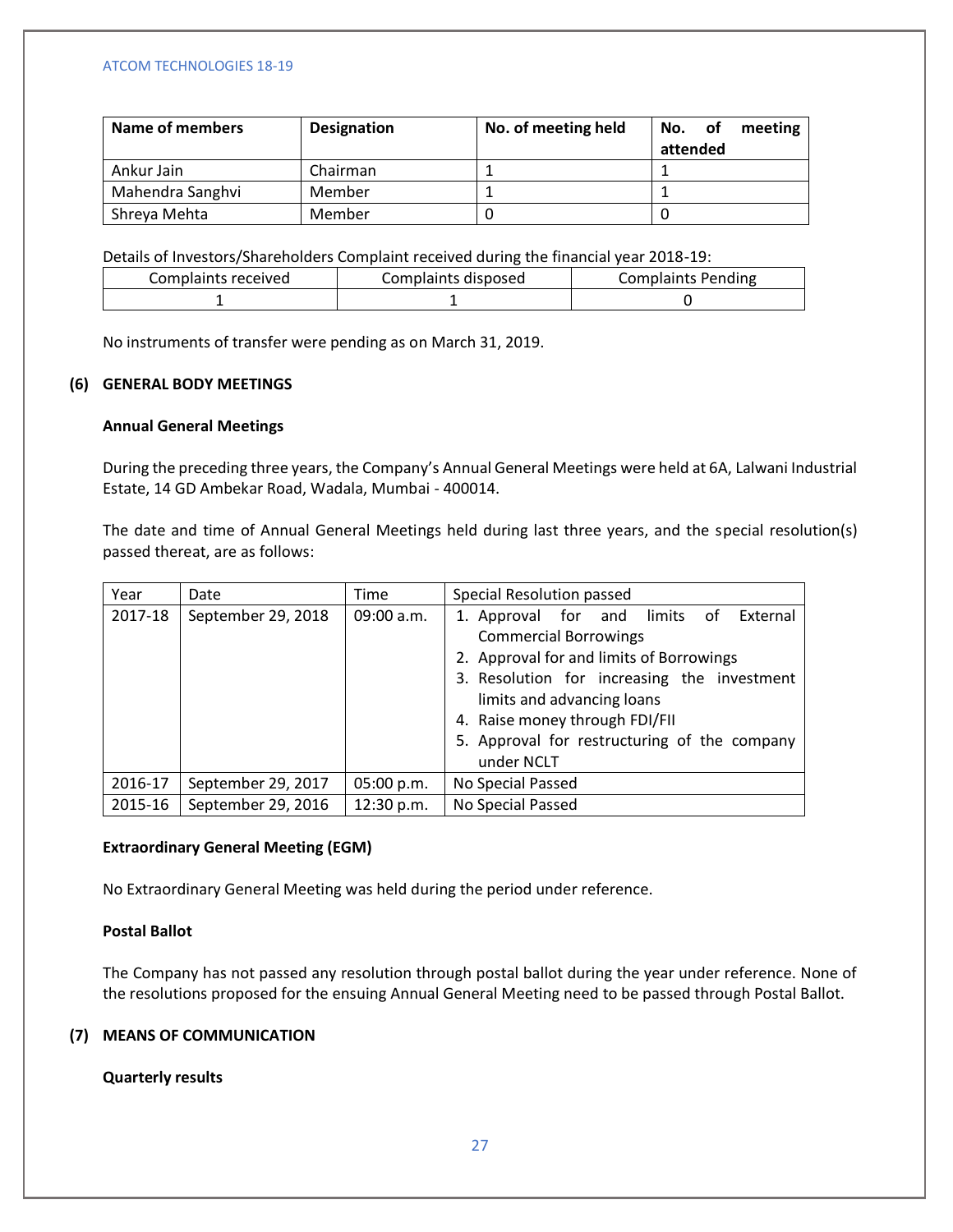The Company's Quarterly / Half-Yearly / Annual Financial Results were submitted to the Stock Exchanges immediately after the conclusion of the Board meetings and were also published in two newspapers namely, in Business Standard (English) and Mumbai Tarun Bharat (Marathi). The gist of the notice of AGM was also published in newspapers. The Company regularly puts latest information and financial data on the website of the Company and can be accessed at https://www.atcomtech.co.in/financial-results.

# **Website**

The Company's website (www.atcomtech.co.in) contains a separate dedicated section 'Investors Corner' where shareholders' information is available.

# **Annual Report**

The Annual Report containing, inter alia, Audited Financial Statements, Board's Report, Auditors' Report and other important information is circulated to members and others entitled thereto. The Management's Discussion and Analysis Report forms a part of the Annual Report. The Company's Annual Report is also available in downloadable form on the Company's website and can be accessed at https://www.atcomtech.co.in/annual-report-policies.

# **SEBI Complaints Redress System (SCORES)**

SEBI administers a centralised web-based complaints redress system (SCORES). It enables investors to lodge and follow up complaints and track the status of redressal online on the website www.scores.gov.in. It also enables the market intermediaries and listed companies to receive the complaints from investors against them, redress such complaints and report redressal. All the activities starting from lodging of a complaint till its disposal are carried online in an automated environment and the status of every complaint can be viewed online at any time. The Company has registered itself on SCORES and endeavours to resolve all investor complaints received through SCORES. During the year, one investor complaint received by the Company through SCORES and resolved the same.

## **(8) GENERAL SHAREHOLDER INFORMATION**

## **Company Registration Details**

The Company is registered in the State of Maharashtra, India. The Corporate Identity Number (CIN) allotted to the Company by the Ministry of Corporate Affairs (MCA) is L29299MH1989PLC054224.

# **Annual General Meeting**

| Day & Date   | <b>Service State</b> | Thursday, September 26, 2019                                      |
|--------------|----------------------|-------------------------------------------------------------------|
| Time         | : 09                 | :00 a.m.                                                          |
| Venue        |                      | 2F Court Chambers 35, New Marine Lines, Behind Income Tax Office, |
|              |                      | Mumbai - 400020                                                   |
| Book Closure | $\sim$ 100 $\pm$     | September 19, 2019 to September 26, 2019 (both days inclusive)    |

*The Members / Proxies who intend to attend the meeting are requested to bring the Attendance slip sent herewith duly filed into the meeting. The instrument appointing the proxy, in order to be effective, should be duly stamped, completed and signed and deposited at the Registered Office of the Company not less than 48 hours before the commencement of the meeting.*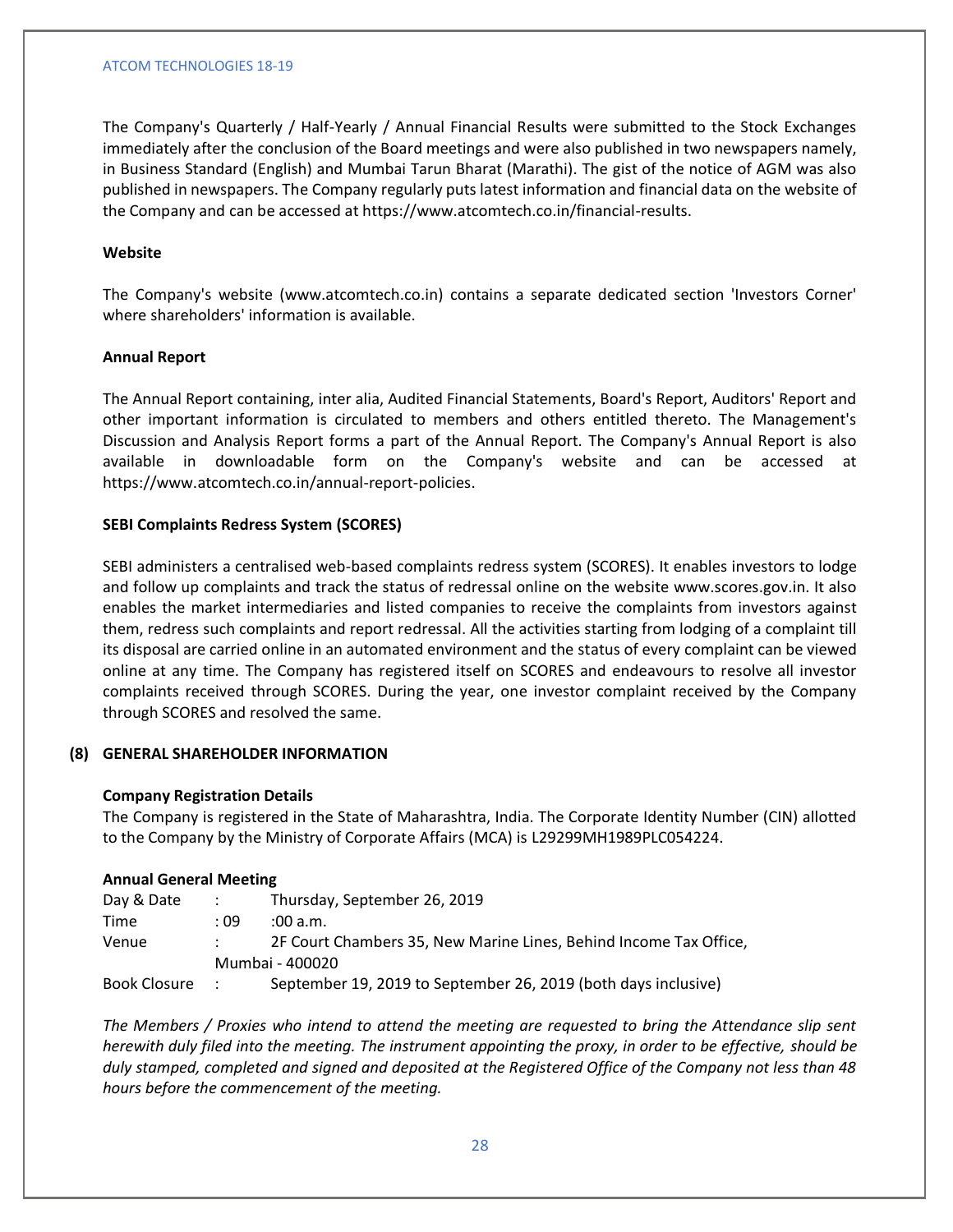# **Financial year**

Starting on  $1^{st}$  April and ending on  $31^{st}$  March every year.

# **Financial Calendar (Tentative)**

| Financial Reporting for the Quarter ended   : |                      | Within 45 days from end of quarter          |
|-----------------------------------------------|----------------------|---------------------------------------------|
| June 30, 2019                                 |                      |                                             |
| Financial Reporting for the Quarter ended     | 11 E L               | Within 45 days from end of quarter          |
| September 30, 2019                            |                      |                                             |
| Financial Reporting for the Quarter ended     | $\cdot$ : 1          | Within 45 days from end of quarter          |
| December 31, 2019                             |                      |                                             |
| Financial Reporting for the Quarter and year  | $\ddot{\phantom{a}}$ | Within 60 days from end of quarter and year |
| ended March 31, 2020                          |                      |                                             |

# **Listing on Stock Exchange**

## **Name of the Stock Exchange BSE Limited**

Phiroze Jeejeebhoy Towers, Dalal Street, Mumbai 400001 Tel.: +91 22-22721233/4 Fax: +91 22-22721919

# **National Stock Exchange of India Limited**

Exchange Plaza, C-1, Block G, Bandra Kurla Complex, Bandra (E), Mumbai - 400 051 Tel No: (022) 26598100 Fax No: (022) 26598120

## **Stock Code of the Company**

| <b>ISIN</b>   |    | INE834A01014               |
|---------------|----|----------------------------|
| Security Code |    | 527007                     |
| Symbol        |    | <b>ATCOM</b>               |
| Scrip name    | ٠. | Atcom Technologies Limited |

## **Payment of Listing Fees**

Equity Shares of the Company as on the date are listed on the BSE Limited and National Stock Exchange of India Limited. The Company confirms that it has paid Annual Listing Fee for the Financial Year 2018-19 to the BSE Limited and National Stock Exchange of India Limited.

# **MARKET INFORMATION**

The stock of Atcom technologies Limited is suspended for trading since 2006 and the company is putting in efforts to revive trading at the exchanges.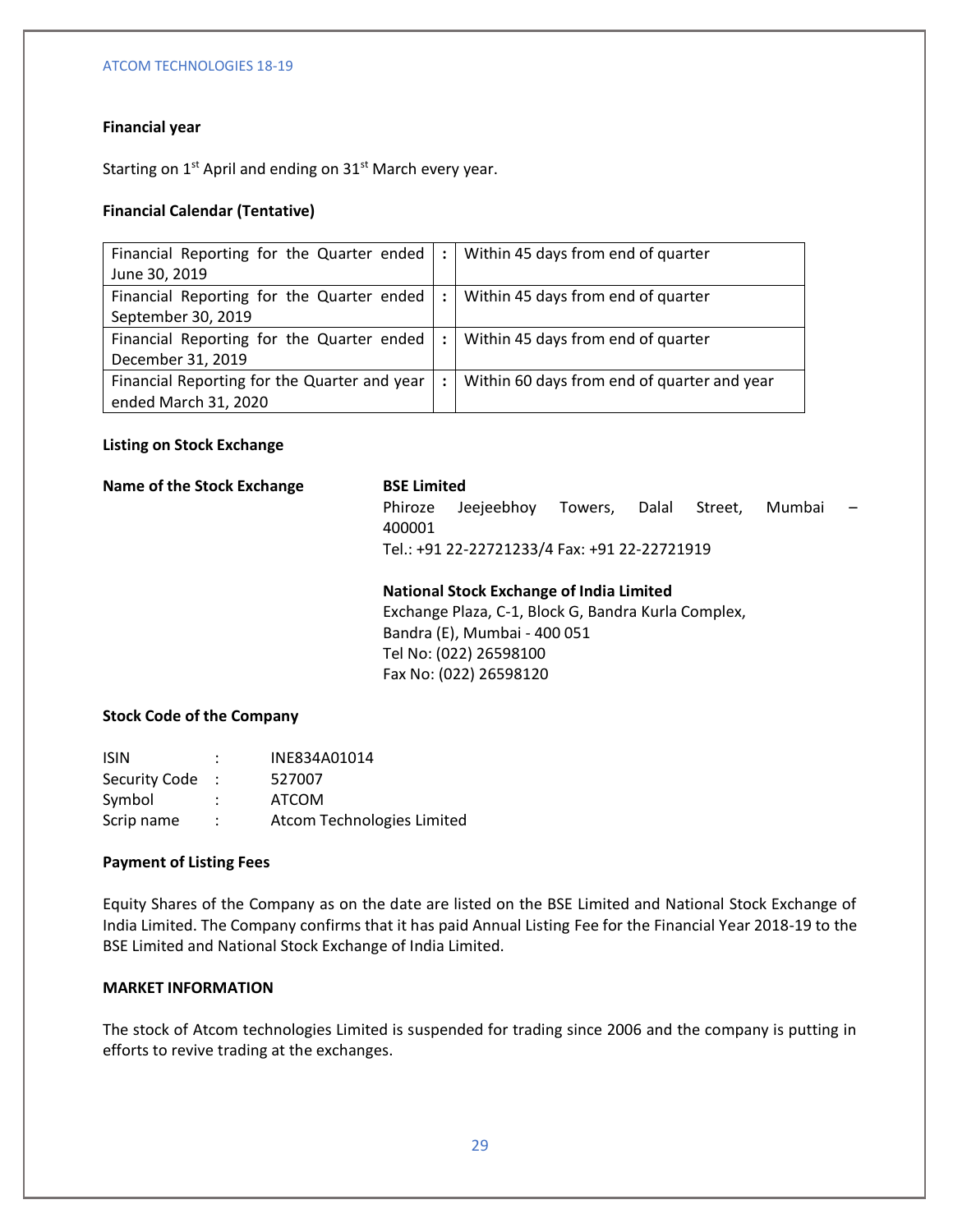# **REGISTRAR AND SHARE TRANSFER AGENT**

## **Bigshare Services Private Limited**

1<sup>st</sup> Floor, Bharat Tin Works Building, Opp. Vasant Oasis, Makwana Road, Marol, Andheri East, Mumbai - 400 059. Phone: +91 22 62638200 | E-mail[: rajeshm@bigshareonline.com](mailto:rajeshm@bigshareonline.com)

# **Distribution of Shareholding as on March 31, 2019 is as Follows**

| Range            | No. of              | % of Shareholders | <b>Total Shares</b> | % of Shares |
|------------------|---------------------|-------------------|---------------------|-------------|
| (No. of Shares)  | <b>Shareholders</b> |                   | Amount              |             |
| to 500<br>Up     | 10277               | 74.29             | 21955040            | 14.31       |
| 501<br>to 1000   | 1738                | 12.56             | 15239010            | 9.93        |
| to 2000<br>1001  | 937                 | 6.77              | 15119190            | 9.86        |
| to 3000<br>2001  | 311                 | 2.25              | 8075420             | 5.26        |
| to 4000<br>3001  | 138                 | 1.00              | 5018610             | 3.27        |
| to 5000<br>4001  | 139                 | 1.00              | 6605560             | 4.31        |
| to 10000<br>5001 | 180                 | 1.30              | 13275290            | 8.65        |
| 10001 and Above  | 114                 | 0.83              | 68111880            | 44.41       |
| <b>TOTAL</b>     | 13834               | 100.00            | 15340000            | 100.00      |

## **Categories of equity shareholders as on March 31, 2019**

| Category                | <b>Number of equity</b> | <b>Percentage of holding</b> |
|-------------------------|-------------------------|------------------------------|
|                         | shares held             | (%)                          |
| Promoters               | 2163600                 | 14.01                        |
| <b>Bodies Corporate</b> | 1169575                 | 7.62                         |
| Public                  | 11099874                | 72.36                        |
| <b>Trusts</b>           | 600500                  | 3.91                         |
| <b>Cleaning Members</b> | 18925                   | 0.12                         |
| <b>NRIS</b>             | 78063                   | 0.51                         |
| <b>Mutual Funds</b>     | 400                     | 0.00                         |
| NBFC - Other            | 8063                    | 0.05                         |
| Others                  | 201000                  | 1.42                         |
| Total                   | 15340000                | 100.00                       |

## **Top ten equity shareholders of the Company as on March 31, 2019**

| Sr. No. | <b>Name of Shareholder</b> | No. of Equity      | %<br>οf |
|---------|----------------------------|--------------------|---------|
|         |                            | <b>Shares held</b> | holding |
| 1.      | Suresh Kumar Seksaria      | 329016             | 2.14    |
| 2.      | Alka Roopchand Bhatia      | 308662             | 2.01    |
| 3.      | Nirav S Doshi (Minor)      | 181900             | 1.19    |
| 4.      | Yogesh Agarwal             | 142256             | 0.93    |
| 5.      | Ketan R. Mehta             | 120500             | 0.79    |
| 6.      | Roopchand S Bhatia         | 119600             | 0.78    |
| 7.      | Urmila Devi Seksaria       | 100953             | 0.66    |
| 8.      | Chandrika J Modi           | 75000              | 0.49    |
| 9.      | Chetana D Modi             | 72394              | 0.47    |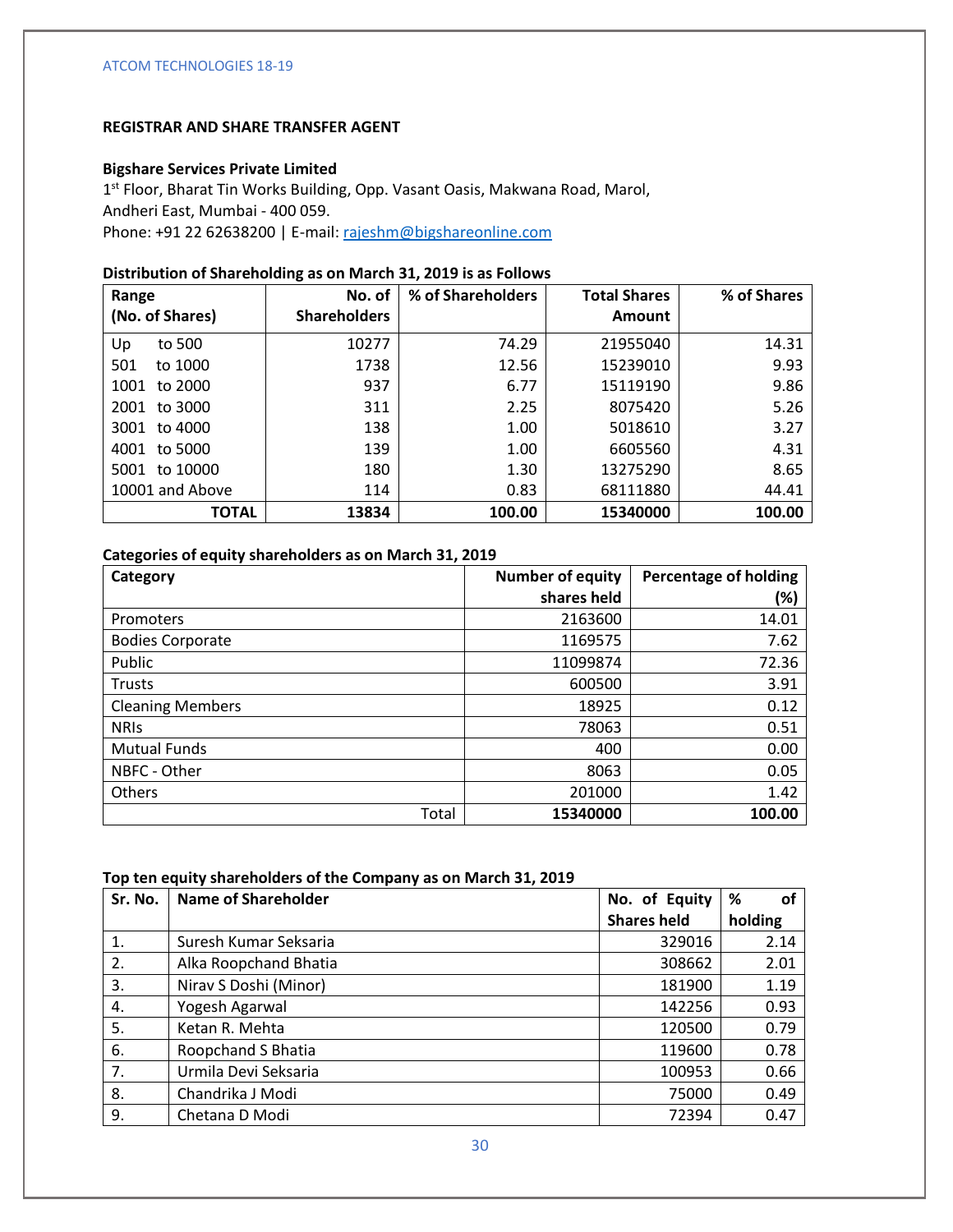| Bhatia<br><b>NILAIL</b><br>τv. | Δ4 |
|--------------------------------|----|
|                                |    |

## **Investor Grievance and Share Transfer System**

We have a Board-level stakeholders relationship committee to examine and redress complaints by shareholders and investors. The status of complaints and share transfers is reported to the entire Board. The details of shares transferred, and the nature of complaints are provided in the Shareholder information section of the Annual Report. For shares transferred in physical form, the Company has provided adequate notice to the seller before registering the transfer of shares.

The Stakeholder's Relationship Committee meets as often as required to resolve shareholder grievances. For matters regarding shares transferred in physical form, share certificates, dividends, and change of address, shareholders should communicate with Bigshare Services Private Limited, Registrar and Share Transfer Agent. Their address is published in the Corporate information section of this Annual Report.

Share transactions are simpler and faster in electronic form. After a confirmation of a sale / purchase transaction from the broker, shareholders should approach the depository participant with a request to debit or credit the account for the transaction. The depository participant will immediately arrange to complete the transaction by updating the account. There is no need for a separate communication to the Company to register the transfer.

SEBI, effective April 01, 2019, has barred physical transfer of shares of listed companies and mandated transfers only through demat. However, investors are not barred from holding shares in physical form.

The Company has obtained half yearly certificates from Company Secretary in Practice for compliance of share transfer formalities as per the requirement of Regulation 40(9) of SEBI (Listing Obligations and Disclosure Requirements) Regulations, 2015. The Company has also carried out Secretarial Audit for the reconciliation of Share Capital on quarterly basis, the total admitted capital with NSDL and CDSL, and the total issued and listed capital. The audit has confirmed that the total issued / paid-up capital is in agreement with the aggregate total number of shares in physical form and the total number of dematerialized shares held with NSDL and CDSL.

## **Dematerialization of Shares and Liquidity**

The Company's shares are compulsorily traded in dematerialized mode. As on March 31, 2019, 92.33% shares were held in dematerialized form and balance 7.67% shares were held in physical form. Those shareholders whose shares are held in physical form are requested to dematerialise the same at the earliest in their own interest. The demat security code (ISIN) for the equity shares is INE834A01014.

# **Change in Shareholders Details**

In case you are holding your shares in dematerialized form (e.g. in electronic mode), communication regarding change in address, bank account details, change in nomination, dematerialisation of your share certificates or other inquiries should be addressed to your DP where you have opened your Demat Account, quoting your client ID number. In case of physical holding of shares, any communication for change of any details should be addressed to Registrar & Share Transfer Agent of the Company Bigshare Services Private Limited.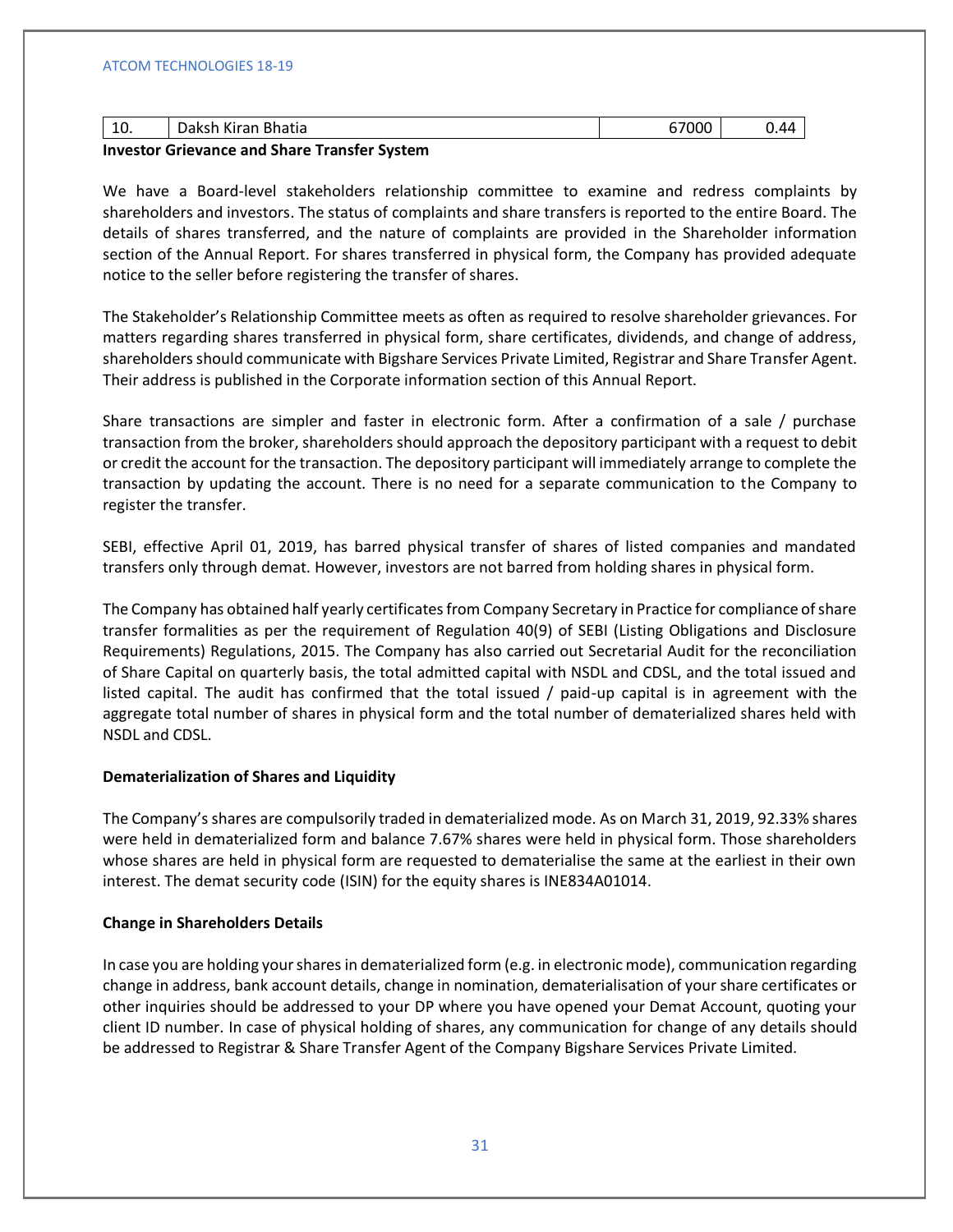# **Nomination Facility**

It is in the interest of the shareholders to appoint nominee for their investments in the Company. Those members, who are holding shares in physical mode and have not appointed nominee or want to change the nomination, are requested to send us nomination form duly filed in and signed by all the joint holders.

# **Outstanding GDRS / ADRS / Warrants / Any Other Convertible Instruments**

The Company does not have any outstanding instruments of the captioned type.

# **Proceeds from Public Issue / Rights Issue / Preferential Issue / Warrant Conversion**

During the year, the Company has not raised any fund through Public Issue / Rights Issue / Preferential Issue / Warrant Conversion.

## **Details of Unpaid Dividend**

Since, the Company has not paid any dividend in past years, there is no unpaid dividend amount.

## **Address for Correspondence**

# **Atcom Technologies Limited**

2F Court Chambers 35, New Marine Lines, Behind Income Tax Office, Mumbai - 400020 Tel No 022-22007001 | Email: atcomcs@gmail.com Website: www.atcomtech.co.in | CIN: L29299MH1989PLC054224

# **(9) OTHER DISCLOSURES**

## **Related Party Transaction**

All the transactions entered into with Related Parties as defined under Companies Act, 2013 and SEBI (Listing Obligations and Disclosure Requirements) Regulations, 2015 during the financial year were in the Ordinary Course of business and on arms-length pricing basis and do not attract the provisions of Section 188 of the Companies Act, 2013. Prior approval of the Audit Committee is obtained for all Related Party Transactions.

The Board has approved a policy for related party transactions which is available on the website of the Company at https://www.atcomtech.co.in/single-post/2014/04/01/RELATED-PARTY-TRANSACTION-POLICY.

# **Details of Orders and Notices received by the Company**

The Company has suspended on exchange from the year 2006. The Company has been trying to revoke suspension. The Company received notices from BSE Limited and National Stock Exchange of India Limited and It complied with revocation under both Exchanges and completed them in the year 2018-19 and has paid all the statutory dues. As on date company is regular in its compliance.

The company has been adjudicated against for failure to take the SCORES registration within time. The Company is currently in appeal against this order.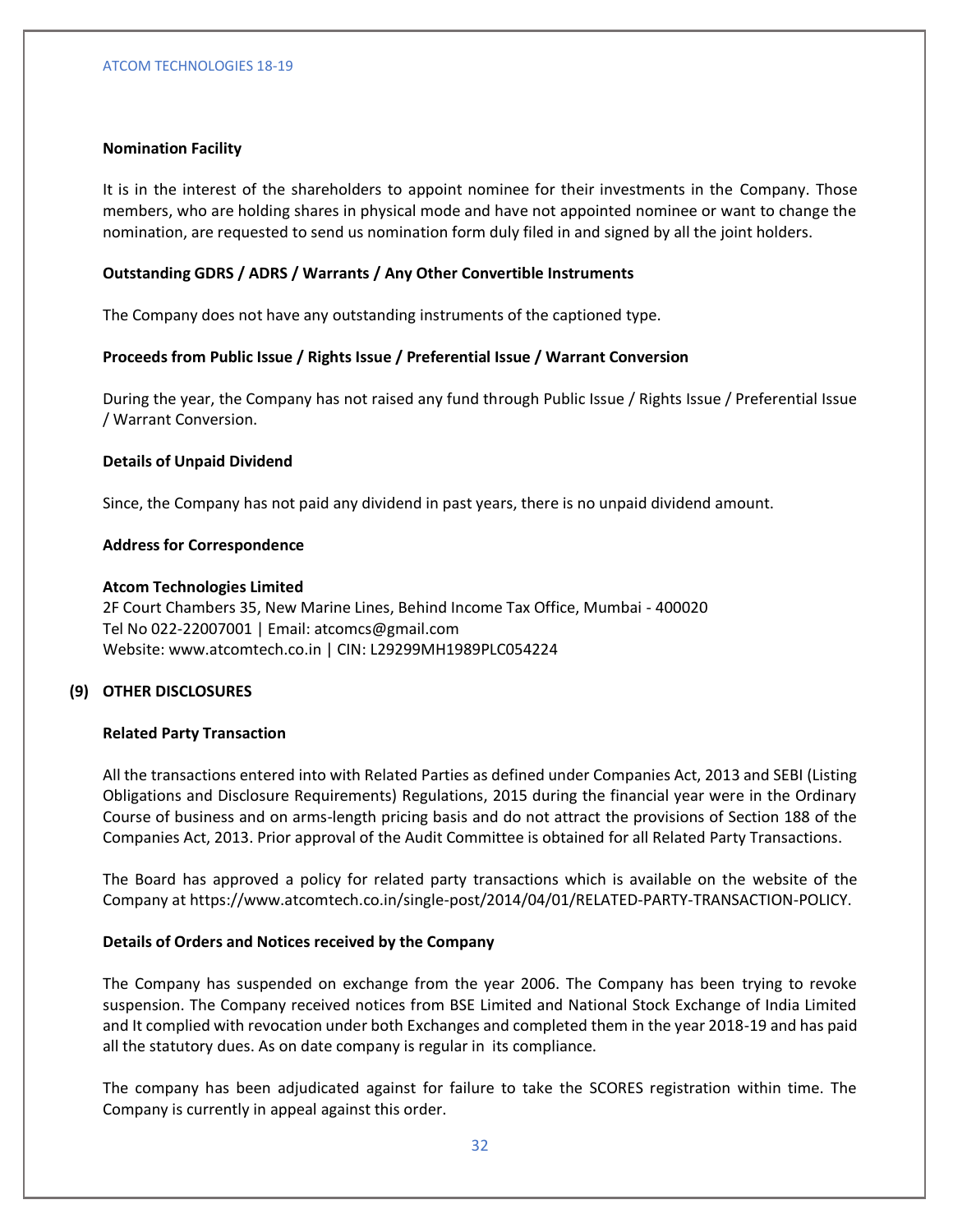## **Whistle Blower Policy**

The Company has implemented a Whistle Blower Policy covering the employees. The Policy enables the employees to report to the management instances of unethical behavior, actual or suspected fraud or violation of the Company's code of Conduct. Employees can lodge their Complaints through anonymous emails besides usual means of communications like written complaints. The Whistle Blower Policy as approved by the Board is available on the website of the Company at https://www.atcomtech.co.in/singlepost/2014/04/01/WHISTLE-BLOWER-POLICY-AND-VIGILANCE-MECHANISM.

## **Risk Management**

The Company has framed a formal Risk Management Framework for risk assessment and risk minimization to ensure smooth operation and effective management control. The Audit Committee has to review the adequacy of the risk management framework of the Company, the key risks associated with the business and to measure the steps to minimize the same.

## **Code of Conduct for Prohibition of Insider Trading**

With a view to regulate trading in securities by the directors and designated employees, the Company has adopted a Code of Conduct for Prohibition of Insider Trading.

## **Prevention of Sexual Harassment of Women at Workplace**

There were no incidences of sexual harassment reported during the year under review, in terms of the provisions of the Sexual Harassment of Women at Workplace (Prevention, Prohibition and Redressal) Act, 2013 and Rules made thereunder.

## **CEO and CFO Certification**

Managing Director and Chief Financial Officer of the Company give annual certification on financial reporting and internal controls to the Board in terms of Regulation 17(8) of the Securities and Exchange Board of India (Listing Obligations and Disclosure Requirements) Regulations, 2015. The CEO & Managing Director and Chief Financial Officer also give quarterly certification on financial results while placing the financial results before the Board in terms of Regulation 33(2) of the Listing Regulations. The annual certificate given by CEO & Managing Director and Chief Financial Officer is published in this Report.

## **Certificate from the Practicing Company Secretary for the disqualification of the Directors**

A Certificate received from Kushla Rawat & Associates, Practicing Company Secretaries, Mumbai that none of the directors on the board of the company have been debarred or disqualified from being appointed or continuing as directors of companies by the Board/Ministry of Corporate Affairs or any such statutory authority.

## **Adoption of Mandatory and Non-Mandatory requirements**

The Company has complied with all mandatory requirements of Regulation 34 of the Securities and Exchange Board of India (Listing Obligations and Disclosure Requirements) Regulations, 2015. The Company has adopted following nonmandatory requirements of Regulation 27 and Regulation 34 of the Listing Regulations.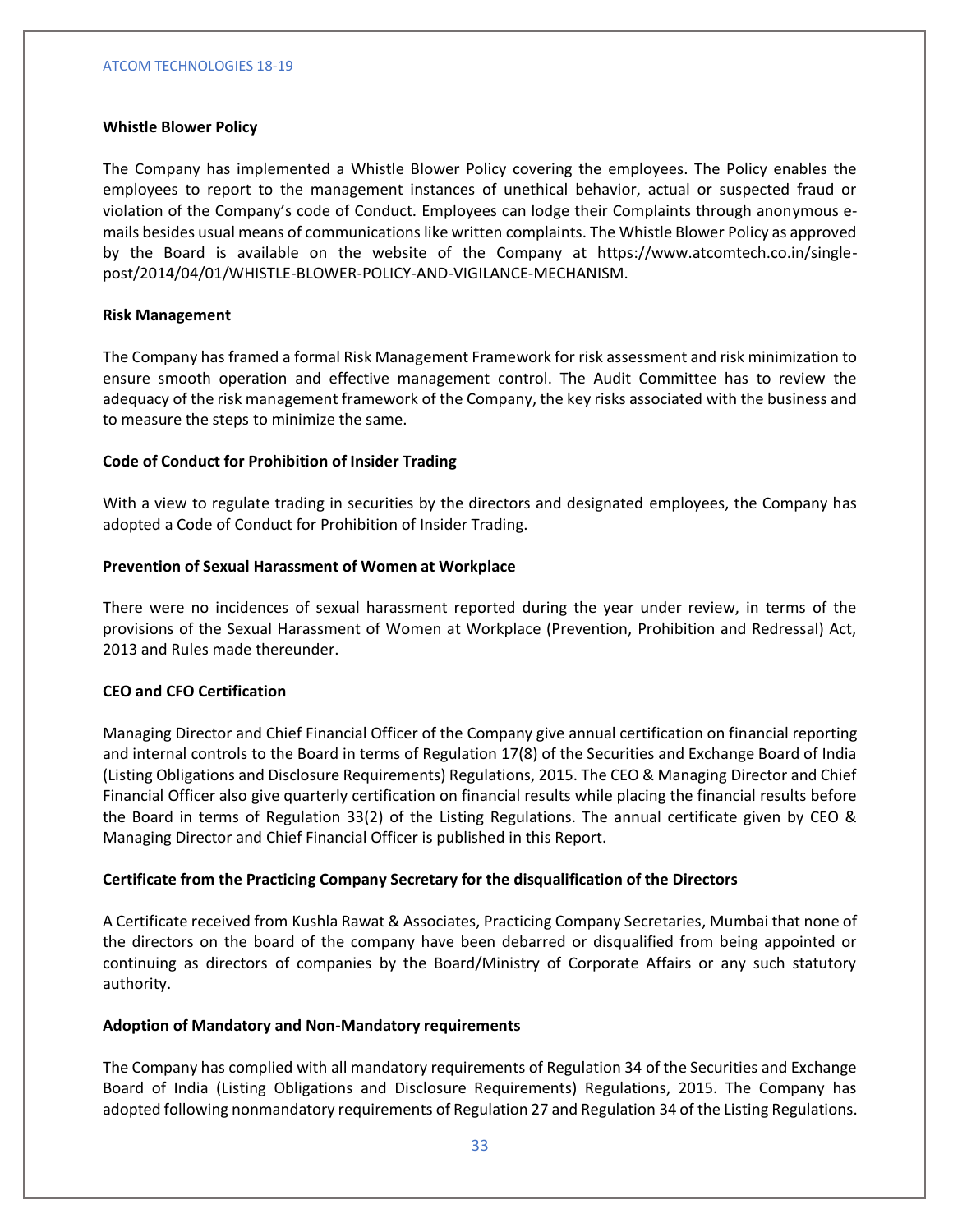# **The Board**

The Company has an Executive Chairman and hence, the need for implementing this non-mandatory requirement does not arise.

# **Reporting of Internal Auditor**

The Internal Auditor of the company is a permanent invitee to the Audit Committee meeting and regularly attends the Meeting for the reporting their findings of the internal audit to the Audit Committee Members.

## **Shareholders Right**

The Quarterly, Half-yearly and Annual Financial Results of the Company are published in newspapers and posted on Company's website www.atcomtech.co.in. The same are also available on the site of the stock exchanges (BSE Limited and National Stock Exchange of India Limited) where the shares of the Company are listed.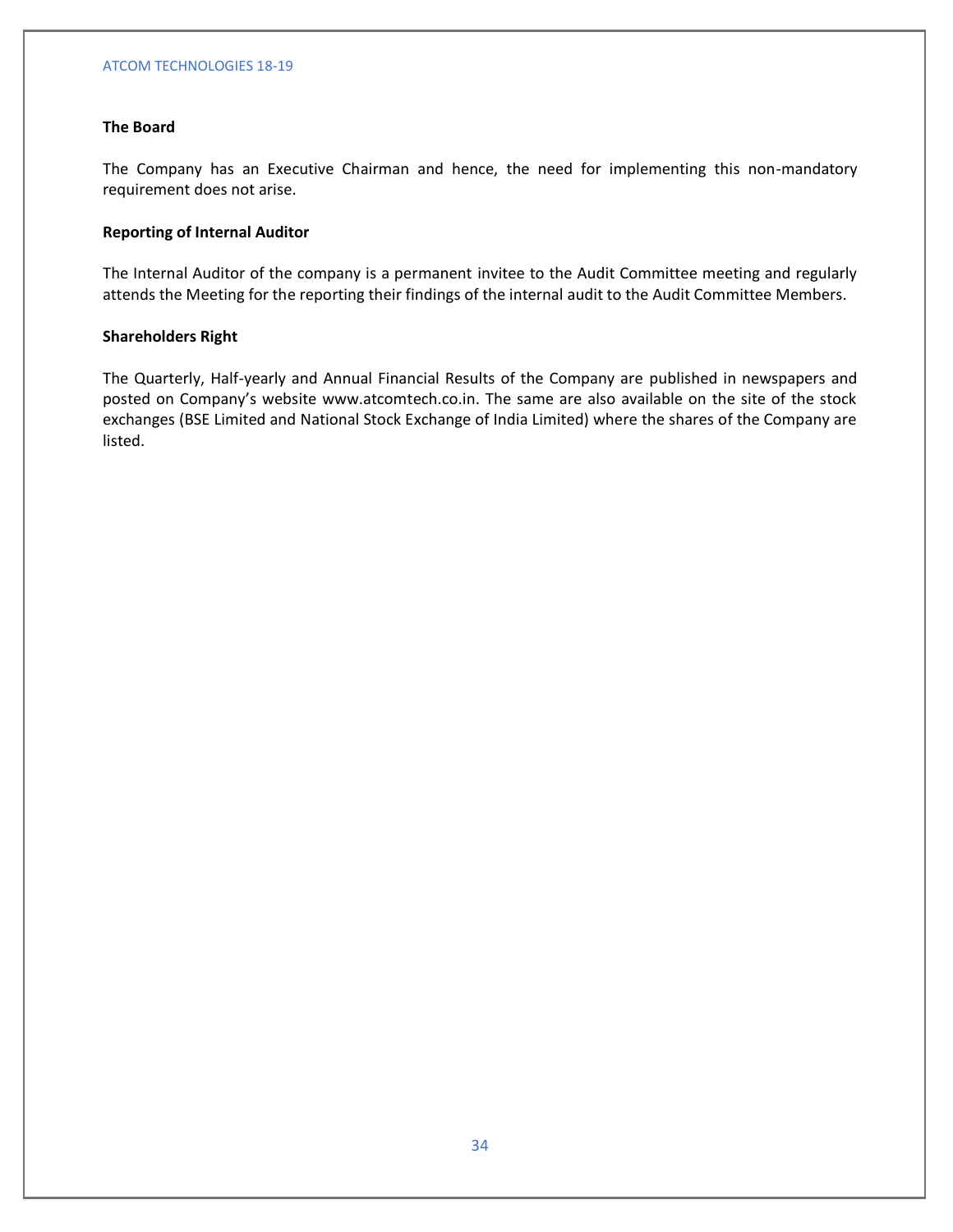# **DECLARATION REGARDING COMPLIANCE BY BOARD MEMBERS AND SENIOR MANAGEMENT PERSONNEL WITH THE COMPANY'S CODE OF CONDUCT**

*(Pursuant to Regulation 26(3) of the SEBI (Listing Obligations and Disclosure Requirements) Regulations, 2015 and the Companies Act, 2013)*

This is to confirm that the Company has adopted a Code of Conduct for its employees including the Managing Director and Executive Directors. In addition, the Company has adopted a Code of Conduct for its Non-Executive Directors and Independent Directors. These Codes are available on the Company's website.

I confirm that the Company has in respect of the year ended March 31, 2019, received from the Senior Management Team of the Company and the Members of the Board a declaration of compliance with the Code of Conduct as applicable to them.

**Vikram Doshi** Managing Director

**Mumbai, May 28, 2019**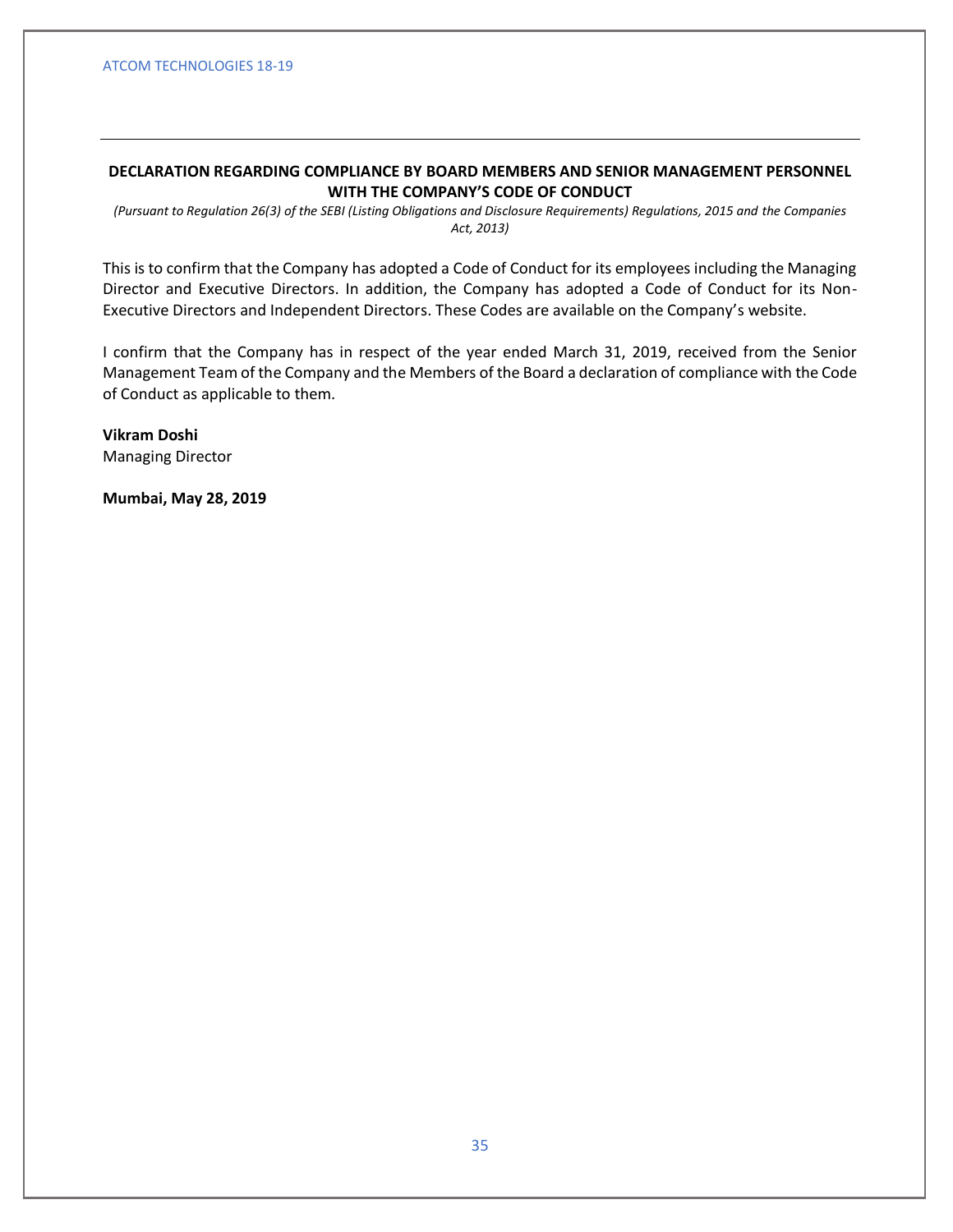# **COMPLIANCE CERTIFICATE ON CORPORATE GOVERNANCE**

*(Pursuant to Schedule V (E) of SEBI (Listing Obligations and Disclosure Requirements) Regulations, 2015)*

## To,

# The Members **Atcom Technologies Limited**

We have examined the compliance of conditions of Corporate Governance by Atcom Technologies Limited ('the Company') for the Financial Year ended **March 31, 2019** as per Regulation 17 to 27, clause (b) to (i) of Regulation 46(2) and paragraphs C, D and E of Schedule V of the Securities and Exchange Board of India (Listing Obligations and Disclosure Requirements) Regulations, 2015 ('the Regulations').

The compliance of the conditions of Corporate Governance is the responsibility of the Management. Our examination was limited to procedures and implementation thereof, adopted by the Company for ensuring compliance with the conditions of Corporate Governance. It is neither an audit nor an expression of opinion on the financial statements of the company.

We have examined the books of account and other relevant records and documents maintained by the Company for the purpose of providing reasonable assurance on the compliance with Corporate Governance requirements by the Company. We have carried out an examination of the relevant records of the Company in accordance with the Guidance Note on Certification of Corporate Governance issued by the Institute of Company Secretary of India (the ICSI).

## **Opinion**

To the best of our information and according to the explanations given to us by company officials, we hereby certify that the Company has complied with the conditions of Corporate Governance as stipulated in Regulation 17 to 27, clause (b) to (i) of Regulation 46(2) and paragraphs C and D of Schedule V of the Listing Regulations during the year ended March 31, 2019.

We state that such compliance is neither an assurance as to the future viability of the Company nor the efficiency or effectiveness with which the management has conducted the affairs of the Company.

**For Kushla Rawat & Associates** Company Secretaries Firm Registration No: I2013MH1092100

**Kushla Rawat** ACS No: 33413, COP No: 12566

Place : Mumbai Date : May 28, 2019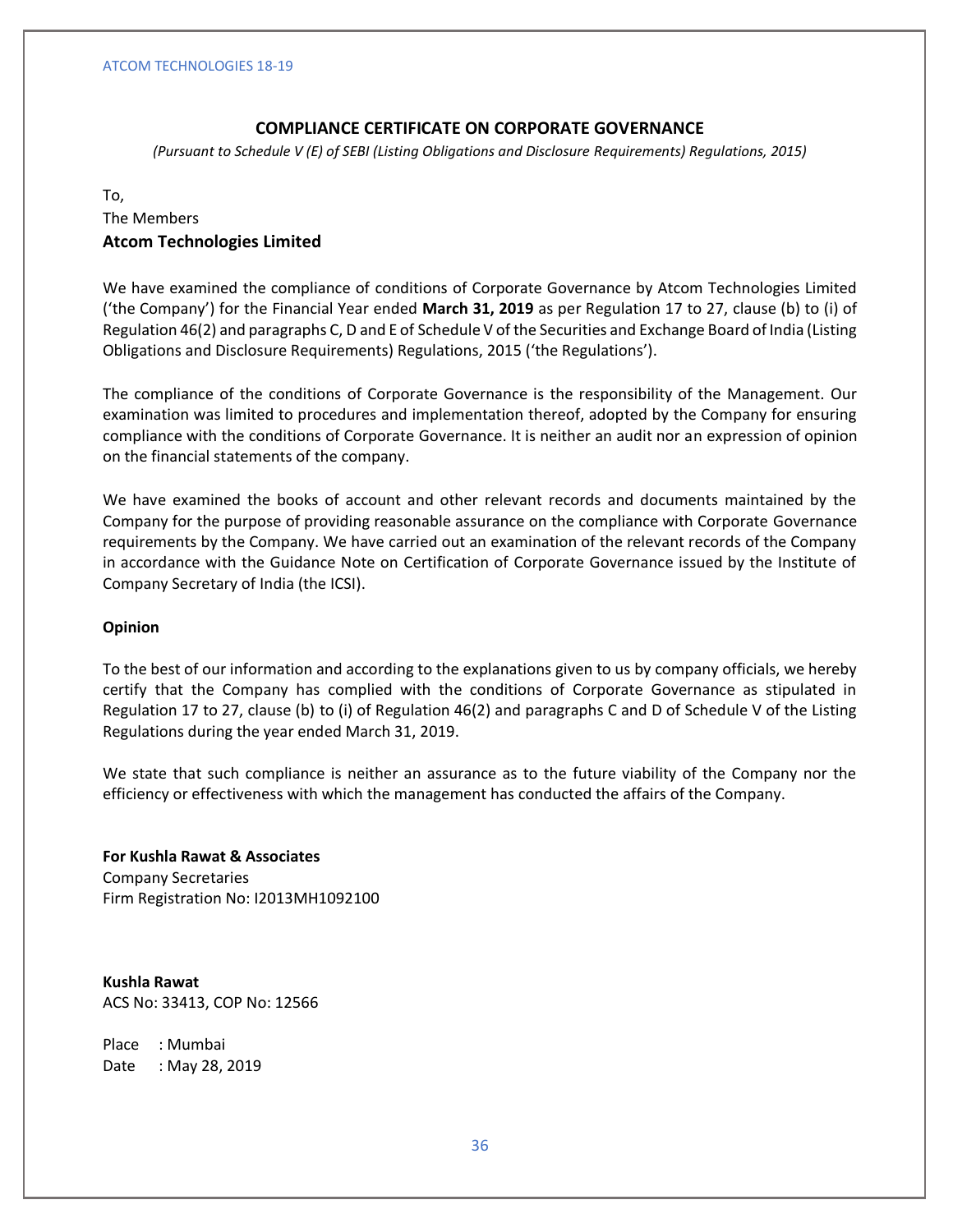# **CEO / CFO CERTIFICATION**

(Pursuant to Regulation 17(8) of SEBI (Listing Obligations and Disclosure Requirements) Regulations, 2015)

# **To,**

# **The Board of Directors, Atcom Technologies Limited**

- 1. We have reviewed the Financial Statements and Cash Flow Statement of Atcom Technologies Limited for the year ended March 31, 2019 and that to the best of our knowledge and belief:
	- a . these statements do not contain any materially untrue statement or omit any material fact or contain statements that might be misleading;
	- b. these statements together present a true and fair view of the Company's affairs and are in compliance with existing accounting standards, applicable laws and regulations.
- 2. We also certify that based on our knowledge and information provided to us, there are no transactions entered into by the Company during the year which are fraudulent, illegal or violate the Company's Code of Conduct.
- 3. We accept responsibilities for establishing and maintaining internal controls for financial reporting and we have evaluated the effectiveness of Company's internal control systems pertaining to financial reporting and we have disclosed to the auditors and the Audit Committee, deficiencies in the design or operation of such internal controls, if any, of which we are aware and the steps taken or propose to take to rectify these deficiencies.
- 4. We have indicated to the Auditors and the Audit Committee that :
	- a . there are no significant changes in internal control over financial reporting during the year;
	- b. there are no significant changes in accounting policies during the year; and
	- c. there are no instances of significant fraud of which we have become aware.

Date : May 28, 2019 **The Contract Contract Vikram Doshi Sanjay Nimbalkar** Place : Mumbai **Managing Director** CFO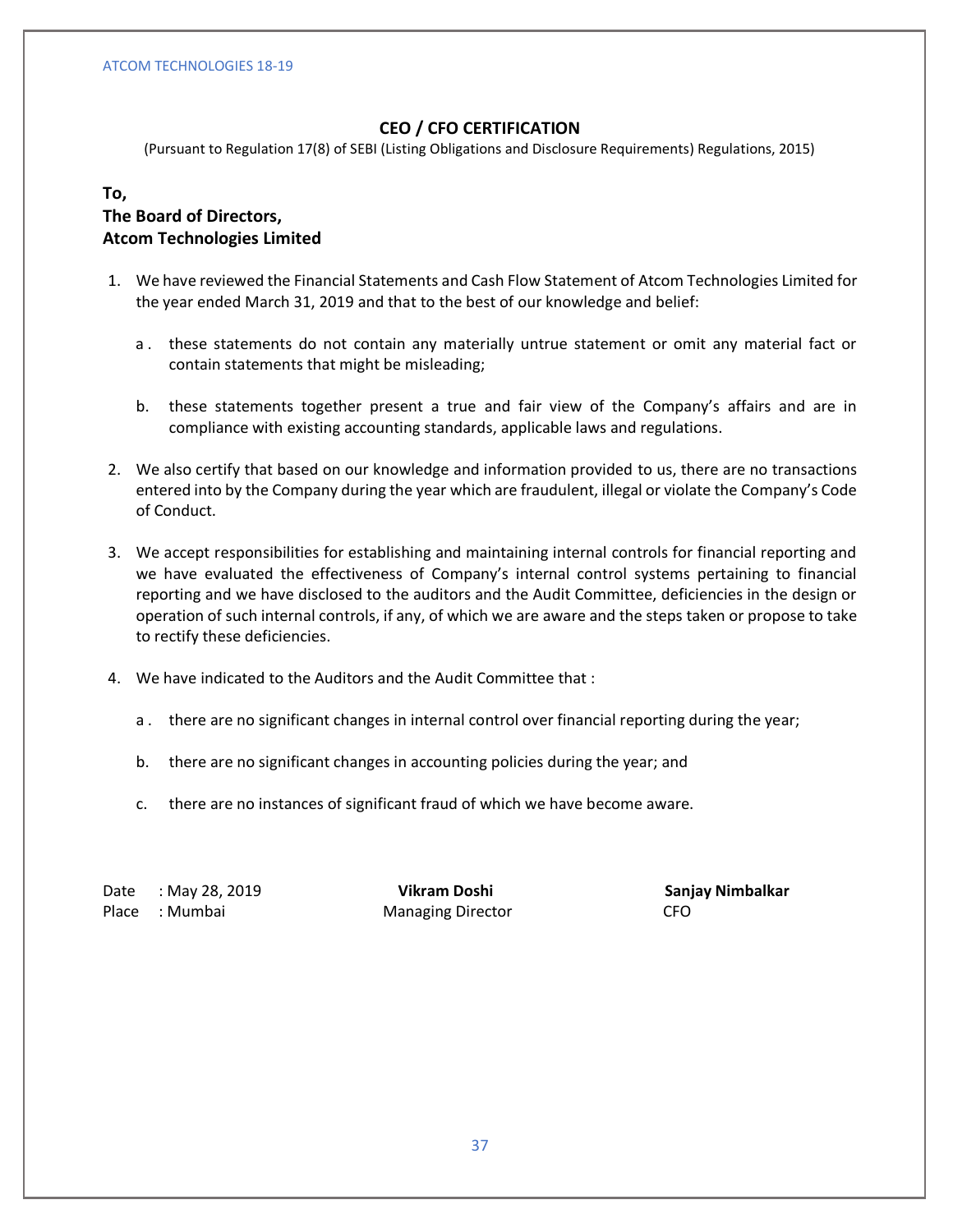# **MANAGEMENT'S DISCUSSION AND ANALYSIS REPORT**

### **Industry Overview**

Atcom Technologies Limited was set up on November 9, 1989 and started its business as an electronic weighing scale manufacturer. In 1990, the electronic weighing scale market was non-existent in India. Atcom Technologies Limited was a pioneer in electronic weighing scales, having introduced it for the first time in India. Our offering which started with just 2 types of weighing scales - retail and industrial went on to include around 100 plus variants in weighing scales which catered to every sector of society. We were a name synonymous with weighing scales in the industry. We launched our IPO in 1995 and were one of the first few companies in the then nascent financial market in the country. We also got recognition from the Department of Scientific Research based out of Lucknow for our efforts in back ward integration of building parts of the weighing scales to manufacture the entire scale in India.

This backward integration helped us develop the required Mechanical engineering knowledge which formed the base of several of our future businesses, be it the manufacture of material handling equipment or packaging equipment.

### **Opportunities**

Over the years, we have invested in building differentiated capabilities such as Specific industry domain and technology expertise, and in methodologies such as Design Thinking and software development

### **Outlook**

Going forward, technology will also be one of the key differentiators for driving revenue and profitability. These discussions led to the development of our long-term strategy along with an action plan that would help us exploit the available opportunities and measure progress against key milestones and take corrective action when required.

### **Risks Management**

Company has designed a Risk Management Policy and Guidelines to avoid events, situations or circumstances which may lead to negative consequences on the Company's businesses and define a structured approach to manage uncertainty and to make use of these in their decision-making pertaining to all business divisions and corporate functions. Key business risks and their mitigation are considered in the annual / strategic business plans and in periodic management reviews.

### **Internal control systems and their adequacy**

The Company has a proper and adequate system of internal financial controls, commensurate with its size and business operation. It ensures timely and accurate financial reporting in accordance with applicable accounting standards, safeguarding of assets against unauthorized use or disposition and compliance with all applicable regulatory laws and Company policies.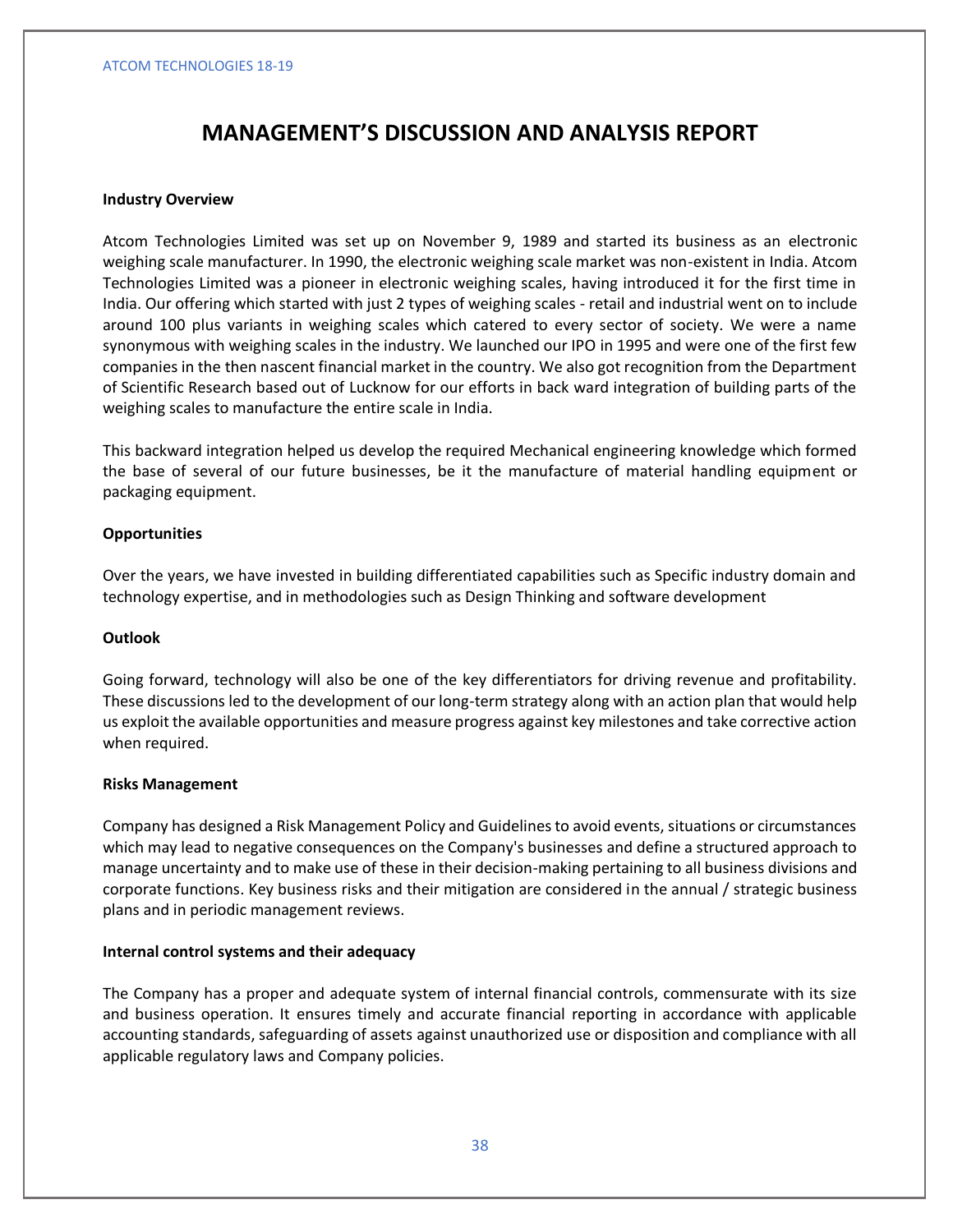Internal Auditors of the Company review the internal financial control systems on a regular basis for its effectiveness, and necessary changes and suggestions are duly incorporated into the system. Internal audit reports are also reviewed by the Audit Committee of the Board.

### **Material developments in Human Resources / Industrial Relations front**

The Company has cordial relation with the employees and consultants of the company. The staff has the depth of experience and skills to handle company's activities. Skilled team of professionals ensure superior quality standards during every stage of work.

## **Cautionary Statement**

The above Management Discussion and Analysis contains certain forward-looking statements within the meaning of applicable security laws and regulations. These pertain to the Company's future business prospects and business profitability, which are subject to a number of risks and uncertainties and the actual results could materially differ from those in such forward looking statements. The risks and uncertainties relating to these statements include, but are not limited to, risks and uncertainties, regarding fluctuations in earnings, our ability to manage growth, competition, economic growth in India, ability to attract and retain highly skilled professionals, time and cost over runs on contracts, government policies and actions with respect to investments, fiscal deficits, regulation etc. In accordance with the Code of Corporate Governance approved by the Securities and Exchange Board of India, shareholders and readers are cautioned that in the case of data and information external to the Company, no representation is made on its accuracy or comprehensiveness though the same are based on sources thought to be reliable. The Company does not undertake to make any announcement in case any of these forward-looking statements become materially incorrect in future or update any forward-looking statements made from time to time on behalf of the Company.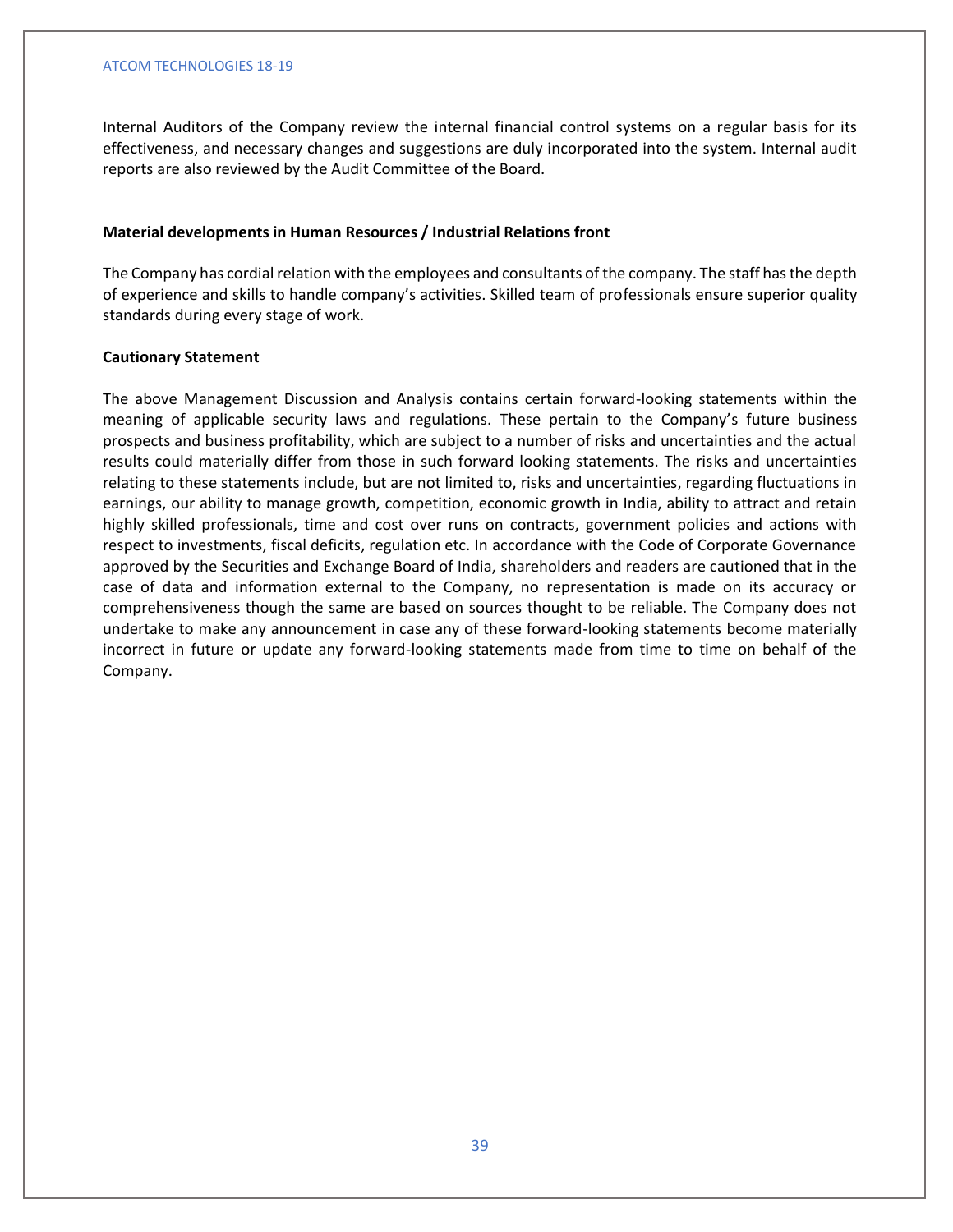# **INDEPENDENT AUDITORS' REPORT**

### **To the Members of Atcom Technologies Limited**

### **Report on the Standalone Financial Statements**

### **Qualified Opinion**

We have audited the standalone financial statements of **M/s. Atcom Technologies Limited ("the Company"),** which comprise the balance sheet as at 31<sup>st</sup> March 2019, and the statement of Profit and Loss, Statement of changes in Equity and Statement of Cash flows for the year then ended, and notes to the financial statements, including a summary of significant accounting policies and other explanatory information. In our opinion and to the best of our information and according to the explanations given to us, *except as stated in the Basis of Qualified opinion paragraph below,* the aforesaid standalone financial statements give the information required by the Act in the manner so required and give a true and fair view in conformity with the accounting principles generally accepted in India, of the state of affairs of the Company as at 31st March, 2019, its profit, changes in equity and its cash flows for the year ended on that date.

### **Basis for Qualified Opinion**

- 1. All term loans & working capital facilities availed by the Company from various banks & financial institutions were classified as Non – Performing Assets (NPAs) in earlier financial years. The Company has not made any provision for interest on these loans over the years since no communication was received from the lenders regarding the amount of interest provision as the same were classified as NPAs.
- 2. The Company has accumulated losses and its networth has been substantially eroded. The Company is currently under liquidation in the High Court. Further the Company has also filed a scheme of rearrangement & compromise with the NCLT. These conditions state that a material uncertainty exists that may cast significant doubt on the entity's ability to continue as a going concern.

We conducted our audit in accordance with the Standards on Auditing (SAs) specified under section 143(10) of the Companies Act, 2013. Our responsibilities under those Standards are further described in the Auditor's Responsibilities for the Audit of the Financial Statements section of our report. We are independent of the Company in accordance with the Code of Ethics issued by the Institute of Chartered Accountants of India together with the ethical requirements that are relevant to our audit of the financial statements under the provisions of the Companies Act, 2013 and the Rules thereunder, and we have fulfilled our other ethical responsibilities in accordance with these requirements and the Code of Ethics. We believe that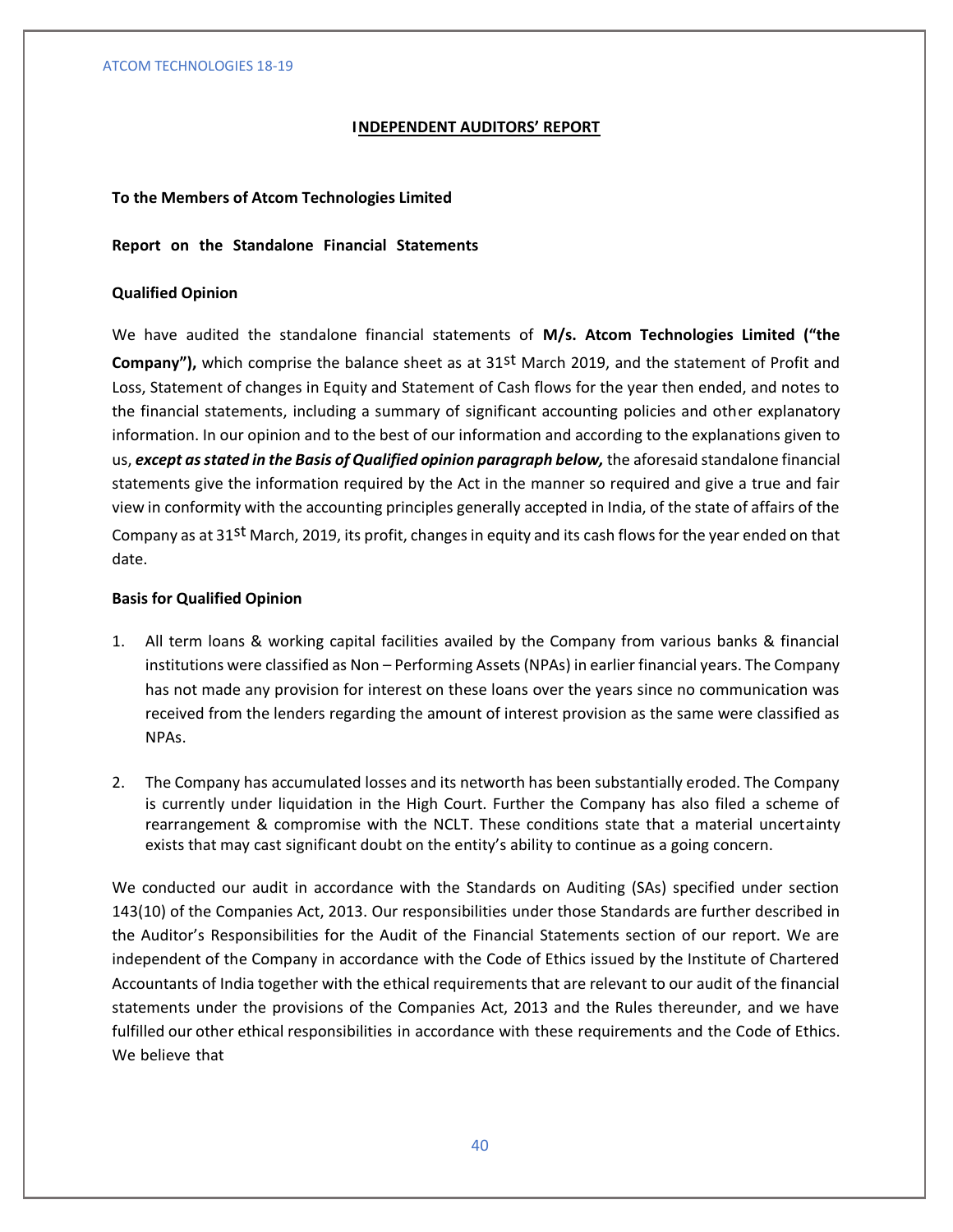the audit evidence we have obtained is sufficient and appropriate to provide a basis for our qualified opinion.

### **Key Audit Matters**

Key audit matters are those matters that, in our professional judgment, were of most significance in our audit of the financial statements of the current period. These matters were addressed in the context of our audit of the financial statements as a whole, and in forming our opinion thereon, and we do not provide a separate opinion on these matters.

The matters described under the *Basis for Qualified Opinion section* were determined to be key audit matters to be communicated in our audit report.

### **Management's Responsibility for the Standalone Financial Statements**

The Company's Board of Directors is responsible for the matters stated in section 134(5) of the Companies Act, 2013 ("the Act") with respect to the preparation of these standalone financial statements that give a true and fair view of the financial position, financial performance, changes in equity and cash flows of the Company in accordance with the accounting principles generally accepted in India, including the accounting Standards specified under section 133 of the Act. This responsibility also includes maintenance of adequate accounting records in accordance with the provisions of the Act for safeguarding of the assets of the Company and for preventing and detecting frauds and other irregularities; selection and application of appropriate accounting policies; making judgments and estimates that are reasonable and prudent; and design, implementation and maintenance of adequate internal financial controls, that were operating effectively for ensuring the accuracy and completeness of the accounting records, relevant to the preparation and presentation of the financial statements that give a true and fair view and are free from material misstatement, whether due to fraud or error. In preparing the financial statements, management is responsible for assessing the Company's ability to continue as a going concern, disclosing, as applicable, matters related to going concern and using the going concern basis of accounting unless management either intends to liquidate the Company or to cease operations, or has no realistic alternative but to do so.

The Board of Directors are also responsible for overseeing the Company's financial reporting process.

### **Auditor's Responsibilities for the Audit of the Financial Statements**

Our objectives are to obtain reasonable assurance about whether the financial statements as a whole are free from material misstatement, whether due to fraud or error, and to issue an auditor's report that includes our opinion. Reasonable assurance is a high level of assurance, but is not a guarantee that an audit conducted in accordance with SAs will always detect a material misstatement when it exists. Misstatements can arise from fraud or error and are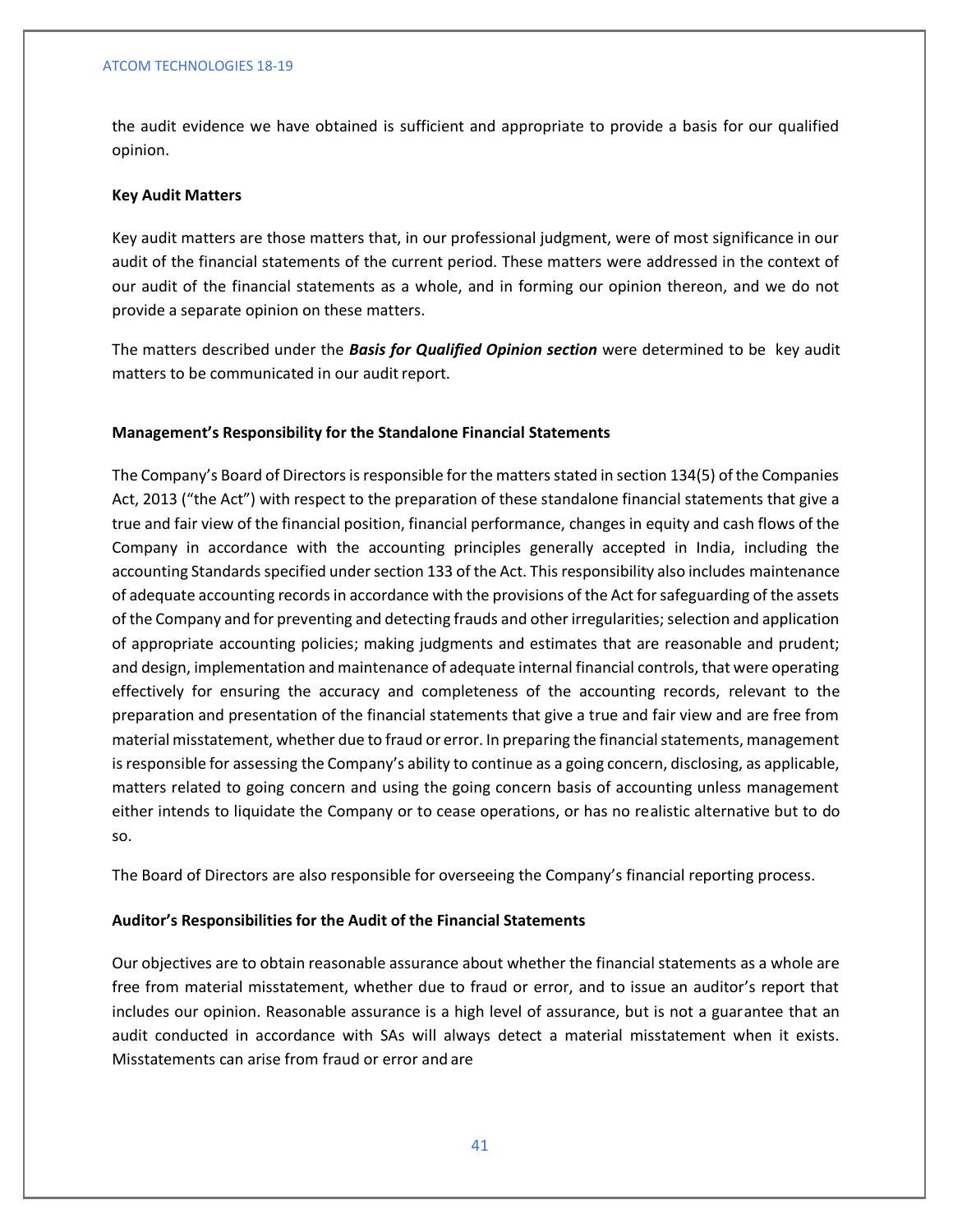considered material if, individually or in the aggregate, they could reasonably be expected to influence the economic decisions of users taken on the basis of these financial statements.

# **Report on Other Legal and Regulatory Requirements**

- 1. As required by the Companies (Auditor's Report) Order, 2016 ("the Order") issued by the Central Government of India in terms of Section 143(11) of the Act, we give in "Annexure A" a statement on the matters specified in paragraphs 3 and 4 of the Order, to the extent applicable
- 2. As required by Section 143(3) of the Act, we report, that:
	- a. We have sought and obtained all the information and explanations which to the best of our knowledge and belief were necessary for the purposes of our audit;
	- b. In our opinion, proper books of account as required by law have been kept by the Company in so far as it appears from our examination of those books;
	- c. The Balance Sheet, the Statement of Profit and Loss including Other Comprehensive Income, the Cash Flow Statement and Statement of Changes in Equity dealt with by this Report are in agreement with the relevant books of account.
	- d. In our opinion, the aforesaid standalone Ind AS financial statements comply with the Indian Accounting Standards prescribed under section 133 of the Act read with relevant rules issued thereunder.
	- e. On the basis of the written representations received from the directors as on 31st March, 2019 and taken on record by the Board of Directors, none of the directors is disqualified as on 31st March, 2019 from being appointed as a director in terms of Section 164(2) of the Act;
	- f. With respect to the adequacy of the internal financial controls over financial reporting of the Company and the operating effectiveness of such controls, refer to our separate Report in "Annexure B"
	- g. With respect to the other matters to be included in the Auditor's Report in accordance with Rule 11 of the Companies (Audit and Auditors) Rules, 2014, as amended, in our opinion and to the best of our information and according to the explanations given tous:
		- (i) The Company has disclosed the impact of pending litigations on its financial position in its standalone Ind AS financial statements. Refer note 26 to the standalone Ind AS financial statements.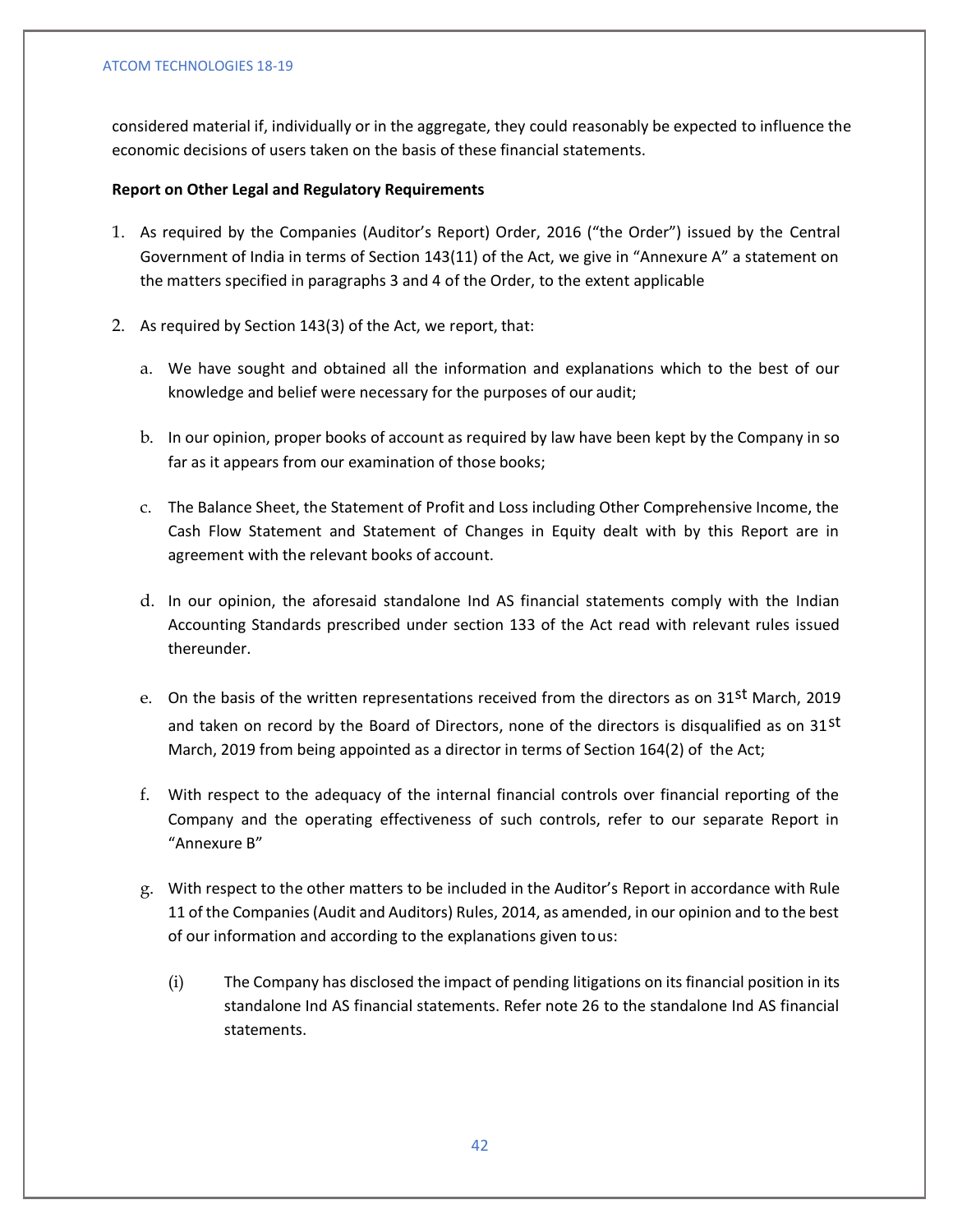- (ii) The Company did not have any long-term contracts including derivative contracts for which there were any material foreseeable losses.
- (iii) There has been no delay in transferring amounts, required to be transferred, to the Investor Education and Protection Fund by the Company during the year ended 31st March, 2019.
- 3. With respect to the matter to be included in the Auditor's Report under section 197(16) of the Act: In our opinion and according to the information and explanations given to us, the the Company has not paid any remuneration to its directors during the current year. Therefore, comment on whether the remuneration paid to any director is in excess of the limit laid down under said section of the Act has not been given.

**For Jayesh Dadia & Associates LLP Chartered Accountants Firm's Registration No. 121142W / W100122**

**Jayesh Dadia Partner Membership No. 033973**

**Place of Signature: Mumbai Date: 28th May, 2019**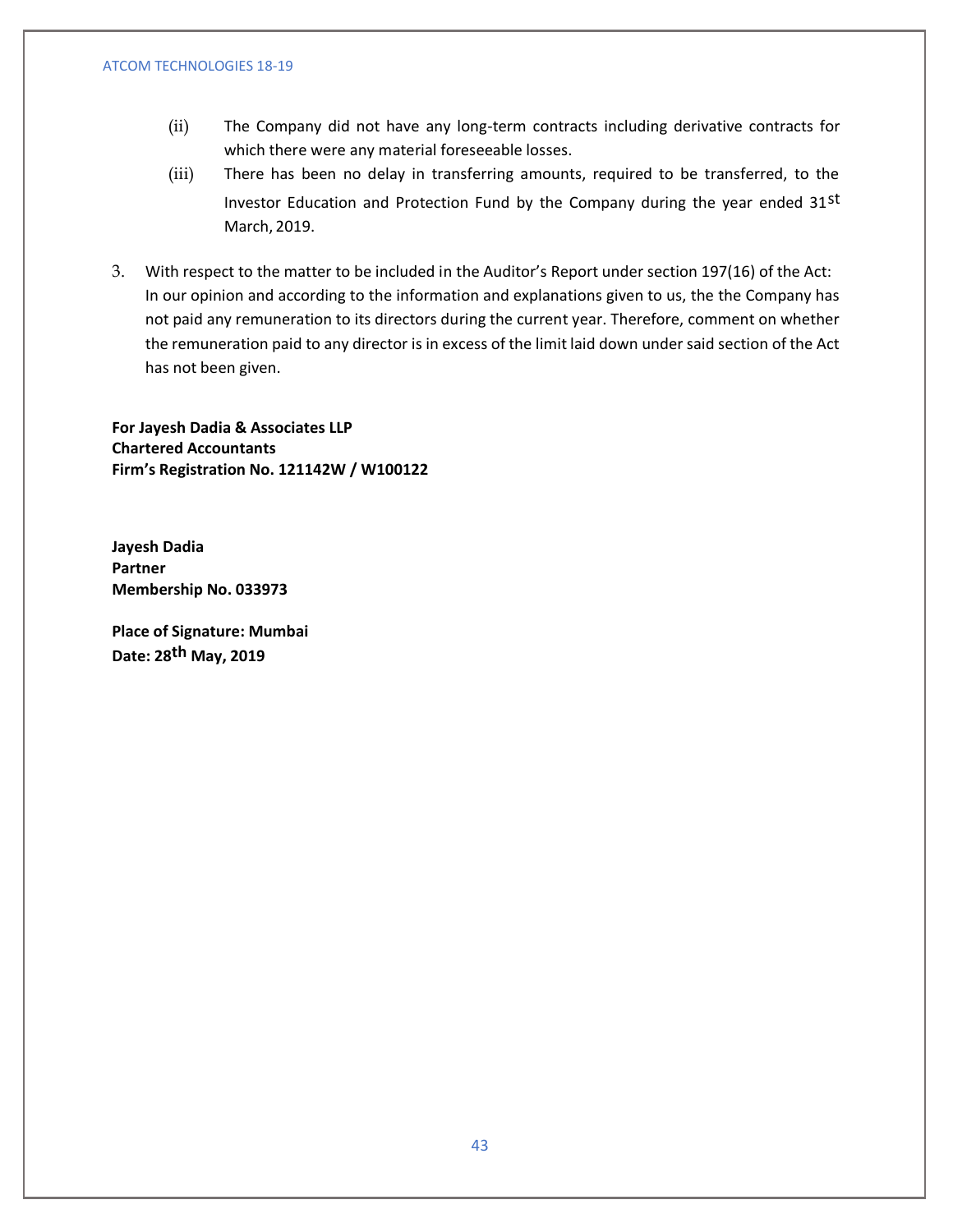# **Annexure A to the Auditors' Report**

The Annexure referred to in the Independent Auditors' Report to the members of the Company on the Standalone IND-AS financial statements for the year ended 31st March, 2019, we report that:

- (i) (a) The Company is maintaining proper records showing full particulars, including quantitative details and situation of fixed assets;
	- (b) A substantial portion of these fixed assets have been physically verified by the management at reasonable intervals and no material discrepancies were noticed on such verification.
	- (c) The title deeds of immovable properties of the Company were mortgaged with Banks & the financial institutions. The confirmations, for holding of the Title deeds, from the banks & financial institutions were not made available to us.
- (ii) As explained to us, the inventories have been physically verified during the year by the management at reasonable intervals. The Company is maintaining proper records of inventory and no material discrepancies were noticed on physical verification.
- (iii) As per the information & explanations given to us and based on our examination of the books of accounts, during the year under audit the Company has not granted any loans, secured or unsecured to companies, firms, Limited Liability partnerships or other parties covered in the register maintained under section 189 of the Companies Act, 2013. Therefore comments under clause (a), (b) & (c) are not given.
- (iv) In our opinion & according to the information and explanations given to us, the Company has complied with the provisions of section 185 and 186 of the Companies Act, 2013 in respect of loans given, investments made, guarantees and security given by the Company.
- (v) In our opinion & according to the information & explanation given to us, the Company has not accepted any deposits during the year from the public in terms of Section 73 of the Companies Act, 2013.
- (vi) According to the information & explanation given to us, the Central Government has not prescribed the maintenance of cost records under sub-section (1) of section 148 of the Companies Act, 2013.
- (vii) (a) According to the information & explanations provided to us & on the basis of our examination of the books of accounts & other relevant records, the Company is generally not regular in depositing undisputed statutory dues including provident fund, employees' state insurance, income tax, sales-tax, service tax, duty of customs, duty of excise, value added tax, cess and any other statutory dues to the appropriate authorities. The extent of arrears of statutory dues which have remained outstanding as at the last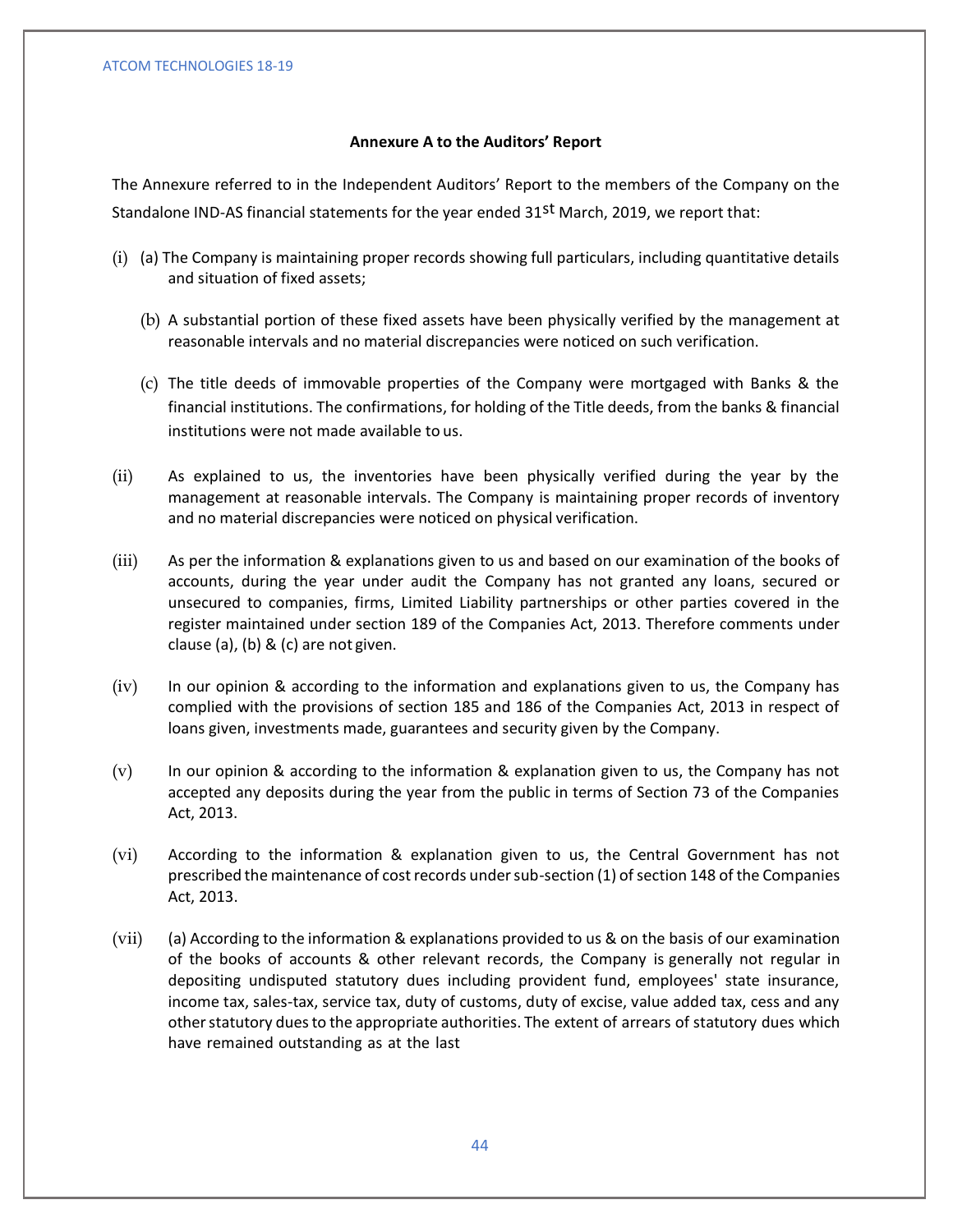day of the financial year under audit for a period of more than six months is given in the table below:

| Name of the<br><b>Statute</b> |              | Nature of<br><b>Dues</b>    | Amount (रे | Period to which<br>amount relates | Date of<br>Payment    |
|-------------------------------|--------------|-----------------------------|------------|-----------------------------------|-----------------------|
| Central<br>Tax, 1956          | <b>Sales</b> | <b>Central Sales</b><br>Tax | 3,10,523   | 2004-2006                         | Not paid<br>till date |
| Central<br>Act, 1944          | Excise       | Education<br>Cess           | 2,698      | 2008-2012                         | Not paid<br>till date |
| Central<br>Act, 1944          | Excise       | <b>Excise Duty</b>          | 2,38,505   | 2005-2006                         | Not paid<br>till date |
| <b>Customs Act</b>            |              | Custom<br>Duty              | 45,80,710  | 2006-2007                         | Not paid<br>till date |

(b) According to the information and explanations given to us, details of disputed statutory dues which have not been deposited or partially deposited are asfollows:

| Name of the<br><b>Statute</b>  | Nature of<br><b>Dues</b>   | Amount<br>disputed (<br>$i\bar{\uparrow}$ lacs) | Period to<br>which the<br>amount<br>relates (F.Y.) | <b>Forum where</b><br>dispute is pending       |
|--------------------------------|----------------------------|-------------------------------------------------|----------------------------------------------------|------------------------------------------------|
| Income Tax Act,<br>1961        | Tax, Interest &<br>Penalty | 253.26                                          | 2003-04                                            | <b>ITAT</b>                                    |
| Maharashtra<br>Value added Tax | Tax & Interest             | 165.93                                          | 2005-06                                            | Sales Tax tribunal                             |
| Excise<br>Central<br>Act, 1944 | Tax, Interest &<br>Penalty | 316.98                                          | 1997-98 to<br>2002-03                              | The Commission of<br>Central Excise -<br>Daman |

(viii) In our opinion and according to the information & explanation given to us and based on our examination of the records of the Company, the company has defaulted in repayment of loans or borrowings to banks & financial institutions. Details of defaults are as follows:

| Name of the Lender    | <b>Amount of default</b><br>as at the Balance<br>sheet date | <b>Period of default</b> | <b>Remarks</b>                                                                                                                                               |
|-----------------------|-------------------------------------------------------------|--------------------------|--------------------------------------------------------------------------------------------------------------------------------------------------------------|
| State Bank of Patiala | 974.32 Lacs                                                 | 0 to 182 months          | State Bank of Patiala<br>assigned all its<br>has<br>Financial assistance to<br>Assets<br>Invent<br>Securitization<br>&<br>Reconstruction<br>Private Limited. |
| <b>SICOM Limited</b>  | 464.68 Lacs                                                 | 0 to 182 months          | The Company is under<br>the process of settling<br>the dues<br>through an OTS.                                                                               |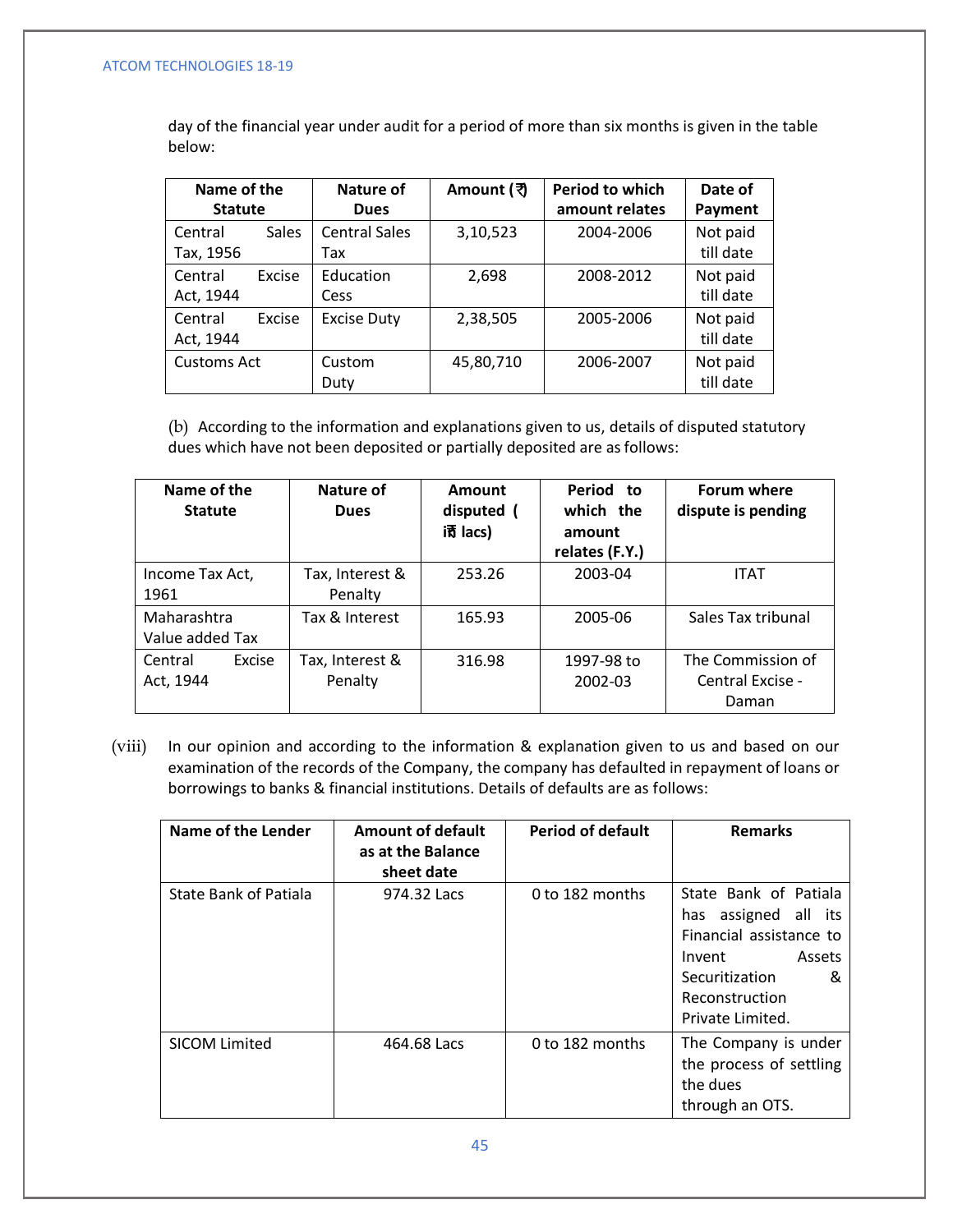| <b>IFCI Limited</b>        | 3,542.95 Lacs | 0 to 182 months | IFCI Limited<br>has                               |
|----------------------------|---------------|-----------------|---------------------------------------------------|
|                            |               |                 | assigned<br>all<br>its<br>Financial assistance to |
|                            |               |                 | <b>CFM</b><br>Assets                              |
|                            |               |                 | Reconstruction Co.<br><b>Private Limited</b>      |
| <b>IDBI Limited</b>        | 866.63 Lacs   | 0 to 182 months | The Company is under                              |
|                            |               |                 | the process of settling<br>the dues               |
|                            |               |                 | through an OTS.                                   |
| <b>State Bank of India</b> | 1,086.55 Lacs | 0 to 182 months | The Company is under                              |
|                            |               |                 | the process of settling                           |
|                            |               |                 | the dues                                          |
|                            |               |                 | through an OTS.                                   |
| Den Bank                   | 1,585.13 Lacs | 0 to 182 months | The Company is under                              |
|                            |               |                 | the process of settling<br>the dues               |
|                            |               |                 | through an OTS.                                   |
| UTI Bank                   | 732.11 Lacs   | 0 to 182 months | The bank has begun                                |
|                            |               |                 | the<br>of<br>process                              |
|                            |               |                 | assigning<br>its                                  |
|                            |               |                 | assistance to an Asset                            |
|                            |               |                 | Reconstruction                                    |
|                            |               |                 | Company                                           |
| Non-Convertible            | 507.13 Lacs   | 0 to 182 months | The<br>Company<br>is                              |
| Debentures.                |               |                 | under the process of                              |
|                            |               |                 | settling<br>the<br>dues                           |
|                            |               |                 | through an OTS.                                   |

- (ix) The Company has not raised any money by way of initial public offer or further public offer {including debt instruments) and term loans during the year.
- (x) To the best of our knowledge and belief and according to the information and explanations given to us, no material fraud by the Company or on the Company by its officers or employees has been noticed or reported during the course of our audit.
- (xi) According to the information and explanations give to us and based on our examination of the records of the Company, the Company has not paid / provided for any managerial remuneration during the year. Therefore, comment under this clause is not given.
- (xii) In our opinion and according to the information & explanations given to us, the Company is not a Nidhi Company and therefore the compliance requirements relevant to a Nidhi Company are not applicable.
- (xiii) In our opinion and according to the information & explanations given to us and based on our examination of the records of the Company, all transactions with related parties are in compliance with section 177 and 188 of the Companies Act, 2013 where applicable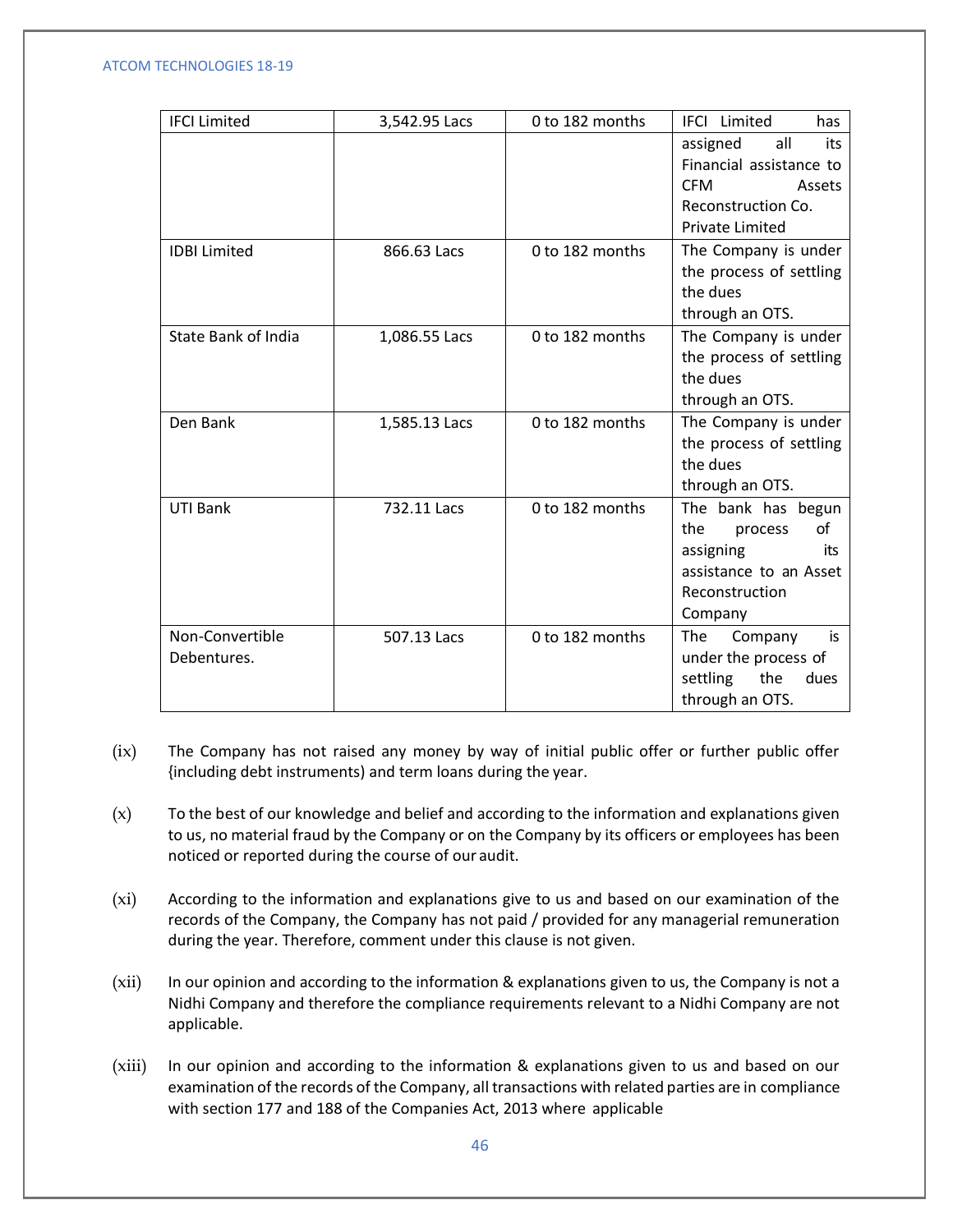and the details have been disclosed in the financial statements etc. as required by the applicable accounting standards.

- (xiv) In our opinion and according to the information & explanation given to us and based on our examination of the records of the Company, no preferential allotment or private placement of shares or fully or partly convertible debentures has been made by the Company during the year under review.
- (xv) According to the information & explanations given to us and based on our examination of the records of the Company, the Company has not entered into any non-cash transactions with directors or persons connected with him/her as specified under the provisions of section 192 of the Companies Act, 2013,.
- (xvi) The Company is not required to be registered under section 45-1(A) of the Reserve Bank of lndia Act, 1934 and therefore the provisions of paragraph 3(xvi) of the Order is not applicable.

**For Jayesh Dadia & Associates LLP Chartered Accountants Firm's Registration No. 121142W / W100122**

**Jayesh Dadia Partner Membership No. 033973**

**Place of Signature: Mumbai Date: 28th May, 2019**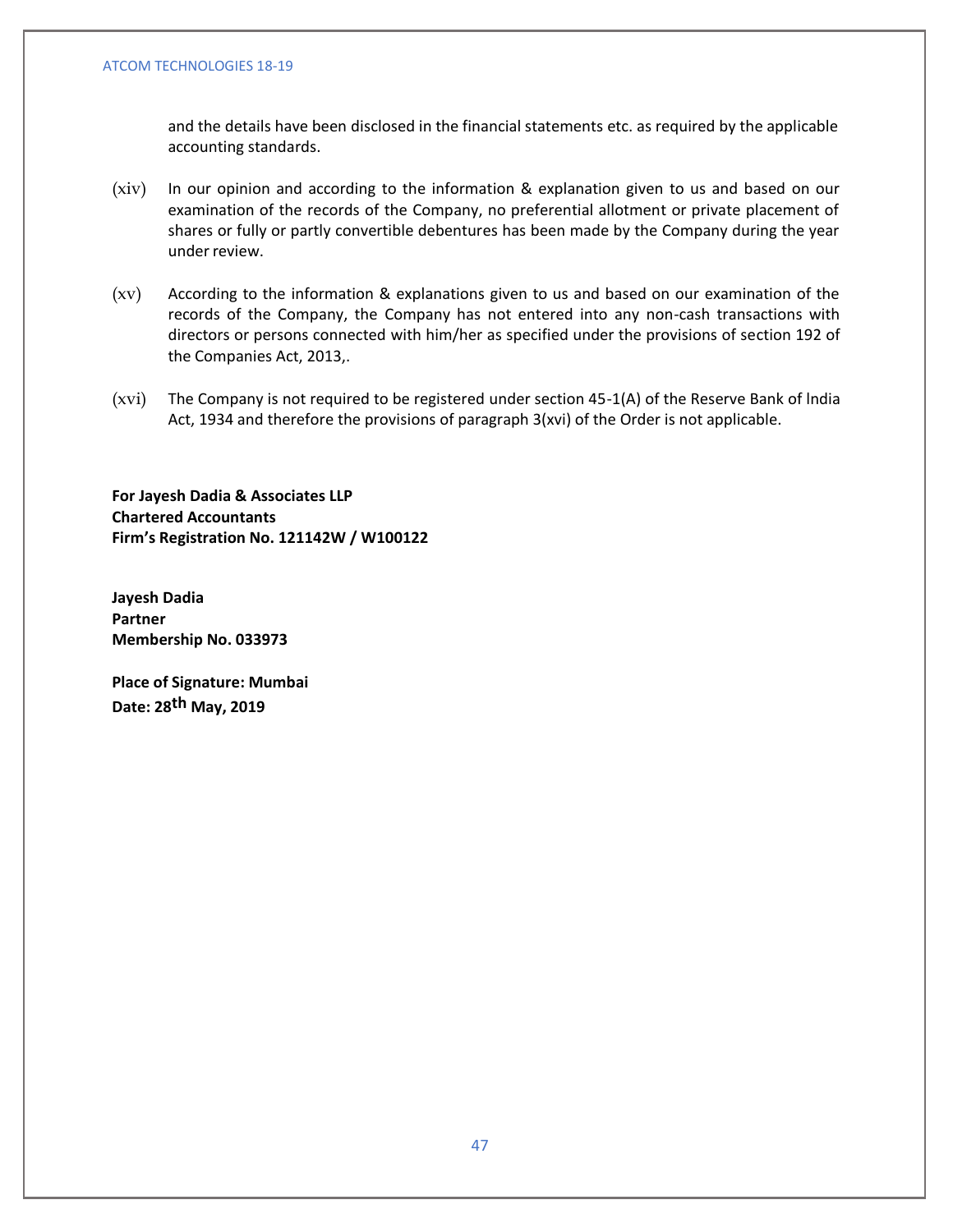### **Annexure - B to the Independent Auditor's Report**

**Report on the Internal Financial Controls under Clause (i) of Sub-section 3 of Section 143 of the Companies Act, 2013 ("the Act") referred to in paragraph 2 (f) on Report on Other Legal and Regulatory Requirements of our report.**

We have audited the internal financial controls over financial reporting of **M/s. Atcom Technologies Limited** ("the Company") as of 31st March 2019 in conjunction with our audit of the financial statements of the Company for the year ended on that date.

### **Management's Responsibility for Internal Financial Controls**

The Company's management is responsible for establishing and maintaining internal financial controls based on the internal control over financial reporting criteria established by the Company considering the essential components of internal control stated in the Guidance Note on Audit of Internal Financial Controls over Financial Reporting issued by the Institute of Chartered Accountants of India ('ICAI'). These responsibilities include the design, implementation and maintenance of adequate internal financial controls that were operating effectively for ensuring the orderly and efficient conduct of its business, including adherence to company's policies, the safeguarding of its assets, the prevention and detection of frauds and errors, the accuracy and completeness of the accounting records, and the timely preparation of reliable financial information, as required under the Companies Act, 2013.

### **Auditors' Responsibility**

Our responsibility is to express an opinion on the Company's internal financial controls over financial reporting based on our audit. We conducted our audit in accordance with the Guidance Note on Audit of Internal Financial Controls over Financial Reporting (the "Guidance Note") and the Standards on Auditing, issued by ICAI and deemed to be prescribed under section 143(10) of the Companies Act, 2013, to the extent applicable to an audit of internal financial controls, both applicable to an audit of Internal Financial Controls and, both issued by the Institute of Chartered Accountants of India. Those Standards and the Guidance Noterequire that we comply with ethical requirements and plan and perform the audit to obtain reasonable assurance about whether adequate internal financial controls over financial reporting was established and maintained and if such controls operated effectively in all material respects.

Our audit involves performing procedures to obtain audit evidence about the adequacy of the internal financial controls system over financial reporting and their operating effectiveness. Our audit of internal financial controls over financial reporting included obtaining an understanding of internal financial controls over financial reporting, assessing the risk that a material weakness exists, and testing and evaluating the design and operating effectiveness of internal control based on the assessed risk. The procedures selected depend on the auditor's judgment, including the assessment of the risks of material misstatement of the financial statements, whether due to fraud or error.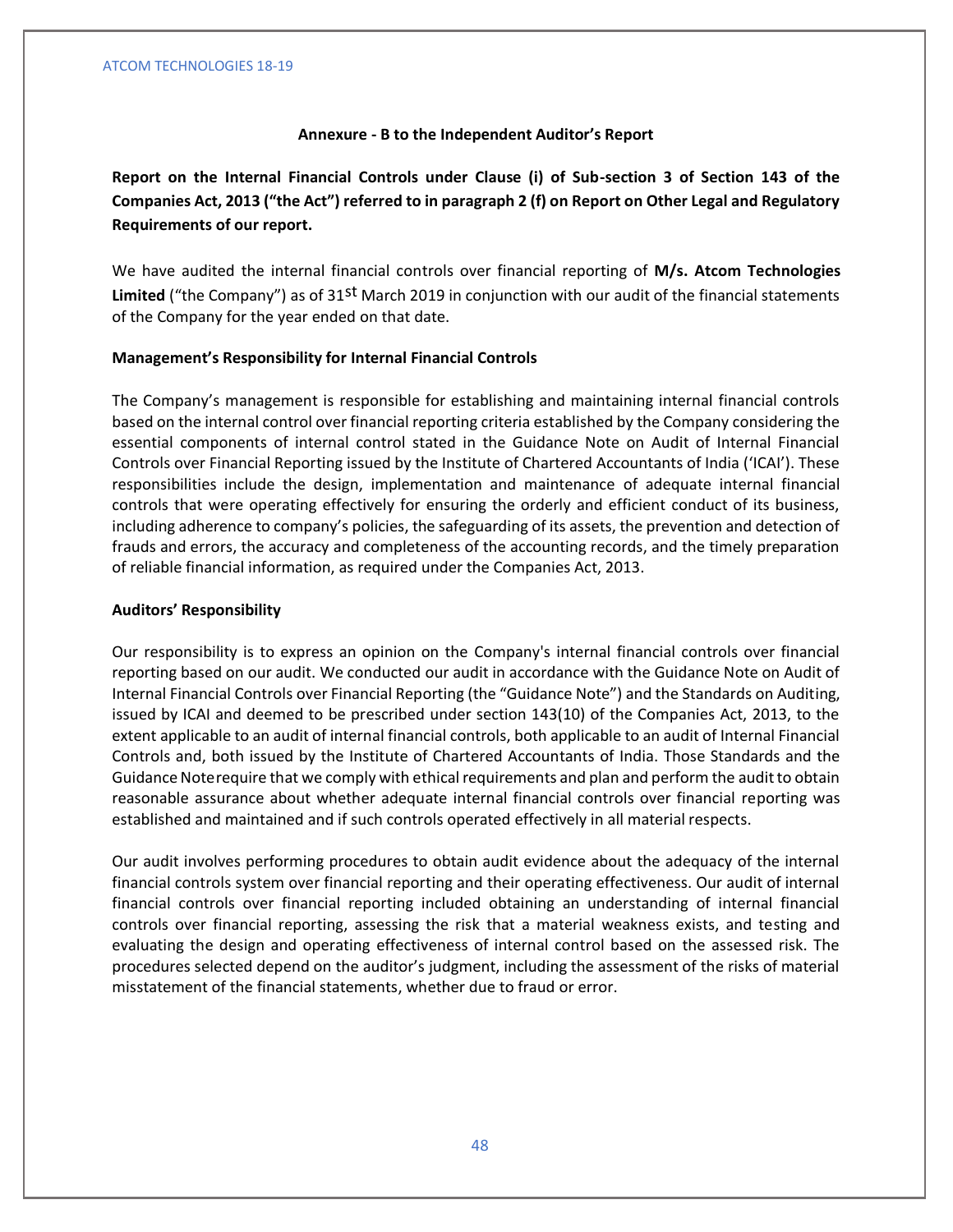We believe that the audit evidence we have obtained is sufficient and appropriate to provide a basis for our audit opinion on the Company's internal financial controls system over financial reporting.

# **Meaning of Internal Financial Controls over Financial Reporting**

A company's internal financial control over financial reporting is a process designed to provide reasonable assurance regarding the reliability of financial reporting and the preparation of financial statements for external purposes in accordance with generally accepted accounting principles. A company's internal financial control over financial reporting includes those policies and procedures that (1) pertain to the maintenance of records that, in reasonable detail, accurately and fairly reflect the transactions and dispositions of the assets of the company; (2) provide reasonable assurance that transactions are recorded as necessary to permit preparation of financial statements in accordance with generally accepted accounting principles, and that receipts and expenditures of the company are being made only in accordance with authorizations of management and directors of the company; and (3) provide reasonable assurance regarding prevention or timely detection of unauthorized acquisition, use, or disposition of the company's assets that could have a material effect on the financialstatements.

# **Inherent Limitations of Internal Financial Controls over Financial Reporting**

Because of the inherent limitations of internal financial controls over financial reporting, including the possibility of collusion or improper management override of controls, material misstatements due to error or fraud may occur and not be detected. Also, projections of any evaluation of the internal financial controls over financial reporting to future periods are subject to the risk that the internal financial control over financial reporting may become inadequate because of changes in conditions, or that the degree of compliance with the policies or procedures may deteriorate.

### **Disclaimer of Opinion**

According to the information and explanation given to us, the Company has not established its internal financial controls over financial reporting on criteria based on or considering the essential components of internal control stated in the Guidance Note on Audit of Internal Financial Controls over Financial Reporting issued by the Institute of Chartered Accountants of India. Because of this reason, we are unable to obtain sufficient appropriate audit evidence to provide a basis for my / our opinion whether the Company had adequate internal financial controls over financial reporting and whether such internal financial controls were operating effectively as at 31<sup>st</sup> March, 2019.

**For Jayesh Dadia & Associates LLP Chartered Accountants Firm's Registration No. 121142W / W100122**

**Jayesh Dadia Partner Membership No. 033973**

**Place of Signature: Mumbai Date: 28th May, 2019**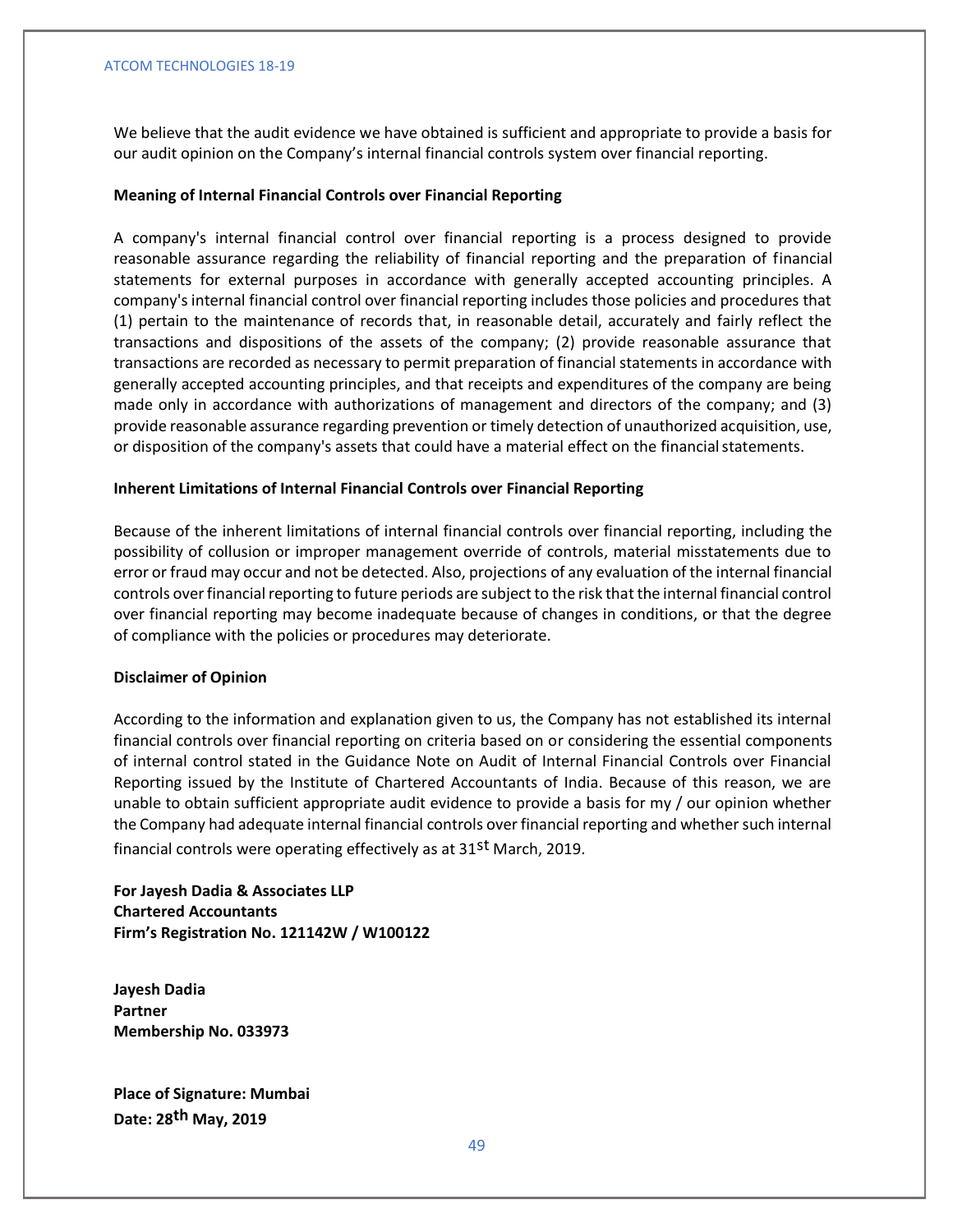### **Balance Sheet as at 31st March 2019 Atcom Technologies Limited**

|                                                     |                |                      | (in ₹)               |
|-----------------------------------------------------|----------------|----------------------|----------------------|
| <b>Particulars</b>                                  | <b>Notes</b>   | As at                | As at                |
|                                                     |                | 31/03/2019           | 31/03/2018           |
| <b>ASSETS</b>                                       |                |                      |                      |
| Non-current assets                                  |                |                      |                      |
| Property Plant and Equipment                        | $\overline{2}$ | 1,76,77,106          | 1,97,48,846          |
| <b>Financial Assets</b>                             |                |                      |                      |
| Investments                                         | 3              | 13,15,900            | 97,000               |
| Loans & Advances                                    | 4              | 2,05,98,910          | 2,01,78,294          |
| Other non-current assets                            | 5              | 24,09,425            | 36,68,885            |
| <b>Total Non-Current assets</b>                     |                | 4,20,01,341          | 4,36,93,025          |
| <b>Current assets</b>                               |                |                      |                      |
| Inventories                                         | 6              | 1,53,286             | 7,83,056             |
| <b>Financial Assets</b>                             |                |                      |                      |
| Trade receivables                                   | 7              | 98,49,299            | 1,03,49,625          |
| Cash and cash equivalents                           | 8              | 4,32,490             | 42,066               |
| <b>Total Current assets</b>                         |                | 1,04,35,075          | 1, 11, 74, 747       |
| <b>Total Assets</b>                                 |                | 5,24,36,416          | 5,48,67,772          |
|                                                     |                |                      |                      |
| <b>EQUITY AND LIABILITIES</b>                       |                |                      |                      |
| Equity                                              |                |                      |                      |
| <b>Equity Share capital</b>                         | 9              | 15,34,00,000         | 15,34,00,000         |
| Preference Share capital                            |                | 15, 11, 27, 000      | 15, 11, 27, 000      |
| Other Equity                                        | 10             | (1, 33, 71, 18, 557) | (1, 56, 03, 80, 164) |
| <b>Total Equity</b>                                 |                | (1,03,25,91,557)     | (1, 25, 58, 53, 164) |
| <b>LIABILITIES</b>                                  |                |                      |                      |
| <b>Non-current liabilities</b>                      |                |                      |                      |
| <b>Financial Liabilities</b>                        |                |                      |                      |
| Borrowings                                          | 11             | 98,50,00,423         | 1, 18, 80, 75, 206   |
| Provisions                                          | 12             | 1,46,71,357          | 1,46,71,357          |
| Deferred tax liabilities (net)                      | 13             | 6,50,17,518          | 6,50,17,518          |
| Other non-current liabilities                       |                |                      |                      |
| <b>Total non-current liabilities</b>                |                | 1,06,46,89,298       | 1,26,77,64,081       |
| <b>Current liabilities</b>                          |                |                      |                      |
| <b>Financial Liabilities</b>                        |                |                      |                      |
| <b>Borrowings</b>                                   | 14             | 69,02,702            |                      |
| <b>Trade Payables</b>                               | 15             |                      |                      |
| Total Outstanding Dues to Micro & Small Enterprises |                |                      |                      |
| Total Outstanding Dues to other than Micro & Small  |                |                      |                      |
| <b>Enterprises</b>                                  |                | 16,41,819            | 2,16,79,719          |
| Other current liabilities                           | 16             | 1, 17, 94, 154       | 2, 12, 77, 136       |
| <b>Total Current Liabilities</b>                    |                | 2,03,38,675          | 4,29,56,855          |
| <b>Total Equity and Liabilities</b>                 |                | 5,24,36,416          | 5,48,67,772          |
| Summary of significant accounting policies          | $\mathbf{1}$   |                      |                      |
|                                                     |                |                      |                      |

The accompanying notes are an integral part of the financial statements.

As per our report attached of even date **For Jayesh Dadia & Associates LLP For and on behalf of the board** Chartered Accountants FRN No. 121142W/W100122

**Managing Director DIN: 00063455 Vikram Doshi**

**Leena Doshi DIN: 00404404 Director**

M No : 033973

50 Date : May 28, 2019 Date : May 28, 2019 Place : Mumbai **Place : Mumbai** 

**Jayesh Dadia Sanjay Nimbalkar Mahendra Sanghavi** Partner **CFO DIN: 00134648 Audit Committee Chairman**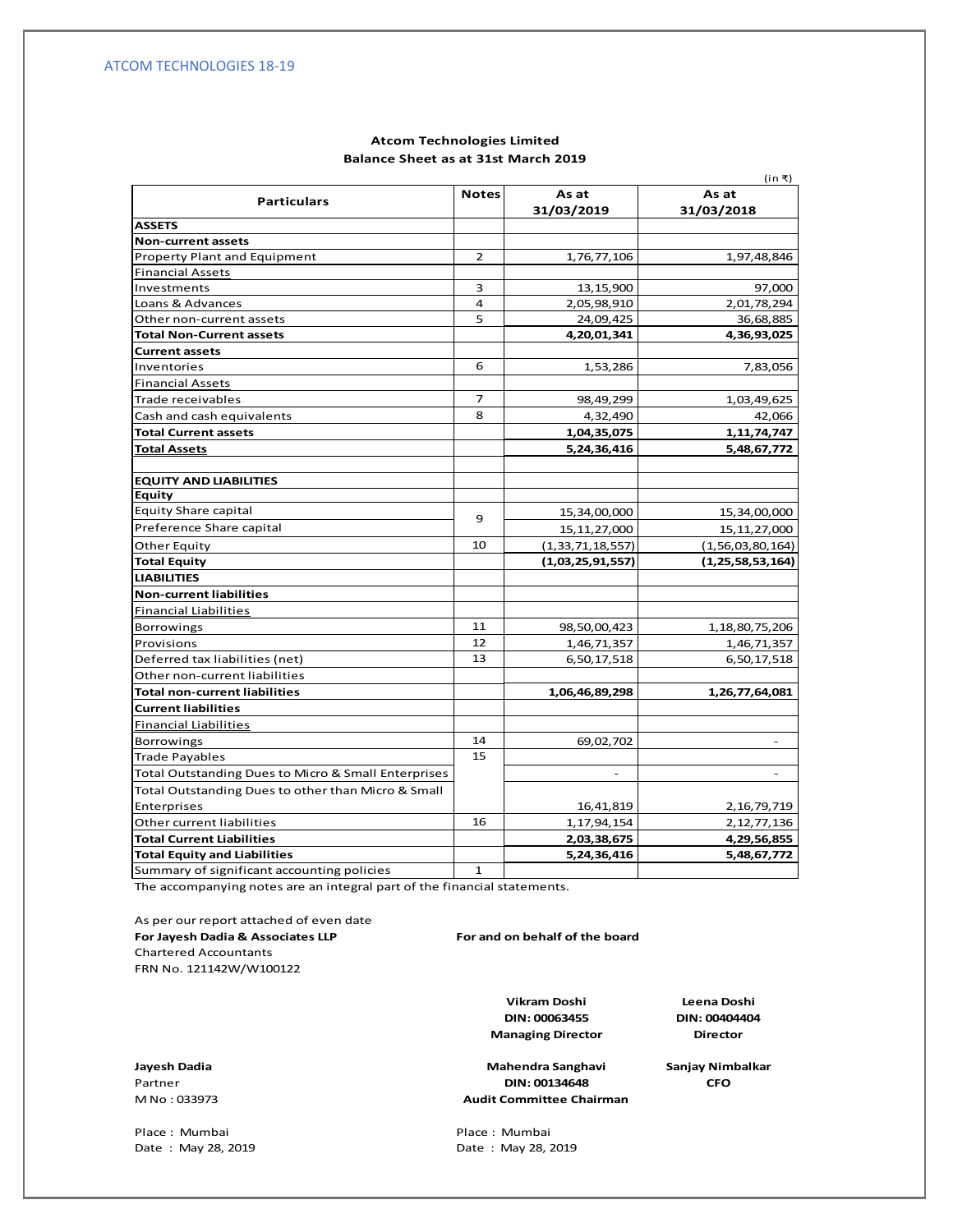|                                                                          |                |                          | (in ₹)                                        |
|--------------------------------------------------------------------------|----------------|--------------------------|-----------------------------------------------|
| <b>Particulars</b>                                                       | <b>Notes</b>   |                          | Year Ended 31/03/2019   Year Ended 31/03/2018 |
| <b>INCOME</b>                                                            |                |                          |                                               |
| Revenue from operations                                                  |                |                          | 3,12,246                                      |
| Other income                                                             | 17             | 23, 54, 18, 535          | 18,49,231                                     |
| <b>TOTAL INCOME</b>                                                      |                | 23,54,18,535             | 21,61,477                                     |
| <b>EXPENSES</b>                                                          |                |                          |                                               |
| Cost of materials consumed                                               | 18             |                          | 90,025                                        |
| Purchases                                                                |                | $\overline{\phantom{a}}$ | 16,131                                        |
| Changes in inventories of finished goods, work in progress and stock in  |                |                          |                                               |
| trade                                                                    | 19             | 6,11,924                 | 1,09,984                                      |
| Employee benefits expense                                                | 20             | 69,440                   | 3,58,060                                      |
| Finance costs                                                            | 21             | 7,18,000                 | 236                                           |
| Depreciation and amortization expense                                    | $\overline{2}$ | 20,71,970                | 20,46,460                                     |
| Other expenses                                                           | 22             | 86,85,594                | 7,81,025                                      |
| <b>TOTAL EXPENSES</b>                                                    |                | 1,21,56,928              | 34,01,921                                     |
| Profit/(loss) before exceptional items and tax                           |                | 22,32,61,607             | (12, 40, 444)                                 |
| <b>Exceptional Items</b>                                                 |                |                          | ×.                                            |
| Profit/(loss) before tax                                                 |                | 22,32,61,607             | (12, 40, 444)                                 |
| Tax expense:                                                             |                |                          |                                               |
| Current tax                                                              |                |                          |                                               |
| Deferred tax                                                             |                |                          |                                               |
| Profit (Loss) for the period from continuing operations                  |                | 22,32,61,607             | (12, 40, 444)                                 |
| Profit/(loss) from discontinued operations                               |                |                          |                                               |
| Tax expense of discontinued operations                                   |                |                          |                                               |
| Profit/(loss) from Discontinued operations (after tax)                   |                |                          |                                               |
| Profit/(loss) for the period                                             |                | 22,32,61,607             | (12, 40, 444)                                 |
| <b>Other Comprehensive Income</b>                                        |                |                          |                                               |
| A. Items that will not be reclassified to profit or loss                 |                |                          |                                               |
| Re-measurement gain / (loss) on defined benefit plans                    |                |                          |                                               |
| Income tax effect on above                                               |                |                          |                                               |
| B. Items that will be reclassified to profit or loss                     |                |                          |                                               |
| Income tax relating to items that will be reclassified to profit or loss |                |                          |                                               |
| Total Comprehensive Income for the period                                |                | 22,32,61,607             | (12, 40, 444)                                 |
| Earnings per equity share (for continuing operation)                     |                |                          |                                               |
| Basic                                                                    |                | 14.55                    | (0.08)                                        |
| Diluted                                                                  |                | 14.55                    | (0.08)                                        |
| Earnings per equity share (for discontinued operation)                   |                |                          |                                               |
| <b>Basic</b>                                                             |                |                          |                                               |
| Diluted                                                                  |                |                          |                                               |
|                                                                          |                |                          |                                               |
| Earnings per equity share (for continuing & discontinued operation)      |                |                          |                                               |
| Basic                                                                    |                | 14.55                    | (0.08)                                        |
| <b>Diluted</b>                                                           |                | 14.55                    | (0.08)                                        |
| Summary of significant accounting policies                               | 1              |                          |                                               |

### **Statement Of Profit and Loss of Atcom Technologies Ltd for the Year Ended 31st March, 2019**

The accompanying notes are an integral part of the financial statements

As per our report attached of even date **For Jayesh Dadia & Associates LLP** Chartered Accountants FRN No. 121142W/W100122

Date : May 28, 2019 **Date : May 28, 2019** 

**For and on behalf of the board**

**DIN: 00063455 DIN: 00404404 Managing Director Director**

**Vikram Doshi Leena Doshi**

Partner **DIN: 00134648 CFO** M No : 033973 **Audit Committee Chairman**

**Jayesh Dadia Mahendra Sanghavi Sanjay Nimbalkar**

Place : Mumbai **Place** : Mumbai **Place** : Mumbai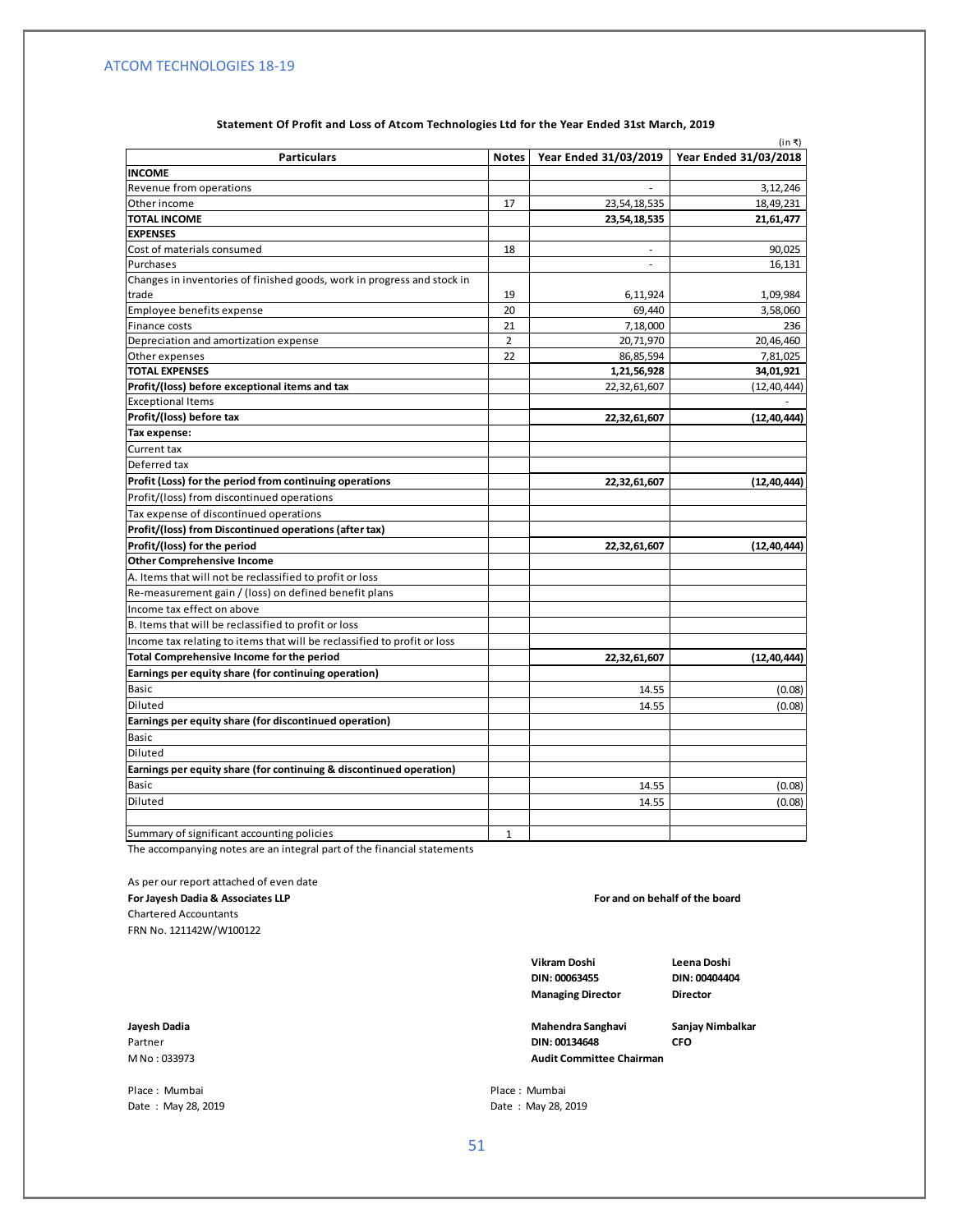#### **Note 1: SUMMARY OF SIGNIFICANT ACCOUNTING POLICIES - FOR STANDALONE STATEMENTS**

#### **1. Basis of Preparation of Financial Statements**

#### *(i) Compliance with Ind AS*

These financial statements are prepared in accordance with Indian Accounting Standards (Ind AS), under the historical cost convention on the accrual basis except for certain financial instruments which are measured at fair values, in accordance with the provisions of the Companies Act, 2013 ("the Act") (to the extent notified) and guidelines issued by the Securities and Exchange Board of India (SEBI). The Ind AS are prescribed under Section 133 of the Act read with Rule 3 of the Companies (Indian Accounting Standards) Rules, 2015 and relevant amendment rules issued thereafter.

#### *(ii) Historical cost convention*

The financial statements have been prepared on a historical cost basis, except for the following:

• certain financial assets and liabilities (including derivative instruments) and contingent consideration that are measured at fair value;

Accounting policies have been consistently applied except where a newly issued accounting standard is initially adopted or a revision to an existing accounting standard requires a change in the accounting policy hitherto in use.

As the quarter and year figures are taken from the source and rounded to the nearest digits as applicable, the figures reported for the previous quarters might not always add up to the year-end figures reported in this statement.

### **2. Use of estimates**

The preparation of the financial statements in conformity with Ind AS requires the Management to make estimates, judgments and assumptions. These estimates, judgments and assumptions affect the application of accounting policies and the reported amounts of assets and liabilities, the disclosures of contingent assets and liabilities at the date of the financial statements and reported amounts of revenues and expenses during the period. The application of accounting policies that require critical accounting estimates involving complex and subjective judgments and the use of assumptions in these financial statements have been disclosed in Notes. Accounting estimates could change from period to period. Actual results could differ from those estimates. Appropriate changes in estimates are made as the Management becomes aware of changes in circumstances surrounding the estimates. Changes in estimates are reflected in the financial statements in the period in which the changes are made and, if material, their effects are disclosed in the notes to the financial statements.

### **3. Revenue recognition**

Effective 1<sup>st</sup> April, 2018, the Company has applied IND AS 115 which establishes a comprehensive framework for determining whether, how much and when revenue is to be recognized. IND AS 115 replaces IND AS 18, Revenue. The Company has adopted IND AS 115 using the cumulative effect method. The effect of initially applying this standard is recognized at the date of initial application i.e 1st April, 2018.

Revenue is measured at the fair value of the consideration received or receivable. Amounts disclosed as revenue are net of discounts and taxes.

The Company recognises revenue when the amount of revenue can be reliably measured, it is probable that future economic benefits will flow to the Company and specific criteria have been met for each of the Company's activities as described below. The Company bases its estimates on historical results, taking into consideration the type of customer, the type of transaction and the specifics of each arrangement.

### **4. Income taxes**

Income tax expense comprises current and deferred income tax.

Income tax expense is recognized in the statement of profit and loss except to the extent that it relates to items recognized directly in equity, in which case it is recognized in equity. Current income tax for current and prior periods is recognized at the amount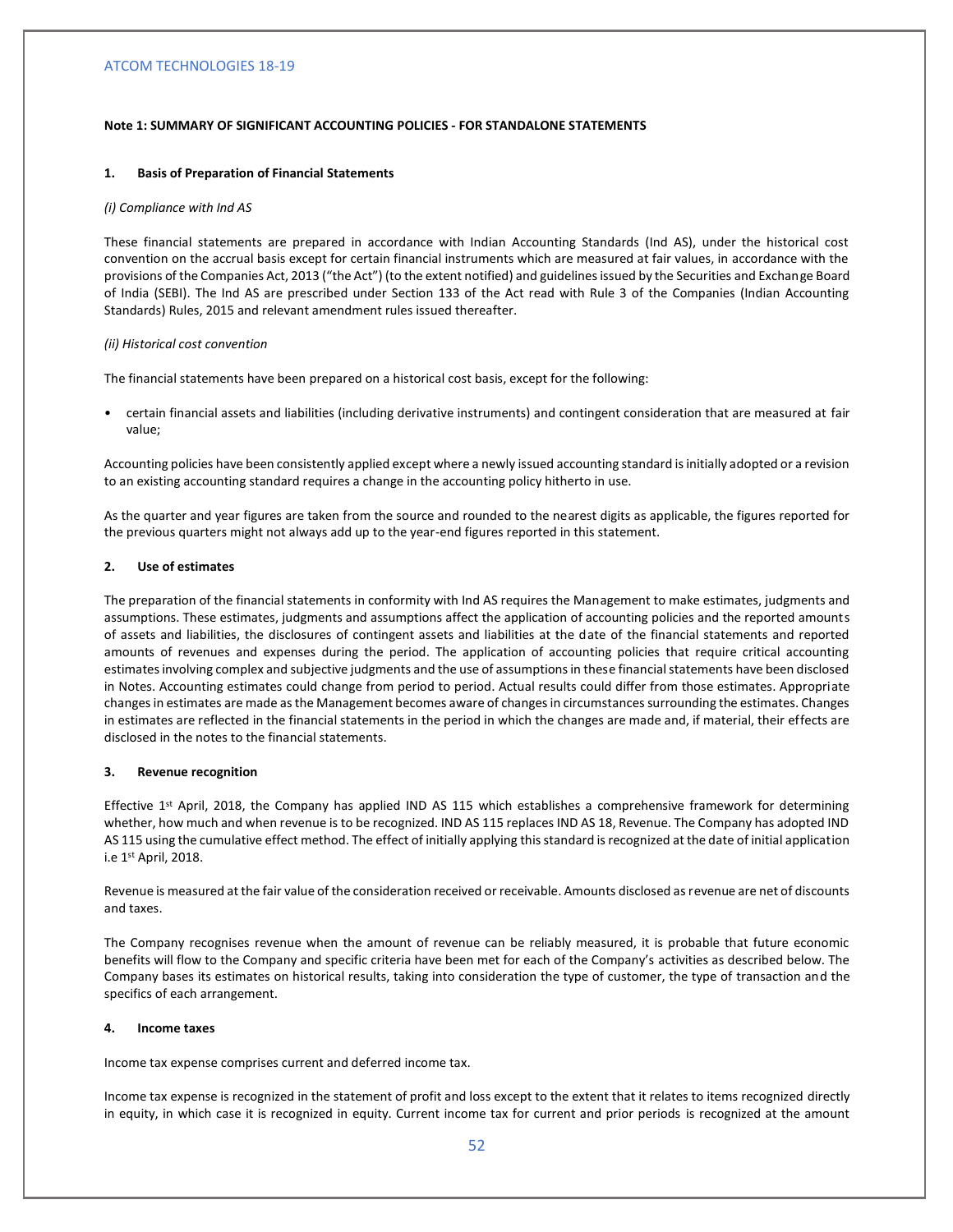expected to be paid to or recovered from the tax authorities, using the tax rates and tax laws that have been enacted or substantively enacted by the balance sheet date. Provision for income tax includes the impact of provisions established for uncertain income tax positions.

Deferred income tax assets and liabilities are recognized for all temporary differences arising between the tax bases of assets and liabilities and their carrying amounts in the financial statements. Deferred income tax assets and liabilities recognized for those temporary differences which originate during the tax holiday period are reversed after the tax holiday period. For this purpose, reversal of timing differences is determined using first in first out method.

Deferred tax assets are reviewed at each reporting date and are reduced to the extent that it is no longer probable that the related tax benefit will be realized. Deferred income tax assets and liabilities are measured using tax rates and tax laws that have been enacted or substantively enacted by the balance sheet date and are expected to apply to taxable income in the years in which those temporary differences are expected to be recovered or settled.

Deferred tax assets and deferred tax liabilities are offset, if a legally enforceable right exists to set off current tax assets against current tax liabilities and the deferred taxes relate to the same taxable entity and the same taxation authority.

#### **5. Impairment of non-financial assets**

Goodwill and intangible assets that have an indefinite useful life are not subject to amortization and are tested annually for impairment, or more frequently if events or changes in circumstances indicate that they might be impaired. Other assets are tested for impairment annually, or more frequently if events or changes in circumstances indicate that they might be impaired whenever events or changes in circumstances indicate that the carrying amount may not be recoverable. An impairment loss is recognized for the amount by which the asset's carrying amount exceeds its recoverable amount. The recoverable amount is higher of an asset's fair value less cost of disposal or value in use. For the purpose of assessing impairment, assets are grouped at the lowest levels for which there are separately identifiable cash inflows which are largely independent of the cash inflows from other assets or a group of assets (cash-generating units). Non-financial assets, other than goodwill, that suffer an impairment are reviewed for possible reversal of the impairment at the end of each reporting period.

### **6. Cash and cash equivalents**

For the purpose of presentation in the statement of cash flows, cash and cash equivalents include cash in hand and deposits held at call with financial institutions which are subject to an insignificant risk of changes in value.

Bank overdrafts are shown within borrowings in current liabilities in the Balance Sheet.

### **7. Trade Receivables**

Trade receivables are recognized initially at fair value and subsequently measured at amortized cost using the effective interest method, less provision for impairment.

### **8. Inventories**

Inventories represent items of traded goods that are specific to the weighing scale business of the company. Inventory is carried at the lower of cost or net realizable value. The net realizable value is determined with reference to selling price of goods less the estimated cost necessary to make the sale.

### **9. Financial Instruments**

A financial instrument is a contract that gives rise to a financial asset of one entity and a financial liability or equity instrument of another entity.

### **i. Financial assets**

All financial assets are recognized initially at fair value. Transaction costs that are directly attributable to the acquisition of financial assets (other than financial assets at fair value through profit or loss) are added to the fair value measured on initial recognition of financial asset. Purchase and sale of financial assets are accounted for at trade date. Only those Financial Assets are valued at amortised cost that are held to collect contractual cash flows which give rise to cash flows on specified dates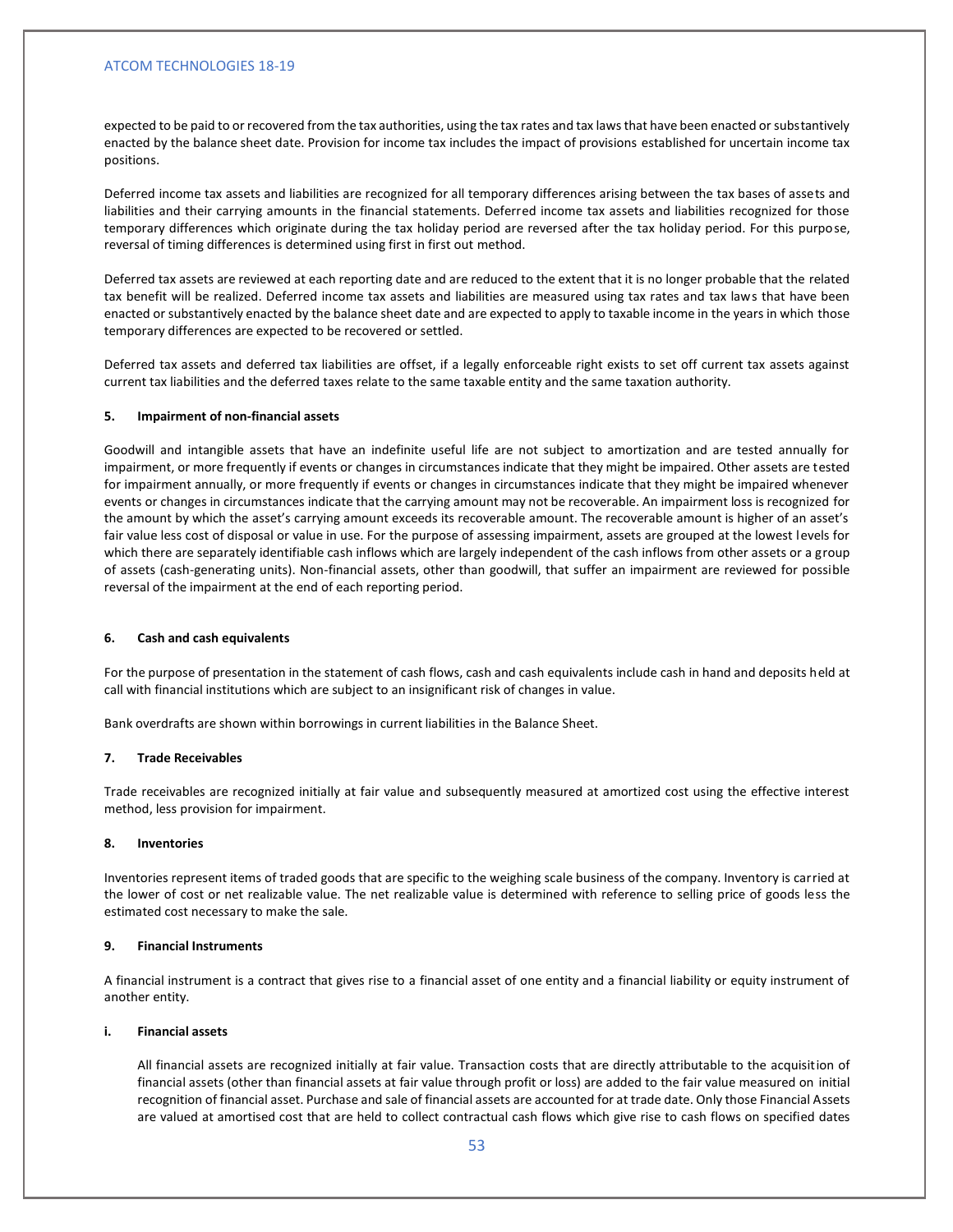that are solely payments of principal and interest on the principal amount outstanding. Only those financial assets are valued at FVTOCI which are held both by collecting contractual cash flows and selling financial assets that give rise to cash flows on specified dates which are solely payments of principal and interest on the principal amount outstanding.

#### *Cash and short-term deposits*

Cash and short-term deposits in the balance sheet comprise cash in banks and short-term deposits with an original maturity of three months or less, which are subject to an insignificant risk of changes in value.

#### *Financial assets at Fair Value through Profit and Loss*

Any financial asset, which does not meet the criteria for categorization at amortized cost or at fair value through other comprehensive income, is classified at fair value through profit and loss. Financial assets included at the fair value through profit and loss category are measured at fair value with all changes recognized in the statement of profit and loss.

#### *Equity investments*

Equity investments are measured at fair value through Profit and Loss, except for investments in subsidiaries which are carried at the initial cost.

#### *Derecognition of financial assets*

A financial asset is primarily derecognized when the rights to receive cash flows from the asset have expired, or the Company has transferred its rights to receive cash flows from the asset.

#### **ii. Financial liabilities**

All financial liabilities are recognized initially at fair value and, in the case of loans and borrowings and payables, net of directly attributable transaction costs.

The Company's financial liabilities include trade payables, borrowings including bank overdrafts and other payables.

#### *Derecognition*

A financial liability is derecognized when the obligation under the liability is discharged or cancelled or expires.

### **10. Property, plant and equipment**

Freehold land is carried at historical cost. All other items of property, plant and equipment are stated at historical cost less accumulated depreciation less impairment losses. Historical cost includes expenditure that is directly attributable to the acquisition of the items.

Subsequent costs are included in the asset's carrying amount or recognized as a separate asset, as appropriate, only when it is probable that future economic benefits associated with the item will flow to the Company and the cost of the item can be measured reliably. The carrying amount of any component accounted for as a separate asset is derecognized when replaced. All other repairs and maintenance are charged to profit or loss during the reporting period in which they are incurred.

#### *Transition to Ind AS*

On transition to Ind AS, the Company has elected to continue with the carrying value of all of its property, plant and equipment recognized as at 1 April 2016 measured as per the previous GAAP and use that carrying value as the deemed cost of the property, plant and equipment.

#### *Depreciation methods, estimated useful lives and residual value*

Depreciation on property, plant and equipment is provided on the straight-line method over their estimated useful lives, as determined by the management. Depreciation is charged on a pro-rata basis for assets purchased / sold during the year.

The management's estimates of the useful lives of various assets for computing depreciation are as follows:

The useful lives of the assets continue to be those prescribed under Schedule 3 of the Companies Act, 2013.

The residual values, useful lives and methods of depreciation of property, plant and equipment are reviewed at each financial yearend and adjusted prospectively, if appropriate.

### **11. Trade and other payables**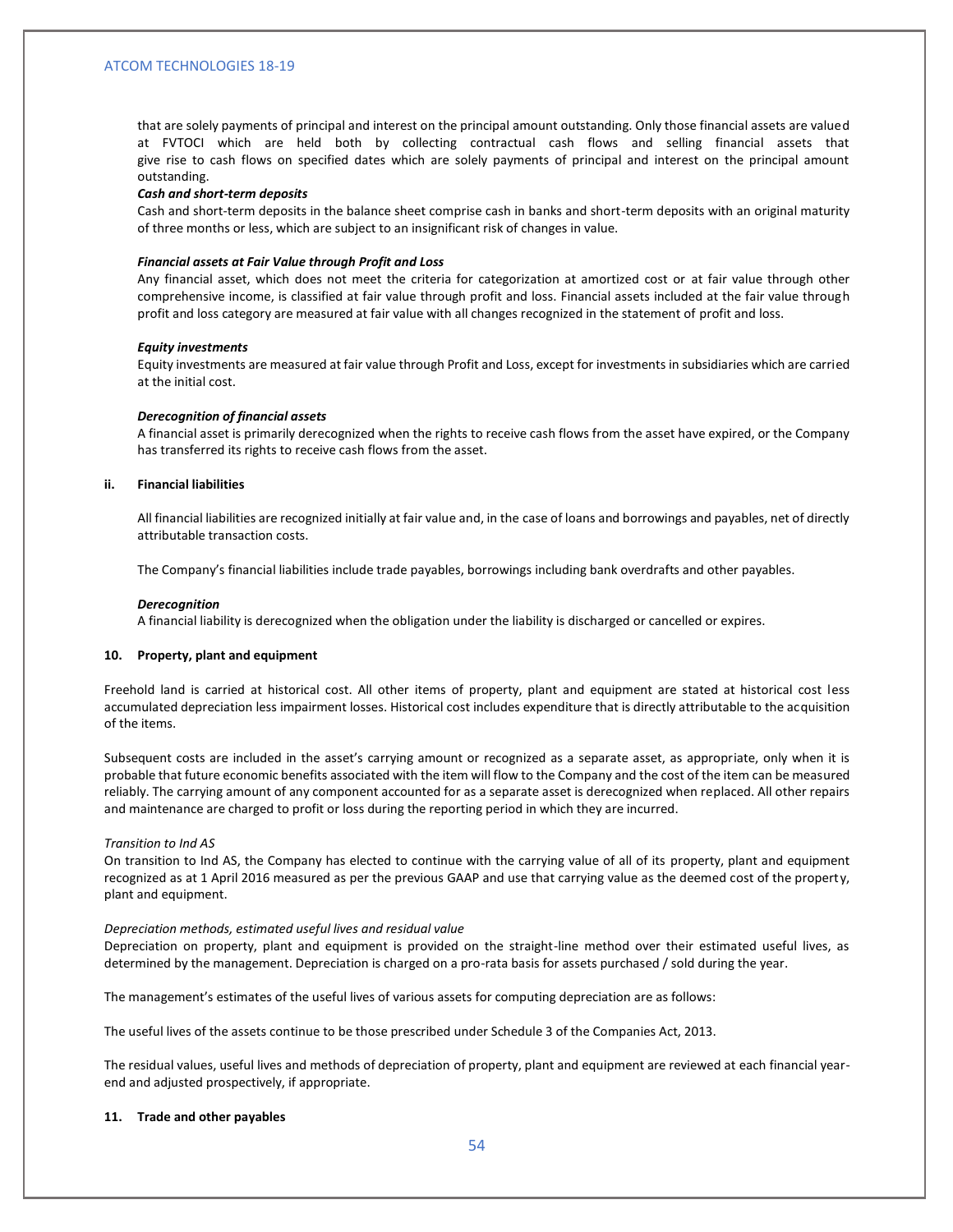These amounts represent liabilities for goods and services provided to the Company prior to the end of financial year which are unpaid. The amounts are unsecured and are usually paid as per the agreed terms. Trade and other payables are presented as current liabilities unless payment is not due within 12 months after the reporting period. They are recognized at their fair value.

#### **12. Provisions**

A provision is recognized if, as a result of a past event, the Company has a present legal or constructive obligation that can be estimated reliably, and it is probable that an outflow of resources embodying economic benefits will be required to settle the obligation. If the effect of the time value of money is material, provisions are determined by discounting the expected future cash flows.

#### **13. Employee benefits**

i. Provident Fund and Gratuity: Employees of the Company receive benefits under the provident fund, a defined benefit plan. The employee and employer each make monthly contributions to the plan. A portion of the contribution is made to the provident fund trust managed by the Company or Government administered provident fund; while the balance contribution is made to the Government administered pension fund. For the contribution made by the Company to the provident fund trust managed by the Company, the Company has an obligation to fund any shortfall on the yield of the Trust's investments over the administered interest rates. The liability is actuarially determined (using the projected unit credit method) at the end of the year. The funds contributed to the Trust are invested in specific securities as mandated by law and generally consist of federal and state government bonds, debt instruments of government-owned corporations and other eligible market securities.

The Company and its subsidiaries in India provide for gratuity, a defined benefit plan (the "Gratuity Plan") covering eligible employees. The Gratuity Plan provides a lump sum payment to vested employees at retirement, death, incapacitation or termination of employment, of an amount based on the respective employee's base salary and the tenure of employment (subject to a maximum of Rs. 20 lakhs per employee). The liability is actuarially determined (using the projected unit credit method) at the end of each year. Actuarial gains / losses are recognized immediately in the balance sheet with a corresponding debit or credit to retained earnings through other comprehensive income in the year in which they occur.

In respect to certain employees in India, the Company contributes towards gratuity liabilities to the Gratuity Fund Trust. Trustees of the Company administer contributions made to the Trust and contributions are invested in a scheme with Life Insurance Corporation of India as permitted by law.

- ii. Compensated absences: The employees of the Group are entitled to compensated absences which are both accumulating and non-accumulating in nature. The employees can carry forward up to the specified portion of the unutilized accumulated compensated absences and utilize it in future periods or receive cash at retirement or termination of employment. The expected cost of accumulating compensated absences is determined by actuarial valuation (using the projected unit credit method) based on the additional amount expected to be paid as a result of the unused entitlement that has accumulated at the balance sheet date. The expense on non-accumulating compensated absences is recognized in the statement of profit and loss in the year in which the absences occur. Actuarial gains / losses are immediately taken to the statement of profit and loss and are not deferred.
- iii. State Plan: The contribution to State Plans in India, a defined contribution plan namely Employee State Insurance Fund is charged to the statement of profit and loss as and when employees render related services.

#### **14. Earnings per share (EPS)**

Basic EPS amounts are computed by dividing the net profit after tax attributable to the equity holders of the Company by the weighted average number of equity shares outstanding during the year.

Diluted EPS amounts are computed by dividing the net profit attributable to the equity holders of the Company by the weighted average number of equity shares considered for deriving basic earnings per share and also the weighted average number of equity shares that could have been issued upon conversion of all dilutive potential equity shares. The diluted potential equity shares are adjusted for the proceeds receivable had the shares been actually issued at fair value (i.e. the average market value of the outstanding shares). Dilutive potential equity shares are deemed converted as at the beginning of the year, unless issued at a later date. Dilutive potential equity shares are determined independently for each year presented.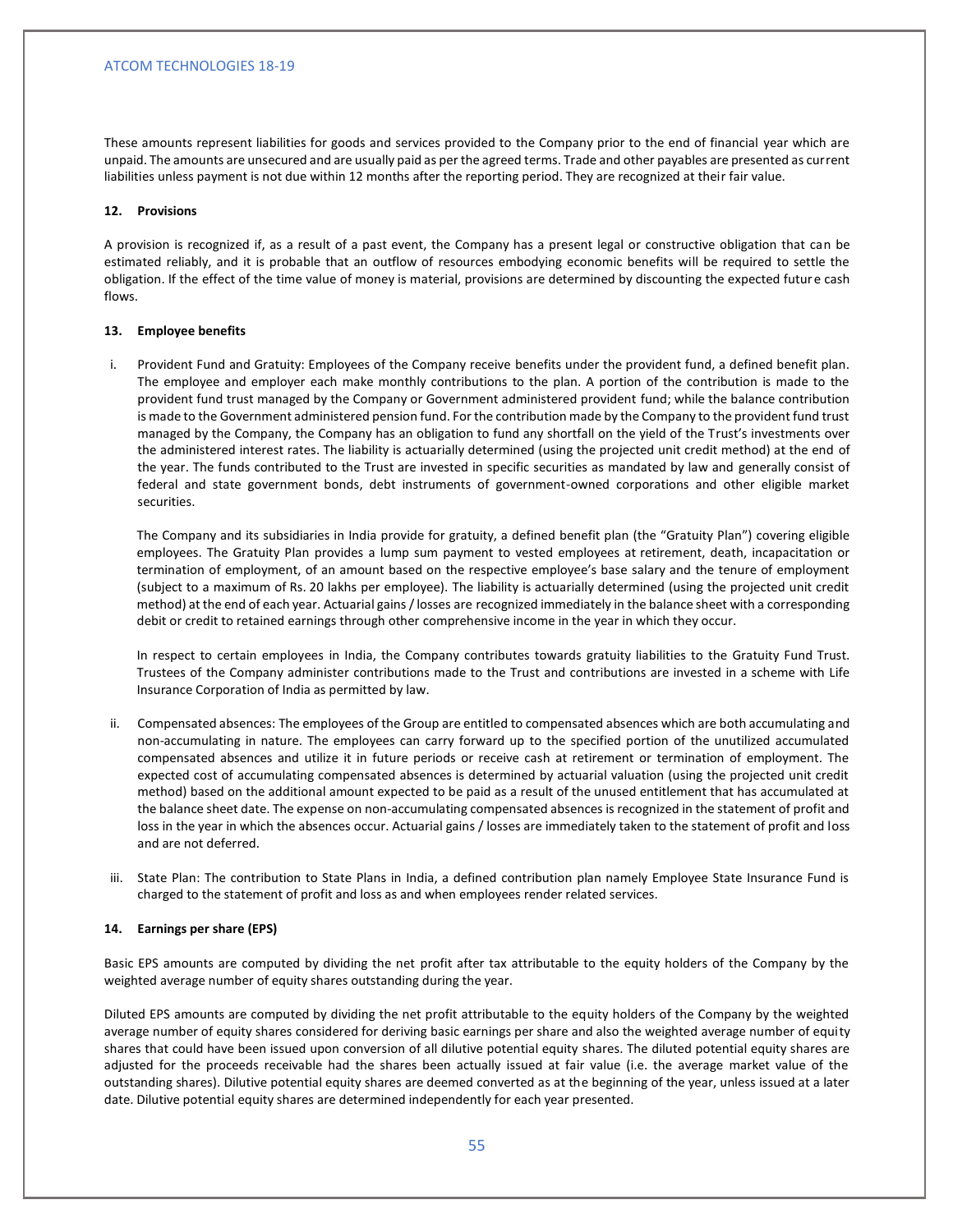#### **15. Fair Value measurement**

The Company records certain financial assets and liabilities at fair value on a recurring basis. The Company determines fair values based on the price it would receive to sell an asset or pay to transfer a liability in an orderly transaction between market participants at the measurement date in the principal or most advantageous market for that asset or liability.

The Company holds certain fixed income securities, equity securities and derivatives, which must be measured using the guidance for fair value hierarchy and related valuation methodologies. The guidance specifies a hierarchy of valuation techniques based on whether the inputs to each measurement are observable or unobservable. Observable inputs reflect market data obtained from independent sources, while unobservable inputs reflect the Company's assumptions about current market conditions. The fair value hierarchy also requires an entity to maximize the use of observable inputs and minimize the use of unobservable inputs when measuring fair value. The prescribed fair value hierarchy and related valuation methodologies are as follows:

Level 1 - Quoted inputs that reflect quoted prices (unadjusted) for identical assets or liabilities in active markets.

Level 2 - Quoted prices for similar instruments in active markets, quoted prices for identical or similar instruments in markets that are not active and model-derived valuations, in which all significant inputs are directly or indirectly observable in active markets.

Level 3 - Valuations derived from valuation techniques, in which one or more significant inputs are unobservable inputs which are supported by little or no market activity.

In accordance with Ind AS 113, assets and liabilities are to be measured based on the following valuation techniques:

- a) Market approach Prices and other relevant information generated by market transactions involving identical or comparable assets or liabilities.
- b) Income approach Converting the future amounts based on market expectations to its present value using the discounting method.
- c) Cost approach Replacement cost method.

#### **16. Recent accounting pronouncements**

*Ind AS 116, Leases*: On March 30, 2019, the Ministry of Corporate Affairs has notified Ind AS 116, Leases. Ind AS 116 will replace the existing leases standard, Ind AS 17, Leases, and related interpretations. The Company does not have any impact on account of this amendment.

Ind AS 12, Appendix C, Uncertainty over Income Tax Treatments : On March 30, 2019, the Ministry of Corporate Affairs has notified Ind AS 12, Appendix C, Uncertainty over Income Tax Treatments which is to be applied while performing the determination of taxable profit (or loss), tax bases, unused tax losses, unused tax credits and tax rates, when there is uncertainty over income tax treatments under Ind AS 12. The effect on adoption of Ind AS 12 Appendix C would be insignificant in the standalone financial statements.

*Amendment to Ind AS 19, plan amendment, curtailment or settlement*: On March 30, 2019, the Ministry of Corporate Affairs issued amendments to Ind AS 19, Employee Benefits, in connection with accounting for plan amendments, curtailments and settlements. The Company does not have any impact on account of this amendment.

#### **17. Contingent liabilities & Contingent Assets**

A contingent liability that is probable or possible is recorded in the notes to financial statements because the amount cannot be estimated or recorded in the company's accounts or reported as liability on the balance sheet. Details and estimates of maximum amounts of contingent liabilities are recorded in the auditors report as well as the notes to financial statements. All these amounts pertain to litigation or disputed liabilities which have arisen in the previous years. Those contingent liabilities for which the company has not received any confirmation since the last three years are removed from the contingent liabilities section.

A contingent asset is one that is probable or possible in the future but one which has not been crystallised and can therefore not be added to the company's accounts or be recognised as an asset in the company's books. Such an asset is recognised as a contingent asset in the notes to financial statements. No such gain has been recognised during the financial year.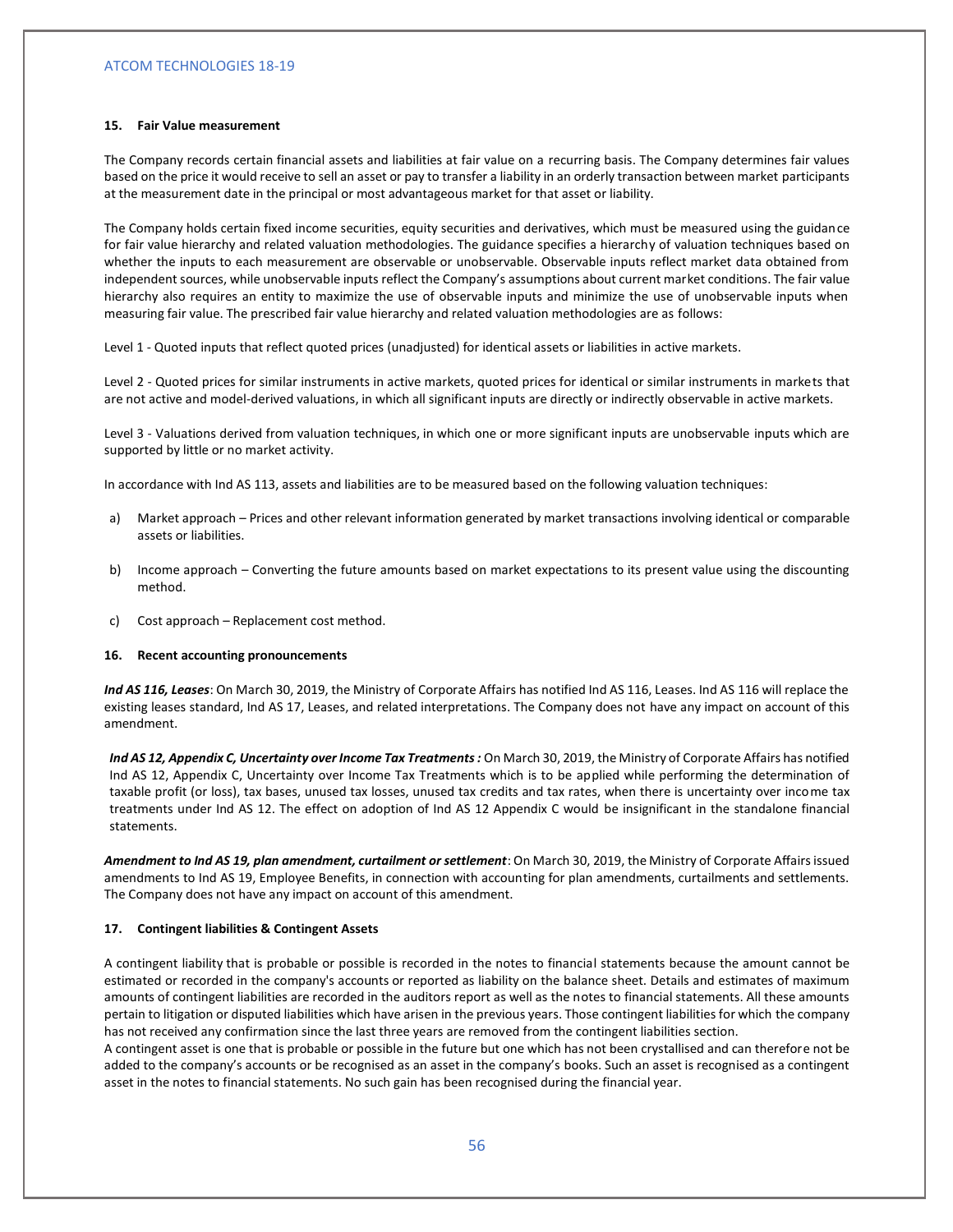#### **Statement of changes in equity for the year ended on March 31, 2019**

### **A. Equity share capital**

**Particulars Amount** Balance as at April 1, 2017 153400000 Changes in Equity share capital during the year 0 **Balance as at March 31, 2018 153400000** Balance as at March 31, 2018 153400000 153400000 153400000 153400000 153400000 153400000 1535400000 1535400000 Changes in Equity share capital during the year **Balance as at March 31, 2019 153400000**

#### **B. Other equity**

| <b>Particulars</b>                                  |              |                            |                | Attributable to the equity holders of the Company |                        | Total       |  |
|-----------------------------------------------------|--------------|----------------------------|----------------|---------------------------------------------------|------------------------|-------------|--|
|                                                     |              | <b>Reserve and Surplus</b> |                |                                                   |                        |             |  |
|                                                     | Security     | <b>Debenture</b>           |                | <b>Capital Reserves   Capital Redemption  </b>    | <b>Profit and Loss</b> |             |  |
|                                                     | premium      | Redemption                 | <b>Account</b> | <b>Reserves</b>                                   | Account                |             |  |
|                                                     |              | Reserve                    |                |                                                   |                        |             |  |
|                                                     |              |                            |                |                                                   |                        |             |  |
| Balance as at April 1, 2017                         | 29,28,00,000 | 2,00,00,332                | 1,29,87,000    | 8,00,45,000                                       | (1, 96, 49, 72, 052)   | -1559139720 |  |
| Changes in accounting policy or prior period errors |              |                            |                |                                                   |                        |             |  |
| Profit for the year                                 |              |                            |                |                                                   | (12, 40, 444)          | $-1240444$  |  |
| Items of OCI, net of tax                            |              |                            |                |                                                   |                        |             |  |
| Balance as at March 31, 2018                        | 29,28,00,000 | 2,00,00,332                | 1,29,87,000    | 8,00,45,000                                       | (1,96,62,12,496)       | -1560380164 |  |
| Balance as at April 1, 2018                         | 29,28,00,000 | 2,00,00,332                | 1,29,87,000    | 8,00,45,000                                       | (1, 96, 62, 12, 496)   | -1560380164 |  |
| Changes in accounting policy or prior period errors |              |                            |                |                                                   |                        |             |  |
| Profit for the year                                 |              |                            |                |                                                   | 22,32,61,607           | 223261607   |  |
| Amount from                                         |              |                            |                |                                                   |                        |             |  |
| Items of OCI, net of tax                            |              |                            |                |                                                   |                        |             |  |
| Balance as at March 31, 2019                        | 29,28,00,000 | 2,00,00,332                | 1,29,87,000    | 8,00,45,000                                       | (1,74,29,50,889)       | -1337118557 |  |

**Refer Note 1 for Summary of significant accounting policies**

The accompanying notes are an integral part of the financial statements

# As per our report attached of even date

**For Jayesh Dadia & Associates LLP** Chartered Accountants FRN No. 121142W/W100122 **Leena Doshi**

### **Jayesh Dadia**

Partner

Place : Mumbai Place : Mumbai Date : May 28, 2019 **Date : May 28, 2019** 

#### **For and on behalf of the board**

**Vikram Doshi DIN: 00063455**

**Managing Director**

**Director**

**CFO**

**DIN: 00404404**

M No : 033973 **Sanjay Nimbalkar Mahendra Sanghavi Audit Committee Chairman DIN: 00134648**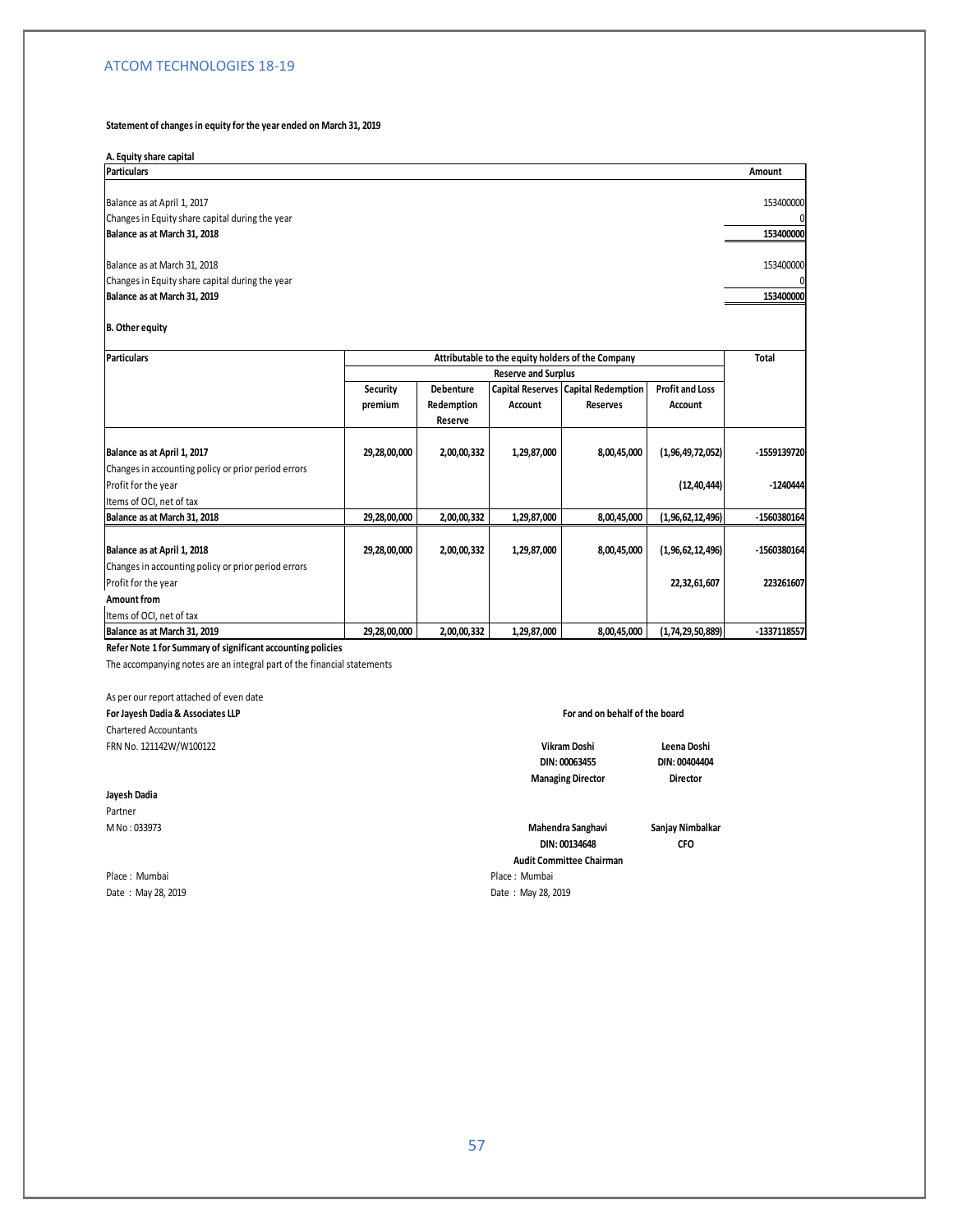#### **Note : 2 PROPERTY, PLANT AND EQUIPMENT AND OTHER INTANGIBLE ASSETS**

**Changes in the carrying value of property, plant and equipment and other intangible assets for the year ended March 31, 2019 are as follows:**

| Particulars                                   | <b>Property, Plant &amp; Equipments</b> |           |           |                          |           |                      |                     |                      |
|-----------------------------------------------|-----------------------------------------|-----------|-----------|--------------------------|-----------|----------------------|---------------------|----------------------|
|                                               | Plant &                                 | Freehold  | Leasehold | <b>Building</b>          | Computers | <b>Furniture and</b> | Total               | <b>Total</b>         |
|                                               | Machinery                               | Land      | Land      |                          |           | <b>Fixtures</b>      | <b>Current year</b> | <b>Previous year</b> |
| Gross Block as at April 1, 2018               | 13,18,67,005                            | 24,91,340 | 9,92,764  | 6,14,74,410              | 1,01,769  | 8,14,236             | 19,77,41,524        | 19,77,41,524         |
| Addition during the year                      | ۰                                       |           | ٠         | ۰.                       |           | ٠                    |                     |                      |
| Deletion during the year                      | ۰                                       |           | ٠         | $\overline{\phantom{a}}$ |           | ٠                    |                     |                      |
| Gross Block as at March 31, 2019              | 13,18,67,005                            | 24,91,340 | 9,92,764  | 6,14,74,410              | 1,01,769  | 8,14,236             | 19,77,41,524        | 19,77,41,524         |
| Accumulated Depreciation as at April 1, 2018  | 13,18,67,005                            |           | 5,47,728  | 4,46,61,940              | 1,01,769  | 8,14,236             | 17,79,92,678        | 17,59,46,218         |
| Depreciation During the Year                  |                                         |           | 22,822    | 20,48,918                |           |                      | 20,71,970           | 20,46,460            |
| Additions / Adjustment during the year        |                                         |           |           | $\overline{\phantom{a}}$ |           | ٠                    |                     |                      |
| Accumulated Depreciation as at March 31, 2019 | 13,18,67,005                            |           | 5,70,550  | 4,67,10,858              | 1,01,769  | 8,14,236             | 18,00,64,418        | 17,79,92,678         |
| Net Block as at March 31, 2019                | ٠                                       | 24,91,340 | 4,22,214  | 1,47,63,552              |           | ۰                    | 1,76,77,106         | 1,97,48,846          |
| Net Block as at April 1, 2018                 |                                         | 24,91,340 | 4,45,036  | 1,68,12,470              |           |                      | 1,97,48,846         | 2,17,96,566          |

1. Depreciation for the following assets was short booked in the previous year:

| <b>Buildings</b>           | 217.00 |
|----------------------------|--------|
| Furniture                  | 2.00   |
| Office Equipment           | 1.00   |
| Plant and Machinery        | 8.00   |
| <b>Tools and Equipment</b> | 2.00   |
| Total                      | 230.00 |

This has been recorded in the current year to match any discrepancies.

### **NOTE: 3 NON-CURRENT FINANCIAL ASSETS - INVESTMENTS**

| Particulars                                                  | As at 31/03/2019 | As at 31/03/2018 |
|--------------------------------------------------------------|------------------|------------------|
| Investments                                                  |                  |                  |
| <b>Unquoted</b>                                              |                  |                  |
| Subsidiaries (at Cost)                                       |                  |                  |
| Anewera marketing Private Limited                            | 12,25,900        |                  |
| 2,40,000 (P.Y. NIL) equity shares of Rs.10/- each            |                  |                  |
| C2M Technologies India Limited                               |                  |                  |
| 10,00,000 (P.Y. 10,00,000) equity shares of Rs.10/- each     |                  |                  |
| Other Investment (FVTPL)                                     |                  |                  |
| New India Co-operative (5,000 equity shares of Rs.10/- each) | 50,000           | 50,000           |
| SARASWAT CO.OP.BANK                                          | 10,000           | 10,000           |
| (1,000 equity shares of Rs.10/- each)                        |                  |                  |
| <b>NSC</b>                                                   | 30,000           | 30,000           |
| Indira Vikas Patras                                          |                  | 2,000            |
| Kisan Vikas Patras                                           |                  | 5,000            |
| <b>Total</b>                                                 | 13,15,900        | 97,000           |

During the year the Company has acquired 2,30,000 equity shares of Rs. 10/- each of Anewera Marketing Private Limited for a purchase consideration of Rs. 12,25,900/- thereby making it a wholly owned subsidiary. Atcom was

- **3.1** already the owner of 10,000 shares of Anewera Marketing Pvt Ltd before this purchase transaction but the investment amount in these shares was written off before 1st April 2018.
- **3.2** value of the investments made by the company and C2M Technologies India Limited showing loss in financial Company has write downs the investments made in C2M Technologies India Limited as there was no realisable statements since long time.Therefore the value of the holding of C2M technologies Limited in the books is zero.

#### **NOTE: 4 LOANS & ADVANCES**

| <b>Particulars</b>               | As at 31/03/2019 | As at 31/03/2018 |
|----------------------------------|------------------|------------------|
| Unsecured, considered good       |                  |                  |
| Advance Taxes Paid               | 2,00,06,996      | 1,99,06,996      |
| Balance with Revenue Authorities | 5,91,914         | 2,71,298         |
| <b>Total</b>                     | 2,05,98,910      | 2,01,78,294      |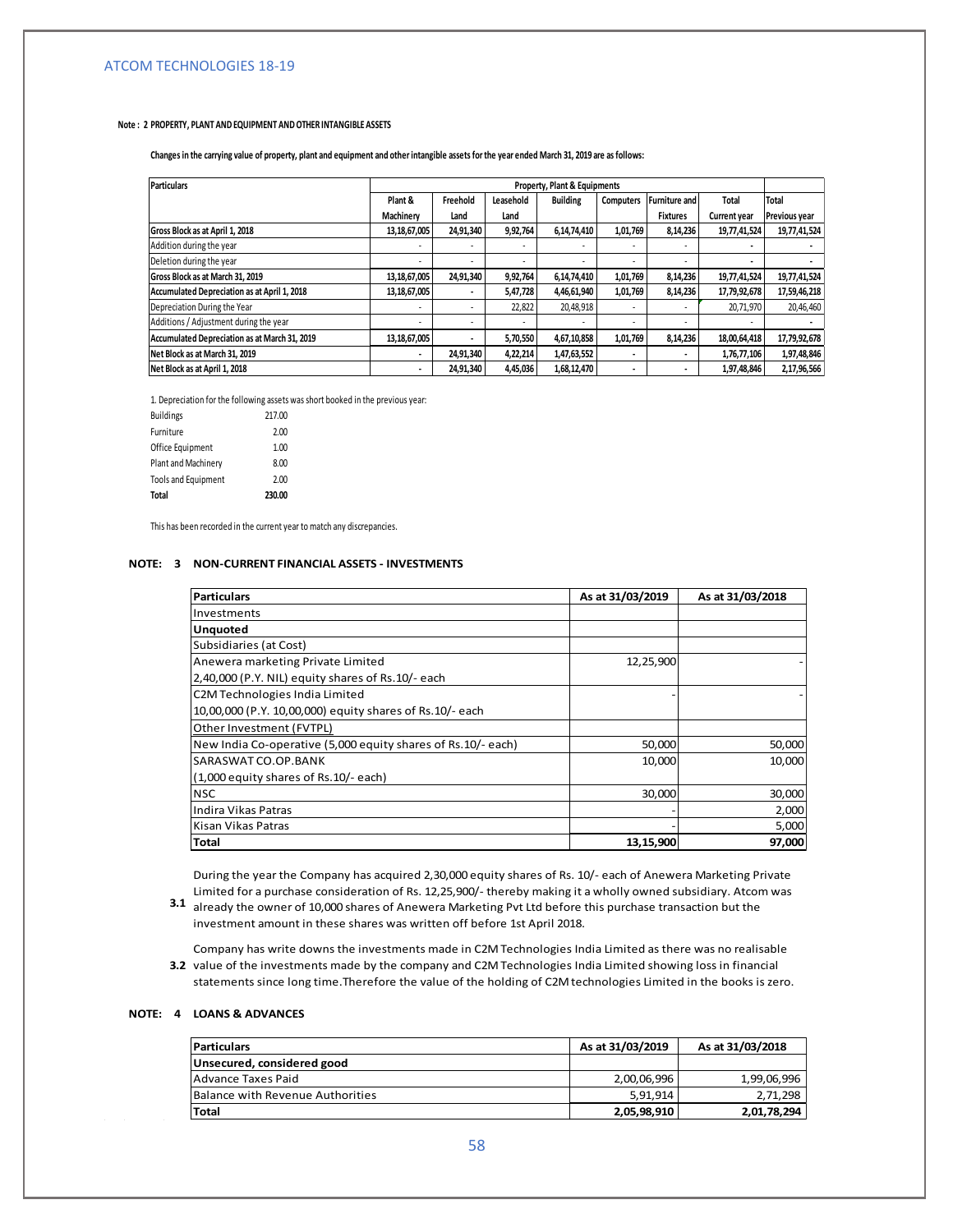#### **NOTE: 5 OTHER NON-CURRENT ASSETS**

| <b>Particulars</b>                     | As at 31/03/2019 | As at 31/03/2018 |
|----------------------------------------|------------------|------------------|
| Unsecured, considered good             |                  |                  |
| Security deposits                      | -                | 4,20,020         |
| <b>Others</b>                          | 24,09,425        | 50,36,261        |
| Less: Provision for Advances to others | -                | -17,87,396       |
| <b>Total</b>                           | 24,09,425        | 36,68,885        |

#### **NOTE: 6 INVENTORIES**

| <b>Particulars</b>                         | As at 31/03/2019 | As at 31/03/2018 |
|--------------------------------------------|------------------|------------------|
| (At lower of cost or Net Realisable Value) |                  |                  |
| (As Certified and valued by Management)    |                  |                  |
| Raw materials                              | 60,086           | 5,85,107         |
| Work in progress                           | 36,700           | 99,098           |
| <b>Finished Goods</b>                      | 56,500           | 98,851           |
| Total                                      | 1,53,286         | 7,83,056         |

 **6.1**  booking : Rs. -17,846 ). Inventories are reduced to net realisable value.The cost of inventories recognised as an expense is Rs. 611924 (Previous year : Rs. 629770, Previous excess

 **6.2**  whichever is lower. Inventories of raw materials, Work in progress and Finished Goods are valued at cost or net realisable value

#### **NOTE: 7 TRADE RECEIVABLES**

| <b>Receivables:</b>                                              | As at 31/03/2019 | As at 31/03/2018 |
|------------------------------------------------------------------|------------------|------------------|
| Unsecured, considered good                                       |                  |                  |
| Outstanding for a period exceeding six months from the date they |                  |                  |
| were due for payment                                             |                  |                  |
| Trade receivables outstanding for a period exceeding six months  | 98,49,299        | 1,03,49,625      |
| from the date they were due for payment                          |                  |                  |
| <b>Others</b>                                                    |                  |                  |
| Total                                                            | 98,49,299        | 1,03,49,625      |

 **7 Trade receivables include Rs.9849299 (Previous year Rs.9901309) amount due from related parties.**

### **NOTE: 8 CASH AND CASH EQUIVALENTS**

 $\mathcal{L}^{\text{max}}(\mathcal{L}^{\text{max}})$  .

| <b>Particulars</b>  | As at 31/03/2019 | As at 31/03/2018 |
|---------------------|------------------|------------------|
| Balances with banks |                  |                  |
| In Current Account  | 4,29,851         | 39,382           |
| Cash on hand        | 2,639            | 2,684            |
|                     |                  |                  |
| <b>Total</b>        | 4,32,490         | 42,066           |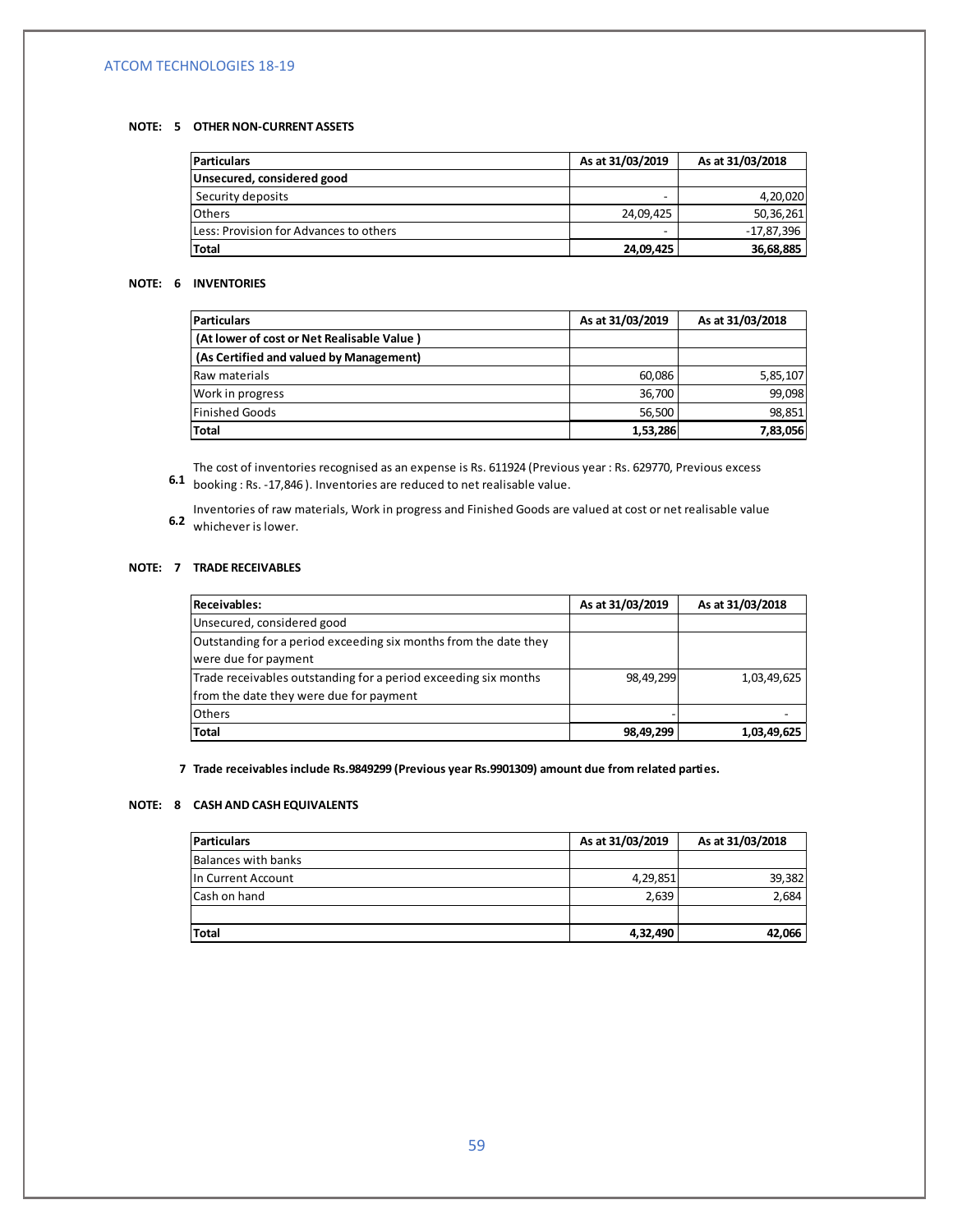### **Notes Forming part of Financial Statements for the year ended 31st March, 2019**

### **NOTE: 9 SHARE CAPITAL**

| <b>Particulars</b>                   |             | As at 31/03/2019 |             | As at 31/03/2018        |
|--------------------------------------|-------------|------------------|-------------|-------------------------|
|                                      | No.         | Amount in rupees | No.         | <b>Amount in rupees</b> |
| <b>AUTHORISED CAPITAL</b>            |             |                  |             |                         |
| Equity shares of Rs.10/- each        | 2,00,00,000 | 20,00,00,000     | 2,00,00,000 | 20,00,00,000            |
|                                      |             |                  |             |                         |
| ISSUED, SUBSCRIBED AND FULLY PAID UP |             |                  |             |                         |
| At the beginning of the year         | 1,53,40,000 | 15,34,00,000     | 1,53,40,000 | 15,34,00,000            |
| Add: Shares issued during the year   |             |                  |             |                         |
| Less: Shares extinguished on buyback |             |                  |             |                         |
| Equity shares at the end of the year | 1,53,40,000 | 15,34,00,000     | 1,53,40,000 | 15,34,00,000            |

#### **9.2 Details of Preference Share**

| <b>Particulars</b>                              | As at 31/03/2019 |                         |           | As at 31/03/2018 |
|-------------------------------------------------|------------------|-------------------------|-----------|------------------|
|                                                 | No.              | <b>Amount in rupees</b> | No.       | Amount in rupees |
| AUTHORISED CAPITAL                              |                  |                         |           |                  |
| 20,00,000 Cumulative Non-Convertible Redeemable | 20,00,000        | 20,00,00,000            | 20,00,000 | 20,00,00,000     |
| 10,00,000 Cumulative Non-Convertible Redeemable | 10,00,000        | 10,00,00,000            | 10,00,000 | 10,00,00,000     |
| ISSUED, SUBSCRIBED AND FULLY PAID UP            |                  |                         |           |                  |
| Redeemable Preference Shares of Rs.100/- each   | 11,00,000        | 11,00,00,000            | 11,00,000 | 11,00,00,000     |
| Redeemable Preference Shares of Rs.100/- each   | 4, 11, 270       | 4,11,27,000             | 4,11,270  | 4, 11, 27, 000   |
| <b>Total</b>                                    | 15, 11, 270      | 15,11,27,000            | 15,11,270 | 15, 11, 27, 000  |

#### 9.1  **Rights, Preferences and restrictions attached to equity shares**

The Company has only one class of equity shares having a par value of Rs. 10/- per share. Each holder of equity shares is entitled to one vote per share held and is entitled to dividend, if declared at the Annual General Meeting. In the event of liquidation of the Company, the holders of equity shares will be entitled to receive the remaining assets of the Company, after distribution of all preferential amounts. The distribution will be in proportion to the number of equity shares held by the shareholders.

9.2 The Company does not have any holding / ultimate holding company.

#### 9.3 **Particulars and terms of redemption of non-convertible preference shares are as under:**

1. 600,000 14% preference shares of Rs. 100/- each, aggregating to Rs. 60,000,000/- have been allotted on 26th May, 1999 to the Industrial Development Bank of India, redeemable on par after expiry of six years from allotment, i.e. 25th May, 2005;

2. 500,000 14% preference shares of Rs. 100/- each, aggregating to Rs. 50,000,000/- have been allotted on 15th October, 1997 to SICOM Limited, redeemable on par after expiry of five years from allotment, i.e. 15th October, 2002.

3. 200,000 15% preference shares of Rs. 100/- each, aggregating to Rs. 20,000,000/- have been allotted on 16th September, 1997 to Tata Finance Limited, redeemable on par after expiry of five years from allotment, i.e. 15th September, 2002; 4. 100,000 15% preference shares of Rs. 100/- each, aggregating to Rs. 10,000,000/- have been allotted on 12th July, 1997 to BOB Asset Management Company Limited, redeemable on par after expiry of three years (extended by a further period of three years) from allotment, i.e. 11th July, 2003;

5. 50,000 15% preference shares of Rs. 100/- each, aggregating to Rs. 5,000,000/-, have been allotted on 2nd June, 1997 to The Ratnakar Bank Limited, redeemable on par after expiry of six years from allotment, i.e. 1st June, 2003;

6. 30,100 15% preference shares of Rs. 100/- each, aggregating to Rs. 3,010,000/-, have been allotted on2nd June, 1997 to various individuals, redeemable on par after expiry of six years from allotment, i.e. 1st June, 2003;

7. 31,170 15% preference shares of Rs. 100/- each, aggregating to Rs. 3,170,000/-, have been allotted on 8th July, 1997 to various individuals, redeemable on par after expiry of six years from allotment, i.e. 7th July, 2003.

#### 9.4 Table showing more than 5% shareholding

|                     | As at 31/03/2019 |           | As at 31/03/2018 |           |
|---------------------|------------------|-----------|------------------|-----------|
| Name of shareholder | %                | Qty       | %                | Qty       |
| Vineet Doshi        | 9.45             | 14.49.600 | 9.45             | 14.49.600 |
|                     |                  |           |                  |           |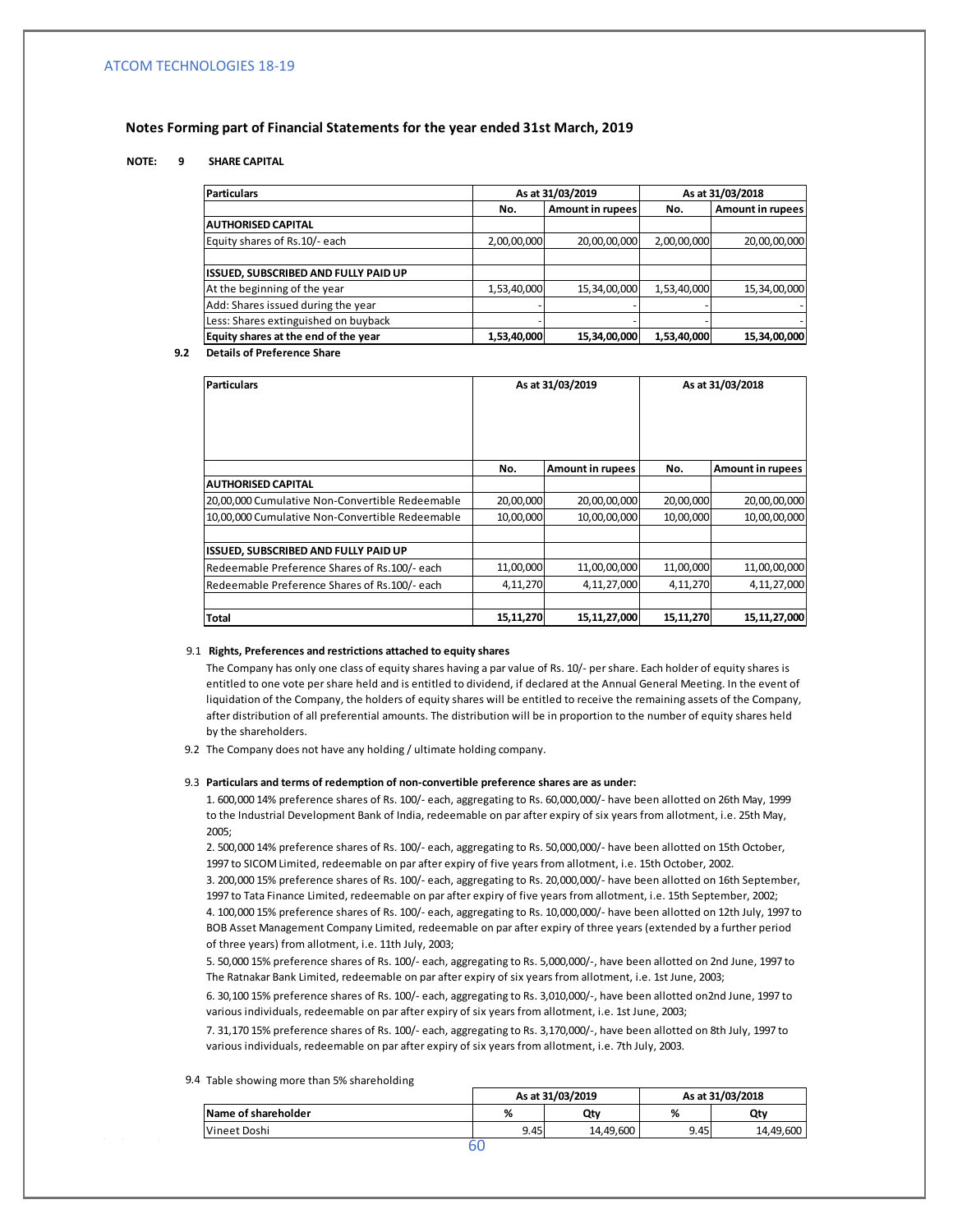#### **NOTE: 10 OTHER EQUITY**

| <b>Particulars</b>                   | As at 31/03/2019     | As at 31/03/2018 |
|--------------------------------------|----------------------|------------------|
| (a) Security Premium                 |                      |                  |
| At the beginning of the year         | 29,28,00,000         | 29,28,00,000     |
| Add: Addition during the year        |                      |                  |
| Less: Deduction made during the year |                      |                  |
| Balance at the end of the year       | 29,28,00,000         | 29,28,00,000     |
| (b) Debenture Redemption Reserve     |                      |                  |
| At the beginning of the year         | 2,00,00,332          | 2,00,00,332      |
| Add: Addition during the year        |                      |                  |
| Less: Deduction made during the year |                      |                  |
| Balance at the end of the year       | 2,00,00,332          | 2,00,00,332      |
| (c) Capital Reserves Account         |                      |                  |
| At the beginning of the year         | 1,29,87,000          | 1,29,87,000      |
| Add: Addition during the year        |                      |                  |
| Less: Deduction made during the year |                      |                  |
| Balance at the end of the year       | 1,29,87,000          | 1,29,87,000      |
| (d) Capital Redemption Reserves      |                      |                  |
| At the beginning of the year         | 8,00,45,000          | 8,00,45,000      |
| Add: Addition during the year        |                      |                  |
| Less: Deduction made during the year |                      |                  |
| Balance at the end of the year       | 8,00,45,000          | 8,00,45,000      |
| (e) Profit & Loss                    |                      |                  |
| At the beginning of the year         | (1,96,62,12,496)     | (1,96,49,72,052) |
| Add: Addition during the year        | 22,32,61,607         | (12, 40, 444)    |
| Less: Transferred to General Reserve |                      |                  |
| Balance at the end of the year       | (1, 74, 29, 50, 889) | (1,96,62,12,496) |
| <b>Total</b>                         | (1, 33, 71, 18, 557) | (1,56,03,80,164) |

#### **NOTE: 11 NON-CURRENT FINANCIAL LIABILITIES - BORROWINGS**

| <b>Particulars</b>                     | As at 31/03/2019 | As at 31/03/2018 |
|----------------------------------------|------------------|------------------|
| Loan (Secured)                         |                  |                  |
| From Banks                             | 9,74,31,919      | 9,74,31,919      |
| Term loans from Financial Institutions | 40,07,52,518     | 48,13,82,990     |
| Non Convertible Debentures (NCDs)      | 5,07,13,122      | 5,07,13,122      |
| Loan Repayable on Demand               | 42,70,42,275     | 55,85,47,175     |
|                                        |                  |                  |
| Loan (Unsecured)                       |                  |                  |
| Other                                  | 90,60,589        |                  |
| Total                                  | 98,50,00,423     | 1,18,80,75,206   |

(NPAs) in earlier financial years. The Company has not made any provision for interest on these loans over the years since no communication was received<br>**11.1 from the londer regarding the amount of interest provision as** Term loans and working capital facilities availed by the company from various banks and financial institutions were classified as Non-Performing Assets from the lenders regarding the amount of interest provision as the same was classified as NPAs.

 **11.2**  documents to this effect have been executed. The promoters of the company have given a personal guarantee for this mortgage. The lenders have a charge on the buildings shown in the property, Plant and Equipmen table, which are owned by Atcom Technologies Ltd in Daman. Charge

Time Settlement entered with the lenders in accordance with the order of the Debt Recovery Tribunal dated 07th Feb 2010 and 30th June 2009 respectively.<br>11.3 Accordingly as postbose orders the amount was no longer payable During the year, the Company has written back loans amounting to Rs.21,21,35,373 from Punjab National Bank and United Western bank and in view of One Accordingly, as per these orders the amount was no longer payable to the lenders & hence written back.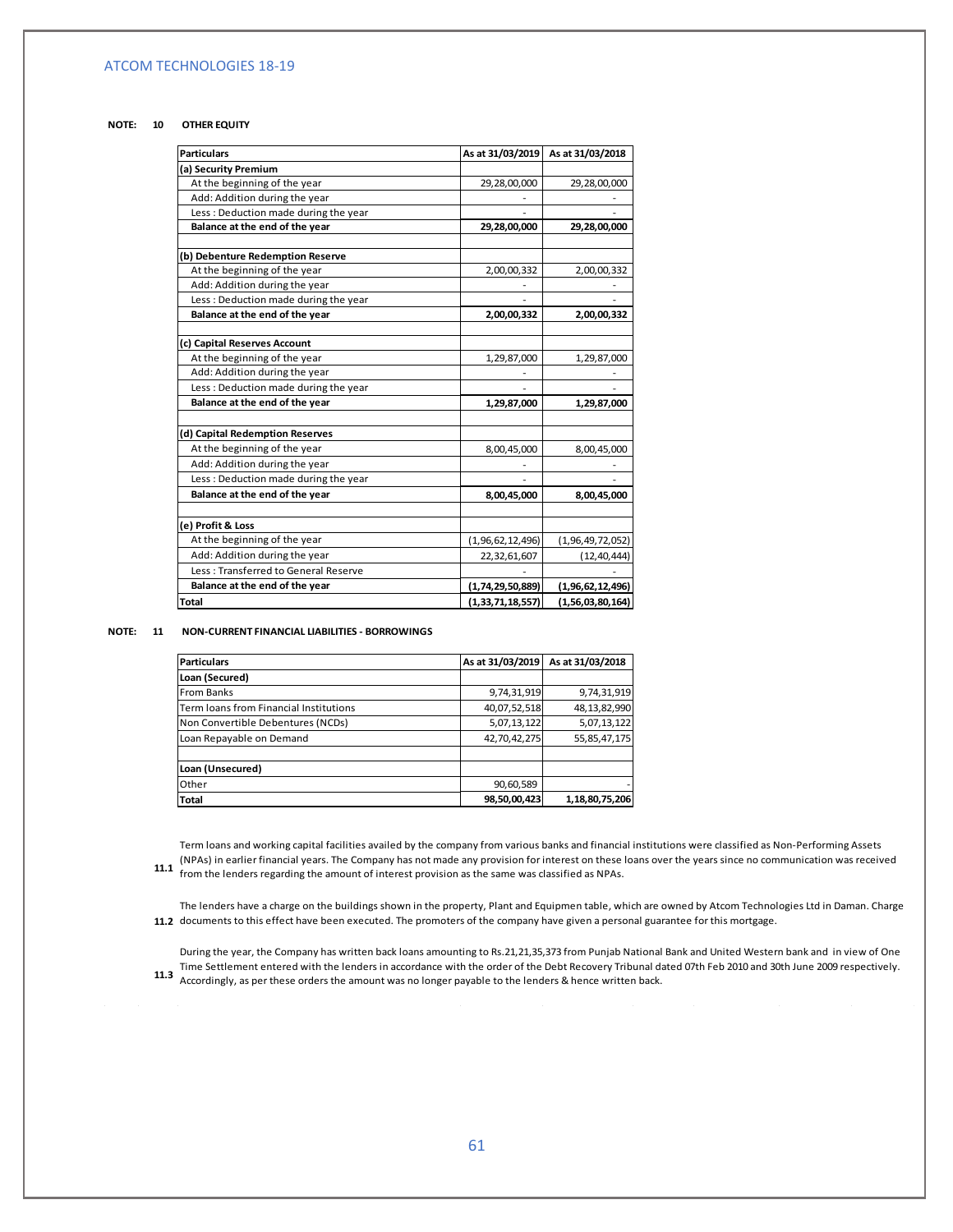### **NOTE: 12 PROVISIONS - NON CURRENT**

| Particulars                         |             | As at 31/03/2019   As at 31/03/2018 |
|-------------------------------------|-------------|-------------------------------------|
|                                     |             |                                     |
| Proposed dividend-Preference Shares | 1,24,70,550 | 1,24,70,550                         |
| Provision for Tax                   | 22,00,807   | 22,00,807                           |
| Total                               | 1,46,71,357 | 1,46,71,357                         |

### **NOTE: 13 DEFERRED TAX LIABILITIES (NET)**

The movement on the deferred tax account is as follows:

| <b>Particulars</b>                     |             | As at 31/03/2019 As at 31/03/2018 |
|----------------------------------------|-------------|-----------------------------------|
| At the start of the year               | 6,50,17,518 | 6,50,17,518                       |
| Charge to Statement of Profit and Loss |             |                                   |
| At the end of year                     | 6,50,17,518 | 6,50,17,518                       |

### **NOTE: 14 CURRENT FINANCIAL LIABILITIES - BORROWINGS**

| <b>Particulars</b> |           | As at 31/03/2019 As at 31/03/2018 |
|--------------------|-----------|-----------------------------------|
| <b>Unsecured</b>   |           |                                   |
| From Related party | 69,02,702 | -                                 |
| <b>Total</b>       | 69,02,702 |                                   |

### **NOTE: 15 TRADE PAYABLES**

| <b>Particulars</b>                  |           | As at 31/03/2019 As at 31/03/2018 |
|-------------------------------------|-----------|-----------------------------------|
| Micro, Small and Medium Enterprises |           |                                   |
| <b>I</b> Others                     | 16,41,819 | 2, 16, 79, 719                    |
| <b>Total</b>                        | 16,41,819 | 2, 16, 79, 719                    |

- **15.1**  As at March 31, 2019 and March 31, 2018, there are no outstanding dues to Micro, Small and Medium Enterprises and accordingly no additional disclosures have been made. The information regarding Micro, Small & Medium Enterpises has been determined to the extent such parties have been identified by the Management on the basis of information available with the Company.
	- **15.2** Includes Trade payable to related party **15.2** Includes Trade payable to related party

### **NOTE: 16 OTHER CURRENT LIABILITIES**

| <b>Particulars</b>    |             | As at 31/03/2019   As at 31/03/2018 |
|-----------------------|-------------|-------------------------------------|
| <b>Statutory Dues</b> | 53,09,541   | 50,70,344                           |
| Employee Dues         | 47,19,438   | 47,19,438                           |
| Other liabilities     | 17,65,175   | 1,14,87,354                         |
| Total                 | 1,17,94,154 | 2, 12, 77, 136                      |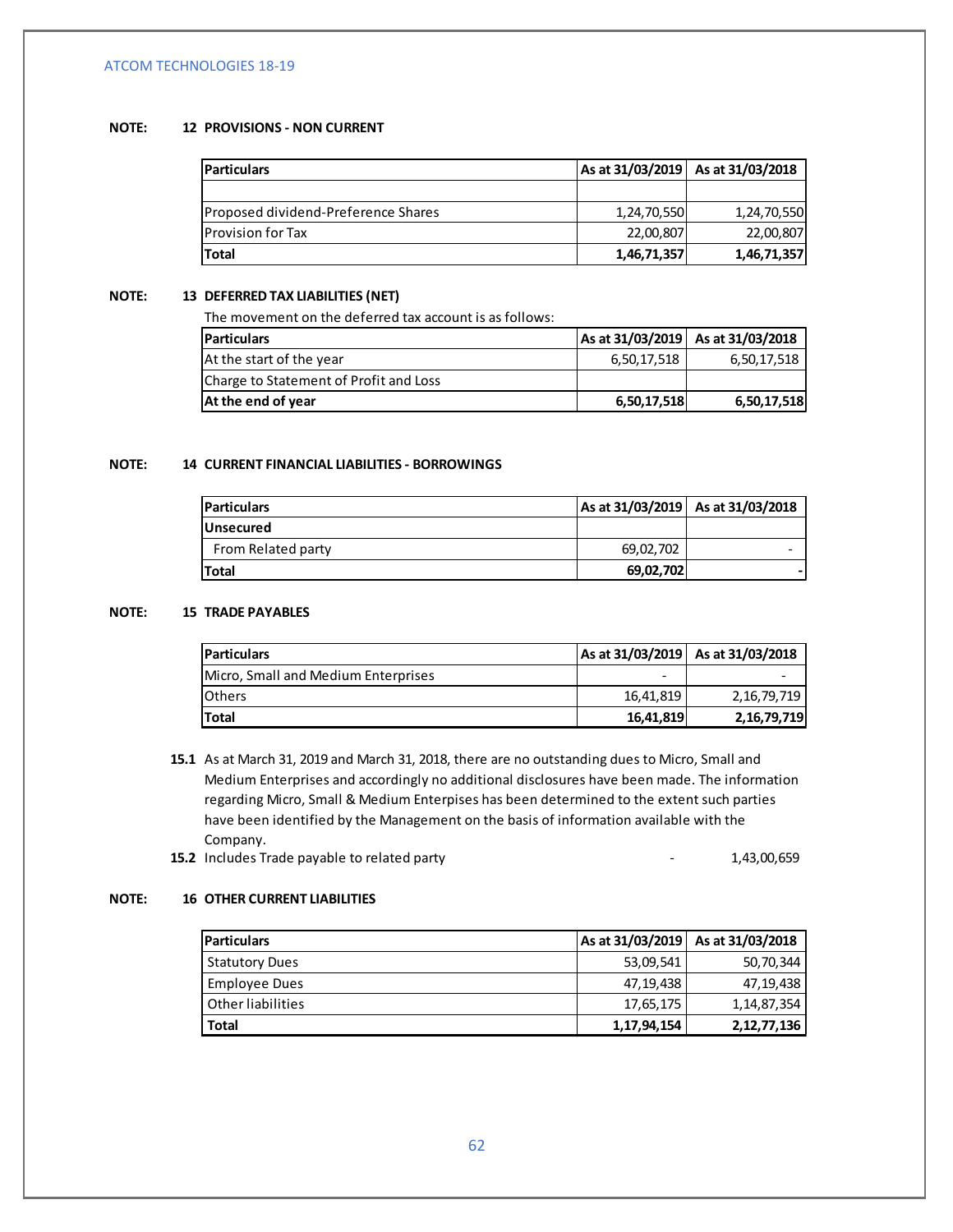### **NOTE: 17 OTHER INCOME**

| <b>Particulars</b>              | Year ended   | Year ended |
|---------------------------------|--------------|------------|
|                                 | 31/03/2019   | 31/03/2018 |
| Dividend                        | 5,750        | 9,830      |
| Sundry liabilities written back | 22,29,07,263 | 18,39,401  |
| Misc.Income                     | 25,05,522    |            |
|                                 | 1,00,00,000  |            |
| Total                           | 23,54,18,535 | 18,49,231  |

# **NOTE: 18 COST OF MATERIAL CONSUMED**

| <b>Particulars</b> | Year ended<br>31/03/2019 | Year ended<br>31/03/2018 |
|--------------------|--------------------------|--------------------------|
|                    |                          | 90,025                   |
| Total              | -                        | 90,025                   |

#### **NOTE: 19 CHANGES IN INVENTORIES**

| Particulars                                   | Year ended<br>31/03/2019 | Year ended<br>31/03/2018 |
|-----------------------------------------------|--------------------------|--------------------------|
| Closing Value                                 |                          |                          |
| l- Finished Goods                             | 56,500                   | 99,098                   |
| - Work in Progress                            | 36,700                   | 98,851                   |
| Raw Materials                                 | 60,086                   | 5,85,107                 |
| <b>Total</b>                                  | 1,53,286                 | 7,83,056                 |
|                                               |                          |                          |
| Opening Value                                 |                          |                          |
| l- Finished Goods                             | 99,098                   | 1,79,813                 |
| - Work in Progress                            | 98,851                   | 1,44,251                 |
| <b>Raw Materials</b>                          | 5,85,107                 | 5,68,976                 |
| Total                                         | 7,83,056                 | 8,93,040                 |
|                                               |                          |                          |
| Less: Erroneous additional booking in 2017-18 | $-17,846$                |                          |
| Difference                                    | 6,11,924                 | 1,09,984                 |

### **NOTE: 20 EMPLOYEE BENEFIT EXPENSES**

| <b>Particulars</b>            | Year ended<br>31/03/2019 | Year ended<br>31/03/2018 |
|-------------------------------|--------------------------|--------------------------|
| Salaries, Wages and Bonus     | 69.440                   | 3,42,150                 |
| <b>Staff Welfare Expenses</b> | -                        | 15.910                   |
| <b>Total</b>                  | 69.440                   | 3,58,060                 |

# **NOTE: 21 FINANCE COST**

 $\mathcal{L}^{\mathcal{L}}$ 

| <b>Particulars</b>  | Year ended<br>31/03/2019 | Year ended<br>31/03/2018 |
|---------------------|--------------------------|--------------------------|
| <b>Bank Charges</b> | 3,895                    | 236                      |
| Interest Charges    | 7, 14, 105               |                          |
| <b>Total</b>        | 7,18,000                 | 236                      |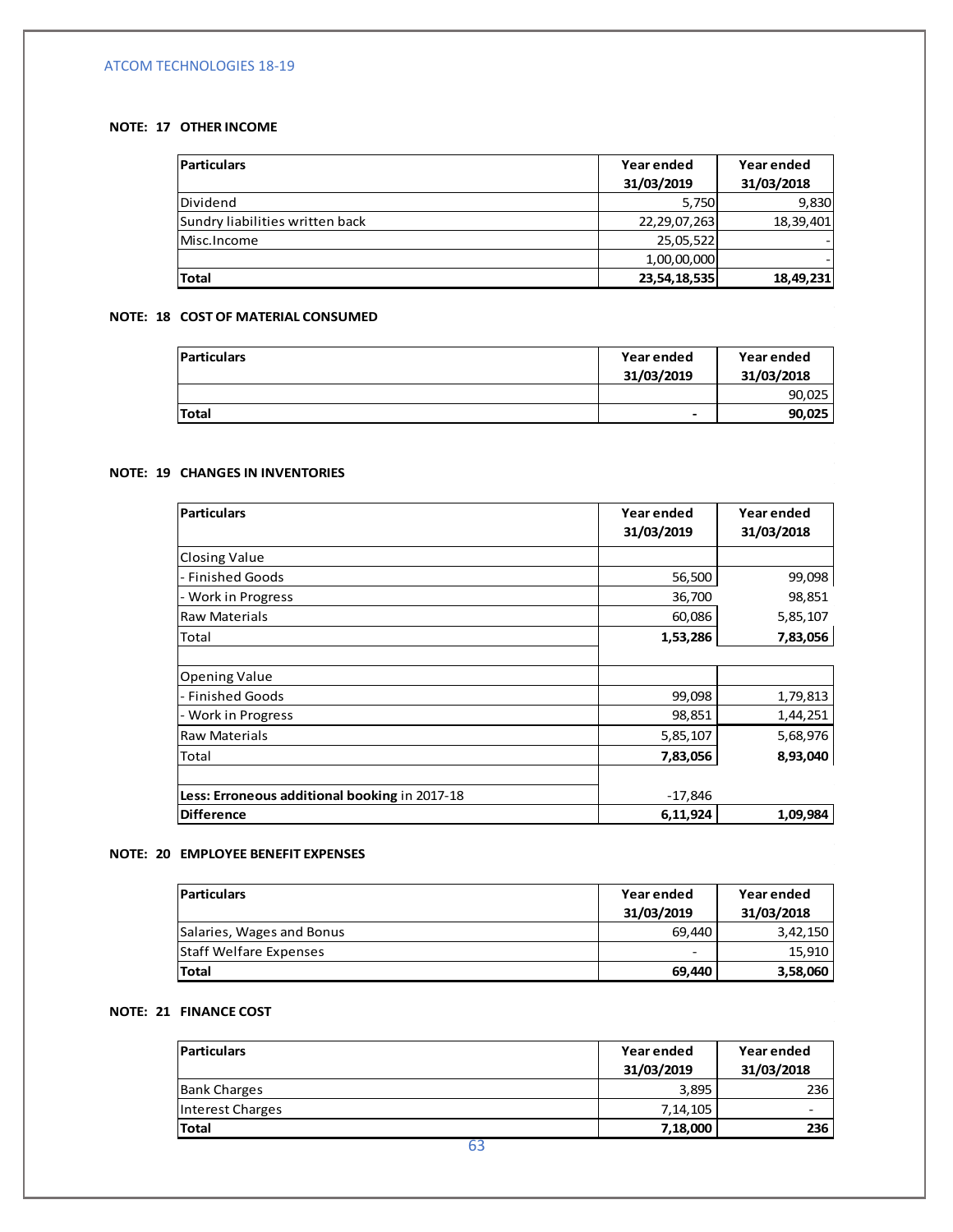### **NOTE: 22 OTHER EXPENSES**

| Particulars                                     | Year ended | Year ended |
|-------------------------------------------------|------------|------------|
|                                                 | 31/03/2019 | 31/03/2018 |
| Postage and Courier Expenses                    |            | 5,650      |
| Fees, Rates and Taxes                           | 43,07,628  | 6,972      |
| Freight & Transportation Charges (Selling Cost) | 30,691     | 5,950      |
| Damage Expenses                                 | 24,00,000  |            |
| <b>Prior Period Expenses</b>                    | 14,368     |            |
| <b>Repair and Maintenance</b>                   |            |            |
| - Factory                                       |            | 10,230     |
| - Machinary and Others                          |            | 8,950      |
| <b>Electricity Charges</b>                      |            | 1,62,680   |
| <b>Audit Fees</b>                               | 59,000     | 11,500     |
| <b>Professional Fees</b>                        |            | 17,450     |
| Printing and Stationary                         |            | 14,650     |
| Miscellanious Expenses                          | 2,97,524   | 17,950     |
| <b>Bad Debts</b>                                | 15,72,176  | 4,34,985   |
| Conveyance Expenses                             |            | 12,928     |
| <b>Travelling Expenses</b>                      | 595        | 8,980      |
| <b>AGM Expenses</b>                             |            | 10,250     |
| <b>Telephone Expenses</b>                       |            | 12,950     |
| <b>Security Charges</b>                         |            | 38,950     |
| <b>Website Expenses</b>                         | 3,612      |            |
| <b>Total</b>                                    | 86,85,594  | 7,81,025   |

#### **Payment to Auditors**

| <b>Particulars</b> | As at<br>As at |            |
|--------------------|----------------|------------|
|                    | 31/03/2019     | 31/03/2018 |
| <b>Audit Fees</b>  | 59.000         | 11,500     |

 $\bar{z}$ 

## **NOTE: 23 RELATED PARTY DISCLOSURES**

Related party disclosures, as required by Ind AS 24, " Related Party Disclosures", are given below.

### **(A) Particulars of related parties and nature of relationships**

| Name of Related party                      | <b>Nature of Relationship</b>  |  |  |
|--------------------------------------------|--------------------------------|--|--|
| Vikram Doshi                               | <b>Managing Director</b>       |  |  |
| Sanjay Nimbalkar                           | <b>Chief Financial Officer</b> |  |  |
| Ritika Jain                                |                                |  |  |
| Appointed w.e.f. July 17, 2018             | Company Secretary              |  |  |
| Resigned w.e.f. March 12, 2019             |                                |  |  |
| Kiran Mukadam                              |                                |  |  |
| Appointed w.e.f. March 12, 2019            | Company Secretary              |  |  |
| Resigned w.e.f. April 26, 2019             |                                |  |  |
| Mahendra Sanghvi                           |                                |  |  |
| Ankur Jain                                 |                                |  |  |
| Leena Doshi                                | Directors and Relatives        |  |  |
| Shreya Mehta                               |                                |  |  |
| Sanjay Nimbalkar                           |                                |  |  |
| Resigned as Director w.e.f. March 22, 2019 |                                |  |  |
| Sanjay Shah                                | <b>Relative of Director</b>    |  |  |
| Anewera Marketing Private Limited          |                                |  |  |
| C2M Technologies India Limited             | Subsidiary Company             |  |  |
| <b>Vaarad Ventures Limited</b>             |                                |  |  |
| <b>Atcomaart Services Limited</b>          | Other Related parties          |  |  |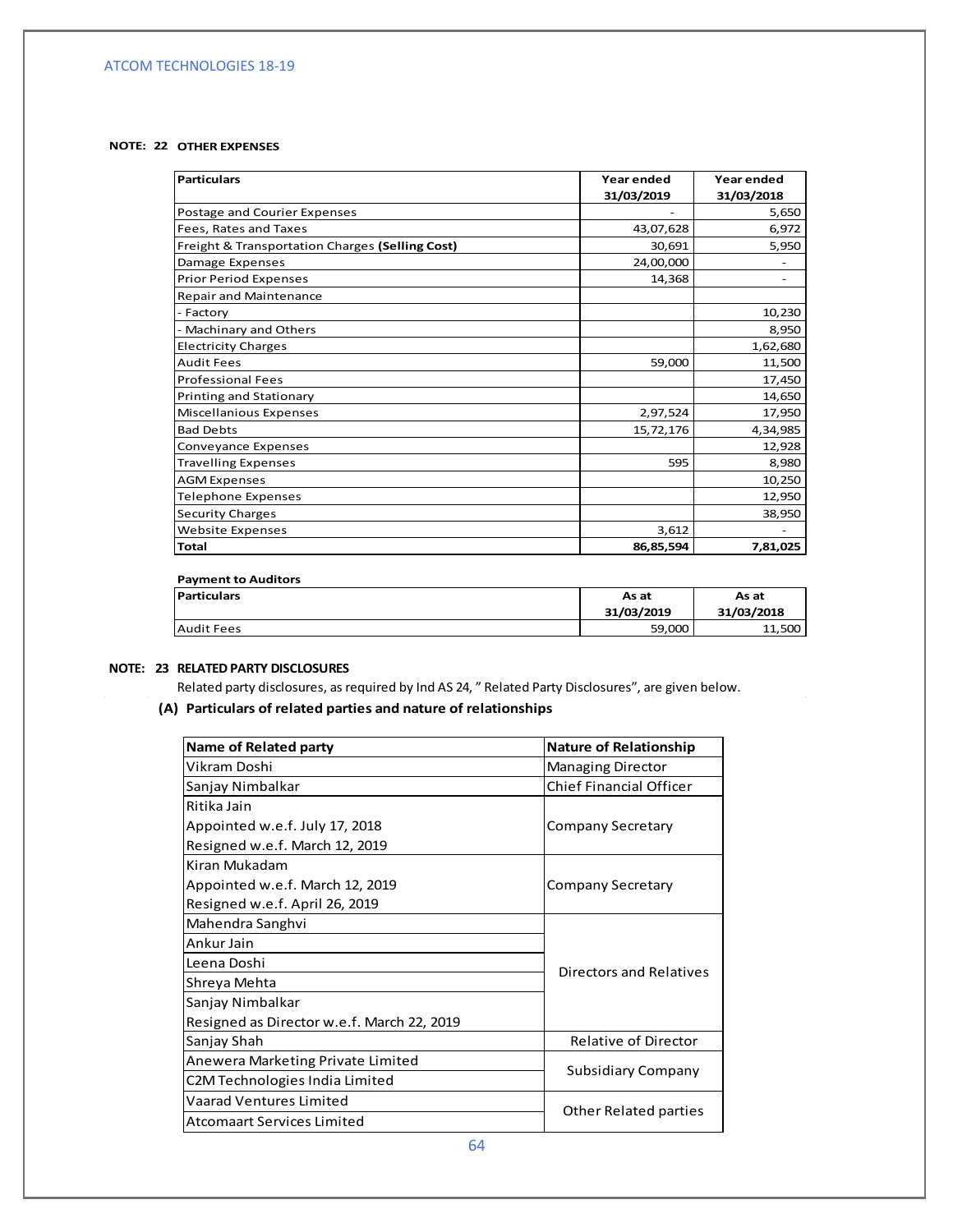#### **(B) Transactions with Related Parties**

(i) In accordance with IND AS 24, the transactions with related parties that occurred between 2018-19 are detailed below:

| Nature of Transaction    | Promoter/Director and Relatives, KMP   Subsidiaries   Other Related |                          |          | <b>Total</b> |
|--------------------------|---------------------------------------------------------------------|--------------------------|----------|--------------|
| <b>Purchase of Asset</b> | 7.19.550                                                            |                          | 5.06.350 | 12.25.900    |
| Remuneration Paid        |                                                                     | $\overline{\phantom{a}}$ |          |              |
| Loans received           | 69.02.702                                                           |                          |          | 69.02.702    |

(ii) In accordance with IND AS 24, the balances outstanding with related parties is as follows as on March 31, 2019:

| Nature of Transaction           | Promoter/Director and Relatives, KMP Subsidiaries Other Related |           | <b>Total</b>          |
|---------------------------------|-----------------------------------------------------------------|-----------|-----------------------|
| Credit Balance as at 31/03/2019 | 76.22.252                                                       |           | 95.66.939 1.71.89.191 |
| Debit Balance as at 31/03/2019  |                                                                 | 98.49.299 | 98.49.299             |

**NOTE:**

**24** made inspite of the profit of 22,32,61,607/-. This is because majorrity of this amount of Rs. 21,21,35,373/- has come from No provision for tax, both under normal provisions & provisions of Section 115JB, Minimum Alternate Tax (MAT) has been write back of loans. This write off has already been subjected to tax in the AY 11-12. Therefore, no tax has been provided on the same.

|  | <b>NOTE: 25 Particulars</b>                                       | As at 31/03/2019 | As at 31/03/2018 |
|--|-------------------------------------------------------------------|------------------|------------------|
|  | Estimated amount of contracts remaining to be executed on capital |                  |                  |
|  | account and not provided for (net of advances)                    |                  |                  |

#### **NOTE: 26 CONTINGENT LIABILITIES**

Contingent liabilities, if any, are disclosed in the notes on accounts. Provision is made in the accounts in respect of those contingencies which are likely to materialize into liabilities after the year-end till the adoption of accounts by the Board of Directors and which have material effect on the position stated in the Balance Sheet and it is probable that an outflow of resources will be required to settle the obligation, in respect of which a reliable estimate can be made.

| <b>CONTINGENT LIABILITIES</b>                                                 |                     |                     |
|-------------------------------------------------------------------------------|---------------------|---------------------|
|                                                                               |                     | (in ₹)              |
| <b>Particulars</b>                                                            | As at<br>31/03/2019 | As at<br>31/03/2018 |
| Dividend on 15% cumulative<br>non-convertible redeemable<br>preference shares | 93,38,100           | 93,38,100           |
| 14% cumulative non-convertible<br>redeemable preference shares                | 3,22,00,0000        | 3,22,00,0000        |
| Claims not acknowledged as<br>debts                                           |                     |                     |
| Income Tax                                                                    | 2,53,25,760         | 2,53,25,760         |
| Sales Tax Mumbai (MVAT)<br>assessment disputed                                | 1,65,92,815         | 1,65,92,815         |
| GIDDC.                                                                        | 8,09,022            | 8,09,022            |
| Excise Department / CESAT                                                     | 3,16,97,511         | 3,16,97,511         |
| Interest on Debenture<br>prematurely redeemed & held<br>by UTI                | 6,08,40,000         | 6,08,40,000         |
| Vishal Builder                                                                | 3,97,520            | 3,97,520            |
| Labour Court Daman                                                            | 78,524              | 78,524              |
| Total                                                                         | 17,72,79,252        | 17,72,79,252        |
|                                                                               |                     |                     |

There are some other amounts which have been classified as contingent liabilities but which could not be quantified. The liabilities of this nature include the following:

1. Daman Electricity Board

2. Daman Gram Panchayat

3. Factories – Weights and Measures department

4. Amount to be paid to the remaining preference share holders holding 14% and 15% non cumulative redeemable preference shares issued by the company.

5. Provision for Gratuity of retrenched employees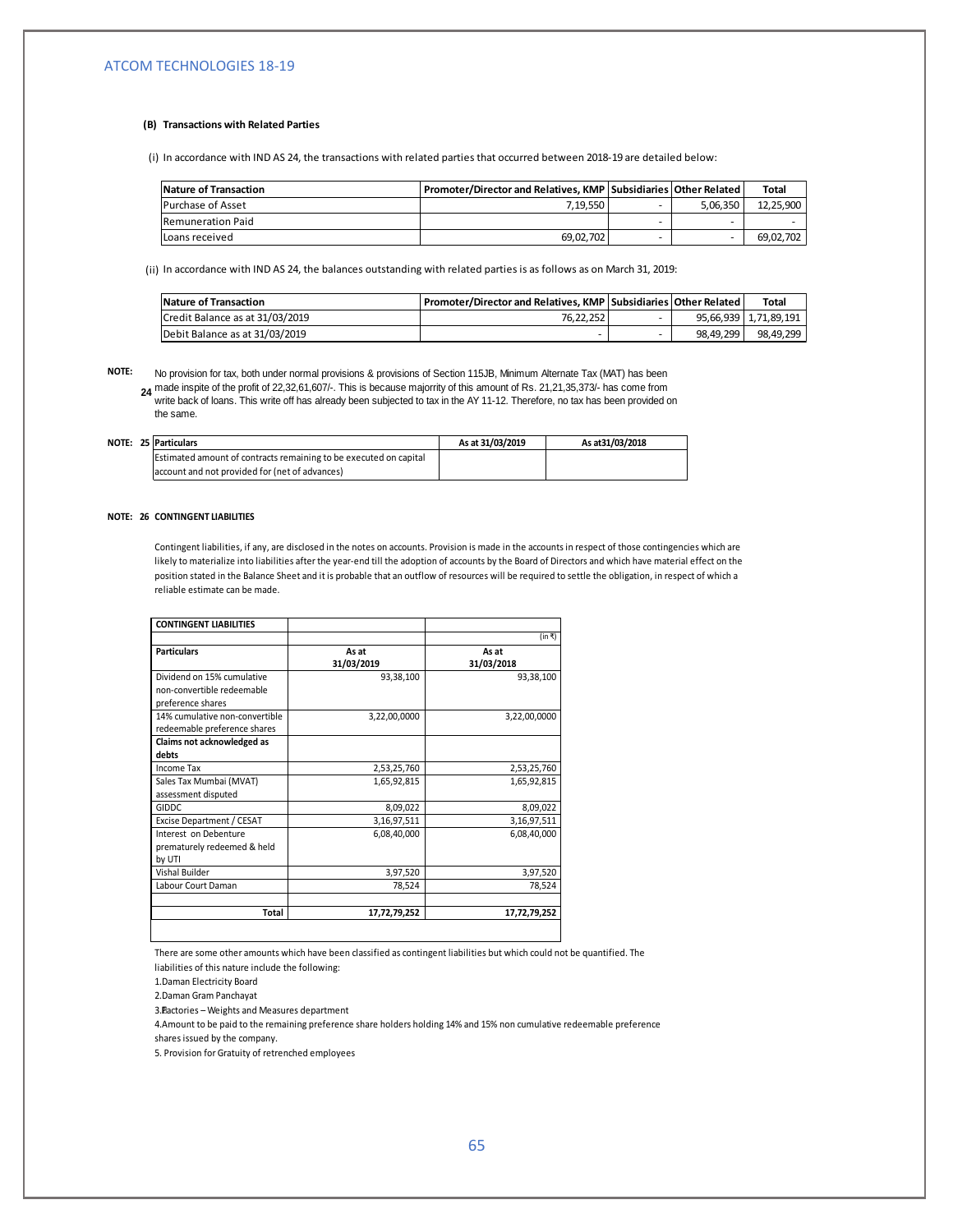#### **NOTE: 27 EARNINGS PER SHARE (EPS)**

| <b>Particulars</b>                        | As at 31/03/2019 | As at<br>31/03/2018 |
|-------------------------------------------|------------------|---------------------|
| <b>Basic &amp; Diluted EPS</b>            |                  |                     |
| Profit/(loss) for the year of the Company | 22,32,59,891     | (12, 40, 444)       |
| Weighted average number of equity shares  | 1,53,40,000      | 1,53,40,000         |
| Nominal value of equity shares (in Rs.)   | 10 <sup>1</sup>  | 10                  |
| Earnings per equity share (in Rs.)        |                  |                     |
| Basic & Diluted                           | 14.55            | (0.08)              |
|                                           |                  | (in ₹)              |

#### **NOTE: 28 MICRO AND SMALL ENTERPRISES**

As per information available with the management, the dues payable to enterprises covered under "The Micro, Small and Medium Enterprises Development

| <b>Particulars</b>                              |           | Year ended 31/03/2019 |           | (in ₹)<br>Year ended 31/03/2018 |  |
|-------------------------------------------------|-----------|-----------------------|-----------|---------------------------------|--|
|                                                 | Principal | Interest              | Principal | Interest                        |  |
| Amount due to vendors                           | 0.00      | 0.00                  | 0.00      | 0.00                            |  |
| Principal amount paid beyond the appointed date | 0.00      | 0.00                  | 0.00      | 0.00                            |  |
| Interest under normal credit terms              |           |                       |           |                                 |  |
| Accrued and unpaid during the year              | 0.00      | 0.00                  | 0.00      | 0.00                            |  |
| Total interest payable -                        |           |                       |           |                                 |  |
| Accrued and unpaid during the year              | 0.00      | 0.00                  | 0.00      | 0.00                            |  |

This has been determined on the basis of responses received from vendors on specific confirmation sought by the Company.

**NOTE: 29**  Previous year's figures have been regrouped wherever necessary to make them comparable with those of the current year.

#### **Note: 30** Earnings and Expenditure in Foreign Currency

the CSR provision is not applicable to the company.

| Particulars                        | <b>Current Year</b> | <b>Previous Year</b> |
|------------------------------------|---------------------|----------------------|
| CIF Value of Exports               | <b>NIL</b>          | INIL                 |
| <b>Travelling Expenses</b>         | <b>NIL</b>          | INIL                 |
| FOB Value of Exports - Expenditure | <b>INIL</b>         | INIL                 |

**Note:** None of the current employees qualify to receive any termination benefits. None of the employees in the year 18-19 have completed a year and<br>**31** therefore are liable to receive any benefits including beaus. Users as previ therefore are liable to receive any benefits including bonus. Hence no provision has been made for the same.

**Note: 32** and Clause 3(e) excludes any change in carrying amounts of assets and liabilities. Since the majority of the profit comes from the write off of the profit comes from the write of CD. The profit comes and including the CSR is not applicable to the company since it does not meet the criteria defined under Section 135 of the Companies Act, 2013. For calculation of net profit, a reference to Section 198 of the Companies Act, 2013 is made. Clause 3(c) excludes profits of a capital nature from the net profit calculation principal portion of the loan amounting to Rs. 2050.37 lacs such is excluded from the calculation of net profit for the applicability of CSR. Therefore

**Note:** 

The company was into three segments of weighing scales, software and packaged drinking water. In absence of business, segment reporting<br>disclosure as required under IND AS 109 is not provided disclosure as required under IND AS 108 is not provided.

**Note: 34** with NCLT. Themanagement is confident of reviving and renewing the company after its restructuring exercise. It is the management's view that the During the year, the company has undertaken the process ofrevoking its supension with the exchanges and has also filed a restructuring scheme company is and will continue to remain a going concern.

**Note: 35**  Company has not received any communcation from the banks as to the amount outstanding as at 31st March, 2019All the borrowings of the Company from Banks & Financial Institutions as at 31st March, 2019 are subject to confirmation & reconciliation. The

**Note:** All the borrowings of the company became Non-Performing Assets (NPAs) in the financial year 2003-04, The only communication

received from the lenders during this tenure has been accounted for in our books. The lenders have not provided any communication regarding<br>36 *interest on the change lenge ince* 2004, and therefore the expressive actual interest on the above loans since 2004, and therefore the company has not reflected the interest expense in its books.

The Company has also filed a counter claim on the bankers for not disbursing the committed funds thereby putting the project in jeopardy.

In terms of our Report attached **For Jayesh Dadia & Associates LLP For and on behalf of the board** Chartered Accountants FRN No. 121142W/W100122

**Jayesh Dadia Vikram Doshi Leena Doshi** Partner **DIN: 00063455 DIN: 00404404** M No : 033973 **Managing Director Director**

**Mahendra Sanghavi Sanjay Nimbalkar DIN: 00134648 CFO Audit Committee Chairman**

Place : Mumbai Place : Mumbai Place : Mumbai Place : Mumbai Place : Mumbai Place : Mumbai Place : Mumbai Place : Mumbai Place : May 28, 2019

Date: May 28, 2019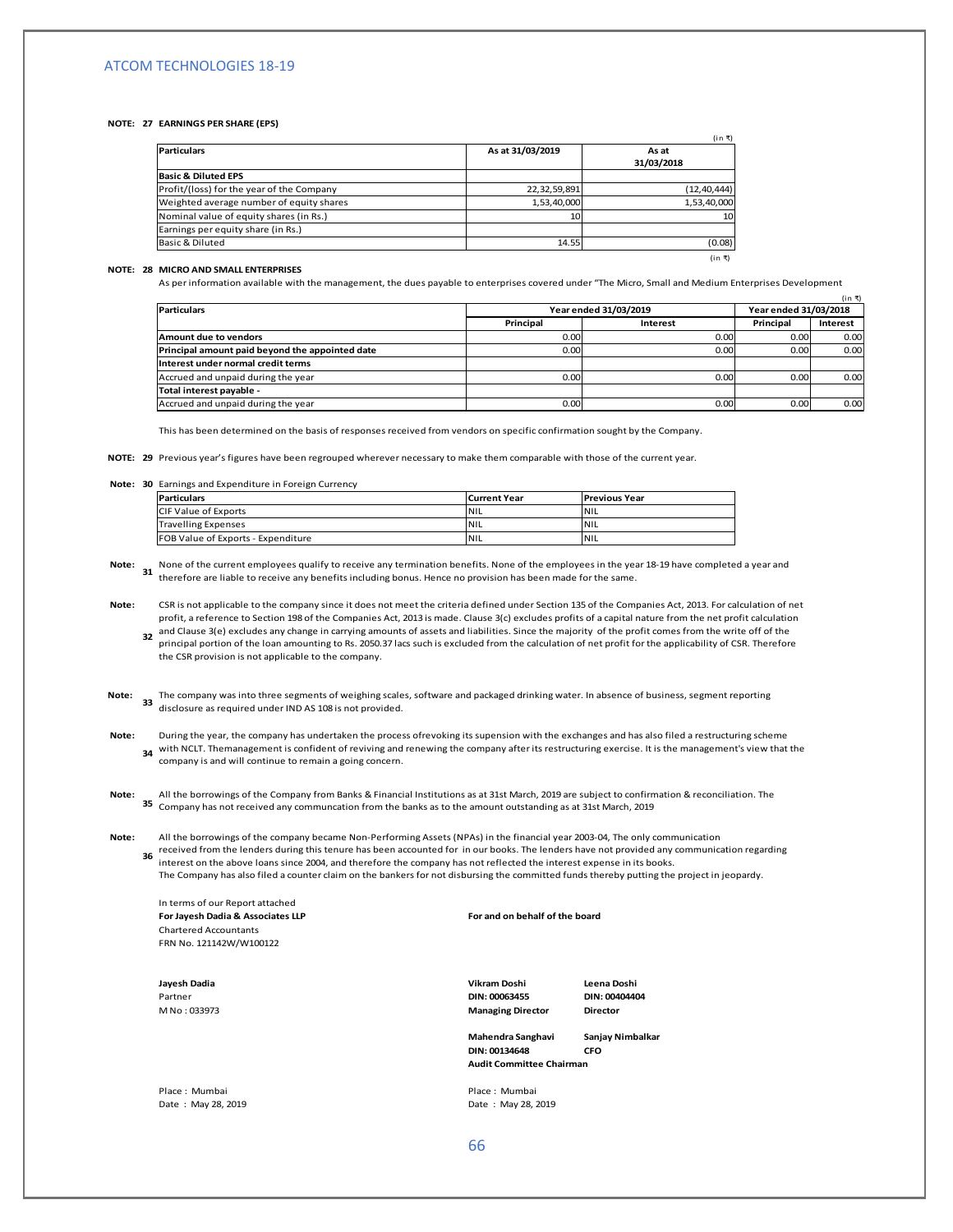| CASH FLOW STATEMENT OF ATCOM TECHNOLOGIES LTD FOR THE YEAR ENDING ON 31ST MARCH. 2019 |
|---------------------------------------------------------------------------------------|
|---------------------------------------------------------------------------------------|

|    | <b>Particulars</b>                                             | Year Ended 31/03/2019 |               | Year Ended 31/03/2018 |                          |
|----|----------------------------------------------------------------|-----------------------|---------------|-----------------------|--------------------------|
|    | A: Cash from Operating Activities :                            |                       |               |                       |                          |
|    | Net Profit before Taxation                                     | 22,32,61,607          |               | (12, 40, 444)         |                          |
|    | Adiustment For:                                                |                       |               |                       |                          |
|    | Re-measurement gain / (loss) on defined benefit plans          |                       |               |                       |                          |
|    | Depreciation                                                   | 20,71,970             |               | 20,46,460             |                          |
|    | Write back of liabilities                                      | (22, 29, 07, 263)     |               | (18, 39, 401)         |                          |
|    | Profit related to Investment activities                        | (1,00,00,000)         |               |                       |                          |
|    | Write off of Investment                                        | 7,000                 |               |                       |                          |
|    | <b>Bad debts</b>                                               | 15,72,176             |               | 4,34,985              |                          |
|    | Dividend Income                                                | (5,750)               |               | (9, 830)              |                          |
|    | Difference in Depreciation from Short booking in the last year | (230)                 |               |                       |                          |
|    | Operating Profit Before Working Capital changes:               | (60,00,490)           |               | (6,08,230)            |                          |
|    | Less: Income Taxes Paid                                        | (1,00,000)            |               |                       |                          |
|    |                                                                |                       |               |                       |                          |
|    | <b>Adjustment For:</b>                                         |                       |               |                       |                          |
|    | Inventory                                                      | 6,29,770              |               | 1,09,984              |                          |
|    | Trade Receivables                                              | (10, 71, 850)         |               | (2, 34, 979)          |                          |
|    | <b>Other Non Current Assets</b>                                | 12,59,460             |               | (251)                 |                          |
|    | Non Current loans & advances                                   | (3, 20, 616)          |               |                       |                          |
|    | Other current liabilities                                      | (94, 82, 982)         |               | 160                   |                          |
|    | Trade payables                                                 | (92, 66, 009)         |               | 6,86,082              |                          |
|    | <b>Cash Generated From Operations</b>                          | (2,43,52,717)         |               | (47, 234)             |                          |
|    | <b>Cash from Operating Activity</b>                            |                       | (2,43,52,717) |                       | (47, 234)                |
| B: | <b>Cash Flow From Investment Activities:</b>                   |                       |               |                       |                          |
|    | <b>Purchase of Fixed Assets</b>                                |                       |               |                       |                          |
|    | Sale of Asset including right to income                        | 1,00,00,000           |               | 1,031                 |                          |
|    | Purchase of Investments                                        | (12, 25, 900)         |               |                       |                          |
|    | Dividend Received                                              | 5,750                 |               | 9,830                 |                          |
|    |                                                                |                       |               |                       |                          |
|    | <b>Net Cash from Investment Activities</b>                     |                       | 87,79,850     |                       | 10.861                   |
|    | C: Cash Flow From Financing Activities :                       |                       |               |                       |                          |
|    | Proceeds From Long Term Borrowings (Net)                       | 90,60,589             |               |                       |                          |
|    | Proceeds From Short Term Borrowings (Net)                      | 69,02,702             |               |                       |                          |
|    |                                                                |                       |               |                       |                          |
|    | <b>Net Cash from Financing Activities</b>                      |                       | 1,59,63,291   |                       | $\overline{\phantom{a}}$ |
|    | Net Increase in Cash & Cash Equivalents (A+B+C)                |                       | 3,90,424      |                       | (36, 373)                |
|    | Cash & Cash Equivalents at the Beginning                       |                       | 42,066        |                       | 78,439                   |
|    | Cash & Cash Equivalents at the End                             |                       | 4,32,490      |                       | 42,066                   |
|    |                                                                |                       |               |                       |                          |
|    |                                                                |                       |               |                       |                          |

In terms of our Report attached **For Jayesh Dadia & Associates LLP** Chartered Accountants FRN No. 121142W/W100122

Place : Mumbai **Place** : Mumbai **Place** : Mumbai Date : May 28, 2019 Date : May 28, 2019

**For and on behalf of the board**

**Vikram Doshi Leena Doshi Managing Director Director**

**DIN: 00063455 DIN: 00404404**

**Jayesh Dadia Mahendra Sanghavi Sanjay Nimbalkar** Partner **DIN: 00134648 CFO** M No : 033973 **Audit Committee Chairman**

67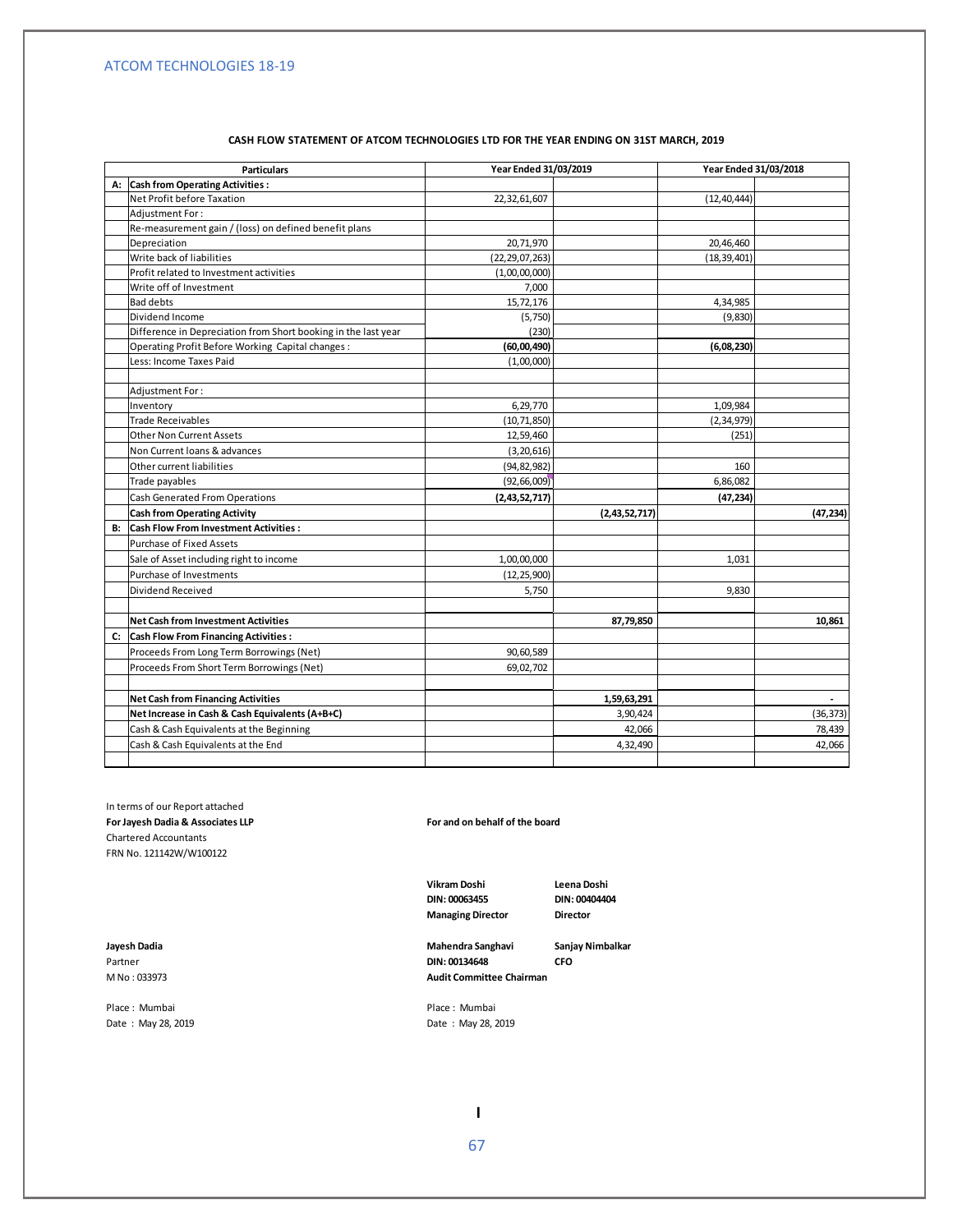### **INDEPENDENT AUDITORS' REPORT**

### **To the Members of Atcom Technologies Limited**

### **Report on the Consolidated Financial Statements**

### **Qualified Opinion**

We have audited the accompanying consolidated financial statements of **M/s. Atcom Technologies Limited (**hereinafter referred to as the **"Holding Company")** and its subsidiary companies, **Anewera Marketing Private Limited & C2M Technologies India Limited** (the Holding company and its subsidiaries together are referred to as **"the Group"**) which comprise the consolidated Balance Sheet as at 31st March, 2019, and the consolidated statement of Profit and Loss, the consolidated statement of changes in equity and the consolidated cash flows Statement for the year then ended, and notes to the consolidated financial statements, including a summary of significant accounting policies (hereinafter referred to as "the consolidated financial statements"). In our opinion and to the best of our information and according to the explanations given to us, *except as stated in the Basis of Qualified opinion paragraph below,* the aforesaid consolidated financial statements give the information required by the Act in the manner so required and give a true and fair view in conformity with the accounting principles generally accepted in India, of the consolidated state of affairs of the Group as at  $31<sup>st</sup>$  March, 2019, its consolidated profit, consolidated changes in equity and its consolidated cash flows for the year ended on that date.

### **Basis for Opinion**

- **1.** All term loans & working capital facilities availed by the Holding Company from various banks & financial institutions were classified as Non – Performing Assets (NPAs) in earlier financial years. The Holding Company has not made any provision for interest on these loans over the years since no communication was received from the lenders regarding the amount of interest provision as the same were classified as NPAs.
- **2.** The Group has accumulated losses and its networth has been completely eroded. The Holding Company is currently under liquidation in the High Court. Further the Company has also filed a scheme of rearrangement & compromise with the NCLT. These conditions state that a material uncertainty exists that may cast significant doubt on the group's ability to continue as a going concern.

We conducted our audit in accordance with the Standards on Auditing (SAs) specified under section 143(10) of the Companies Act, 2013. Our responsibilities under those Standards are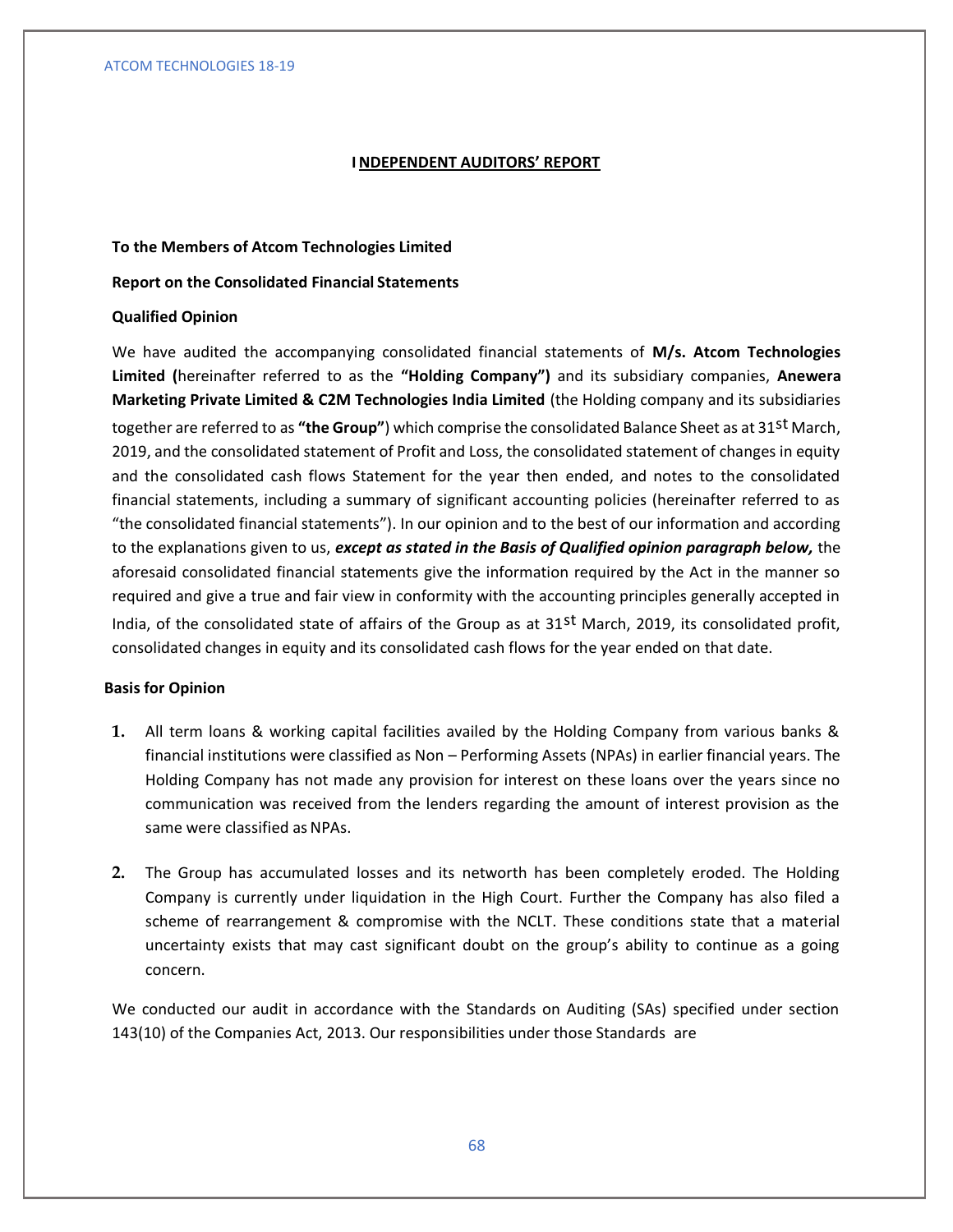further described in the Auditor's Responsibilities for the Audit of the Financial Statements section of our report. We are independent of the Group in accordance with the Code of Ethics issued by the Institute of Chartered Accountants of India together with the ethical requirements that are relevant to our audit of the financial statements under the provisions of the Companies Act, 2013 and the Rules thereunder, and we have fulfilled our other ethical responsibilities in accordance with these requirements and the Code of Ethics. We believe that the audit evidence we have obtained is sufficient and appropriate to provide a basis for our qualified opinion.

# **Key Audit Matters**

Key audit matters are those matters that, in our professional judgment, were of most significance in our audit of these consolidated financial statements of the current period. These matters were addressed in the context of our audit of the financial statements as a whole, and in forming our opinion thereon, and we do not provide a separate opinion on these matters.

The matters described under the *Basis for Qualified Opinion section* were determined to be key audit matters to be communicated in our audit report.

# **Management's Responsibility for the Standalone Financial Statements**

The Holding Company's Board of Directors is responsible for the preparation and presentation of these consolidated financial statements in term of the requirements of the Companies Act, 2013 that give a true and fair view of the consolidated financial position, consolidated financial performance and consolidated cash flows of the Group including its associate in accordance with the accounting principles generally accepted in India, including the Indian Accounting Standards specified under section 133 of the Act. The respective Board of Directors of the Holding company and of its associate are responsible for maintenance of adequate accounting records in accordance with the provisions of the Act for safeguarding the assets of the Group and for preventing and detecting frauds and other irregularities; selection and application of appropriate accounting policies; making judgments and estimates that are reasonable and prudent; and the design, implementation and maintenance of adequate internal financial controls, that were operating effectively for ensuring accuracy and completeness of the accounting records, relevant to the preparation and presentation of the financial statements that give a true and fair view and are free from material misstatement, whether due to fraud or error, which have been used for the purpose of preparation of the consolidated financial statements by the Directors of the Holding Company, as aforesaid.

In preparing the consolidated financial statements, the respective Board of Directors of the Holding company and of its associate are responsible for assessing the ability of the Group and to continue as a going concern, disclosing, as applicable, matters related to going concern and using the going concern basis of accounting unless management either intends to liquidate the Group or to cease operations, or has no realistic alternative but to do so.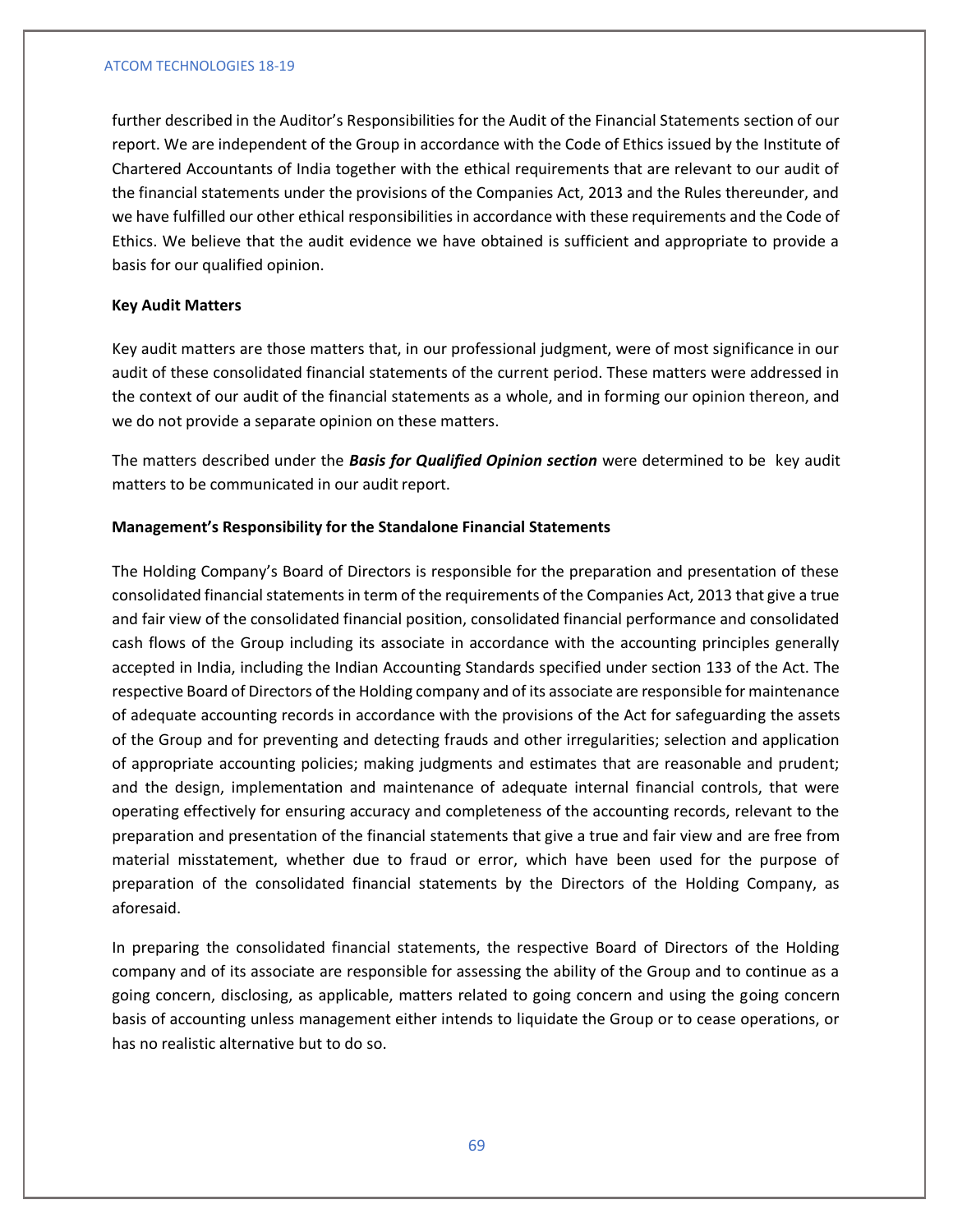The respective Board of Directors of the Holding company and of its associate are responsible for overseeing the financial reporting process of the Group and of its associates and jointly controlled entities.

# **Auditor's Responsibilities for the Audit of the Financial Statements**

Our objectives are to obtain reasonable assurance about whether the consolidated financial statements as a whole are free from material misstatement, whether due to fraud or error, and to issue an auditor's report that includes our opinion. Reasonable assurance is a high level of assurance, but is not a guarantee that an audit conducted in accordance with SAs will always detect a material misstatement when it exists. Misstatements can arise from fraud or error and are considered material if, individually or in the aggregate, they could reasonably be expected to influence the economic decisions of users taken on the basis of these financial statements.

# **Other Matters**

The financial statements of the subsidiary companies as mentioned above have not been audited for the year ended 31<sup>st</sup> March, 2019. We have relied on the unaudited financial statements drawn up & certified by the management up to the same reporting date as that of the Holding Company i.e. 31st March, 2019.

The comparative consolidated financial information of the Group for the year ended 31st March, 2018 included in this statement, are based on the previously published consolidated financial results for the said period which were audited by the previous auditor whose audit report for the year ended 31<sup>st</sup> March, 2018 dated 25<sup>th</sup> May, 2018 expressed an unmodified opinion on those financial statements.

Our opinion on the consolidated Ind AS financial statements, and our report on Other Legal & regulatory requirements below is not modified in respect of the above matter.

Report on Other Legal and Regulatory Requirements

- 1. As required by Section 143(3) of the Act, we report, that:
	- a. We have sought and obtained all the information and explanations which to the best of our knowledge and belief were necessary for the purposes of our audit of the aforesaid consolidated Ind AS financial statements;
	- b. In our opinion, proper books of account as required by law relating to preparation of the aforesaid consolidated financial statements have been kept so far as it appears from our examination of those books;
	- c. The Consolidated Balance Sheet, the Consolidated Statement of Profit and Loss including Other Comprehensive Income, the Consolidated Cash Flow Statement and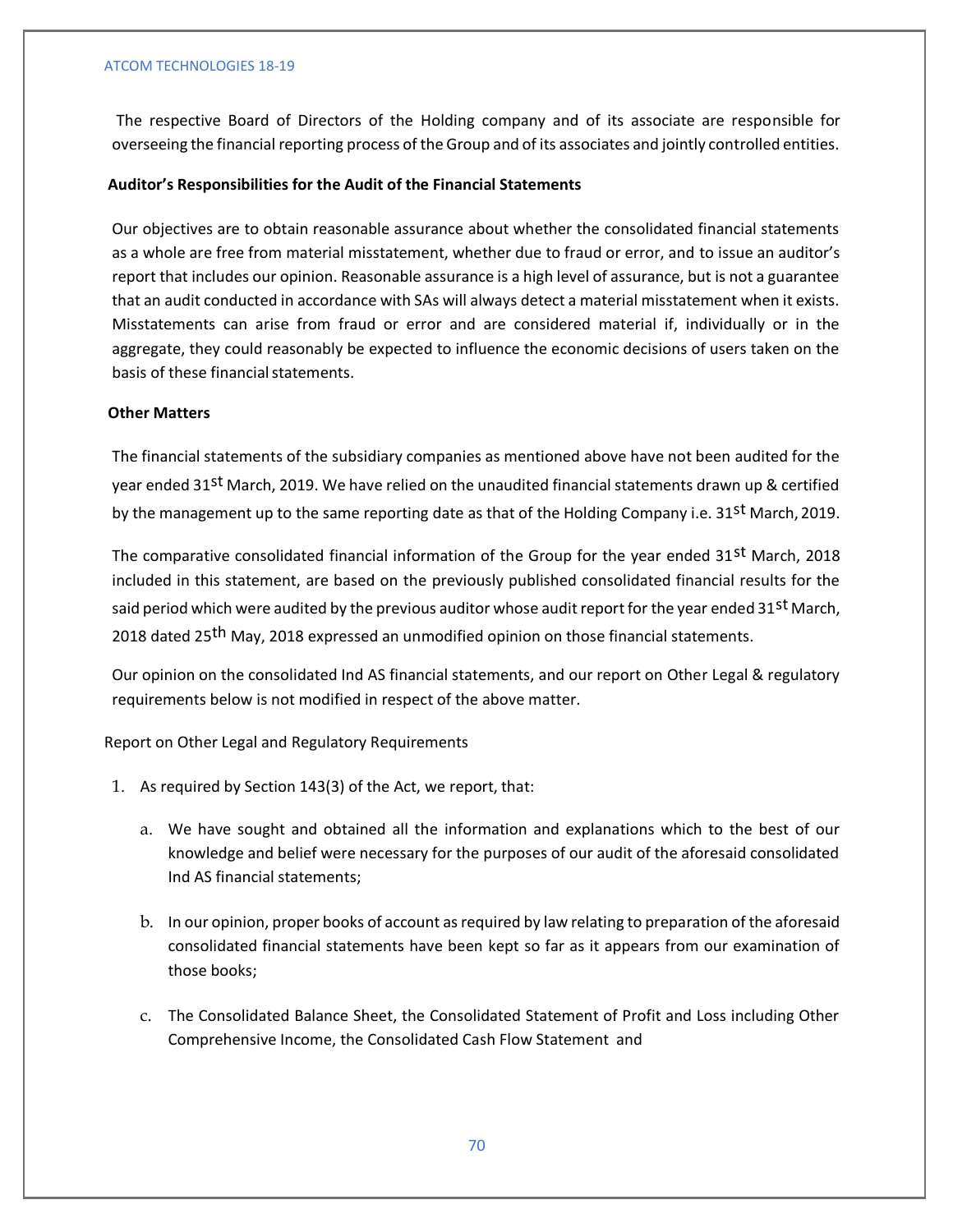Consolidated Statement of Changes in Equity dealt with by this Report are in agreement with the relevant books of account maintained

- d. In our opinion, the aforesaid consolidated Ind AS financial statements comply with the Indian Accounting Standards prescribed under section 133 of the Act read with relevant rules issued thereunder.
- e. On the basis of the written representations received from the directors of the Holding Company and its subsidiaries which are incorporated in India, as on 31<sup>st</sup> March, 2019 and taken on record by the Board of Directors of respective companies, none of the directors of the Group companies incorporated in India is disqualified as on 31<sup>st</sup> March, 2019 from being appointed as a director in terms of Section 164(2) of theAct;
- f. With respect to the adequacy of the internal financial controls over financial reporting of the Company and the operating effectiveness of such controls, refer to our separate Report in "Annexure A"
- g. With respect to the other matters to be included in the Auditor's Report in accordance with Rule 11 of the Companies (Audit and Auditors) Rules, 2014, as amended, in our opinion and to the best of our information and according to the explanations given tous:
	- (i) The consolidated Ind AS financial statements disclose the impact of pending litigations on the consolidated financial position of the Group Refer Note 26 to the consolidated Ind AS financial statements.
	- (ii) The Company& its associate company did not have any long-term contracts including derivative contracts for which there were any material foreseeable losses.
	- (iii) There has been no delay in transferring amounts to the Investor Education and Protection Fund by the Company and its associate company incorporated in India during the year ended 31st March 2019.

For Jayesh Dadia & Associates LLP Chartered Accountants **Firm's Registration No. 121142W / W100122**

**Jayesh Dadia Partner**

**Membership No. 033973**

**Place of Signature: Mumbai Date: 28th May, 2019**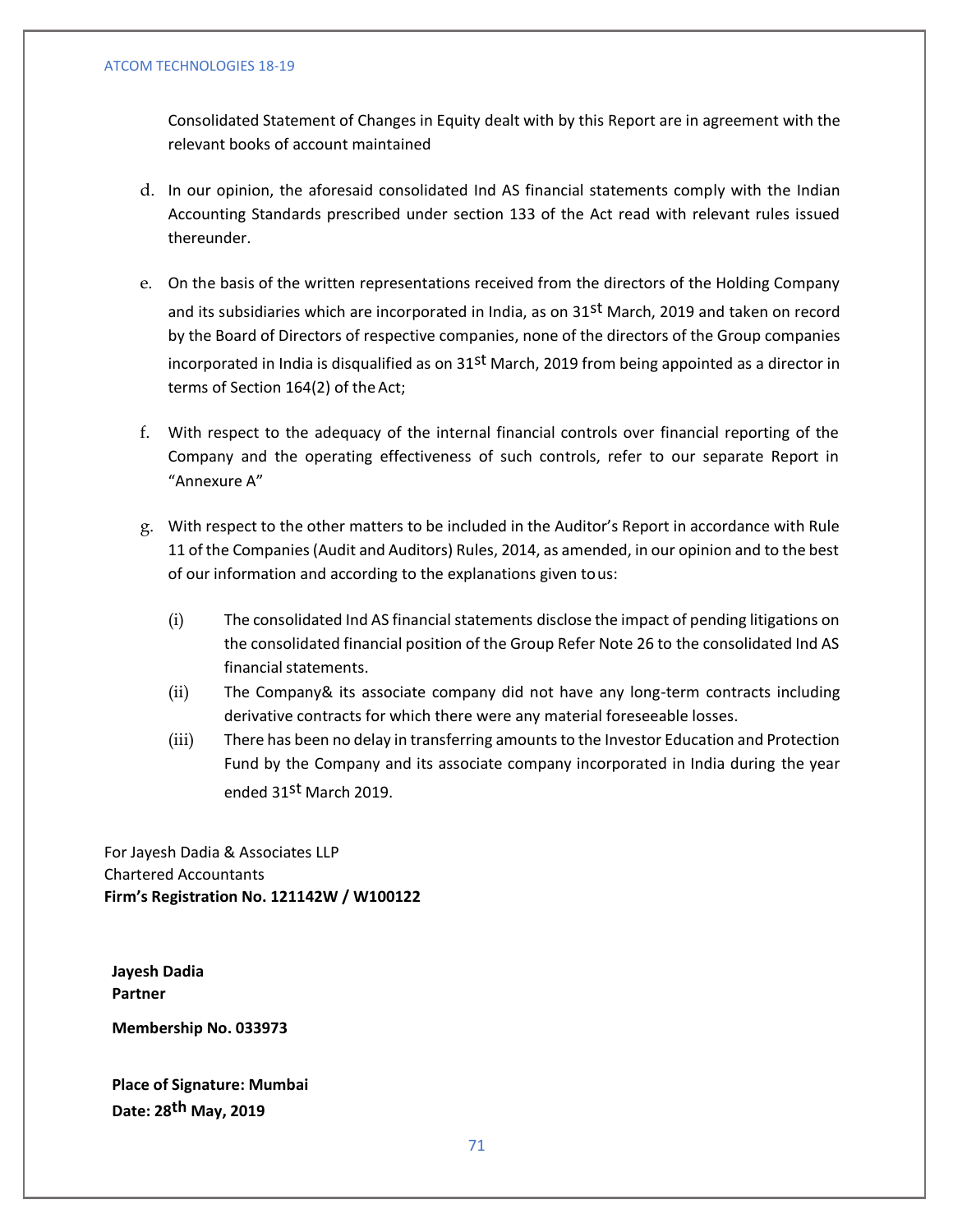### **Annexure - A to the Independent Auditor's Report**

**Report on the Internal Financial Controls under Clause (i) of Sub-section 3 of Section 143 of the Companies Act, 2013 ("the Act") referred to in paragraph 2 (f) on Report on Other Legal and Regulatory Requirements of our report.**

We have audited the internal financial controls over financial reporting of **M/s. Atcom Technologies Limited** ("the Company") and its subsidiaries as of 31st March 2019 in conjunction with our audit of the consolidated Ind As financial statements of the Company for the year ended on that date.

### **Management's Responsibility for Internal Financial Controls**

The respective Board of Directors of the Company and its subsidiaries which are companies incorporated in India, are responsible for establishing and maintaining internal financial controls based on the internal control over financial reporting criteria established by the Company considering the essential components of internal control stated in the Guidance Note on Audit of Internal Financial Controls over Financial Reporting issued by the Institute of Chartered Accountants of India ('ICAI'). These responsibilities include the design, implementation and maintenance of adequate internal financial controls that were operating effectively for ensuring the orderly and efficient conduct of its business, including adherence to company's policies, the safeguarding of its assets, the prevention and detection of frauds and errors, the accuracy and completeness of the accounting records, and the timely preparation of reliable financial information, as required under the Companies Act, 2013.

### **Auditors' Responsibility**

Our responsibility is to express an opinion on the Company's internal financial controls over financial reporting based on our audit. We conducted our audit in accordance with the Guidance Note on Audit of Internal Financial Controls over Financial Reporting (the "Guidance Note") and the Standards on Auditing, issued by ICAI and deemed to be prescribed under section 143(10) of the Companies Act, 2013, to the extent applicable to an audit of internal financial controls, both applicable to an audit of Internal Financial Controls and, both issued by the Institute of Chartered Accountants of India. Those Standards and the Guidance Noterequire that we comply with ethical requirements and plan and perform the audit to obtain reasonable assurance about whether adequate internal financial controls over financial reporting was established and maintained and if such controls operated effectively in all material respects.

Our audit involves performing procedures to obtain audit evidence about the adequacy of the internal financial controls system over financial reporting and their operating effectiveness. Our audit of internal financial controls over financial reporting included obtaining an understanding of internal financial controls over financial reporting, assessing the risk that a material weakness exists, and testing and evaluating the design and operating effectiveness of internal control based on the assessed risk. The procedures selected depend on the auditor's judgment, including the assessment of the risks of material misstatement of the financial statements, whether due to fraud or error.

We believe that the audit evidence we have obtained is sufficient and appropriate to provide a basis for our audit opinion on the Company's internal financial controls system over financial reporting.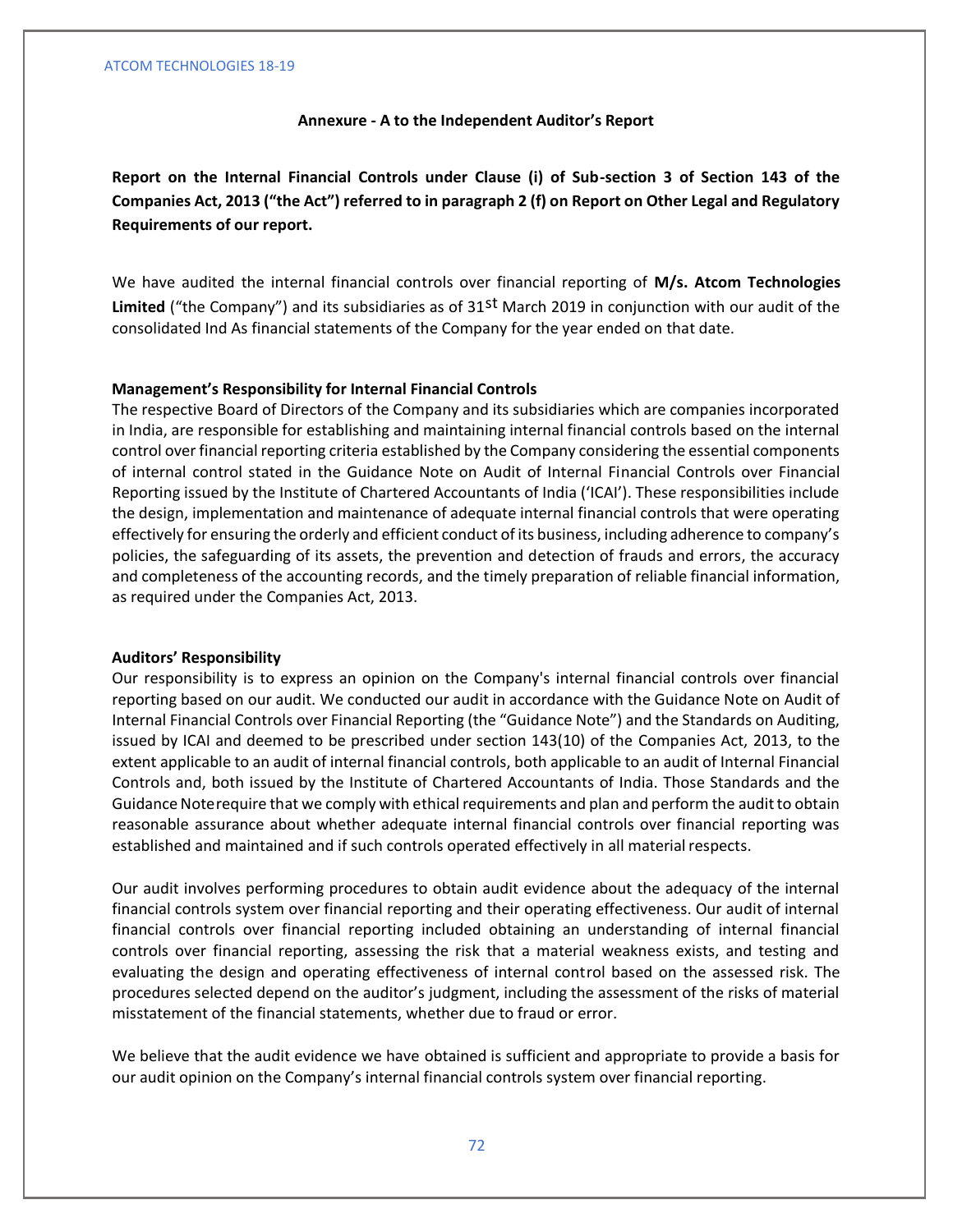# **Meaning of Internal Financial Controls over Financial Reporting**

A company's internal financial control over financial reporting is a process designed to provide reasonable assurance regarding the reliability of financial reporting and the preparation of financial statements for external purposes in accordance with generally accepted accounting principles. A company's internal financial control over financial reporting includes those policies and procedures that (1) pertain to the maintenance of records that, in reasonable detail, accurately and fairly reflect the transactions and dispositions of the assets of the company; (2) provide reasonable assurance that transactions are recorded as necessary to permit preparation of financial statements in accordance with generally accepted accounting principles, and that receipts and expenditures of the company are being made only in accordance with authorizations of management and directors of the company; and (3) provide reasonable assurance regarding prevention or timely detection of unauthorized acquisition, use, or disposition of the company's assets that could have a material effect on the financial statements.

# **Inherent Limitations of Internal Financial Controls over Financial Reporting**

Because of the inherent limitations of internal financial controls over financial reporting, including the possibility of collusion or improper management override of controls, material misstatements due to error or fraud may occur and not be detected. Also, projections of any evaluation of the internal financial controls over financial reporting to future periods are subject to the risk that the internal financial control over financial reporting may become inadequate because of changes in conditions, or that the degree of compliance with the policies or procedures may deteriorate.

# **Disclaimer of Opinion**

According to the information and explanation given to us, the Company has not established its internal financial controls over financial reporting on criteria based on or considering the essential components of internal control stated in the Guidance Note on Audit of Internal Financial Controls over Financial Reporting issued by the Institute of Chartered Accountants of India. Because of this reason, we are unable to obtain sufficient appropriate audit evidence to provide a basis for my / our opinion whether the Company had adequate internal financial controls over financial reporting and whether such internal financial controls were operating effectively as at 31<sup>st</sup> March, 2019.

For Jayesh Dadia & Associates LLP Chartered Accountants **Firm's Registration No. 121142W / W100122**

**Jayesh Dadia Membership No. 033973**

**Place of Signature: Mumbai Date: 28th May 2019**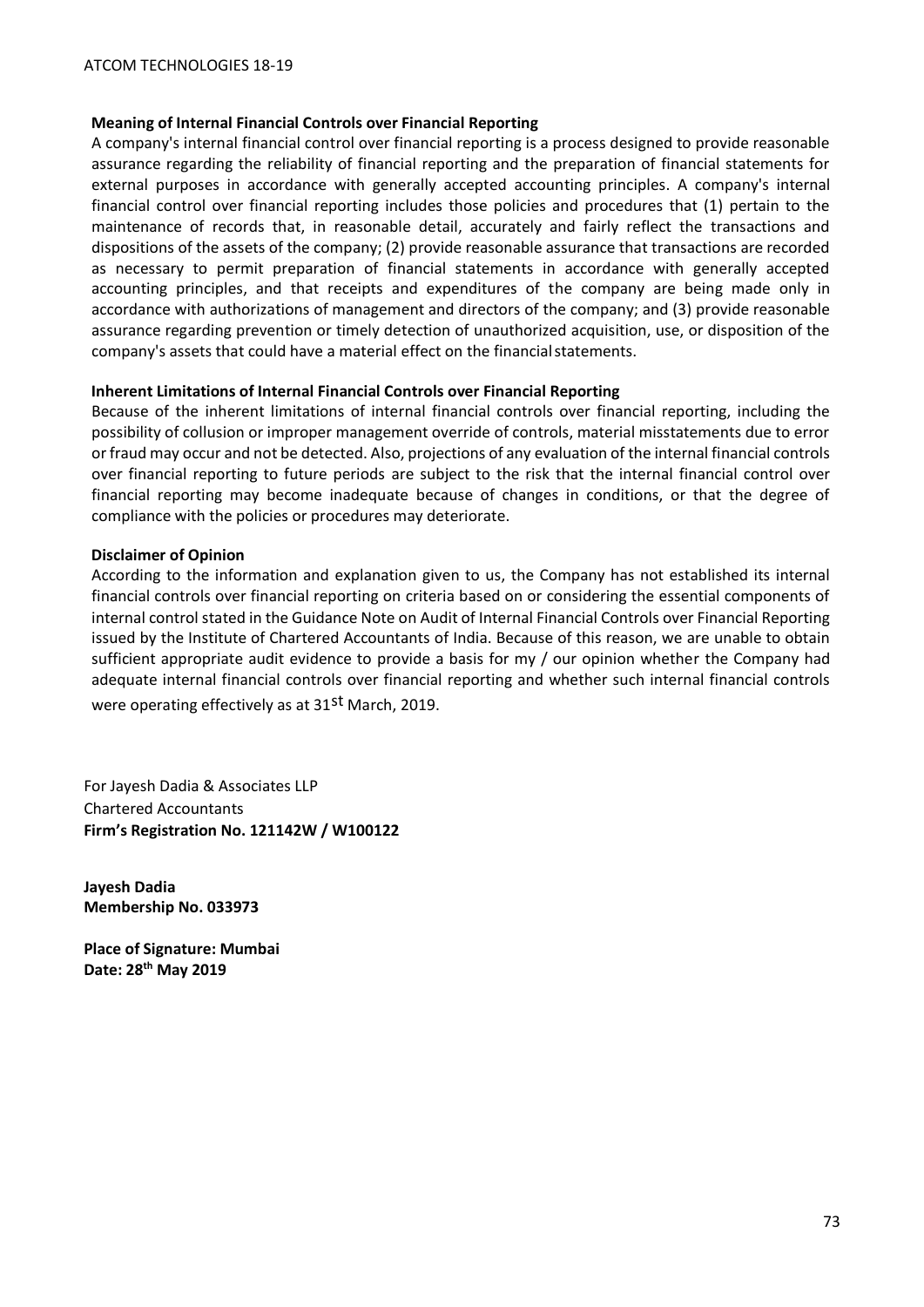|                                                     |                |                     | (in ₹)                   |
|-----------------------------------------------------|----------------|---------------------|--------------------------|
| <b>Particulars</b>                                  | <b>Notes</b>   | As at<br>31/03/2019 | As at<br>31/03/2018      |
| <b>ASSETS</b>                                       |                |                     |                          |
| <b>Non-current assets</b>                           |                |                     |                          |
| <b>Property Plant and Equipment</b>                 | $\overline{2}$ | 1,76,84,496         | 1,97,79,661              |
| <b>Financial Assets</b>                             |                |                     |                          |
| Investments                                         | 3              | 1,90,000            | 97,000                   |
| Loans & Advances                                    | 4              | 2,32,84,599         | 2,06,46,203              |
| Other non-current assets                            | 5              | 25,00,038           | 36,69,373                |
| <b>Total Non-Current assets</b>                     |                | 4,36,59,133         | 4,41,92,237              |
| <b>Current assets</b>                               |                |                     |                          |
| Inventories                                         | 6              | 1,53,286            | 7,83,056                 |
| <b>Financial Assets</b>                             |                |                     |                          |
| Trade receivables                                   | $\overline{7}$ | 98,49,299           | 1,03,49,625              |
| Cash and cash equivalents                           | 8              | 4,73,538            | 42,066                   |
| <b>Total Current assets</b>                         |                | 1,04,76,123         | 1, 11, 74, 747           |
| <b>Total Assets</b>                                 |                | 5,41,35,256         | 5,53,66,984              |
|                                                     |                |                     |                          |
| <b>EQUITY AND LIABILITIES</b>                       |                |                     |                          |
| Equity                                              |                |                     |                          |
| <b>Equity Share capital</b>                         | 9              | 15,34,00,000        | 15,34,00,000             |
| Preference Share Capital                            |                | 15, 11, 27, 000     | 15, 11, 27, 000          |
| Other Equity                                        | 10             | $-1,34,60,91,428$   | $-1,56,96,07,255$        |
| Total Equity                                        |                | $-1,04,15,64,428$   | $-1,26,50,80,255$        |
| <b>LIABILITIES</b>                                  |                |                     |                          |
| <b>Non-current liabilities</b>                      |                |                     |                          |
| <b>Financial Liabilities</b>                        |                |                     |                          |
| <b>Borrowings</b>                                   | 11             | 99, 13, 83, 612     | 1, 19, 46, 28, 250       |
| Provisions                                          | 12             | 1,50,21,357         | 1,50,21,357              |
| Deferred tax liabilities (net)                      | 13             | 6,57,85,200         | 6,57,85,200              |
| Other non-current liabilities                       |                |                     |                          |
| <b>Total non-current liabilities</b>                |                | 1,07,21,90,169      | 1,27,54,34,807           |
| <b>Current liabilities</b>                          |                |                     |                          |
| Financial Liabilities                               |                |                     |                          |
| Borrowings                                          | 14             | 69,02,702           | $\overline{\phantom{a}}$ |
| <b>Trade Payables</b>                               | 15             |                     |                          |
|                                                     |                |                     |                          |
| Total Outstanding Dues to Micro & Small Enterprises |                |                     |                          |
| <b>Total Outstanding</b>                            |                |                     |                          |
| Dues to other than Micro & Small Enterprises        |                | 39,74,081           | 2,34,55,403              |
| Other current liabilities                           | 16             | 1, 26, 32, 732      | 2, 15, 57, 029           |
| <b>Total Current Liabilities</b>                    |                | 2,35,09,515         | 4,50,12,432              |
| <b>Total Equity and Liabilities</b>                 |                | 5,41,35,256         | 5,53,66,984              |
| Summary of significant accounting policies          | $\mathbf{1}$   |                     |                          |

## **Consolidated Balance Sheet of Atcom Technologies Ltd as at 31st March 2019**

The accompanying notes are an integral part of the financial statements.

As per our report attached of even date **For Jayesh Dadia & Associates LLP** Chartered Accountants FRN No. 121142W/W100122 **Leena Doshi DIN: 00404404 Director Jayesh Dadia Sanjay Nimbalkar Mahendra Sanghavi** Partner **CFO DIN: 00134648** M No : 033973 Place : Mumbai **Place : Mumbai Place : Mumbai Place : Mumbai** Place : Mumbai Place : May 28, 2019 Date: May 28, 2019 **DIN: 00063455 Managing Director Audit Committee Chairman For and on behalf of the board Vikram Doshi**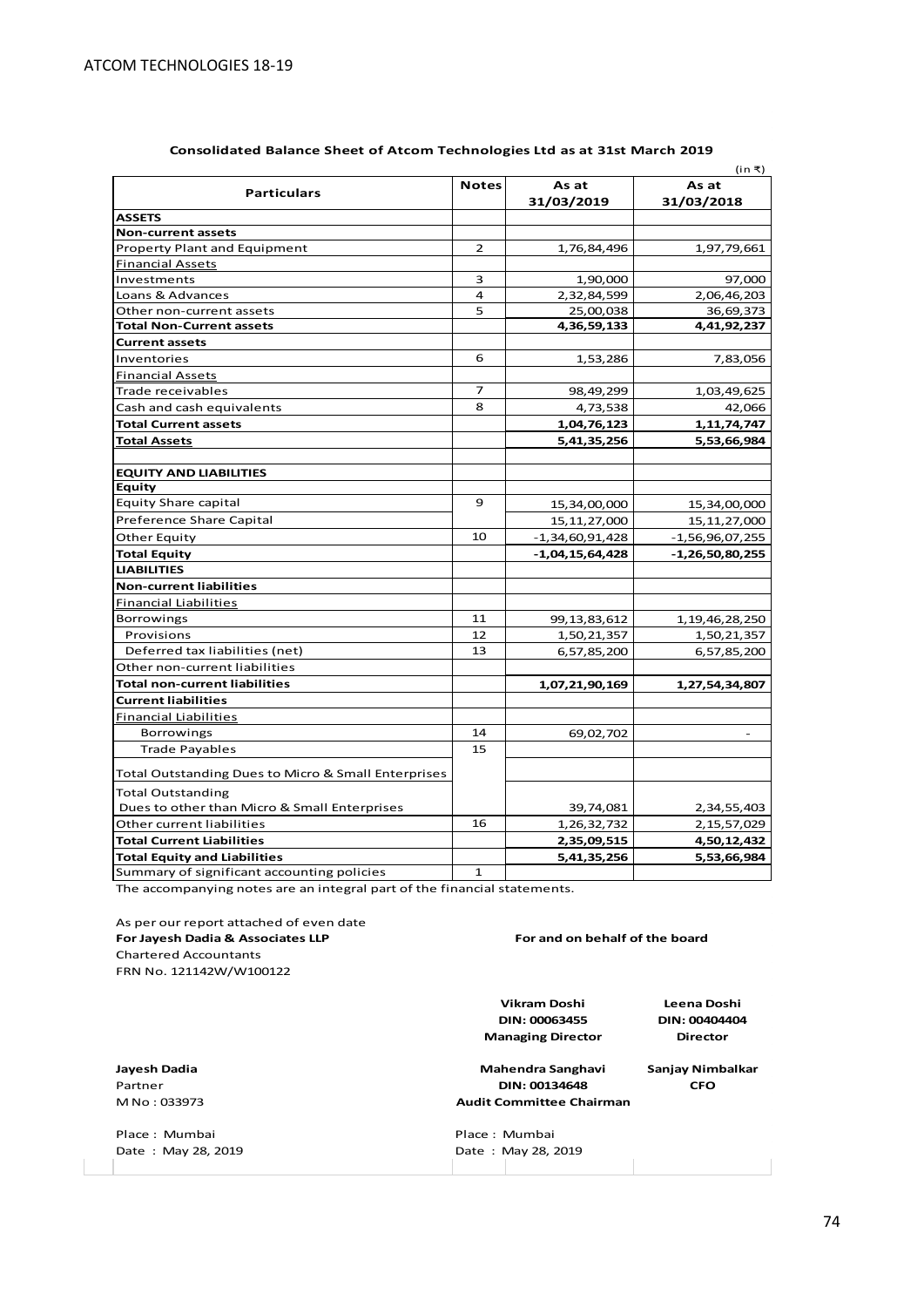| (in ₹)                                                                   |                |                                 |                                 |  |
|--------------------------------------------------------------------------|----------------|---------------------------------|---------------------------------|--|
| <b>Particulars</b>                                                       | <b>Notes</b>   | <b>Year Ended</b><br>31/03/2019 | <b>Year Ended</b><br>31/03/2018 |  |
| <b>INCOME</b>                                                            |                |                                 |                                 |  |
| Revenue from operations                                                  |                |                                 | 3,12,246                        |  |
| Other income                                                             | 17             | 23,81,02,624                    | 18,49,231                       |  |
| <b>TOTAL INCOME</b>                                                      |                | 23,81,02,624                    | 21,61,477                       |  |
| <b>EXPENSES</b>                                                          |                |                                 |                                 |  |
| Cost of materials consumed                                               | 18             | ÷,                              | 90,025                          |  |
| Purchases of Stock in trade                                              |                |                                 | 16,131                          |  |
| Changes in inventories of finished goods, work in progress and stock in  |                |                                 |                                 |  |
| trade                                                                    | 19             | 6,11,924                        | 1,09,984                        |  |
| Employee benefits expense                                                | 20             | 69,440                          | 3,58,060                        |  |
| Finance costs                                                            | 21             | 7,18,000                        | 236                             |  |
| Depreciation and amortization expense                                    | $\overline{2}$ | 20,92,835                       | 20,71,676                       |  |
| Other expenses                                                           | 22             | 1,11,46,986                     | 7,84,795                        |  |
| TOTAL EXPENSES                                                           |                | 1,46,39,185                     | 34,30,907                       |  |
| Profit/(loss) before exceptional items and tax                           |                | 22,34,63,439                    | (12, 69, 430)                   |  |
| <b>Exceptional Items</b>                                                 |                |                                 |                                 |  |
| Profit/(loss) before tax                                                 |                | 22,34,63,439                    | (12, 69, 430)                   |  |
| Tax expense:                                                             |                |                                 |                                 |  |
| Current tax                                                              |                |                                 |                                 |  |
| Deferred tax                                                             |                |                                 |                                 |  |
| Profit (Loss) for the period from continuing operations                  |                | 22,34,63,439                    | (12, 69, 430)                   |  |
| Profit/(loss) from discontinued operations                               |                |                                 |                                 |  |
| Tax expense of discontinued operations                                   |                |                                 | $\overline{a}$                  |  |
| Profit/(loss) from Discontinued operations (after tax)                   |                |                                 |                                 |  |
| Profit/(loss) for the period                                             |                | 22,34,63,439                    | (12, 69, 430)                   |  |
| <b>Other Comprehensive Income</b>                                        |                |                                 |                                 |  |
| A. Items that will not be reclassified to profit or loss                 |                | $\overline{\phantom{a}}$        |                                 |  |
| Re-measurement gain / (loss) on defined benefit plans                    |                |                                 |                                 |  |
| Income tax effect on above                                               |                | $\overline{a}$                  |                                 |  |
| B. Items that will be reclassified to profit or loss                     |                | $\overline{a}$                  |                                 |  |
| Income tax relating to items that will be reclassified to profit or loss |                |                                 |                                 |  |
| Total Comprehensive Income for the period                                |                | 22,34,63,439                    | (12, 69, 430)                   |  |
| Earnings per equity share (for continuing operation)                     |                |                                 |                                 |  |
| <b>Basic</b>                                                             |                | 14.57                           | (0.08)                          |  |
| Diluted                                                                  |                | 14.57                           | (0.08)                          |  |
| Earnings per equity share (for discontinued operation)                   |                |                                 |                                 |  |
| <b>Basic</b>                                                             |                |                                 |                                 |  |
| Diluted                                                                  |                |                                 |                                 |  |
| Earnings per equity share (for continuing & discontinued operation)      |                |                                 |                                 |  |
| Basic                                                                    |                | 14.57                           | (0.08)                          |  |
| Diluted                                                                  |                | 14.57                           | (0.08)                          |  |
|                                                                          |                |                                 |                                 |  |
| Summary of significant accounting policies                               | 1              |                                 |                                 |  |

**Consolidated Statement Of Profit and Loss of Atcom Technologies Ltd for the Year Ended 31st March, 2019**

The accompanying notes are an integral part of the financial statements

As per our report attached of even date **For Jayesh Dadia & Associates LLP** Chartered Accountants FRN No. 121142W/W100122

**For and on behalf of the board**

**Vikram Doshi DIN: 00063455 Managing Director**

**Leena Doshi DIN: 00404404 Director**

**Jayesh Dadia Sanjay Nimbalkar Mahendra Sanghavi**Partner **CFO DIN: 00134648 Audit Committee Chairman**

M No : 033973

Place : Mumbai **Place** : Mumbai Date : May 28, 2019 Date : May 28, 2019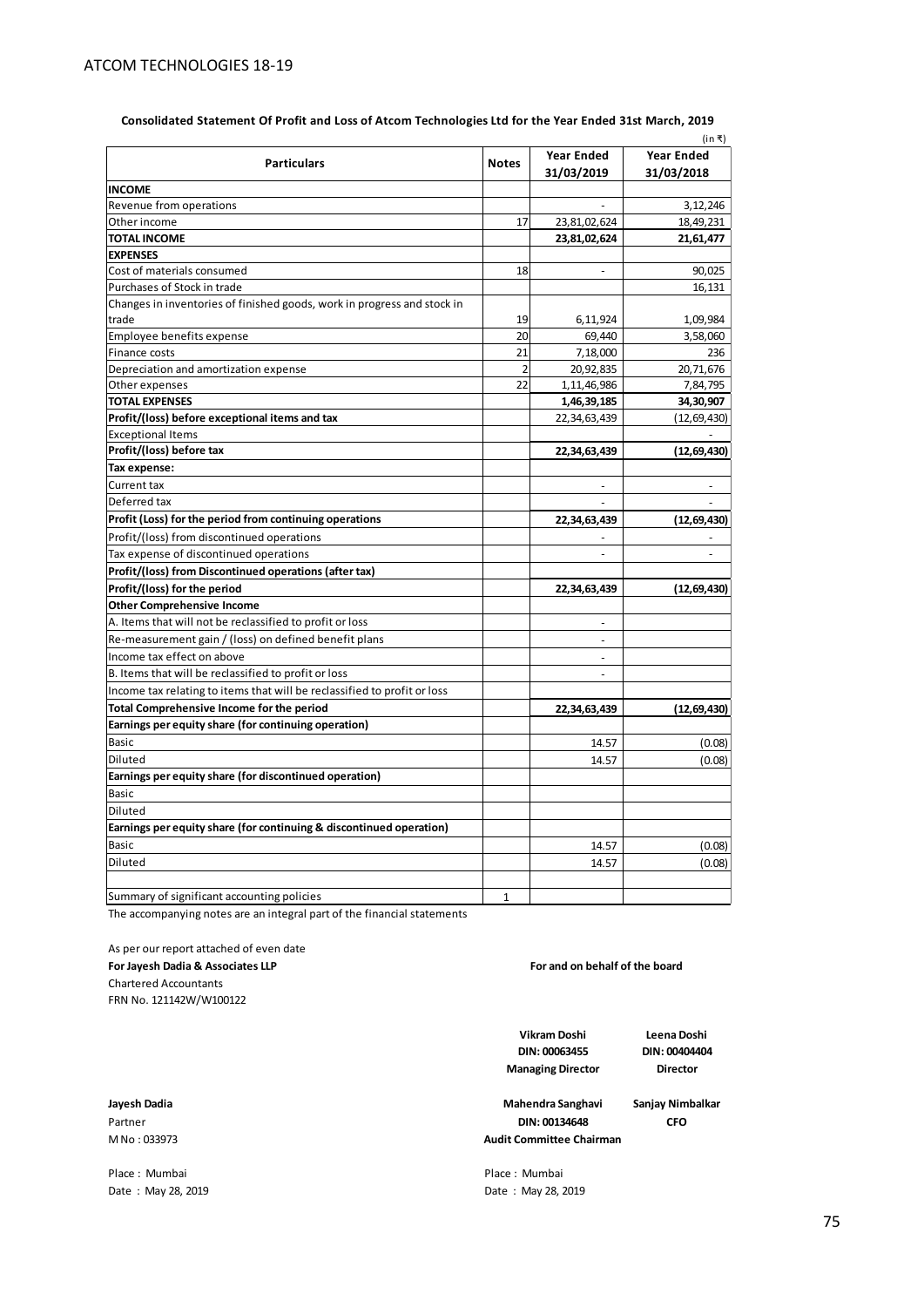# **Note: 1 SUMMARY OF SIGNIFICANT ACCOUNTING POLICIES - FOR CONSOLIDATED STATEMENTS**

## **1.Basis of Preparation of Financial Statements**

## *(i) Compliance with Ind AS*

These financial statements are prepared in accordance with Indian Accounting Standards (Ind AS), under the historical cost convention on the accrual basis except for certain financial instruments which are measured at fair values, in accordance with the provisions of the Companies Act, 2013 ("the Act") (to the extent notified) and guidelines issued by the Securities and Exchange Board of India (SEBI). The Ind AS are prescribed under Section 133 of the Act read with Rule 3 of the Companies (Indian Accounting Standards) Rules, 2015 and relevant amendment rules issued thereafter.

## *(ii) Historical cost convention*

The financial statements have been prepared on a historical cost basis, except for the following:

• certain financial assets and liabilities (including derivative instruments) and contingent consideration that are measured at fair value;

Accounting policies have been consistently applied except where a newly issued accounting standard is initially adopted or a revision to an existing accounting standard requires a change in the accounting policy hitherto in use.

As the quarter and year figures are taken from the source and rounded to the nearest digits as applicable, the figures reported for the previous quarters might not always add up to the year-end figures reported in this statement.

## 2. **Basis of Consolidation**

The consolidated financial statements include the accounts of the Company and its subsidiaries. Subsidiaries are those entities in which Atcom Technologies Ltd directly or indirectly has the power to govern the operating and financial policies in order to gain economic benefits. Atcom Technologies Ltd has two wholly owned subsidiaries as on 31<sup>st</sup> March 2019, namely, Anewera Marketing Pvt Ltd and C2M Technologies Ltd.

## 3. **Principles of Consolidation**

#### (i) Subsidiaries

Subsidiaries are all entities (including structured entities) over which the group has control. The group controls an entity when the group is exposed to, or has rights to, variable returns from its involvement with the entity and has the ability to affect those returns through its power to direct the relevant activities of the entity. Subsidiaries are fully consolidated from the date on which control is transferred to the group. They are deconsolidated from the date that control ceases.

The acquisition method of accounting is used to account for business combinations by the group.

The group combines the financial statements of the parent and its subsidiaries line by line by adding together like items of assets, liabilities, equity, income and expenses. Inter Group transactions, balances and unrealized gains on transactions between group companies are eliminated. Unrealized losses are also eliminated unless the transaction provides evidence of an impairment of the transferred asset. Atcom Technologies Ltd and its subsidiaries have the same set of accounting policies with no change.

## (ii) Changes in ownership interests

The group treats transactions with non - controlling interests that do not result in a loss of control as transactions with equity owners of the group. A change in ownership interest results in an adjustment between the carrying amounts of the controlling and noncontrolling interests to reflect their relative interests in the subsidiary. Any difference between the amount of the adjustment to noncontrolling interests and any consideration paid or received is recognized within equity.

When the group ceases to consolidate because of a loss of control, joint control or significant influence, any retained interest in the entity is remeasured to its fair value with the change in carrying amount recognized in profit or loss. This fair value becomes the initial carrying amount for the purpose of subsequently accounting for the retained interest as an associate, joint venture or financial asset. In addition, any amounts previously recognized in other comprehensive income are reclassified to profit or loss.

## **4. Use of estimates**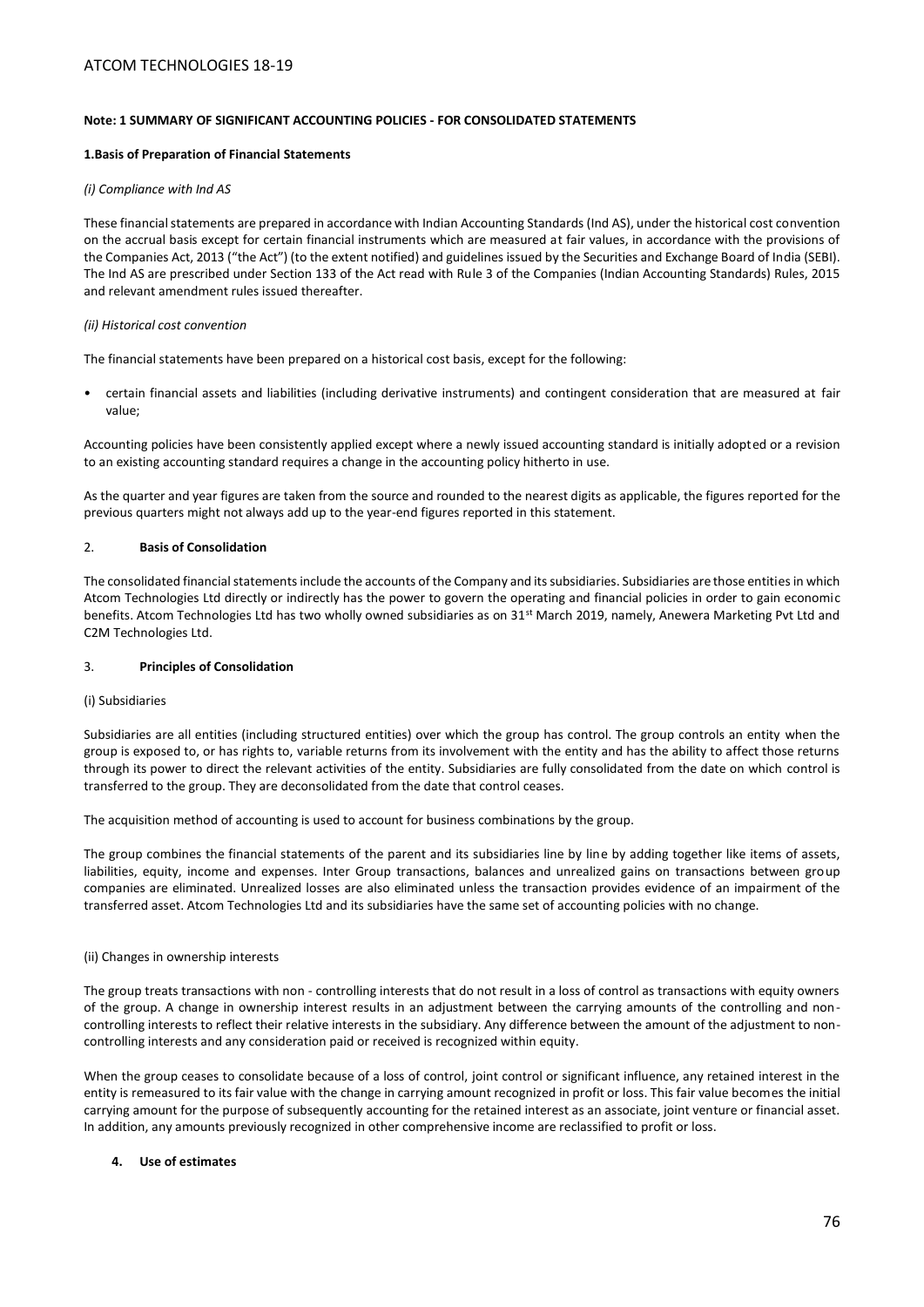The preparation of the financial statements in conformity with Ind AS requires the Management to make estimates, judgments and assumptions. These estimates, judgments and assumptions affect the application of accounting policies and the reported amounts of assets and liabilities, the disclosures of contingent assets and liabilities at the date of the financial statements and reported amounts of revenues and expenses during the period. The application of accounting policies that require critical accounting estimates involving complex and subjective judgments and the use of assumptions in these financial statements have been disclosed in Notes. Accounting estimates could change from period to period. Actual results could differ from those estimates. Appropriate changes in estimates are made as the Management becomes aware of changes in circumstances surrounding the estimates. Changes in estimates are reflected in the financial statements in the period in which the changes are made and, if material, their effects are disclosed in the notes to the financial statements.

## **5. Revenue recognition**

Effective  $1^{st}$  April, 2018, the Company has applied IND AS 115 which establishes a comprehensive framework for determining whether, how much and when revenue is to be recognized. IND AS 115 replaces IND AS 18, Revenue. The Company has adopted IND AS 115 using the cumulative effect method. The effect of initially applying this standard is recognized at the date of initial application i.e  $1^{st}$ April, 2018.

Revenue is measured at the fair value of the consideration received or receivable. Amounts disclosed as revenue are net of discounts and taxes.

The Company recognises revenue when the amount of revenue can be reliably measured, it is probable that future economic benefits will flow to the Company and specific criteria have been met for each of the Company's activities as described below. The Company bases its estimates on historical results, taking into consideration the type of customer, the type of transaction and the specifics of each arrangement.

## **6. Income taxes**

Income tax expense comprises current and deferred income tax.

Income tax expense is recognized in the statement of profit and loss except to the extent that it relates to items recognized directly in equity, in which case it is recognized in equity. Current income tax for current and prior periods is recognized at the amount expected to be paid to or recovered from the tax authorities, using the tax rates and tax laws that have been enacted or substantively enacted by the balance sheet date. Provision for income tax includes the impact of provisions established for uncertain income tax positions.

Deferred income tax assets and liabilities are recognized for all temporary differences arising between the tax bases of assets and liabilities and their carrying amounts in the financial statements. Deferred income tax assets and liabilities recognized for those temporary differences which originate during the tax holiday period are reversed after the tax holiday period. For this purpose, reversal of timing differences is determined using first in first out method.

Deferred tax assets are reviewed at each reporting date and are reduced to the extent that it is no longer probable that the related tax benefit will be realized. Deferred income tax assets and liabilities are measured using tax rates and tax laws that have been enacted or substantively enacted by the balance sheet date and are expected to apply to taxable income in the years in which those temporary differences are expected to be recovered or settled.

Deferred tax assets and deferred tax liabilities are offset, if a legally enforceable right exists to set off current tax assets against current tax liabilities and the deferred taxes relate to the same taxable entity and the same taxation authority.

## **7. Impairment of non-financial assets**

Goodwill and intangible assets that have an indefinite useful life are not subject to amortization and are tested annually for impairment, or more frequently if events or changes in circumstances indicate that they might be impaired. Other assets are tested for impairment annually, or more frequently if events or changes in circumstances indicate that they might be impaired whenever events or changes in circumstances indicate that the carrying amount may not be recoverable. An impairment loss is recognized for the amount by which the asset's carrying amount exceeds its recoverable amount. The recoverable amount is higher of an asset's fair value less cost of disposal or value in use. For the purpose of assessing impairment, assets are grouped at the lowest levels for which there are separately identifiable cash inflows which are largely independent of the cash inflows from other assets or a group of assets (cash-generating units). Non-financial assets, other than goodwill, that suffer an impairment are reviewed for possible reversal of the impairment at the end of each reporting period.

#### **8. Cash and cash equivalents**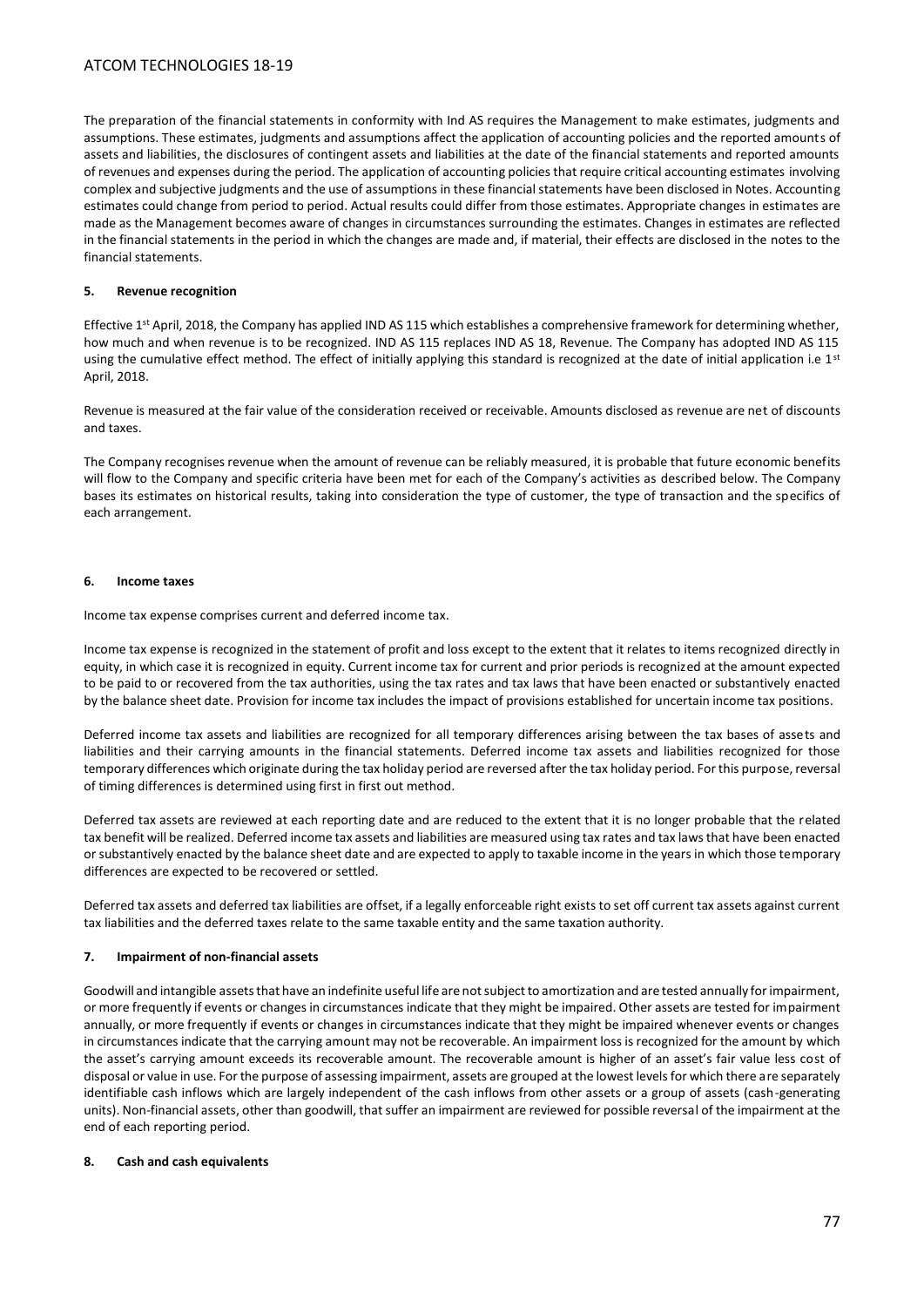For the purpose of presentation in the statement of cash flows, cash and cash equivalents include cash in hand and deposits held at call with financial institutions which are subject to an insignificant risk of changes in value.

Bank overdrafts are shown within borrowings in current liabilities in the Balance Sheet.

## **9. Trade Receivables**

Trade receivables are recognized initially at fair value and subsequently measured at amortized cost using the effective interest method, less provision for impairment.

### **10. Inventories**

Inventories represent items of traded goods that are specific to the weighing scale business of the company. Inventory is carried at the lower of cost or net realizable value. The net realizable value is determined with reference to selling price of goods less the estimated cost necessary to make the sale.

## **11. Financial Instruments**

A financial instrument is a contract that gives rise to a financial asset of one entity and a financial liability or equity instrument of another entity.

## **iii. Financial assets**

All financial assets are recognized initially at fair value. Transaction costs that are directly attributable to the acquisition of financial assets (other than financial assets at fair value through profit or loss) are added to the fair value measured on initial recognition of financial asset. Purchase and sale of financial assets are accounted for at trade date. Only those Financial Assets are valued at amortised cost that are held to collect contractual cash flows which give rise to cash flows on specified dates that are solely payments of principal and interest on the principal amount outstanding. Only those financial assets are valued at FVTOCI which are held both by collecting contractual cash flows and selling financial assets that give rise to cash flows on specified dates which are solely payments of principal and interest on the principal amount outstanding. *Cash and short-term deposits*

Cash and short-term deposits in the balance sheet comprise cash in banks and short-term deposits with an original maturity of three months or less, which are subject to an insignificant risk of changes in value.

#### *Financial assets at Fair Value through Profit and Loss*

Any financial asset, which does not meet the criteria for categorization at amortized cost or at fair value through other comprehensive income, is classified at fair value through profit and loss. Financial assets included at the fair value through profit and loss category are measured at fair value with all changes recognized in the statement of profit and loss.

## *Equity investments*

Equity investments are measured at fair value through Profit and Loss.

#### *Derecognition of financial assets*

A financial asset is primarily derecognized when the rights to receive cash flows from the asset have expired, or the Company has transferred its rights to receive cash flows from the asset.

## **iv. Financial liabilities**

All financial liabilities are recognized initially at fair value and, in the case of loans and borrowings and payables, net of directly attributable transaction costs.

The Company's financial liabilities include trade payables, borrowings including bank overdrafts and other payables.

#### *Derecognition*

A financial liability is derecognized when the obligation under the liability is discharged or cancelled or expires.

## **12. Property, plant and equipment**

Freehold land is carried at historical cost. All other items of property, plant and equipment are stated at historical cost less accumulated depreciation less impairment losses. Historical cost includes expenditure that is directly attributable to the acquisition of the items.

Subsequent costs are included in the asset's carrying amount or recognized as a separate asset, as appropriate, only when it is probable that future economic benefits associated with the item will flow to the Company and the cost of the item can be measured reliably.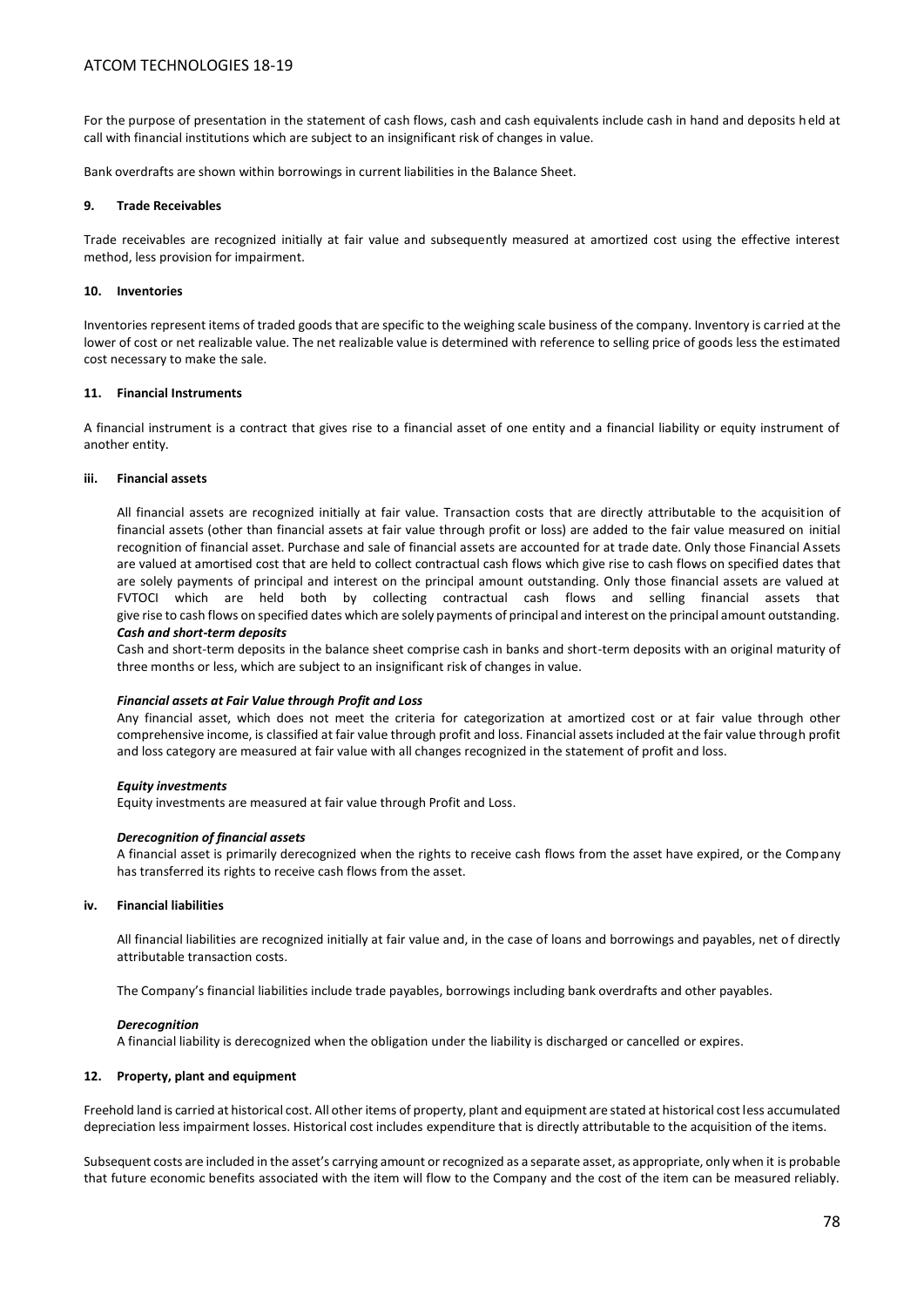The carrying amount of any component accounted for as a separate asset is derecognized when replaced. All other repairs and maintenance are charged to profit or loss during the reporting period in which they are incurred.

## *Transition to Ind AS*

On transition to Ind AS, the Company has elected to continue with the carrying value of all of its property, plant and equipment recognized as at 1 April 2016 measured as per the previous GAAP and use that carrying value as the deemed cost of the property, plant and equipment.

## *Depreciation methods, estimated useful lives and residual value*

Depreciation on property, plant and equipment is provided on the straight-line method over their estimated useful lives, as determined by the management. Depreciation is charged on a pro-rata basis for assets purchased / sold during the year.

The management's estimates of the useful lives of various assets for computing depreciation are as follows:

The useful lives of the assets continue to be those prescribed under Schedule 3 of the Companies Act, 2013.

The residual values, useful lives and methods of depreciation of property, plant and equipment are reviewed at each financial yearend and adjusted prospectively, if appropriate.

## **13. Trade and other payables**

These amounts represent liabilities for goods and services provided to the Company prior to the end of financial year which are unpaid. The amounts are unsecured and are usually paid as per the agreed terms. Trade and other payables are presented as current liabilities unless payment is not due within 12 months after the reporting period. They are recognized at their fair value.

## **14. Provisions**

A provision is recognized if, as a result of a past event, the Company has a present legal or constructive obligation that can be estimated reliably, and it is probable that an outflow of resources embodying economic benefits will be required to settle the obligation. If the effect of the time value of money is material, provisions are determined by discounting the expected future cash flows.

## **15. Employee benefits**

- iv. Provident Fund: Employees of the Company receive benefits under the provident fund, a defined benefit plan. The employee and employer each make monthly contributions to the plan. A portion of the contribution is made to the provident fund trust managed by the Company or Government administered provident fund; while the balance contribution is made to the Government administered pension fund. For the contribution made by the Company to the provident fund trust managed by the Company, the Company has an obligation to fund any shortfall on the yield of the Trust's investments over the administered interest rates. The liability is actuarially determined (using the projected unit credit method) at the end of the year. The funds contributed to the Trust are invested in specific securities as mandated by law and generally consist of federal and state government bonds, debt instruments of government-owned corporations and other eligible market securities.
	- v. Gratuity liability:

The Company and its subsidiaries in India provide for gratuity, a defined benefit plan (the "Gratuity Plan") covering eligible employees. The Gratuity Plan provides a lump sum payment to vested employees at retirement, death, incapacitation or termination of employment, of an amount based on the respective employee's base salary and the tenure of employment (subject to a maximum of Rs. 20 lakhs per employee). The liability is actuarially determined (using the projected unit credit method) at the end of each year. Actuarial gains / losses are recognized immediately in the balance sheet with a corresponding debit or credit to retained earnings through other comprehensive income in the year in which they occur.

In respect to certain employees in India, the Company contributes towards gratuity liabilities to the Gratuity Fund Trust. Trustees of the Company administer contributions made to the Trust and contributions are invested in a scheme with Life Insurance Corporation of India as permitted by law.

vi. Compensated absences: The employees of the Group are entitled to compensated absences which are both accumulating and non-accumulating in nature. The employees can carry forward up to the specified portion of the unutilized accumulated compensated absences and utilize it in future periods or receive cash at retirement or termination of employment. The expected cost of accumulating compensated absences is determined by actuarial valuation (using the projected unit credit method) based on the additional amount expected to be paid as a result of the unused entitlement that has accumulated at the balance sheet date. The expense on non-accumulating compensated absences is recognized in the statement of profit and loss in the year in which the absences occur. Actuarial gains / losses are immediately taken to the statement of profit and loss and are not deferred.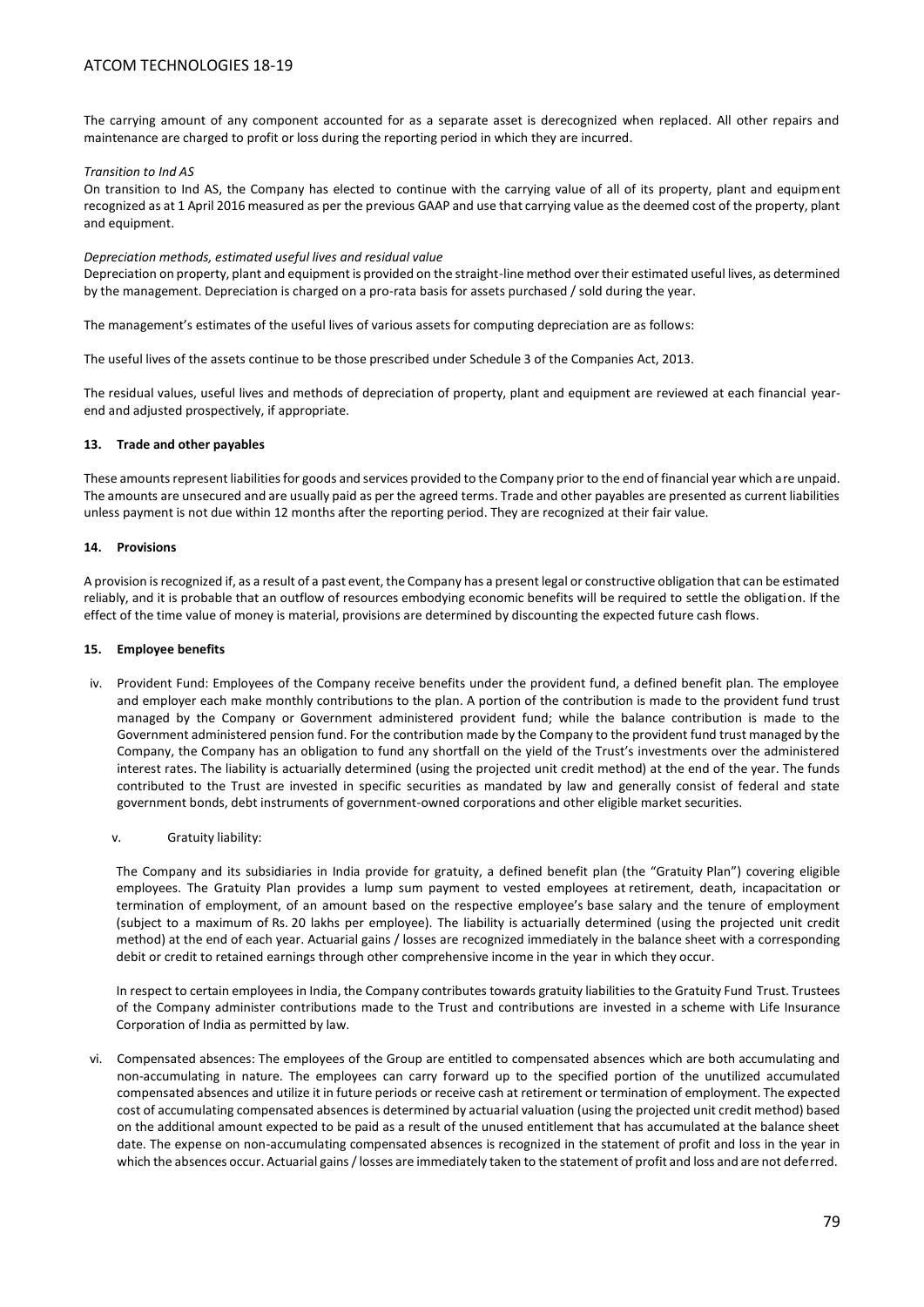vii. State Plan: The contribution to State Plans in India, a defined contribution plan namely Employee State Insurance Fund is charged to the statement of profit and loss as and when employees render related services.

### **16. Earnings per share (EPS)**

Basic EPS amounts are computed by dividing the net profit after tax attributable to the equity holders of the Company by the weighted average number of equity shares outstanding during the year.

Diluted EPS amounts are computed by dividing the net profit attributable to the equity holders of the Company by the weighted average number of equity shares considered for deriving basic earnings per share and also the weighted average number of equity shares that could have been issued upon conversion of all dilutive potential equity shares. The diluted potential equity shares are adjusted for the proceeds receivable had the shares been actually issued at fair value (i.e. the average market value of the outstanding shares). Dilutive potential equity shares are deemed converted as at the beginning of the year, unless issued at a later date. Dilutive potential equity shares are determined independently for each year presented.

## **17. Fair Value measurement**

The Company records certain financial assets and liabilities at fair value on a recurring basis. The Company determines fair values based on the price it would receive to sell an asset or pay to transfer a liability in an orderly transaction between market participants at the measurement date in the principal or most advantageous market for that asset or liability.

The Company holds certain fixed income securities, equity securities and derivatives, which must be measured using the guidance for fair value hierarchy and related valuation methodologies. The guidance specifies a hierarchy of valuation techniques based on whether the inputs to each measurement are observable or unobservable. Observable inputs reflect market data obtained from independent sources, while unobservable inputs reflect the Company's assumptions about current market conditions. The fair value hierarchy also requires an entity to maximize the use of observable inputs and minimize the use of unobservable inputs when measuring fair value. The prescribed fair value hierarchy and related valuation methodologies are as follows:

Level 1 - Quoted inputs that reflect quoted prices (unadjusted) for identical assets or liabilities in active markets.

Level 2 - Quoted prices for similar instruments in active markets, quoted prices for identical or similar instruments in markets that are not active and model-derived valuations, in which all significant inputs are directly or indirectly observable in active markets.

Level 3 - Valuations derived from valuation techniques, in which one or more significant inputs are unobservable inputs which are supported by little or no market activity.

In accordance with Ind AS 113, assets and liabilities are to be measured based on the following valuation techniques:

- d) Market approach Prices and other relevant information generated by market transactions involving identical or comparable assets or liabilities.
- e) Income approach Converting the future amounts based on market expectations to its present value using the discounting method.
- f) Cost approach Replacement cost method.

## **18. Recent accounting pronouncements**

*Ind AS 116, Leases*: On March 30, 2019, the Ministry of Corporate Affairs has notified Ind AS 116, Leases. Ind AS 116 will replace the existing leases standard, Ind AS 17, Leases, and related interpretations. The Company does not have any impact on account of this amendment.

Ind AS 12, Appendix C, Uncertainty over Income Tax Treatments : On March 30, 2019, the Ministry of Corporate Affairs has notified Ind AS 12, Appendix C, Uncertainty over Income Tax Treatments which is to be applied while performing the determination of taxable profit (or loss), tax bases, unused tax losses, unused tax credits and tax rates, when there is uncertainty over income tax treatments under Ind AS 12. The effect on adoption of Ind AS 12 Appendix C would be insignificant in the standalone financial statements.

*Amendment to Ind AS 19, plan amendment, curtailment or settlement*: On March 30, 2019, the Ministry of Corporate Affairs issued amendments to Ind AS 19, Employee Benefits, in connection with accounting for plan amendments, curtailments and settlements. The Company does not have any impact on account of this amendment.

19.Contingent liabilities & Contingent Assets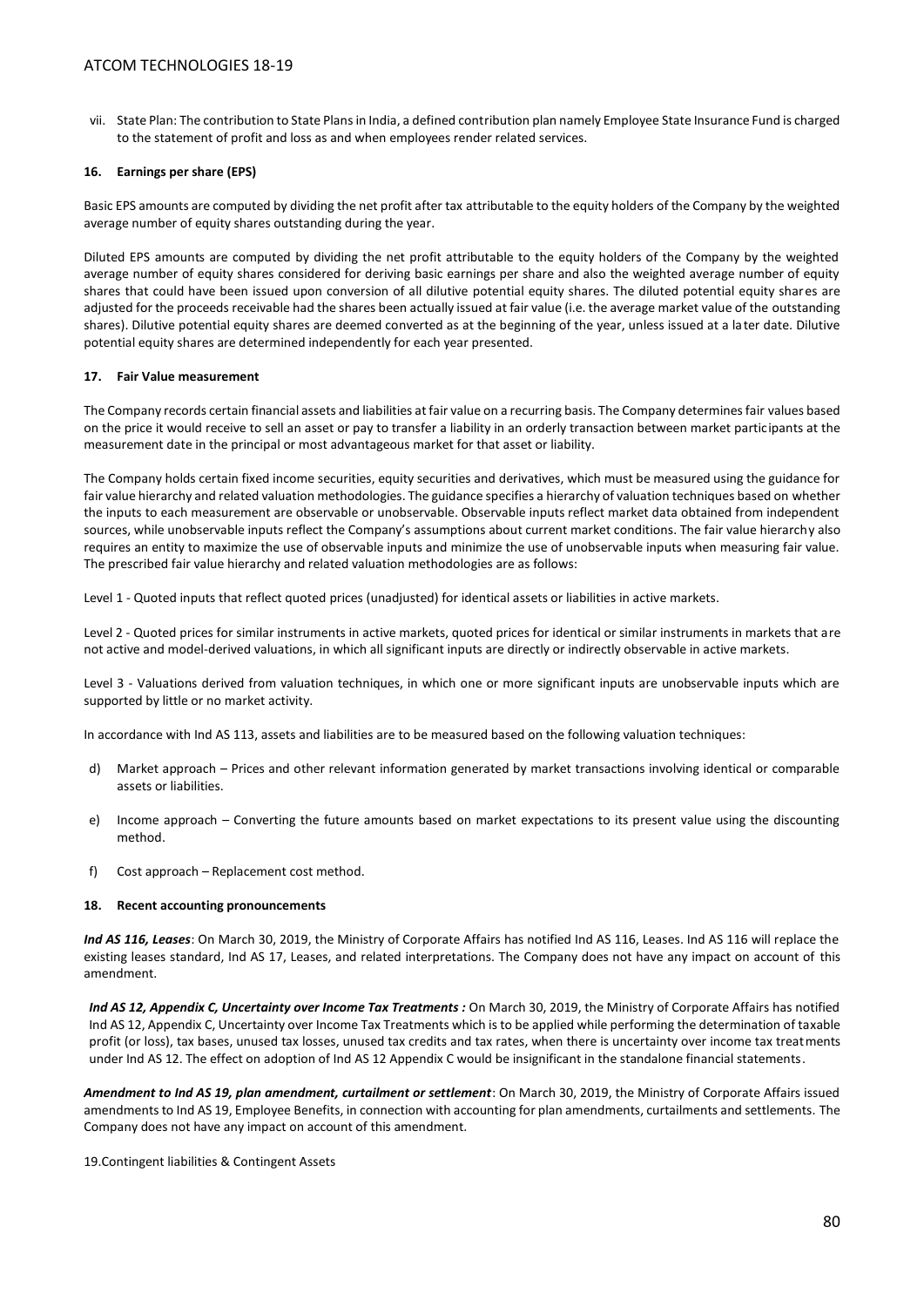A contingent liability that is probable or possible is recorded in the notes to financial statements because the amount cannot be estimated or recorded in the company's **accounts** or reported as **liability** on the balance sheet. Details and estimates of maximum amounts of contingent liabilities are recorded in the auditors report as well as the notes to financial statements. All these amounts pertain to litigation or disputed liabilities which have arisen in the previous years. Those contingent liabilities for which the company has not received any confirmation since the last three years are removed from the contingent liabilities section.

A contingent asset is one that is probable or possible in the future but one which has not been crystallised and can therefore not be added to the companu's accounts or be recognised as an asset in the company's books. Such an asset is recognised as a contingent asset in the notes to financial statements. No such gain has been recognised during the financial year.

| A. Equity share capital                                     |              |                  |                            |                                                   |                        |                  |
|-------------------------------------------------------------|--------------|------------------|----------------------------|---------------------------------------------------|------------------------|------------------|
| <b>Particulars</b>                                          |              |                  |                            |                                                   |                        | Amount           |
| Balance as at April 1, 2017                                 |              |                  |                            |                                                   |                        | 15,34,00,000     |
| Changes in Equity share capital during the year             |              |                  |                            |                                                   |                        |                  |
| Balance as at March 31, 2018                                |              |                  |                            |                                                   |                        | 15,34,00,000     |
| Balance as at March 31, 2018                                |              |                  |                            |                                                   |                        | 15,34,00,000     |
| Changes in Equity share capital during the year             |              |                  |                            |                                                   |                        |                  |
| Balance as at March 31, 2019                                |              |                  |                            |                                                   |                        | 15,34,00,000     |
| <b>B.</b> Other equity                                      |              |                  |                            |                                                   |                        |                  |
| <b>Particulars</b>                                          |              |                  |                            | Attributable to the equity holders of the Company |                        | <b>Total</b>     |
|                                                             |              |                  | <b>Reserve and Surplus</b> |                                                   |                        |                  |
|                                                             | Security     | <b>Debenture</b> |                            | Capital Reserves Capital Redemption               | <b>Profit and Loss</b> |                  |
|                                                             | premium      | Redemption       | Account                    | <b>Reserves</b>                                   | Account                |                  |
|                                                             |              | Reserve          |                            |                                                   |                        |                  |
| Balance as at April 1, 2017                                 | 29,28,00,000 | 2,00,00,332      | 2,29,87,000                | 8,00,45,000                                       | (1,98,41,70,157)       | (1,56,83,37,825) |
| Changes in accounting policy or prior period errors         |              |                  |                            |                                                   |                        |                  |
| Profit for the year                                         |              |                  |                            |                                                   | (12, 69, 430)          | (12, 69, 430)    |
| Items of OCI, net of tax                                    |              |                  |                            |                                                   |                        |                  |
| Balance as at March 31, 2018                                | 29,28,00,000 | 2,00,00,332      | 2,29,87,000                | 8,00,45,000                                       | (1,98,54,39,587)       | (1,56,96,07,255) |
| Balance as at April 1, 2018                                 | 29,28,00,000 | 2,00,00,332      | 2,29,87,000                | 8,00,45,000                                       | (1,98,54,39,587)       | (1,56,96,07,255) |
| Changes in accounting policy or prior period errors         |              |                  |                            |                                                   |                        |                  |
| Profit for the year                                         |              |                  |                            |                                                   | 22,34,63,439           | 22,34,63,439     |
| Amount from                                                 |              |                  |                            |                                                   |                        |                  |
| Items of OCI, net of tax                                    |              |                  |                            |                                                   |                        |                  |
| Balance as at March 31, 2019                                | 29,28,00,000 | 2,00,00,332      | 2,29,87,000                | 8,00,45,000                                       | (1,76,19,76,148)       | (1,34,61,43,816) |
| Refer Note 1 for Summary of significant accounting policies |              |                  |                            |                                                   |                        |                  |

The accompanying notes are an integral part of the financial statements

As per our report attached of even date **For Jayesh Dadia & Associates LLP**

Chartered Accountants

FRN No. 121142W/W100122

**For and on behalf of the board**

**DIN: 00063455 Vikram Doshi Managing Director**

**Leena Doshi DIN: 00404404 Director**

**Jayesh Dadia Sanjay Nimbalkar Mahendra Sanghavi** Partner **CFO Audit Committee Chairman DIN: 00134648**

M No : 033973

Place : Mumbai Place : Mumbai Date : May 28, 2019 Date : May 28, 2019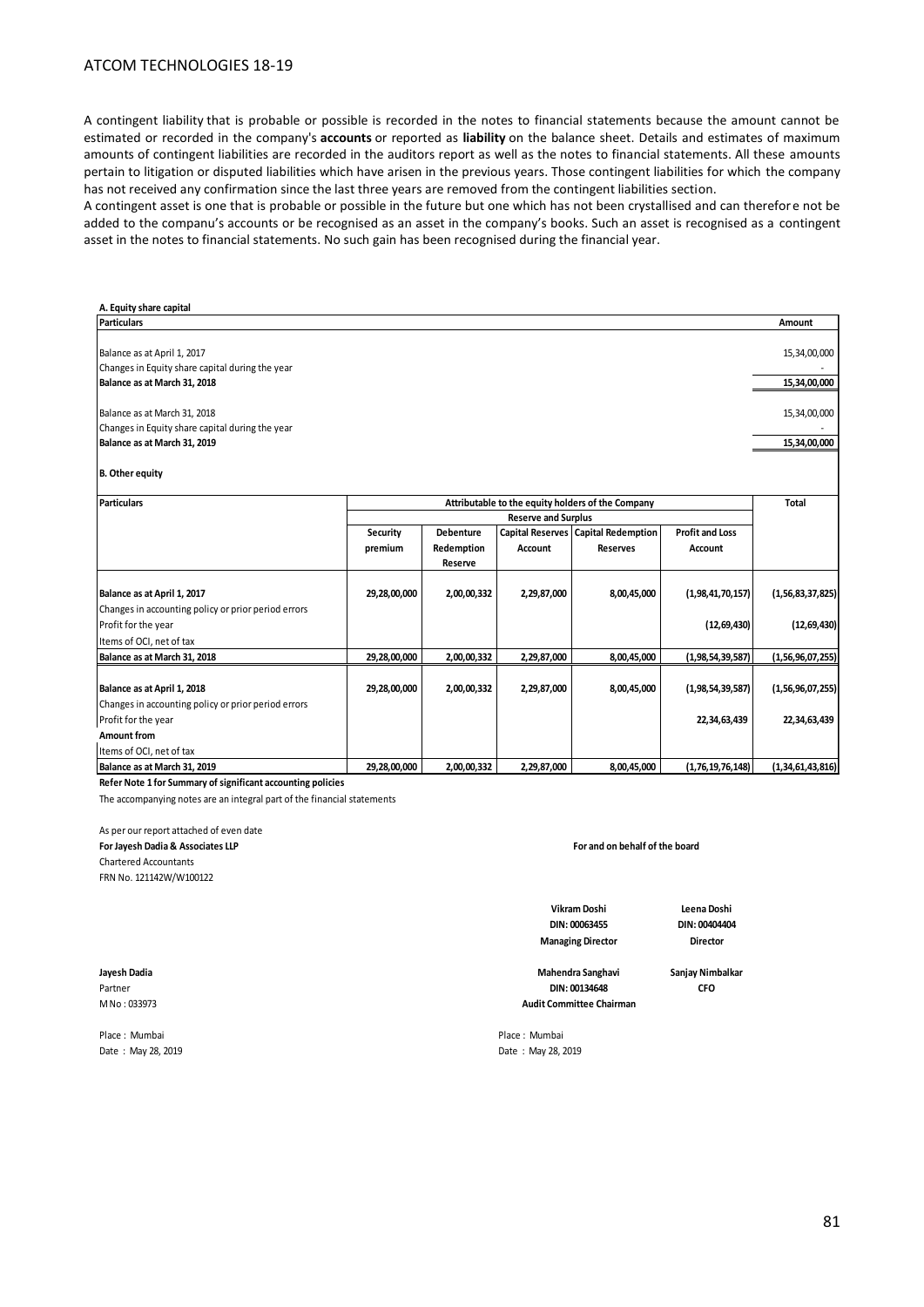# **Note : 2 PROPERTY, PLANT AND EQUIPMENT AND OTHER INTANGIBLE ASSETS**

**Changes in the carrying value of property, plant and equipment and other intangible assets for the year ended March 31, 2019 are as follows:**

| Particulars                                   | Property, Plant & Equipments |           |           |                          |           |                  |              |                  |                       |              |
|-----------------------------------------------|------------------------------|-----------|-----------|--------------------------|-----------|------------------|--------------|------------------|-----------------------|--------------|
|                                               | Plant &                      | Freehold  | Leasehold | <b>Building</b>          | Computers | <b>Furniture</b> | Electrical   | <b>Tools and</b> | <b>Office</b>         | Total        |
|                                               | Machinerv                    | Land      | Land      |                          |           | and Fixtures     | Installation |                  | Equipment   Equipment |              |
| Gross Block as at April 1, 2018               | 13,34,94,546                 | 24,91,340 | 9,92,764  | 6,14,74,410              | 1,01,769  | 11,96,301        | 55,029       | 35,933           | 85,190                | 19,99,27,282 |
| Addition during the year                      | $\blacksquare$               | ٠         | ۰         | $\overline{\phantom{a}}$ | ٠         |                  |              |                  | ٠                     |              |
| Deletion during the year                      |                              | ٠         |           |                          | ٠         |                  |              |                  |                       |              |
| Gross Block as at March 31, 2019              | 13,34,94,546                 | 24,91,340 | 9,92,764  | 6,14,74,410              | 1,01,769  | 11,96,301        | 55,029       | 35,933           | 85,190                | 19,99,27,282 |
| Accumulated Depreciation as at April 1, 2018  | 13,34,94,546                 | ٠         | 5,47,728  | 4,46,61,940              | 1,01,769  | 11,81,671        | 49,717       | 29,534           | 83,276                | 18,01,47,621 |
| Depreciation During the Year                  |                              | ٠         | 22,822    | 20,48,918                | ٠         | 14,630           | 2,614        | 1,707            | 1,914                 | 20,92,835    |
| Additions / Adjustment during the year        |                              | ٠         |           |                          | ٠         |                  |              |                  |                       |              |
| Accumulated Depreciation as at March 31, 2019 | 13,34,94,546                 | ٠         | 5,70,550  | 4,67,10,858              | 1,01,769  | 11,96,301        | 52,331       | 31,241           | 85,190                | 18,22,42,786 |
| Net Block as at March 31, 2019                | $\blacksquare$               | 24,91,340 | 4,22,214  | 1,47,63,552              | ۰         | $\blacksquare$   | 2,698        | 4,692            |                       | 1,76,84,496  |
| Net Block as at April 1, 2018                 | $\blacksquare$               | 24,91,340 | 4,45,036  | 1,68,12,470              | ٠         | 14,630           | 5,312        | 6,399            | 1,914                 | 1,97,79,661  |

Depreciation for the cueent year includes short booking in previous years is as per list below:

| <b>Buildings</b>           | 217 |
|----------------------------|-----|
| Furniture                  | 2   |
| Office Equipment           | 1   |
| Plant and Machinery        | 8   |
| <b>Tools and Equipment</b> | 2   |
| Total                      | 230 |

 $\mathcal{L}_{\text{in}}$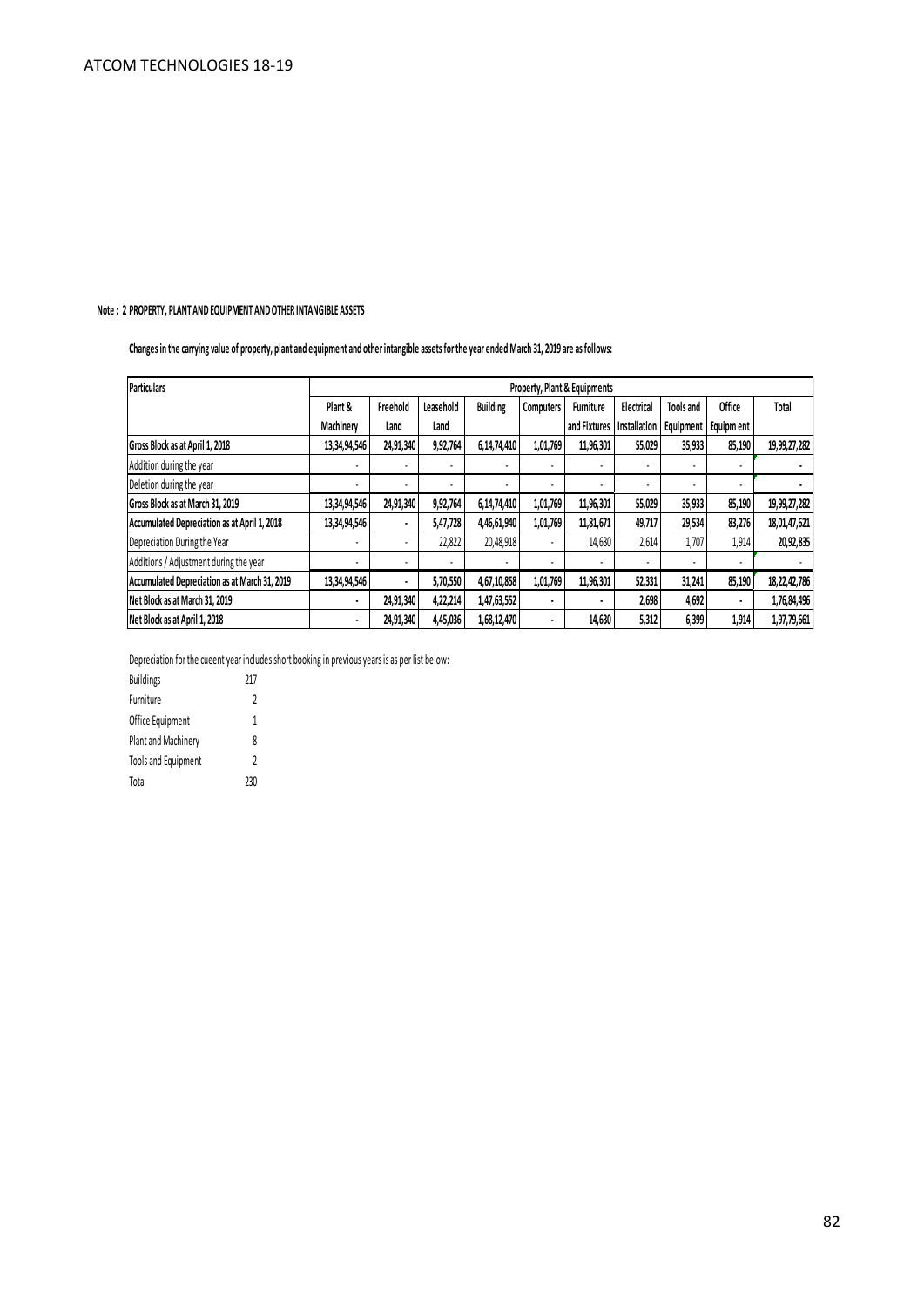## **NOTE: 3 NON-CURRENT FINANCIAL ASSETS - INVESTMENTS**

| <b>Particulars</b>                                           | As at 31/03/2019 | As at 31/03/2018 |
|--------------------------------------------------------------|------------------|------------------|
| Investment (at Cost)                                         |                  |                  |
| <b>Unquoted</b>                                              |                  |                  |
| Subsidiaries (at Cost)                                       |                  |                  |
| Anewera marketing Private Limited                            |                  |                  |
| (240000 equity shares of Rs.10/- each)                       |                  |                  |
| C2M Technologies India Limited                               |                  |                  |
| (1000000 shares of Rs. 10 each)                              |                  |                  |
| Other Investment (at FVTPL)                                  |                  |                  |
| New India Co-operative (5,000 equity shares of Rs.10/- each) | 50,000           | 50,000           |
| SARASWAT CO.OP.BANK                                          | 10,000           | 10,000           |
| (1,000 equity shares of Rs.10/- each)                        |                  |                  |
| <b>NSC</b>                                                   | 30,000           | 30,000           |
| Indira Vikas Patras                                          |                  | 2,000            |
| lKisan Vikas Patras                                          |                  | 5,000            |
| <b>Others</b>                                                | 1,00,000         |                  |
| 1. Doshi Enterprises Ltd 100000 shares of Rs. 10 each        |                  |                  |
| <b>Total</b>                                                 | 1,90,000         | 97,000           |

**3.1** Limited for a purchase consideration of Rs. 1225900/- thereby making it a wholly owned subsidiary. Atcom was **3.1** During the year the Company has acquired 230000 equity shares of Rs. 10/- each of Anewera Marketing Private

already the owner of 10,000 shares of Anewera Marketing Pvt Ltd before this purchase transaction but the investment amount in these shares was written off before 1st April 2018. Company has write downs the investments made in C2M Technologies India Limited as there was no realisable

**3.2** value of the investments made by the company and C2M Technologies India Limited showing loss in financial company and C2M Technologies India Limited showing loss in financial

statements since long time.Therefore the value of the holding of C2M technologies Limited in the books is zero.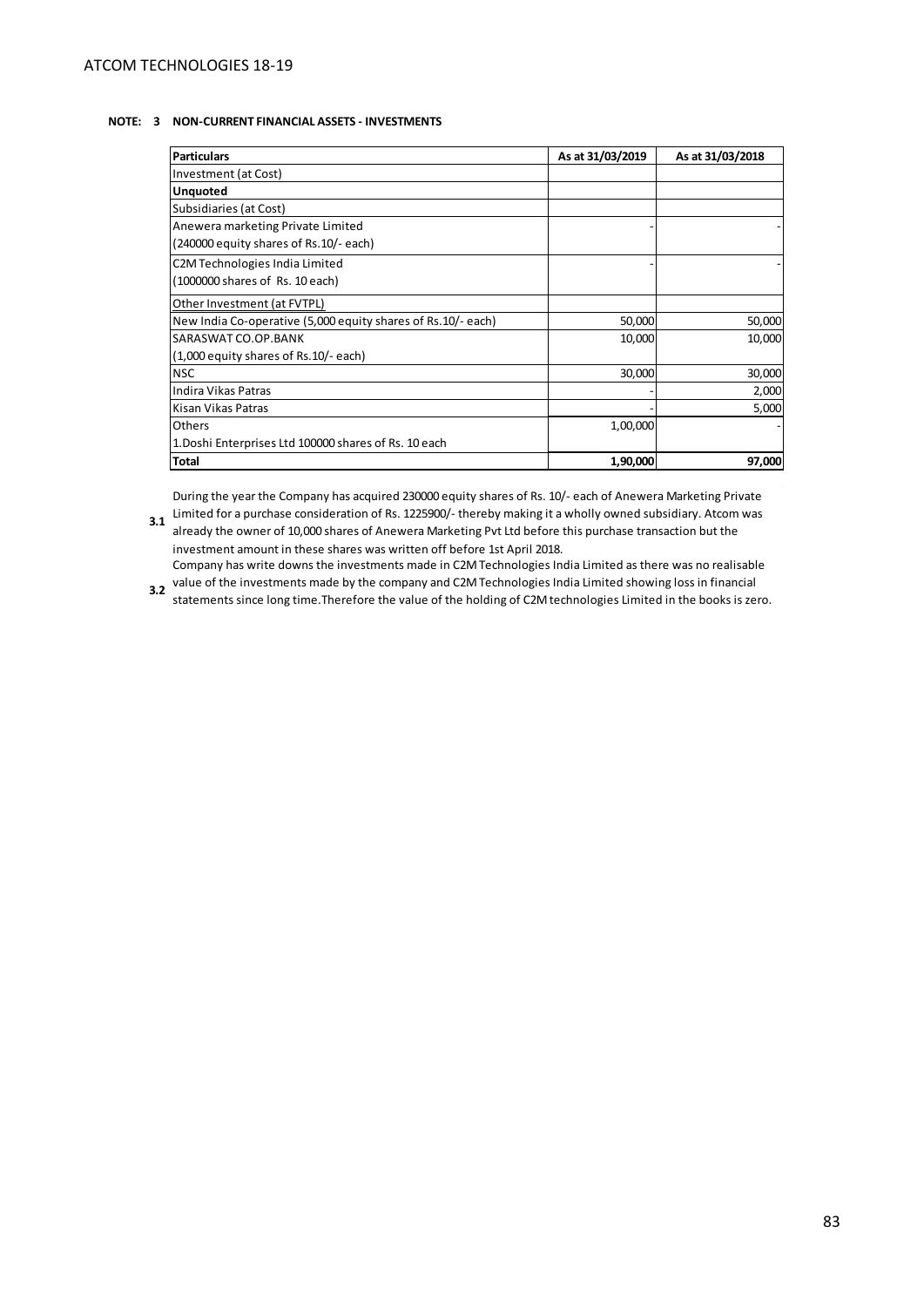# **NOTE: 4 LOANS AND ADVANCES**

| <b>Particulars</b>                      | As at 31/03/2019 | As at 31/03/2018 |
|-----------------------------------------|------------------|------------------|
| Unsecured, considered good              |                  |                  |
| Advance Taxes Paid                      | 2,26,92,685      | 2,06,46,203      |
| <b>Balance with revenue authorities</b> | 5,91,914         |                  |
| Total                                   | 2,32,84,599      | 2,06,46,203      |

# **NOTE: 5 OTHER NON-CURRENT ASSETS**

| <b>Particulars</b>                     | As at 31/03/2019 | As at 31/03/2018 |
|----------------------------------------|------------------|------------------|
| Unsecured, considered good             |                  |                  |
| Security deposits                      | ۰                | 4,22,768         |
| <b>Others</b>                          | 25,00,038        | 50,34,001        |
| Less: Provision for Advances to others | ۰                | (17, 87, 396)    |
| Total                                  | 25,00,038        | 36,69,373        |

## **NOTE: 6 INVENTORIES**

| <b>Particulars</b>                         | As at 31/03/2019 | As at 31/03/2018 |
|--------------------------------------------|------------------|------------------|
| (At lower of cost or Net Realisable Value) |                  |                  |
| (As Certified and valued by Management)    |                  |                  |
| Raw materials                              | 60,086           | 5,85,107         |
| Work in progress                           | 36,700           | 99,098           |
| <b>Finished Goods</b>                      | 56,500           | 98,851           |
| Total                                      | 1,53,286         | 7,83,056         |

**The inventories have been written down to net realisable value. Difference (Carrying Value difference Rs. 6.1 <b>6.1** 20070/ Rrier Vear difference Rs. 629770/-, Prior Year difference - Rs. -17846/-)

 **6.2**  Inventories of raw materials, Work in progress and Finished Goods are valued at cost or net realisable value whichever is lower.

# **NOTE: 7 TRADE RECEIVABLES**

| <b>Receivables:</b>                                                                                        | As at 31/03/2019 | As at 31/03/2018 |
|------------------------------------------------------------------------------------------------------------|------------------|------------------|
| Unsecured, considered good                                                                                 |                  |                  |
| Trade receivables outstanding for a period exceeding six months<br>from the date they were due for payment | 98,49,299        | 1,03,49,625      |
| <b>Others</b>                                                                                              |                  |                  |
| <b>Total</b>                                                                                               | 98,49,299        | 1,03,49,625      |

**7.1 Trade receivables include Rs.9849299 (Previous year Rs.9901309) amount due from related parties.**

## **NOTE: 8 CASH AND BANK BALANCES**

| <b>Particulars</b>  | As at 31/03/2019 | As at 31/03/2018 |
|---------------------|------------------|------------------|
| Balances with banks |                  |                  |
| In Current Account  | 4,70,899         | 39,382           |
| Cash on hand        | 2,639            | 2.684            |
| <b>Total</b>        | 4,73,538         | 42,066           |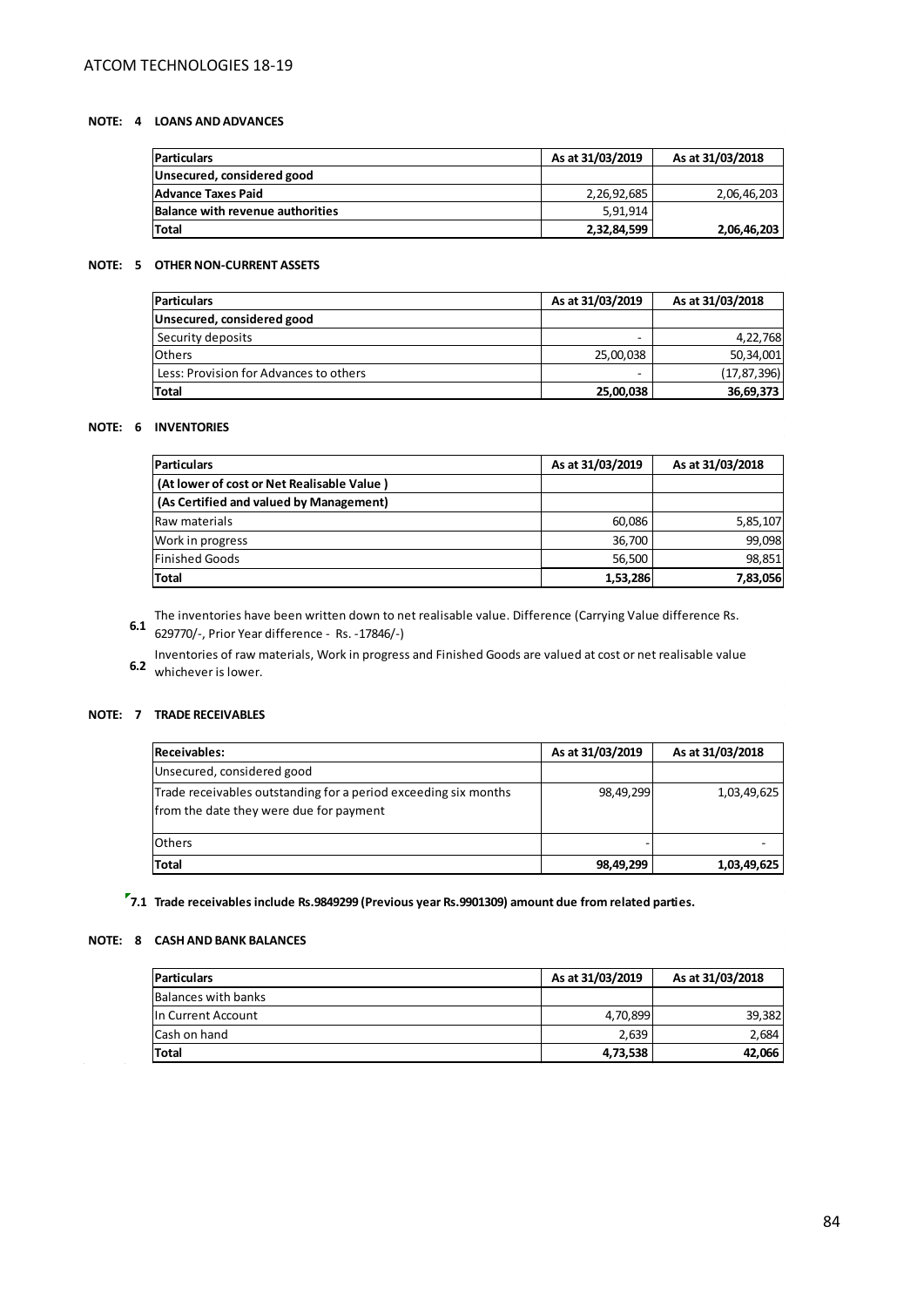#### **NOTE: 9 SHARE CAPITAL**

| <b>Particulars</b>                   |             | As at 31/03/2019        | As at 31/03/2018 |                  |  |
|--------------------------------------|-------------|-------------------------|------------------|------------------|--|
|                                      | No.         | <b>Amount in rupees</b> | No.              | Amount in rupees |  |
| <b>AUTHORISED CAPITAL</b>            |             |                         |                  |                  |  |
| Equity shares of Rs.10/- each        | 2,00,00,000 | 20,00,00,000            | 2,00,00,000      | 20,00,00,000     |  |
|                                      |             |                         |                  |                  |  |
| ISSUED, SUBSCRIBED AND FULLY PAID UP |             |                         |                  |                  |  |
| At the beginning of the year         | 1,53,40,000 | 15,34,00,000            | 1,53,40,000      | 15,34,00,000     |  |
| Add: Shares issued during the year   |             |                         |                  |                  |  |
| Less: Shares extinguished on buyback |             |                         |                  |                  |  |
| Equity shares at the end of the year | 1,53,40,000 | 15,34,00,000            | 1,53,40,000      | 15,34,00,000     |  |

#### **9.2 Details of Preference Share**

| <b>Particulars</b>                              | As at 31/03/2019 |                         | As at 31/03/2018 |                         |
|-------------------------------------------------|------------------|-------------------------|------------------|-------------------------|
|                                                 | No.              | <b>Amount in rupees</b> | No.              | <b>Amount in rupees</b> |
| <b>AUTHORISED CAPITAL</b>                       |                  |                         |                  |                         |
| 20,00,000 Cumulative Non-Convertible Redeemable | 2000000          | 200000000               | 2000000          | 200000000               |
| 10,00,000 Cumulative Non-Convertible Redeemable | 1000000          | 100000000               | 1000000          | 100000000               |
| <b>ISSUED, SUBSCRIBED AND FULLY PAID UP</b>     |                  |                         |                  |                         |
| Redeemable Preference Shares of Rs.100/- each   | 1100000          | 110000000               | 1100000          | 110000000               |
| Redeemable Preference Shares of Rs.100/- each   | 411270           | 41127000                | 411270           | 41127000                |
| Total                                           | 1511270          | 151127000               | 1511270          | 151127000               |

#### 9.1  **Rights, Preferences and restrictions attached to equity shares**

 9.2 The Company does not have any holding / ultimate holding company. The Company has only one class of equity shares having a par value of Rs. 10/- per share. Each holder of equity shares is

#### 9.3 **Particulars and terms of redemption of non-convertible preference shares are as under:**

1. 600,000 14% preference shares of Rs. 100/- each, aggregating to Rs. 60,000,000/- have been allotted on 26th May, 1999 to the Industrial Development Bank of India, redeemable on par after expiry of six years from allotment, i.e. 25th May, 2005;

4. 100,000 15% preference shares of Rs. 100/- each, aggregating to Rs. 10,000,000/- have been allotted on 12th July, 1997 to BOB Asset Management Company Limited, redeemable on par after expiry of three years (extended by a further period of three years) from allotment, i.e. 11th July, 2003; 3. 200,000 15% preference shares of Rs. 100/- each, aggregating to Rs. 20,000,000/- have been allotted on 16th September, 1997 to Tata Finance Limited, redeemable on par after expiry of five years from allotment, i.e. 15th September, 2002; 2. 500,000 14% preference shares of Rs. 100/- each, aggregating to Rs. 50,000,000/- have been allotted on 15th October, 1997 to SICOM Limited, redeemable on par after expiry of five years from allotment, i.e. 15th October, 2002.

5. 50,000 15% preference shares of Rs. 100/- each, aggregating to Rs. 5,000,000/-, have been allotted on 2nd June, 1997 to The Ratnakar Bank Limited, redeemable on par after expiry of six years from allotment, i.e. 1st June, 2003;

6. 30,100 15% preference shares of Rs. 100/- each, aggregating to Rs. 3,010,000/-, have been allotted on2nd June, 1997 to various individuals, redeemable on par after expiry of six years from allotment, i.e. 1st June, 2003;

7. 31,170 15% preference shares of Rs. 100/- each, aggregating to Rs. 3,170,000/-, have been allotted on 8th July, 1997 to various individuals, redeemable on par after expiry of six years from allotment, i.e. 7th July, 2003.

9.4 Table showing more than 5% shareholding

| Name of shareholder | $\frac{9}{6}$         | Qty        | $\frac{1}{6}$         | Qty        |
|---------------------|-----------------------|------------|-----------------------|------------|
|                     | As on 31St March 2019 |            | As on 31st March 2018 |            |
| <b>Vineet Doshi</b> | 9.45                  | 1449600.00 | 9.45                  | 1449600.00 |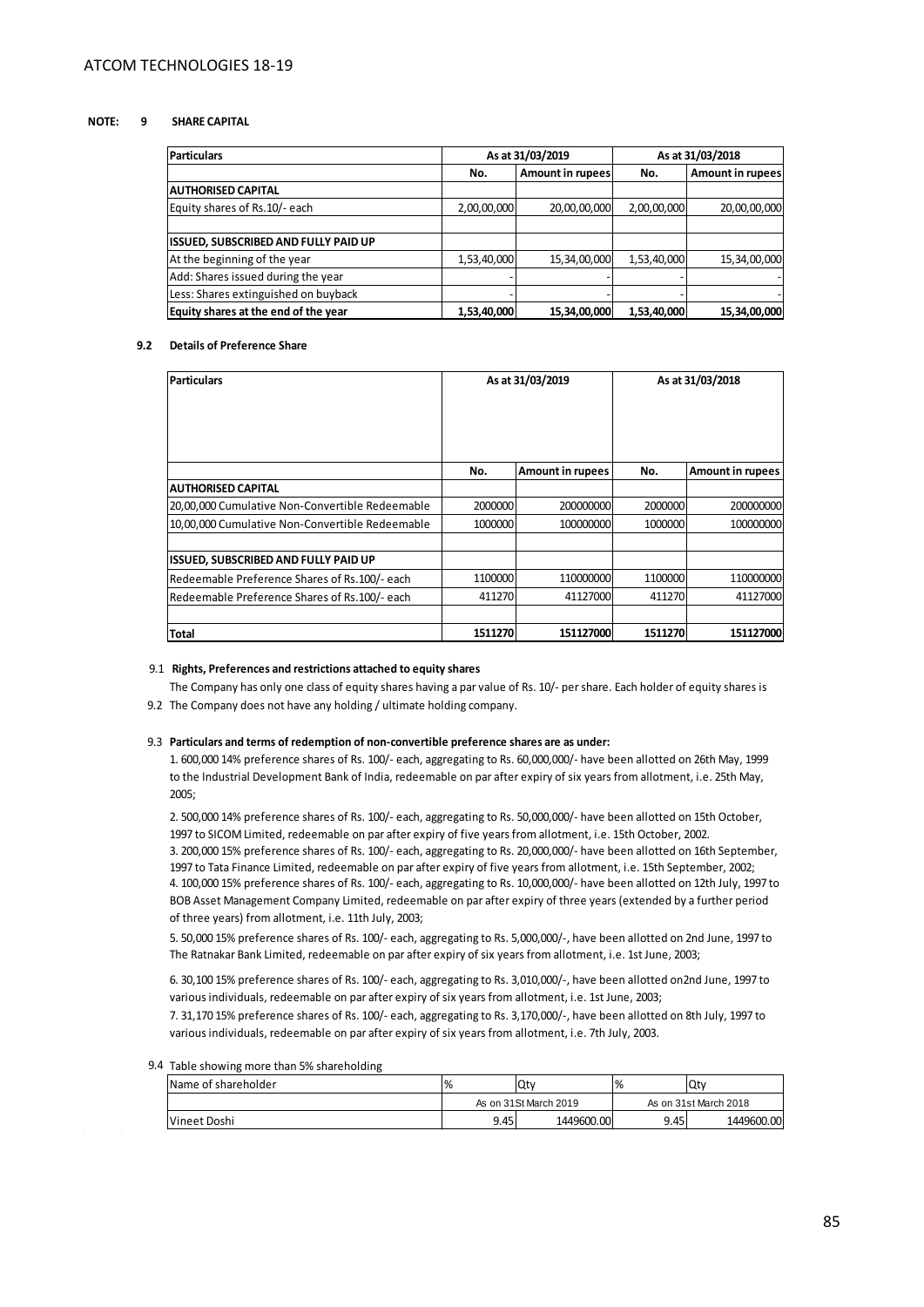#### **NOTE: 10 OTHER EQUITY**

| <b>Particulars</b>                            | As at 31/03/2019         | As at 31/03/2018         |
|-----------------------------------------------|--------------------------|--------------------------|
| (a) Security Premium                          |                          |                          |
| At the beginning of the year                  | 29,28,00,000             | 29,28,00,000             |
| Add: Addition during the year                 |                          |                          |
| Less: Deduction made during the year          |                          |                          |
| Balance at the end of the year                | 29,28,00,000             | 29,28,00,000             |
|                                               |                          |                          |
| (b) Debenture Redemption Reserve              |                          |                          |
| At the beginning of the year                  | 2,00,00,332              | 2,00,00,332              |
| Add: Addition during the year                 |                          |                          |
| Less: Deduction made during the year          |                          |                          |
| Balance at the end of the year                | 2,00,00,332              | 2,00,00,332              |
|                                               |                          |                          |
| (c) Capital Reserves Account                  |                          |                          |
| At the beginning of the year                  | 2,29,87,000              | 2,29,87,000              |
| Add: Addition during the year                 |                          |                          |
| Less: Deduction made during the year          |                          |                          |
| Balance at the end of the year                | 2,29,87,000              | 2,29,87,000              |
|                                               |                          |                          |
| (d) Capital Reserves on Consolidation Account |                          |                          |
| At the beginning of the year                  | $\overline{\phantom{a}}$ | $\overline{\phantom{a}}$ |
| Add: Addition during the year                 | 52,388                   | ٠                        |
| Less: Deduction made during the year          |                          | ٠                        |
| Balance at the end of the year                | 52,388                   | $\overline{a}$           |
|                                               |                          |                          |
| (d) Capital Redemption Reserves               |                          |                          |
| At the beginning of the year                  | 8,00,45,000              | 8,00,45,000              |
| Add: Addition during the year                 |                          |                          |
| Less: Deduction made during the year          |                          |                          |
| Balance at the end of the year                | 8,00,45,000              | 8,00,45,000              |
|                                               |                          |                          |
| (e) Profit & Loss                             |                          |                          |
| At the beginning of the year                  | (1, 98, 54, 39, 587)     | (1,98,41,70,157)         |
| Add: Addition during the year                 | 22,34,63,439             | (12, 69, 430)            |
| Less: Transferred to General Reserve          |                          |                          |
| Balance at the end of the year                | (1,76,19,76,148)         | (1, 98, 54, 39, 587)     |
| <b>Total</b>                                  | (1,34,60,91,428)         | (1,56,96,07,255)         |

#### **NOTE: 11 NON-CURRENT FINANCIAL LIABILITIES - BORROWINGS**

| <b>Particulars</b>                     | As at 31/03/2019 | As at 31/03/2018 |
|----------------------------------------|------------------|------------------|
| Loan (Secured)                         |                  |                  |
| <b>From Banks</b>                      | 9,74,31,919      | 9,74,31,919      |
| Term loans from Financial Institutions | 40,07,52,518     | 48,13,82,990     |
| Non Convertible Debentures (NCDs)      | 5,07,13,122      | 5,07,13,122      |
| Loan Repayable on Demand               | 42,70,42,275     | 55,85,47,175     |
|                                        |                  |                  |
| Loan (Unsecured)                       |                  |                  |
| Others                                 | 1,54,43,778      | 65,53,044        |
|                                        |                  |                  |
| <b>Total</b>                           | 99,13,83,612     | 1,19,46,28,250   |

Assets (NPAs) in earlier financial years. The Holdng Company has not made any provision for interest on these loans over the years since no communication 11.1<br>11.1 **Maging the loader regarding the amount of** interest pravi Term loans and working capital facilities availed by the Holding company from various banks and financial institutions were classified as Non-Performing was received from the lenders regarding the amount of interest provision as the same was classified as NPAs.

The lenders have a charge on the buildings shown in the property, Plant and Equipmen table, which are owned by Atcom Technologies Ltd in Daman. Charge documents to this effect have been executed.The promoters of the company have given a personal guarantee for this mortgage.

 **11.2** 

Time Settlement entered with the lenders in accordance with the order of the Debt Recovery Tribunal dated 07th Feb 2010 and 30th June 2009 respectively.<br>11.3 Accordingly as parthose orders the amount was no lenger payable During the year, the Company has written back loans amounting to Rs.21,21,35,373 from Punjab National Bank and United Western bank and in view of One Accordingly, as per these orders the amount was no longer payable to the lenders & hence written back.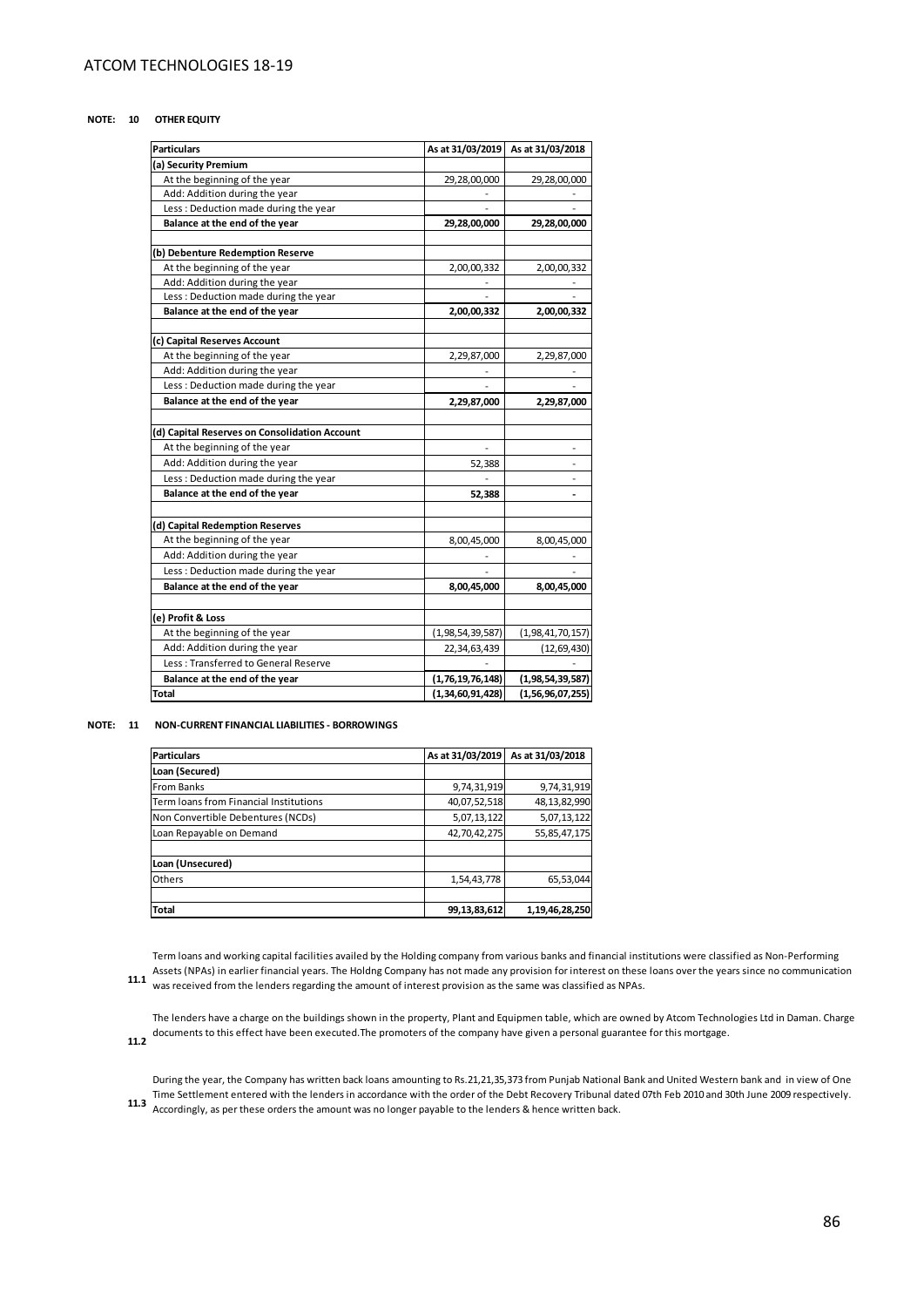# **NOTE: 12 PROVISIONS - NON CURRENT**

| Particula |  |
|-----------|--|
|           |  |

| <b>Particulars</b>                     |             | As at 31/03/2019 As at 31/03/2018 |
|----------------------------------------|-------------|-----------------------------------|
| <b>Provision for Employee benefits</b> |             |                                   |
| Proposed dividend-Preference Shares    | 1,24,70,550 | 1,24,70,550                       |
| Provision for Tax                      | 25,50,807   | 25,50,807                         |
| Total                                  | 1,50,21,357 | 1,50,21,357                       |

# **NOTE: 13 DEFERRED TAX LIABILITIES (NET)**

The movement on the deferred tax account is as follows:

| <b>Particulars</b>                     |             | As at 31/03/2019 As at 31/03/2018 |
|----------------------------------------|-------------|-----------------------------------|
| At the start of the year               | 6,57,85,200 | 6,57,85,200                       |
| Charge to Statement of Profit and Loss |             |                                   |
| At the end of year                     | 6,57,85,200 | 6,57,85,200                       |

# **NOTE: 14 CURRENT FINANCIAL LIABILITIES - BORROWINGS**

| <b>Particulars</b> |           | As at 31/03/2019 As at 31/03/2018 |
|--------------------|-----------|-----------------------------------|
| <b>Unsecured</b>   |           |                                   |
| From Related party | 69,02,702 |                                   |
| <b>Total</b>       | 69,02,702 |                                   |

## **NOTE: 15 TRADE PAYABLES**

| <b>Particulars</b>                  |           | As at 31/03/2019 As at 31/03/2018 |
|-------------------------------------|-----------|-----------------------------------|
| Micro, Small and Medium Enterprises | -         |                                   |
| <b>I</b> Others                     | 39.74.081 | 2,34,55,403                       |
| <b>Total</b>                        | 39,74,081 | 2,34,55,403                       |

- **15.1**  As at March 31, 2019 and March 31, 2018, there are no outstanding dues to Micro, Small and Medium Enterprises and accordingly no additional disclosures have been made. The information regarding Micro, Small & Medium Enterpises has been determined to the extent such parties have been identified by the Management on the basis of information available with the
- **15.2** Includes Trade payable to related party **15.2** Includes Trade payable to related party

# **NOTE: 16 OTHER CURRENT LIABILITIES**

| <b>Particulars</b>       |             | As at 31/03/2019 As at 31/03/2018 |
|--------------------------|-------------|-----------------------------------|
| <b>Statutory Dues</b>    | 53,09,541   | 50,70,344                         |
| <b>Employee Dues</b>     | 47,19,438   | 47,19,438                         |
| <b>Other liabilities</b> | 26,03,753   | 1, 17, 67, 247                    |
| Total                    | 1,26,32,732 | 2, 15, 57, 029                    |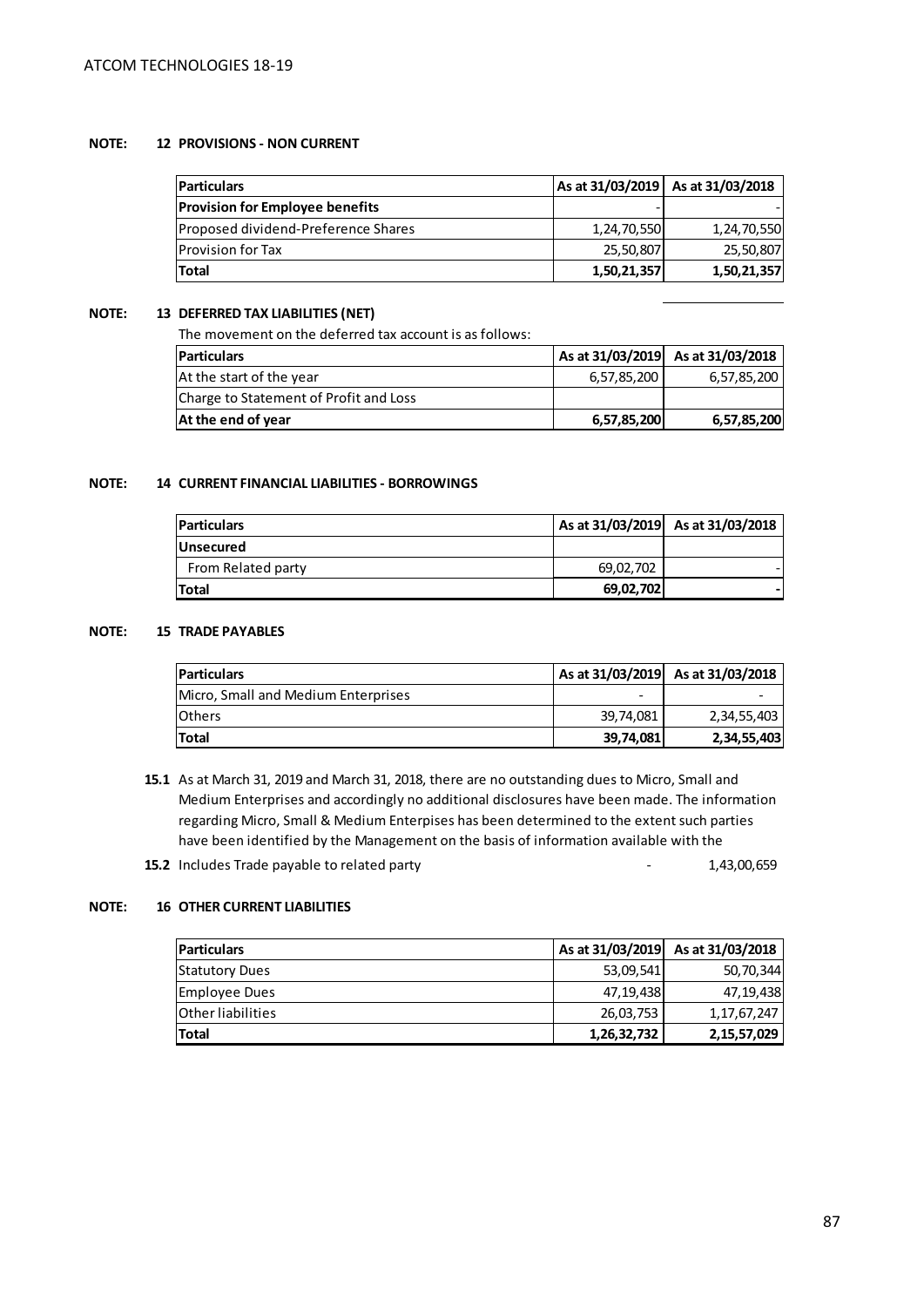# **NOTE: 17 OTHER INCOME**

| <b>Particulars</b>          | Year ended   | Year ended |
|-----------------------------|--------------|------------|
|                             | 31/03/2019   | 31/03/2018 |
| Dividend                    | 5,750        | 9,830      |
| Sundry balance written back | 22,30,91,352 | 18,39,401  |
| Misc.Income                 | 25,05,522    |            |
|                             | 1,25,00,000  |            |
| <b>Total</b>                | 23,81,02,624 | 18,49,231  |

# **NOTE: 18 COST OF MATERIAL CONSUMED**

| <b>Particulars</b> | Year ended<br>31/03/2019 | Year ended<br>31/03/2018 |
|--------------------|--------------------------|--------------------------|
|                    |                          | 90,025                   |
| <b>Total</b>       | -                        | 90,025                   |

## **NOTE: 19 CHANGES IN INVENTORIES**

| <b>Particulars</b>                            | Year ended<br>31/03/2019 | Year ended<br>31/03/2018 |
|-----------------------------------------------|--------------------------|--------------------------|
| <b>Closing Value</b>                          |                          |                          |
| - Finished Goods                              | 56,500                   | 99,098                   |
| - Work in Progress                            | 36,700                   | 98,851                   |
| <b>Raw Materials</b>                          | 60,086                   | 5,85,107                 |
| Total                                         | 1,53,286                 | 7,83,056                 |
| <b>Opening Value</b>                          |                          |                          |
| - Finished Goods                              | 99,098                   | 1,79,813                 |
| - Work in Progress                            | 98,851                   | 1,44,251                 |
| <b>Raw Materials</b>                          | 5,85,107                 | 5,68,976                 |
| Total                                         | 7,83,056                 | 8,93,040                 |
| Less: Erroneous additional booking in 2017-18 | $-17,846$                |                          |
| Difference                                    | 6,11,924                 | 1,09,984                 |

## **NOTE: 20 EMPLOYEE BENEFIT EXPENSES**

| <b>Particulars</b>            | Year ended<br>31/03/2019 | Year ended<br>31/03/2018 |
|-------------------------------|--------------------------|--------------------------|
| Salaries, Wages and Bonus     | 69,440                   | 3,42,150                 |
| <b>Staff Welfare Expenses</b> | -                        | 15,910                   |
| <b>Total</b>                  | 69,440                   | 3,58,060                 |

# **NOTE: 21 FINANCE COST**

| <b>Particulars</b>  | Year ended<br>31/03/2019 | Year ended<br>31/03/2018 |  |
|---------------------|--------------------------|--------------------------|--|
| <b>Bank Charges</b> | 3,895                    | 236                      |  |
| Interest Charges    | 7, 14, 105               |                          |  |
| Total               | 7,18,000                 | 236                      |  |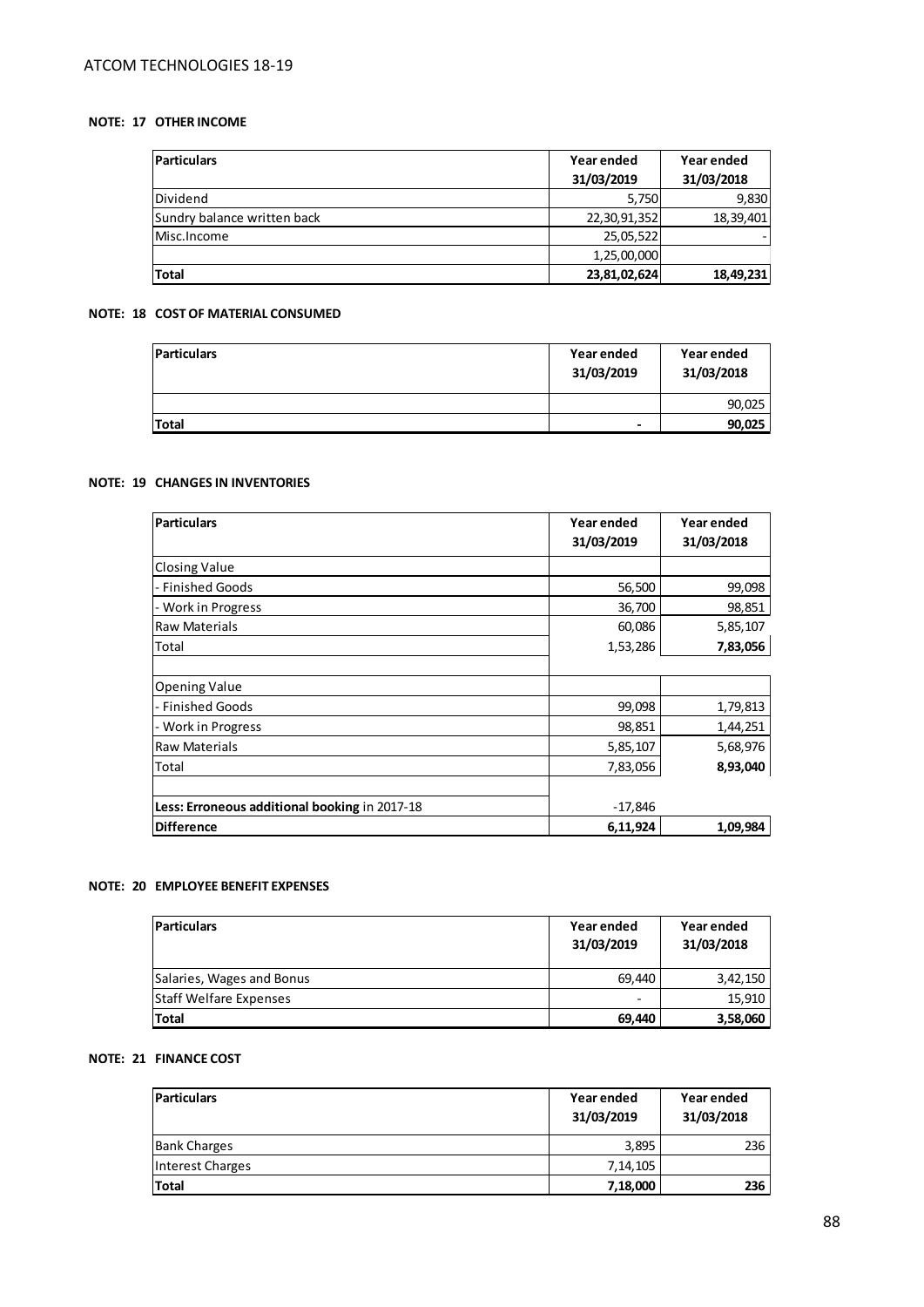# **NOTE: 22 OTHER EXPENSES**

| <b>Particulars</b>                              | Year ended<br>31/03/2019 | Year ended<br>31/03/2018 |
|-------------------------------------------------|--------------------------|--------------------------|
| Postage and Courier Expenses                    |                          | 5,650                    |
| Fees, Rates and Taxes                           | 43, 16, 162              | 6,972                    |
| Freight & Transportation Charges (Selling Cost) | 30,691                   | 5,950                    |
| Damage Expenses                                 | 24,00,000                |                          |
| <b>Prior Period Expenses</b>                    | 14,368                   |                          |
| <b>Repair and Maintenance</b>                   |                          |                          |
| - Factory                                       |                          | 10,230                   |
| - Machinary and Others                          |                          | 8,950                    |
| <b>Electricity Charges</b>                      |                          | 1,62,680                 |
| <b>Audit Fees</b>                               | 61,330                   | 13,270                   |
| <b>Professional Fees</b>                        | 3,000                    | 19,450                   |
| <b>Printing and Stationary</b>                  |                          | 14,650                   |
| <b>Miscellanious Expenses</b>                   | 2,97,524                 | 17,950                   |
| <b>Bad Debts</b>                                | 40,19,704                | 4,34,985                 |
| Conveyance Expenses                             |                          | 12,928                   |
| <b>Travelling Expenses</b>                      | 595                      | 8,980                    |
| <b>AGM Expenses</b>                             |                          | 10,250                   |
| <b>Telephone Expenses</b>                       |                          | 12,950                   |
| <b>Security Charges</b>                         |                          | 38,950                   |
| Website Expenses                                | 3,612                    |                          |
| <b>Total</b>                                    | 1,11,46,986              | 7,84,795                 |

## **Payment to Auditors**

| <b>Particulars</b> | As at<br>31/03/2019 |        |
|--------------------|---------------------|--------|
| <b>Audit Fees</b>  | 61,330              | 13,270 |

## **NOTE: 23 RELATED PARTY DISCLOSURES**

 $\mathcal{L}_{\rm{max}}$ 

 $\sim$ 

Related party disclosures, as required by Ind AS 24, " Related Party Disclosures", are given

#### **(A) Particulars of related parties and nature of relationships**

| Name of Related party                      | <b>Nature of Relationship</b>  |
|--------------------------------------------|--------------------------------|
| Vikram Doshi                               | <b>Managing Director</b>       |
| Sanjay Nimbalkar                           | <b>Chief Financial Officer</b> |
| Ritika Jain                                |                                |
| Appointed w.e.f. July 17, 2018             | Company Secretary              |
| Resigned w.e.f. March 12, 2019             |                                |
| Kiran Mukadam                              |                                |
| Appointed w.e.f. March 12, 2019            | Company Secretary              |
| Resigned w.e.f. April 26, 2019             |                                |
| Mahendra Sanghvi                           |                                |
| Ankur Jain                                 |                                |
| Leena Doshi                                | Directors and Relatives        |
| Shreya Mehta                               |                                |
| Sanjay Nimbalkar                           |                                |
| Resigned as Director w.e.f. March 22, 2019 |                                |
| Sanjay Shah                                | Relative of Director           |
| Vaarad Ventures Limited                    | Other Related parties          |
| Atcomaart Services Limited                 |                                |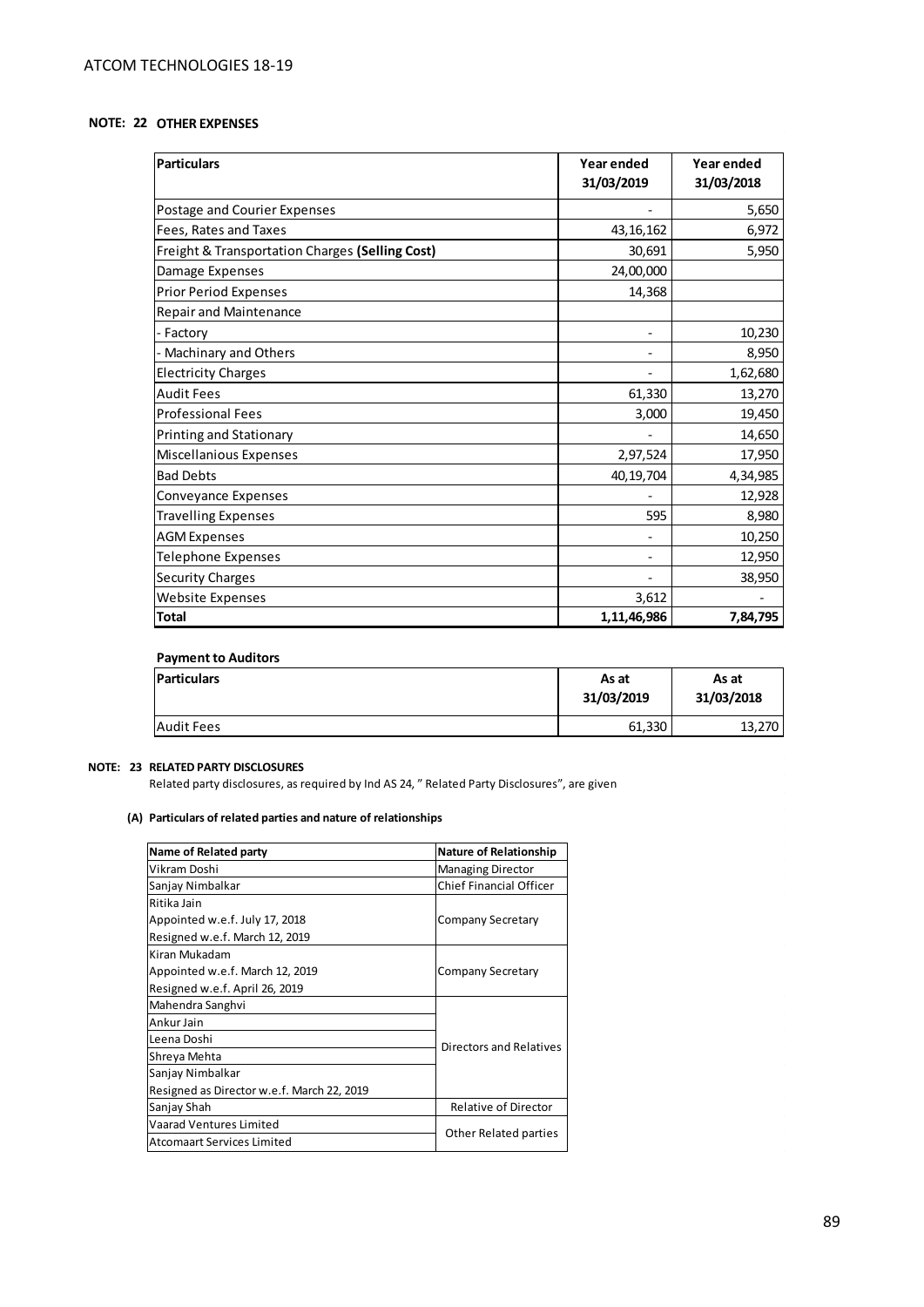#### **(B) Transactions with Related Parties**

(i) In accordance with IND AS 24, the transactions with related parties that occurred between 2018-19 are detailed below:

| Nature of Transaction    | <b>Promoter/Director and Relatives.</b> | <b>Other Related</b>     | <b>Total</b> |
|--------------------------|-----------------------------------------|--------------------------|--------------|
|                          | <b>KMP</b>                              | <b>Parties</b>           |              |
| <b>Purchase of Asset</b> | 7.19.550                                | 5,06,350                 | 12,25,900    |
| <b>Remuneration Paid</b> |                                         | $\overline{\phantom{0}}$ |              |
| Loans received           | 69,02,702                               |                          | 69,02,702    |

(ii) In accordance with IND AS 24, the balances outstanding with related parties is as follows as on March 31, 2019:

| Nature of Transaction           | <b>Promoter/Director and Relatives,</b> | Other Related | <b>Total</b>          |
|---------------------------------|-----------------------------------------|---------------|-----------------------|
|                                 | <b>KMP</b>                              | Parties       |                       |
| Credit Balance as at 31/03/2019 | 76.22.252                               |               | 95,66,939 1,71,89,191 |
| Debit Balance as at 31/03/2019  |                                         | 98.49.299     | 98.49.299             |

**NOTE:**

has already been subjected to tax in the AY 11-12. Therefore, no tax has been provided on the same.

#### **NOTE: 25 COMMITMENTS AND OBLIGATIONS**

|                                                                   |       | (in ₹ |
|-------------------------------------------------------------------|-------|-------|
| <b>Particulars</b>                                                | As at | As at |
| Estimated amount of contracts remaining to be executed on capital |       |       |
| account and not provided for (net of advances)                    |       |       |

## **NOTE: 26 CONTINGENT LIABILITIES**

Contingent liabilities, if any, are disclosed in the notes on accounts. Provision is made in the accounts in respect of those contingencies which are likely to materialize into liabilities after the year-end till the adoption of accounts by the Board of Directors and which have material effect on the position stated in the Balance Sheet and it is probable that an outflow of resources will be required to settle the obligation, in respect of which a reliable estimate can be made.

| <b>CONTINGENT LIABILITIES</b>  |                     |                     |
|--------------------------------|---------------------|---------------------|
|                                |                     | (in ₹)              |
| <b>Particulars</b>             | As at<br>31/03/2019 | As at<br>31/03/2018 |
| Dividend on 15% cumulative     | 93,38,100           | 93,38,100           |
| non-convertible redeemable     |                     |                     |
| preference shares              |                     |                     |
| 14% cumulative non-convertible | 3,22,00,0000        | 3,22,00,0000        |
| redeemable preference shares   |                     |                     |
| Claims not acknowledged as     |                     |                     |
| debts                          |                     |                     |
| Income Tax                     | 2,53,25,760         | 2,53,25,760         |
| Sales Tax Mumbai (MVAT)        | 1,65,92,815         | 1,65,92,815         |
| assessment disputed            |                     |                     |
| GIDDC                          | 8,09,022            | 8,09,022            |
| Excise Department / CESAT      | 3,16,97,511         | 3,16,97,511         |
| Interest on Debenture          | 6,08,40,000         | 6,08,40,000         |
| prematurely redeemed & held    |                     |                     |
| by UTI                         |                     |                     |
| <b>Vishal Builder</b>          | 3,97,520            | 3,97,520            |
| Labour Court Daman             | 78,524              | 78,524              |
|                                |                     |                     |
| Total                          | 17,72,79,252        | 17,72,79,252        |

 **<sup>24</sup>**  majorrity of this amount of Rs. 21,21,35,373/- has come from write back of loans. This write off No provision for tax, both under normal provisions & provisions of Section 115JB, Minimum Alternate Tax (MAT) has been made inspite of the profit of 22,34,63,439/-. This is because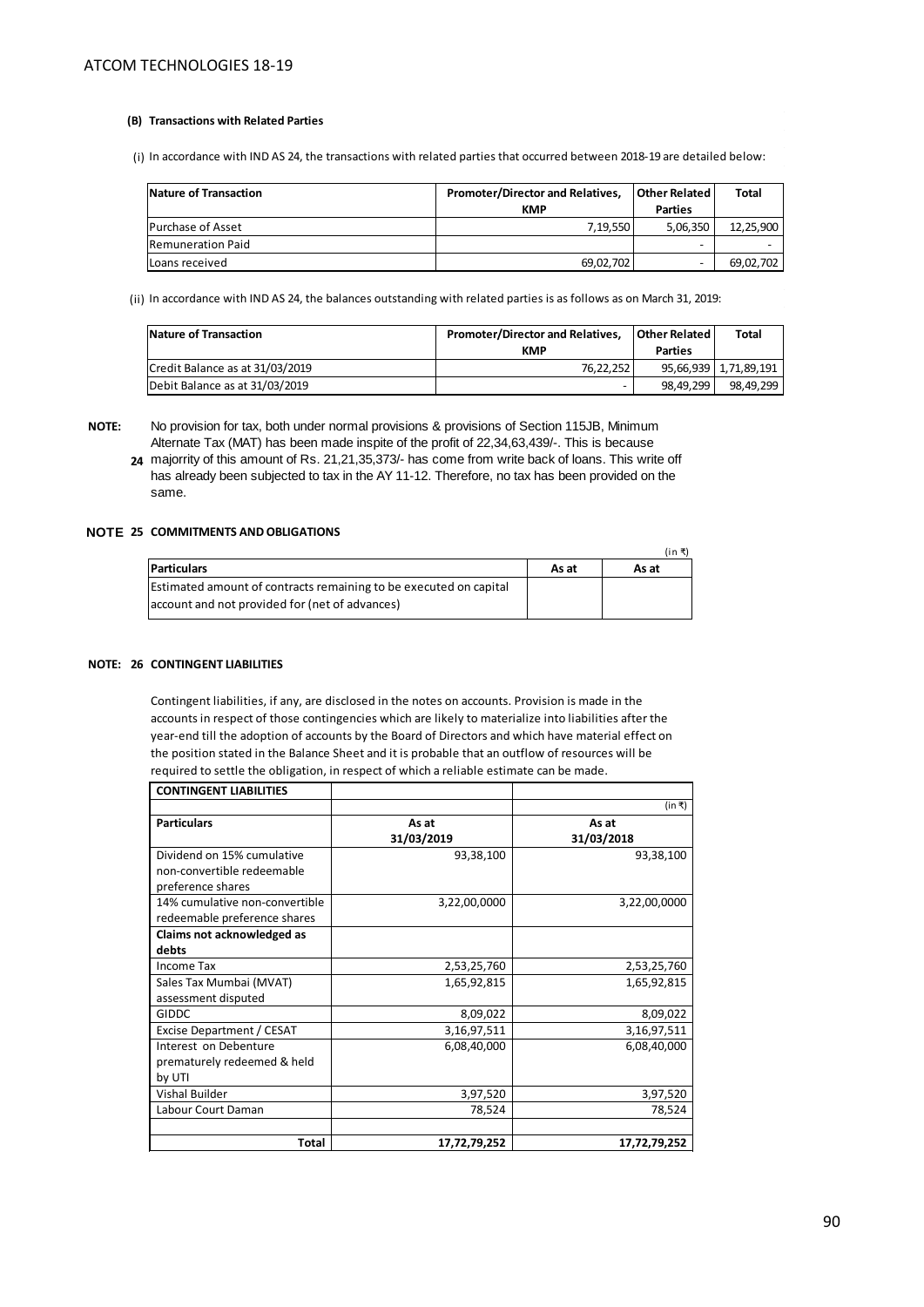There are some other amounts which have been classified as contingent liabilities but which could not be quantified. The liabilities of this nature include the following: 1. Daman Electricity Board 2. Daman Gram Panchayat

3. Factories – Weights and Measures department

4. Amount to be paid to the remaining preference share holders holding 14% and 15% non

cumulative redeemable preference shares issued by the company.

5. Provision for Gratuity of retrenched employees

### **NOTE: 27 EARNINGS PER SHARE (EPS)**

|                                           |              | (in ₹)        |
|-------------------------------------------|--------------|---------------|
| <b>Particulars</b>                        | As at        | As at         |
| <b>Basic &amp; Diluted EPS</b>            |              |               |
| Profit/(loss) for the year of the Company | 22,34,63,439 | (12, 69, 430) |
| Weighted average number of equity shares  | 1,53,40,000  | 1,53,40,000   |
| Nominal value of equity shares (in Rs.)   | 10.00        | 10.00         |
| Earnings per equity share (in Rs.)        |              |               |
| Basic & Diluted                           | 14.57        | (0.08)        |
|                                           |              | (in ₹)        |

## **NOTE: 28 MICRO AND SMALL ENTERPRISES**

As per information available with the management, the dues payable to enterprises covered under "The Micro, Small and Medium Enterprises Development Act, 2006" are as follows:

| (in ₹)                                          |           |                                                |                   |          |  |
|-------------------------------------------------|-----------|------------------------------------------------|-------------------|----------|--|
| <b>Particulars</b>                              |           | Year ended 31/03/2019<br>Year ended 31/03/2018 |                   |          |  |
|                                                 | Principal | <b>Interest</b>                                | Principal         | Interest |  |
| Amount due to vendors                           | 0.00      | 0.00                                           | 0.00 <sub>l</sub> | 0.00     |  |
| Principal amount paid beyond the appointed date | 0.00      | 0.00                                           | 0.00              | 0.00     |  |
| Interest under normal credit terms              |           |                                                |                   |          |  |
| Accrued and unpaid during the year              | 0.00      | 0.00                                           | 0.00              | 0.00     |  |
| Total interest payable -                        |           |                                                |                   |          |  |
| Accrued and unpaid during the year              | 0.00      | 0.00                                           | 0.00              | 0.00     |  |

**NOTE: 29**  standalone financial statements of the Company. Therefore, the same have not been reproduced in the consolidated financial All other notes forming part of the consolidated financial statements are the same as that of the notes forming part of the statements.

**NOTE: 30**  Previous year's figures have been regrouped wherever necessary to make them comparable with those of the current year.

As per our report attached of even date **For Jayesh Dadia & Associates LLP** Chartered Accountants FRN No. 121142W/W100122

**For and on behalf of the board**

**Vikram Doshi DIN: 00063455 Managing Director**

**Leena Doshi DIN: 00404404 Director**

**Jayesh Dadia Sanjay Nimbalkar Mahendra Sanghavi** Partner **CFO DIN: 00134648**

**Audit Committee Chairman**

Date : May 28, 2019 Date : May 28, 2019

M No : 033973

Place : Mumbai **Place** : Mumbai